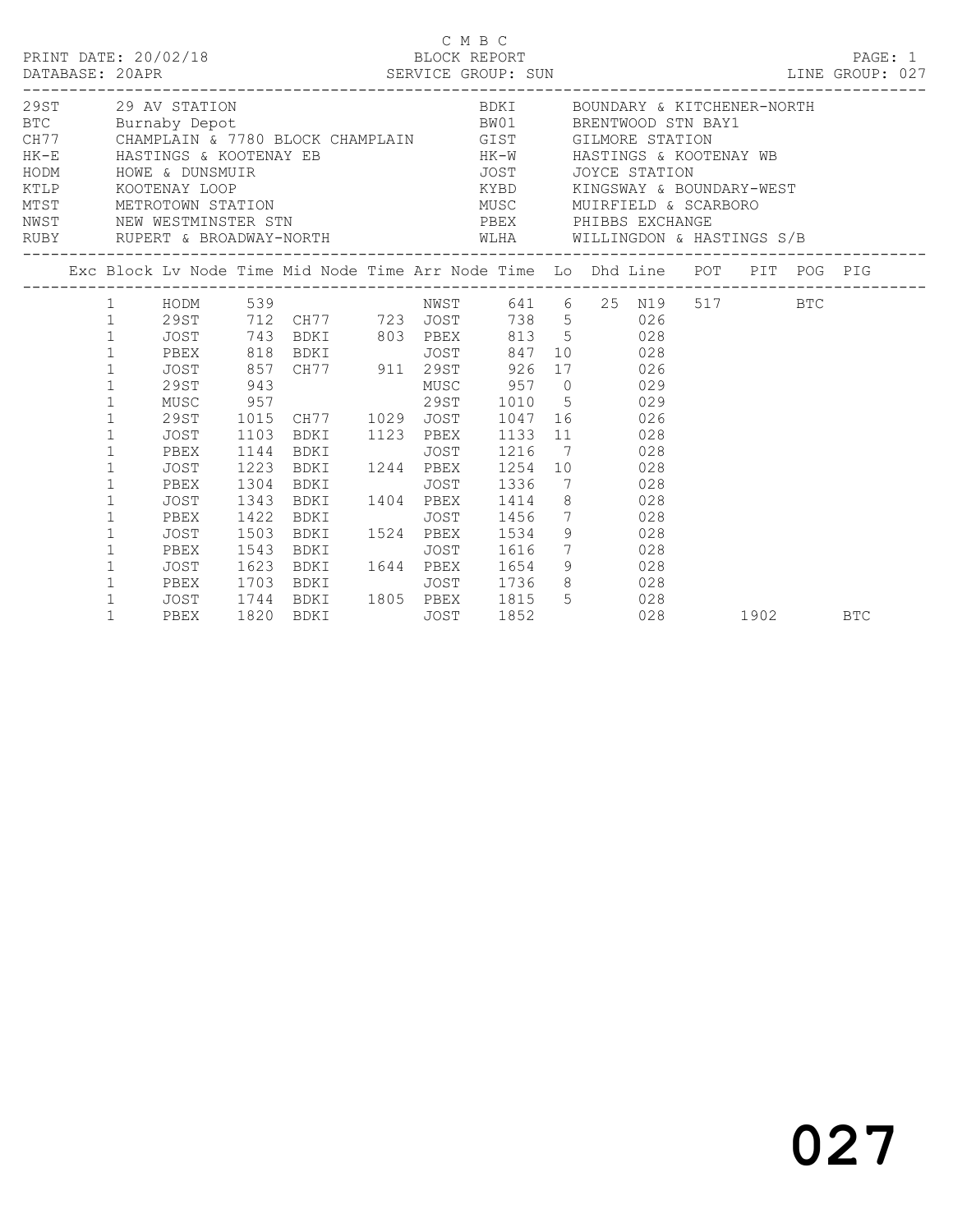### C M B C<br>BLOCK REPORT SERVICE GROUP: SUN

|                |             |      |             |      |             |      |    | Exc Block Lv Node Time Mid Node Time Arr Node Time Lo Dhd Line POT |     |      | PIT POG PIG |            |
|----------------|-------------|------|-------------|------|-------------|------|----|--------------------------------------------------------------------|-----|------|-------------|------------|
| 2              | MTST        | 555  | BW01        |      | 606 KTLP    | 615  | 10 | 130                                                                | 538 |      | <b>BTC</b>  |            |
| $\mathbf{2}$   | KTLP        | 625  | WLHA        | 631  | MTST        | 650  | 5  | 130                                                                |     |      |             |            |
| $\mathbf{2}$   | MTST        | 655  | BW01        | 706  | KTLP        | 715  | 10 | 130                                                                |     |      |             |            |
| $\overline{c}$ | KTLP        | 725  | WLHA        | 731  | MTST        | 750  | 5  | 130                                                                |     |      |             |            |
| $\mathbf{2}$   | MTST        | 755  | BW01        | 808  | KTLP        | 817  | 5  | 130                                                                |     |      |             |            |
| $\mathbf{2}$   | KTLP        | 822  | WLHA        | 830  | MTST        | 849  | 5  | 130                                                                |     |      |             |            |
| $\overline{c}$ | MTST        | 854  | BW01        | 907  | KTLP        | 916  | 5  | 130                                                                |     |      |             |            |
| $\overline{c}$ | KTLP        | 921  | <b>RUBY</b> | 930  | <b>JOST</b> | 942  | 7  | 027                                                                |     |      |             |            |
| $\overline{c}$ | <b>JOST</b> | 949  | <b>RUBY</b> | 1000 | KTLP        | 1012 | 8  | 027                                                                |     |      |             |            |
| $\mathbf{2}$   | KTLP        | 1020 | <b>RUBY</b> | 1030 | <b>JOST</b> | 1042 | 7  | 027                                                                |     |      |             |            |
| $\overline{c}$ | JOST        | 1049 | RUBY        | 1100 | KTLP        | 1112 | 8  | 027                                                                |     |      |             |            |
| $\overline{c}$ | KTLP        | 1120 | <b>RUBY</b> | 1130 | <b>JOST</b> | 1142 | 7  | 027                                                                |     |      |             |            |
| $\mathbf{2}$   | JOST        | 1149 | RUBY        | 1201 | KTLP        | 1213 | 6  | 027                                                                |     |      |             |            |
| $\overline{c}$ | KTLP        | 1219 | RUBY        | 1229 | <b>JOST</b> | 1242 | 7  | 027                                                                |     |      |             |            |
| $\overline{c}$ | JOST        | 1249 | RUBY        | 1300 | KTLP        | 1313 | 6  | 027                                                                |     |      |             |            |
| 2              | KTLP        | 1319 | <b>RUBY</b> | 1329 | JOST        | 1342 | 7  | 027                                                                |     |      |             |            |
| $\overline{c}$ | <b>JOST</b> | 1349 | <b>RUBY</b> | 1400 | KTLP        | 1413 | 6  | 027                                                                |     |      |             |            |
| $\overline{c}$ | KTLP        | 1419 | <b>RUBY</b> | 1429 | <b>JOST</b> | 1442 | 7  | 027                                                                |     |      |             |            |
| $\sqrt{2}$     | <b>JOST</b> | 1449 | RUBY        | 1500 | KTLP        | 1513 | 6  | 027                                                                |     |      |             |            |
| $\overline{c}$ | KTLP        | 1519 | RUBY        | 1529 | JOST        | 1542 | 7  | 027                                                                |     |      |             |            |
| $\overline{c}$ | <b>JOST</b> | 1549 | <b>RUBY</b> | 1600 | KTLP        | 1613 | 6  | 027                                                                |     |      |             |            |
| $\mathbf{2}$   | KTLP        | 1619 | <b>RUBY</b> | 1628 | <b>JOST</b> | 1641 | 8  | 027                                                                |     |      |             |            |
| $\overline{c}$ | <b>JOST</b> | 1649 | <b>RUBY</b> | 1700 | KTLP        | 1713 | 6  | 027                                                                |     |      |             |            |
| $\overline{c}$ | KTLP        | 1719 | <b>RUBY</b> | 1728 | <b>JOST</b> | 1741 | 6  | 027                                                                |     |      |             |            |
| $\overline{c}$ | JOST        | 1747 | RUBY        | 1758 | KTLP        | 1811 | 8  | 027                                                                |     |      |             |            |
| $\mathbf{2}$   | <b>KTLP</b> | 1819 | <b>RUBY</b> | 1828 | JOST        | 1841 | 9  | 027                                                                |     |      |             |            |
| $\mathbf{2}$   | JOST        | 1850 | <b>RUBY</b> | 1901 | KTLP        | 1914 | 6  | 027                                                                |     |      |             |            |
| $\overline{c}$ | KTLP        | 1920 | <b>RUBY</b> | 1928 | <b>JOST</b> | 1940 | 5  | 027                                                                |     |      |             |            |
| $\mathbf{2}$   | <b>JOST</b> | 1945 | <b>BDKI</b> | 2005 | PBEX        | 2013 | 7  | 028                                                                |     |      |             |            |
| $\mathbf{2}$   | PBEX        | 2020 | BDKI        |      | JOST        | 2051 | 6  | 028                                                                |     |      |             |            |
| 2              | JOST        | 2057 | CH77        | 2112 | 29ST        | 2127 | 18 | 026                                                                |     |      |             |            |
| $\overline{c}$ | 29ST        | 2145 | CH77        | 2158 | <b>JOST</b> | 2214 |    | 026                                                                |     | 2222 |             | <b>BTC</b> |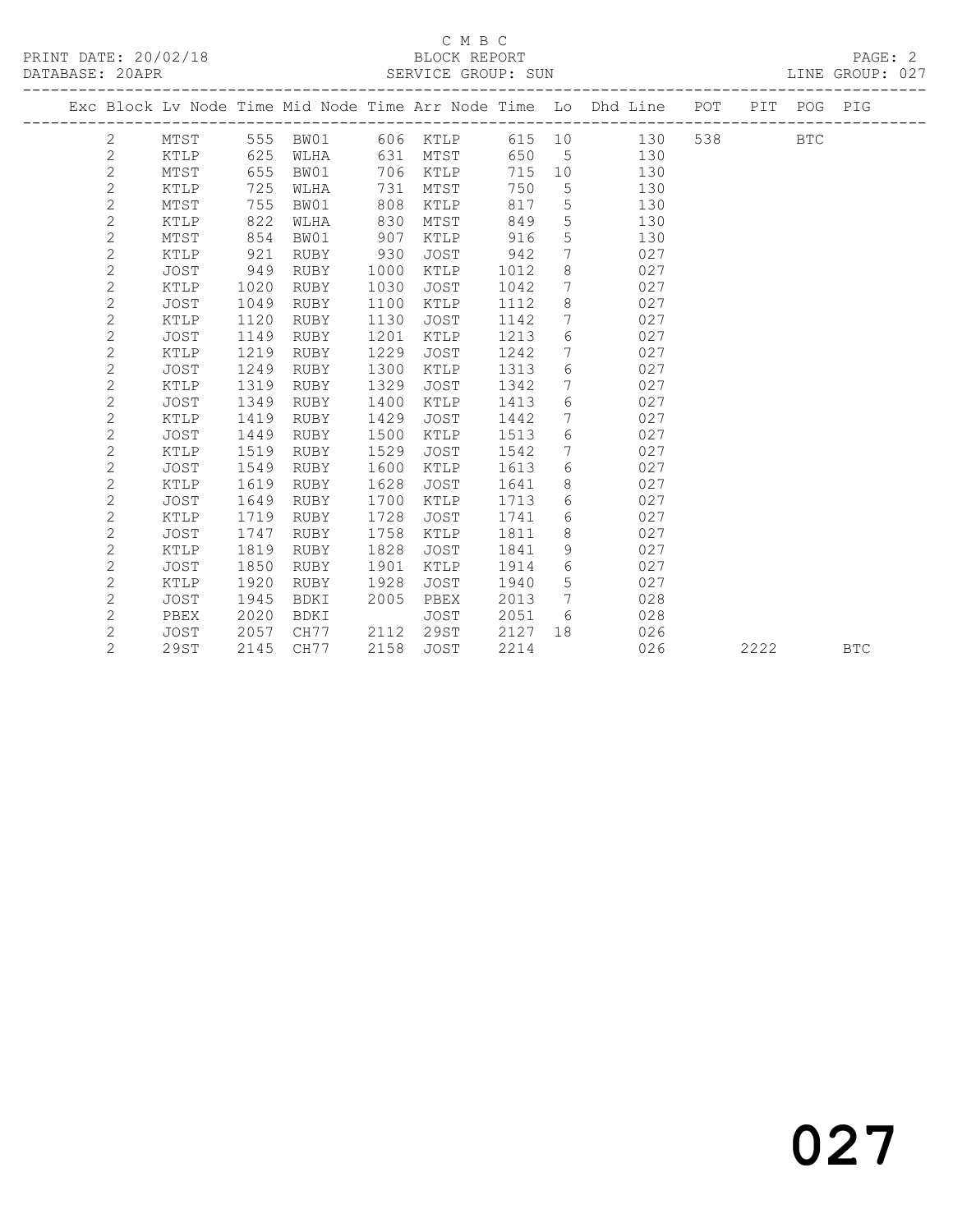## C M B C<br>BLOCK REPORT SERVICE GROUP: SUN

|  |                |             |      |      |      |             |      |                 | Exc Block Lv Node Time Mid Node Time Arr Node Time Lo Dhd Line POT |     |      | PIT POG PIG |            |
|--|----------------|-------------|------|------|------|-------------|------|-----------------|--------------------------------------------------------------------|-----|------|-------------|------------|
|  | 3              | JOST        | 630  | CH77 |      | 643 29ST    | 656  | 17              | 026                                                                | 619 |      | <b>BTC</b>  |            |
|  | 3              | 29ST        | 713  |      |      | MUSC        | 727  | $\overline{0}$  | 029                                                                |     |      |             |            |
|  | 3              | MUSC        | 727  |      |      | 29ST        | 739  | 6               | 029                                                                |     |      |             |            |
|  | 3              | 29ST        | 745  | CH77 | 757  | <b>JOST</b> | 814  | 5               | 026                                                                |     |      |             |            |
|  | 3              | <b>JOST</b> | 819  | RUBY | 827  | KTLP        | 838  | 13              | 027                                                                |     |      |             |            |
|  | $\mathfrak{Z}$ | KTLP        | 851  | RUBY | 900  | <b>JOST</b> | 912  | 15              | 027                                                                |     |      |             |            |
|  | $\mathsf 3$    | <b>JOST</b> | 927  | CH77 | 941  | 29ST        | 956  | 17              | 026                                                                |     |      |             |            |
|  | 3              | 29ST        | 1013 |      |      | MUSC        | 1027 | $\circ$         | 029                                                                |     |      |             |            |
|  | 3              | MUSC        | 1027 |      |      | 29ST        | 1040 | 5               | 029                                                                |     |      |             |            |
|  | 3              | 29ST        | 1045 | CH77 | 1100 | <b>JOST</b> | 1118 | 9               | 026                                                                |     |      |             |            |
|  | 3              | <b>JOST</b> | 1127 | CH77 | 1143 | 29ST        | 1200 | 13              | 026                                                                |     |      |             |            |
|  | 3              | 29ST        | 1213 |      |      | MUSC        | 1228 | $\circ$         | 029                                                                |     |      |             |            |
|  | $\mathfrak{Z}$ | MUSC        | 1228 |      |      | <b>29ST</b> | 1241 | 6               | 029                                                                |     |      |             |            |
|  | 3              | 29ST        | 1247 | CH77 | 1302 | JOST        | 1320 | 7               | 026                                                                |     |      |             |            |
|  | 3              | JOST        | 1327 | CH77 | 1344 | 29ST        | 1401 | 9               | 026                                                                |     |      |             |            |
|  | 3              | 29ST        | 1410 |      |      | MUSC        | 1426 | $\circ$         | 029                                                                |     |      |             |            |
|  | 3              | MUSC        | 1426 |      |      | 29ST        | 1438 | 7               | 029                                                                |     |      |             |            |
|  | 3              | 29ST        | 1445 | CH77 | 1500 | <b>JOST</b> | 1519 | 8               | 026                                                                |     |      |             |            |
|  | 3              | JOST        | 1527 | CH77 | 1544 | 29ST        | 1601 | 9               | 026                                                                |     |      |             |            |
|  | 3              | 29ST        | 1610 |      |      | MUSC        | 1626 | $\circ$         | 029                                                                |     |      |             |            |
|  | 3              | MUSC        | 1626 |      |      | 29ST        | 1638 | $7\phantom{.0}$ | 029                                                                |     |      |             |            |
|  | 3              | 29ST        | 1645 | CH77 | 1700 | <b>JOST</b> | 1719 | 8               | 026                                                                |     |      |             |            |
|  | 3              | <b>JOST</b> | 1727 | CH77 | 1745 | 29ST        | 1800 | 10              | 026                                                                |     |      |             |            |
|  | 3              | 29ST        | 1810 |      |      | MUSC        | 1826 | $\circ$         | 029                                                                |     |      |             |            |
|  | 3              | MUSC        | 1826 |      |      | 29ST        | 1838 | 7               | 029                                                                |     |      |             |            |
|  | 3              | 29ST        | 1845 | CH77 | 1859 | JOST        | 1917 | 6               | 026                                                                |     |      |             |            |
|  | $\mathfrak{Z}$ | <b>JOST</b> | 1923 | RUBY | 1932 | KTLP        | 1944 | 8               | 027                                                                |     |      |             |            |
|  | 3              | <b>KTLP</b> | 1952 | RUBY | 2000 | <b>JOST</b> | 2010 | 5               | 027                                                                |     |      |             |            |
|  | 3              | <b>JOST</b> | 2015 | BDKI | 2035 | PBEX        | 2043 | 7               | 028                                                                |     |      |             |            |
|  | 3              | PBEX        | 2050 | BDKI |      | <b>JOST</b> | 2121 | 6               | 028                                                                |     |      |             |            |
|  | 3              | <b>JOST</b> | 2127 | CH77 | 2142 | 29ST        | 2157 | 25              | 026                                                                |     |      |             |            |
|  | 3              | 29ST        | 2222 | CH77 | 2234 | <b>JOST</b> | 2248 |                 | 026                                                                |     | 2256 |             | <b>BTC</b> |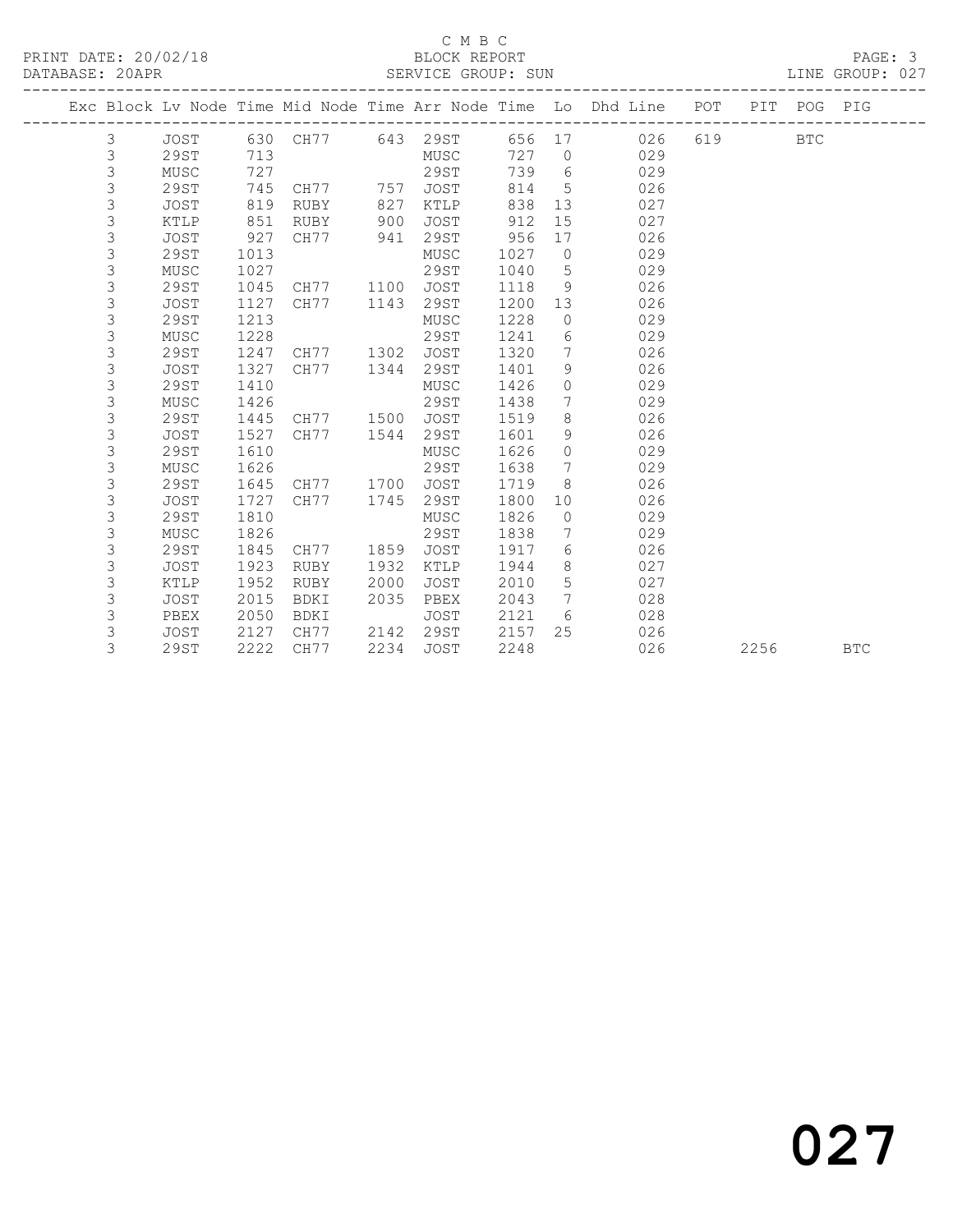## C M B C<br>BLOCK REPORT

LINE GROUP: 027

|   |             |      |                     |      |             |      |                 | Exc Block Lv Node Time Mid Node Time Arr Node Time Lo Dhd Line POT<br>------------------------- |     | PIT  | POG        | PIG        |
|---|-------------|------|---------------------|------|-------------|------|-----------------|-------------------------------------------------------------------------------------------------|-----|------|------------|------------|
| 4 | BDKI        | 620  | HK-W 623 HK-W 623 0 |      |             |      |                 | 028                                                                                             | 619 |      | <b>BTC</b> |            |
| 4 | $HK-E$      | 623  | GIST                | 630  | JOST        | 645  | $\overline{0}$  | 028                                                                                             |     |      |            |            |
| 4 | <b>JOST</b> | 645  | GIST                | 700  | $HK-W$      | 708  | 15              | 028                                                                                             |     |      |            |            |
| 4 | $HK-E$      | 723  | GIST                | 730  | JOST        | 745  | 12              | 028                                                                                             |     |      |            |            |
| 4 | <b>JOST</b> | 757  | CH77                | 811  | 29ST        | 826  | 17              | 026                                                                                             |     |      |            |            |
| 4 | 29ST        | 843  |                     |      | MUSC        | 857  | $\overline{0}$  | 029                                                                                             |     |      |            |            |
| 4 | MUSC        | 857  |                     |      | 29ST        | 910  | 5               | 029                                                                                             |     |      |            |            |
| 4 | 29ST        | 915  | CH77 929            |      | JOST        | 947  | 10 <sup>°</sup> | 026                                                                                             |     |      |            |            |
| 4 | <b>JOST</b> | 957  | CH77                | 1012 | 29ST        | 1027 | 16              | 026                                                                                             |     |      |            |            |
| 4 | 29ST        | 1043 |                     |      | MUSC        | 1058 | $\circ$         | 029                                                                                             |     |      |            |            |
| 4 | MUSC        | 1058 |                     |      | <b>29ST</b> | 1111 | $6\,$           | 029                                                                                             |     |      |            |            |
| 4 | 29ST        | 1117 | CH77                | 1132 | <b>JOST</b> | 1150 | 7               | 026                                                                                             |     |      |            |            |
| 4 | <b>JOST</b> | 1157 | CH77                | 1213 | 29ST        | 1230 | 9               | 026                                                                                             |     |      |            |            |
| 4 | <b>29ST</b> | 1239 |                     |      | MUSC        | 1255 | $\circ$         | 029                                                                                             |     |      |            |            |
| 4 | MUSC        | 1255 |                     |      | 29ST        | 1308 | 7               | 029                                                                                             |     |      |            |            |
| 4 | 29ST        | 1315 | CH77                | 1330 | JOST        | 1348 | 9               | 026                                                                                             |     |      |            |            |
| 4 | <b>JOST</b> | 1357 | CH77                | 1414 | 29ST        | 1431 | 9               | 026                                                                                             |     |      |            |            |
| 4 | 29ST        | 1440 |                     |      | MUSC        | 1456 | $\circ$         | 029                                                                                             |     |      |            |            |
| 4 | MUSC        | 1456 |                     |      | <b>29ST</b> | 1508 | 7               | 029                                                                                             |     |      |            |            |
| 4 | 29ST        | 1515 | CH77                | 1530 | JOST        | 1549 | 8               | 026                                                                                             |     |      |            |            |
| 4 | <b>JOST</b> | 1557 | CH77                | 1614 | 29ST        | 1631 | 9               | 026                                                                                             |     |      |            |            |
| 4 | 29ST        | 1640 |                     |      | MUSC        | 1656 | $\Omega$        | 029                                                                                             |     |      |            |            |
| 4 | MUSC        | 1656 |                     |      | 29ST        | 1708 | 7               | 029                                                                                             |     |      |            |            |
| 4 | 29ST        | 1715 | CH77 1730           |      | <b>JOST</b> | 1749 | 8               | 026                                                                                             |     |      |            |            |
| 4 | <b>JOST</b> | 1757 | CH77                | 1815 | 29ST        | 1830 | 12              | 026                                                                                             |     |      |            |            |
| 4 | 29ST        | 1842 |                     |      | MUSC        | 1858 | $\circ$         | 029                                                                                             |     |      |            |            |
| 4 | MUSC        | 1858 |                     |      | 29ST        | 1909 | 6               | 029                                                                                             |     |      |            |            |
| 4 | 29ST        | 1915 | CH77                | 1929 | <b>JOST</b> | 1947 | 6               | 026                                                                                             |     |      |            |            |
| 4 | <b>JOST</b> | 1953 | RUBY                | 2002 | KTLP        | 2014 | 8               | 027                                                                                             |     |      |            |            |
| 4 | KTLP        | 2022 | RUBY                | 2030 | <b>JOST</b> | 2040 | 5               | 027                                                                                             |     |      |            |            |
| 4 | <b>JOST</b> | 2045 | BDKI                | 2105 | PBEX        | 2113 | $7\phantom{.0}$ | 028                                                                                             |     |      |            |            |
| 4 | PBEX        | 2120 | BDKI                |      | JOST        | 2151 | 24              | 028                                                                                             |     |      |            |            |
| 4 | JOST        | 2215 | BDKI                | 2234 | PBEX        | 2242 | 10              | 028                                                                                             |     |      |            |            |
| 4 | PBEX        | 2252 | <b>BDKI</b>         |      | JOST        | 2320 |                 | 028                                                                                             |     | 2328 |            | <b>BTC</b> |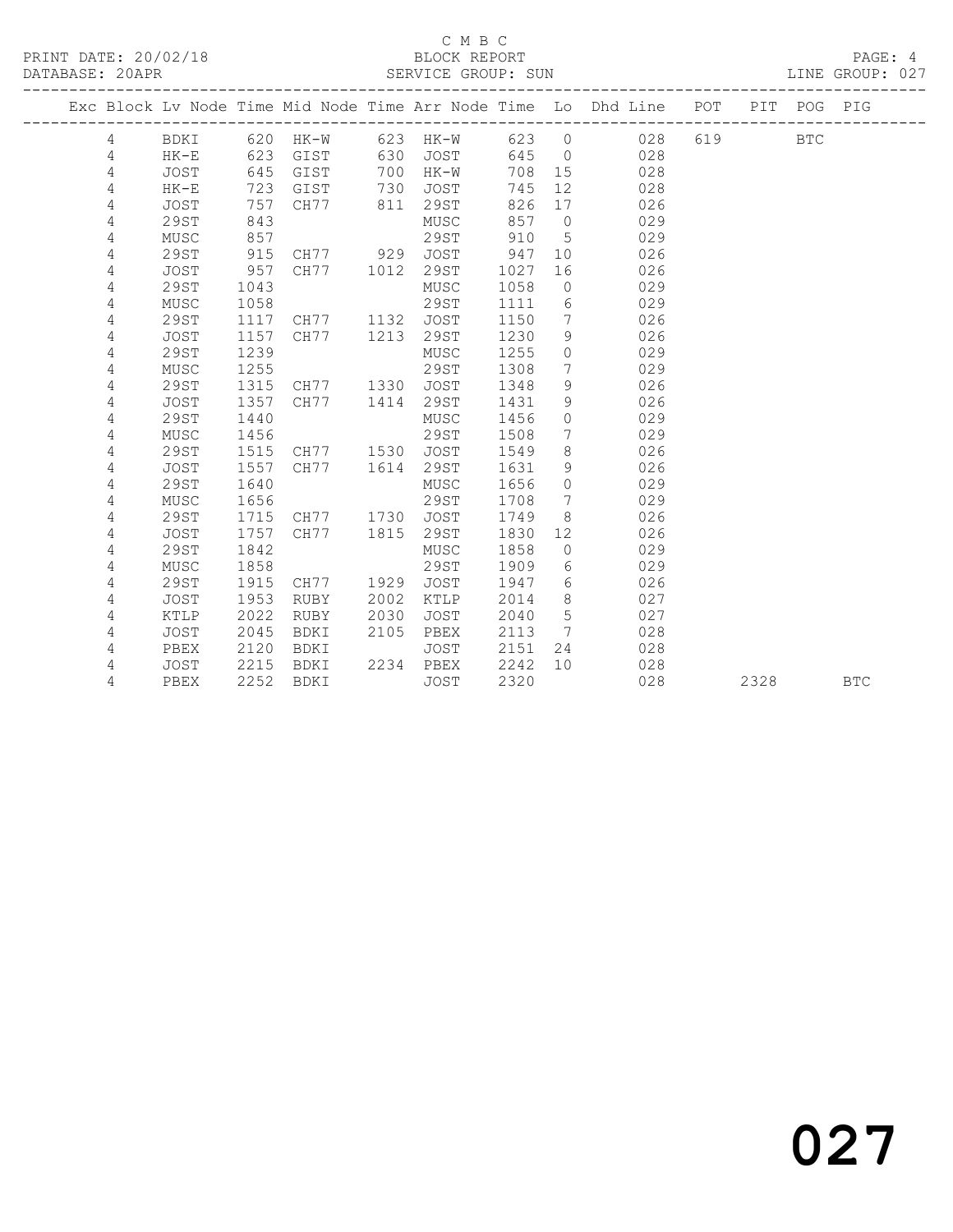## C M B C<br>BLOCK REPORT SERVICE GROUP: SUN

|  |   |             |      |             |      |          |      |                 | Exc Block Lv Node Time Mid Node Time Arr Node Time Lo Dhd Line POT<br>------------- |     |      | PIT POG PIG |            |
|--|---|-------------|------|-------------|------|----------|------|-----------------|-------------------------------------------------------------------------------------|-----|------|-------------|------------|
|  | 5 | KYBD        |      | 635 RUBY    |      | 647 KTLP | 657  | $5^{\circ}$     | 027                                                                                 | 626 |      | <b>BTC</b>  |            |
|  | 5 | KTLP        | 702  | RUBY        | 710  | JOST     | 719  | 8               | 027                                                                                 |     |      |             |            |
|  | 5 | <b>JOST</b> | 727  | CH77        | 741  | 29ST     | 756  | 17              | 026                                                                                 |     |      |             |            |
|  | 5 | 29ST        | 813  |             |      | MUSC     | 827  | $\circ$         | 029                                                                                 |     |      |             |            |
|  | 5 | MUSC        | 827  |             |      | 29ST     | 839  | 6               | 029                                                                                 |     |      |             |            |
|  | 5 | 29ST        | 845  | CH77        | 857  | JOST     | 914  | 5               | 026                                                                                 |     |      |             |            |
|  | 5 | <b>JOST</b> | 919  | RUBY        | 930  | KTLP     | 942  | 8               | 027                                                                                 |     |      |             |            |
|  | 5 | KTLP        | 950  | RUBY        | 1000 | JOST     | 1012 | $7\phantom{.0}$ | 027                                                                                 |     |      |             |            |
|  | 5 | <b>JOST</b> | 1019 | RUBY        | 1030 | KTLP     | 1042 | 8               | 027                                                                                 |     |      |             |            |
|  | 5 | KTLP        | 1050 | RUBY        | 1100 | JOST     | 1112 | 7               | 027                                                                                 |     |      |             |            |
|  | 5 | <b>JOST</b> | 1119 | RUBY        | 1131 | KTLP     | 1143 | 7               | 027                                                                                 |     |      |             |            |
|  | 5 | KTLP        | 1150 | RUBY        | 1200 | JOST     | 1212 | $7\phantom{.0}$ | 027                                                                                 |     |      |             |            |
|  | 5 | <b>JOST</b> | 1219 | RUBY        | 1231 | KTLP     | 1243 | 6               | 027                                                                                 |     |      |             |            |
|  | 5 | KTLP        | 1249 | RUBY        | 1259 | JOST     | 1312 | 7               | 027                                                                                 |     |      |             |            |
|  | 5 | <b>JOST</b> | 1319 | RUBY        | 1330 | KTLP     | 1343 | 6               | 027                                                                                 |     |      |             |            |
|  | 5 | KTLP        | 1349 | RUBY        | 1359 | JOST     | 1412 | 7               | 027                                                                                 |     |      |             |            |
|  | 5 | <b>JOST</b> | 1419 | RUBY        | 1430 | KTLP     | 1443 | 6               | 027                                                                                 |     |      |             |            |
|  | 5 | KTLP        | 1449 | RUBY        | 1459 | JOST     | 1512 | $7\phantom{.0}$ | 027                                                                                 |     |      |             |            |
|  | 5 | <b>JOST</b> | 1519 | RUBY        | 1530 | KTLP     | 1543 | 7               | 027                                                                                 |     |      |             |            |
|  | 5 | KTLP        | 1550 | RUBY        | 1559 | JOST     | 1612 | $7\phantom{.0}$ | 027                                                                                 |     |      |             |            |
|  | 5 | <b>JOST</b> | 1619 | RUBY        | 1630 | KTLP     | 1643 | 6               | 027                                                                                 |     |      |             |            |
|  | 5 | KTLP        | 1649 | RUBY        | 1658 | JOST     | 1711 | $\,8\,$         | 027                                                                                 |     |      |             |            |
|  | 5 | <b>JOST</b> | 1719 | <b>RUBY</b> | 1730 | KTLP     | 1743 | 6               | 027                                                                                 |     |      |             |            |
|  | 5 | KTLP        | 1749 | <b>RUBY</b> | 1758 | JOST     | 1811 | $7\phantom{.0}$ | 027                                                                                 |     |      |             |            |
|  | 5 | <b>JOST</b> | 1818 | RUBY        | 1829 | KTLP     | 1842 | 8               | 027                                                                                 |     |      |             |            |
|  | 5 | KTLP        | 1850 | <b>RUBY</b> | 1858 | JOST     | 1910 | 5               | 027                                                                                 |     |      |             |            |
|  | 5 | JOST        | 1915 | <b>BDKI</b> | 1935 | PBEX     | 1943 | $7\overline{ }$ | 028                                                                                 |     |      |             |            |
|  | 5 | PBEX        | 1950 | BDKI        |      | JOST     | 2021 | 6               | 028                                                                                 |     |      |             |            |
|  | 5 | <b>JOST</b> | 2027 | CH77        | 2042 | 29ST     | 2057 | 17              | 026                                                                                 |     |      |             |            |
|  | 5 | 29ST        | 2114 |             |      | MUSC     | 2128 | $\overline{0}$  | 029                                                                                 |     |      |             |            |
|  | 5 | MUSC        | 2128 |             |      | 29ST     | 2138 | 16              | 029                                                                                 |     |      |             |            |
|  | 5 | <b>29ST</b> | 2154 |             |      | MUSC     | 2208 | $\bigcap$       | 029                                                                                 |     |      |             |            |
|  | 5 | MUSC        | 2208 |             |      | 29ST     | 2218 |                 | 029                                                                                 |     | 2228 |             | <b>BTC</b> |

# 027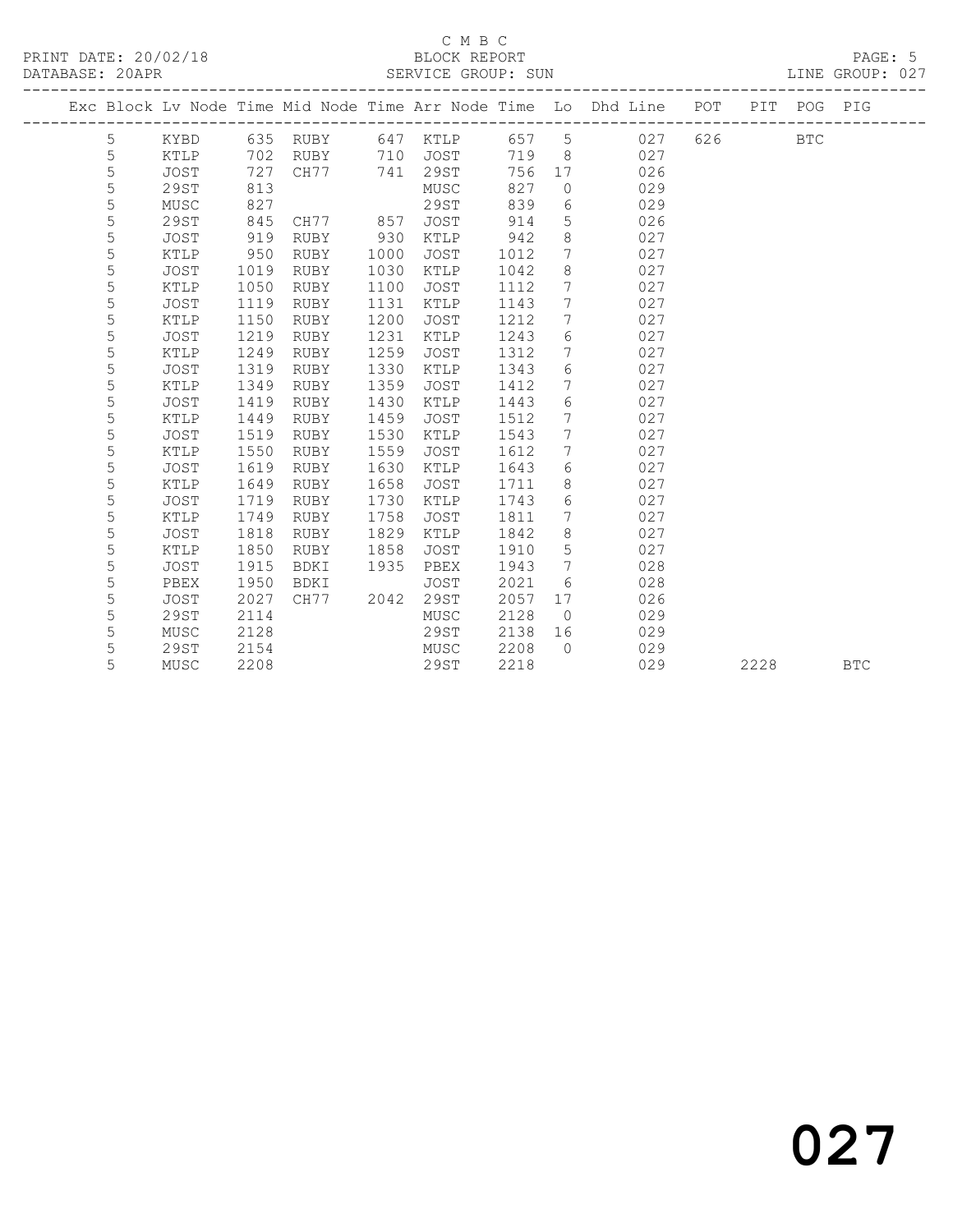## C M B C<br>BLOCK REPORT

LINE GROUP: 027

|            |             |      |                   |      |               |       |                              | Exc Block Lv Node Time Mid Node Time Arr Node Time Lo Dhd Line POT |       | PIT  | POG PIG    |            |
|------------|-------------|------|-------------------|------|---------------|-------|------------------------------|--------------------------------------------------------------------|-------|------|------------|------------|
| 6          | 29ST        |      | 642 CH77 653 JOST |      |               |       |                              | 708 5 026                                                          | 628 8 |      | <b>BTC</b> |            |
| 6          | JOST        | 713  |                   |      | BDKI 733 PBEX | 743 5 |                              | 028                                                                |       |      |            |            |
| 6          | PBEX        | 748  | BDKI              |      | JOST          | 817   | 10                           | 028                                                                |       |      |            |            |
| 6          | JOST        | 827  | CH77 841 29ST     |      |               | 856   | 17                           | 026                                                                |       |      |            |            |
| 6          | <b>29ST</b> | 913  |                   |      | MUSC          | 927   | $\overline{0}$               | 029                                                                |       |      |            |            |
| 6          | MUSC        | 927  |                   |      | 29ST          | 940   | $5^{\circ}$                  | 029                                                                |       |      |            |            |
| 6          | 29ST        | 945  | CH77 959 JOST     |      |               | 1017  | 10                           | 026                                                                |       |      |            |            |
| 6          | JOST        | 1027 | CH77 1043         |      | 29ST          | 1100  | 13                           | 026                                                                |       |      |            |            |
| 6          | <b>29ST</b> | 1113 |                   |      | MUSC          | 1128  | $\overline{0}$               | 029                                                                |       |      |            |            |
| 6          | MUSC        | 1128 |                   |      | 29ST          | 1141  | 6                            | 029                                                                |       |      |            |            |
| 6          | <b>29ST</b> | 1147 | CH77 1202         |      | JOST          | 1220  | $7\phantom{.0}$              | 026                                                                |       |      |            |            |
| 6          | JOST        | 1227 | CH77 1243         |      | 29ST          | 1300  | 9                            | 026                                                                |       |      |            |            |
| $\epsilon$ | <b>29ST</b> | 1309 |                   |      | MUSC          | 1325  | $\circ$                      | 029                                                                |       |      |            |            |
| 6          | MUSC        | 1325 |                   |      | 29ST          | 1338  | $7\overline{ }$              | 029                                                                |       |      |            |            |
| 6          | <b>29ST</b> | 1345 | CH77              | 1400 | JOST          | 1418  | 9                            | 026                                                                |       |      |            |            |
| 6          | JOST        | 1427 | CH77 1444         |      | 29ST          | 1501  | 9                            | 026                                                                |       |      |            |            |
| 6          | <b>29ST</b> | 1510 |                   |      | MUSC          | 1526  | $\circ$                      | 029                                                                |       |      |            |            |
| 6          | MUSC        | 1526 |                   |      | 29ST          | 1538  | $7\phantom{.0}$              | 029                                                                |       |      |            |            |
| 6          | 29ST        | 1545 | CH77 1600         |      | JOST          | 1619  | 8                            | 026                                                                |       |      |            |            |
| $\epsilon$ | JOST        | 1627 | CH77              | 1644 | 29ST          | 1701  | 9                            | 026                                                                |       |      |            |            |
| $\epsilon$ | <b>29ST</b> | 1710 |                   |      | MUSC          | 1726  | $\circ$                      | 029                                                                |       |      |            |            |
| 6          | MUSC        | 1726 |                   |      | 29ST          | 1738  | $7\phantom{.0}\phantom{.0}7$ | 029                                                                |       |      |            |            |
| 6          | <b>29ST</b> | 1745 | CH77 1800 JOST    |      |               | 1819  | - 8                          | 026                                                                |       |      |            |            |
| 6          | JOST        | 1827 | CH77 1845         |      | 29ST          | 1900  | 12                           | 026                                                                |       |      |            |            |
| 6          | <b>29ST</b> | 1912 |                   |      | MUSC          | 1928  | $\overline{0}$               | 029                                                                |       |      |            |            |
| 6          | MUSC        | 1928 |                   |      | 29ST          | 1939  | 6                            | 029                                                                |       |      |            |            |
| 6          | <b>29ST</b> | 1945 | CH77 1959         |      | JOST          | 2017  | 6                            | 026                                                                |       |      |            |            |
| 6          | JOST        | 2023 | RUBY              | 2032 | KTLP          | 2044  | 8                            | 027                                                                |       |      |            |            |
| 6          | KTLP        | 2052 | RUBY              | 2100 | JOST          | 2110  | 5                            | 027                                                                |       |      |            |            |
| 6          | JOST        | 2115 | BDKI              | 2134 | PBEX          | 2142  | 8                            | 028                                                                |       |      |            |            |
| 6          | PBEX        | 2150 | BDKI              |      | JOST          | 2221  | 24                           | 028                                                                |       |      |            |            |
| 6          | JOST        | 2245 | RUBY              | 2253 | KTLP          | 2304  | 6                            | 027                                                                |       |      |            |            |
| 6          | KTLP        | 2310 | RUBY              | 2318 | JOST          | 2327  | 6                            | 027                                                                |       |      |            |            |
| 6          | JOST        | 2333 | CH77              | 2348 | 29ST          | 2402  | 5 <sup>5</sup>               | 026                                                                |       |      |            |            |
| 6          | <b>29ST</b> | 2407 |                   |      | MUSC          | 2419  | $\circ$                      | 029                                                                |       |      |            |            |
| 6          | MUSC        | 2419 |                   |      | 29ST          | 2429  | 5                            | 029                                                                |       |      |            |            |
| 6          | <b>29ST</b> |      | 2434 CH77         |      | 2445 JOST     | 2459  |                              | 026                                                                |       | 2507 |            | <b>BTC</b> |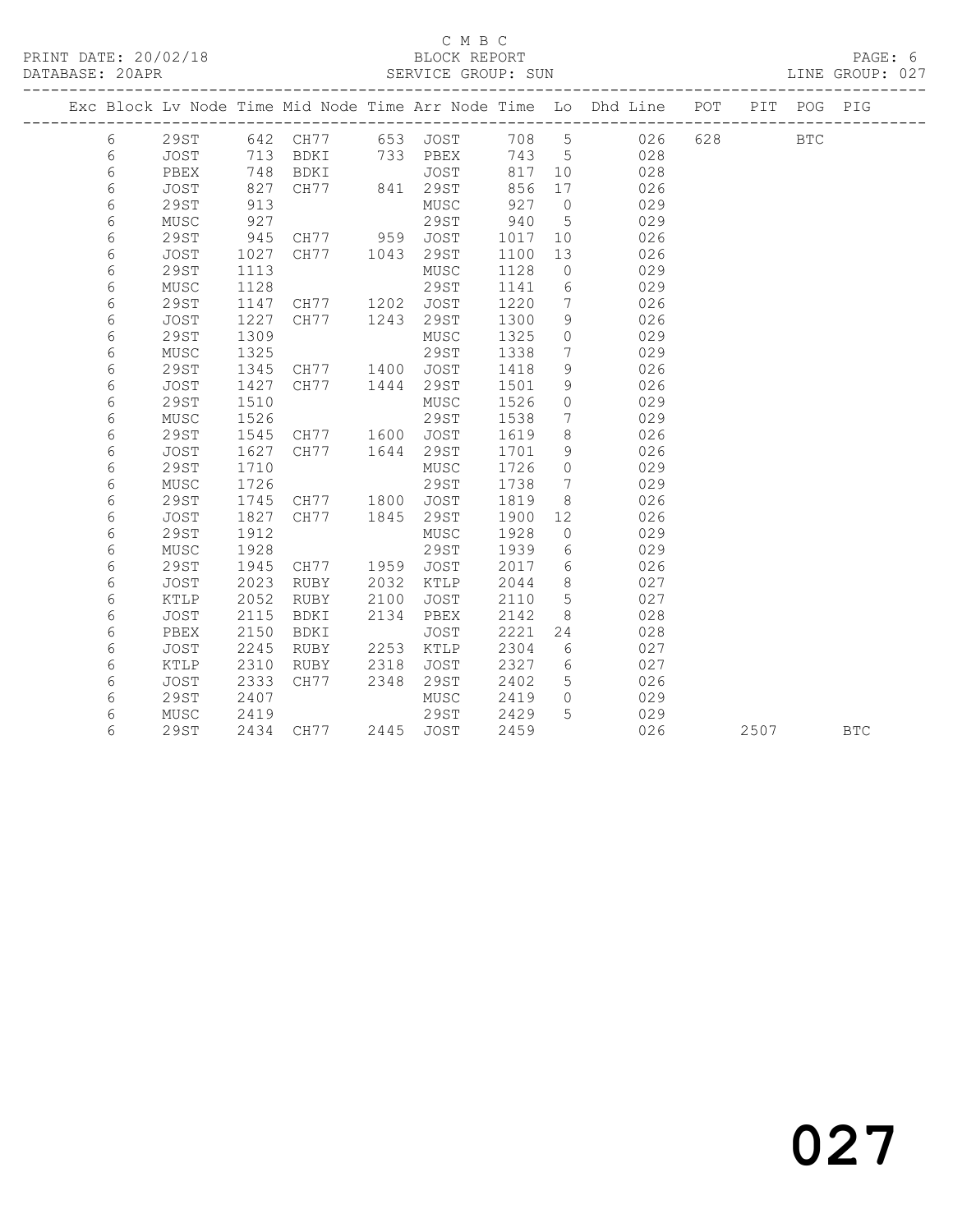## C M B C<br>BLOCK REPORT

LINE GROUP: 027

|                | Exc Block Lv Node Time Mid Node Time Arr Node Time Lo Dhd Line POT |      | ____________________________ |      |             |      |                              |           |     | PIT  | POG        | PIG        |
|----------------|--------------------------------------------------------------------|------|------------------------------|------|-------------|------|------------------------------|-----------|-----|------|------------|------------|
| 7              | BDKI                                                               |      | 646 HK-W                     |      | 649 HK-W    |      |                              | 649 2 028 | 645 |      | <b>BTC</b> |            |
| 7              | $HK-E$                                                             | 651  | GIST                         | 658  | JOST        | 713  | 6                            | 028       |     |      |            |            |
| 7              | JOST                                                               | 719  | RUBY                         | 727  | KTLP        | 738  | 12                           | 027       |     |      |            |            |
| 7              | KTLP                                                               | 750  | RUBY                         | 758  | JOST        | 807  | 6                            | 027       |     |      |            |            |
| 7              | JOST                                                               | 813  | BDKI                         | 833  | PBEX        | 843  | 5                            | 028       |     |      |            |            |
| 7              | PBEX                                                               | 848  | BDKI                         |      | <b>JOST</b> | 918  | 25                           | 028       |     |      |            |            |
| 7              | JOST                                                               | 943  | BDKI                         |      | 1003 PBEX   | 1013 | $5\overline{)}$              | 028       |     |      |            |            |
| $\overline{7}$ | PBEX                                                               | 1018 | BDKI                         |      | <b>JOST</b> | 1048 | 9                            | 028       |     |      |            |            |
| 7              | JOST                                                               | 1057 | CH77                         |      | 1113 29ST   | 1130 | 13                           | 026       |     |      |            |            |
| 7              | 29ST                                                               | 1143 |                              |      | MUSC        | 1158 | $\overline{0}$               | 029       |     |      |            |            |
| 7              | ${\tt MUSC}$                                                       | 1158 |                              |      | 29ST        | 1211 | 6                            | 029       |     |      |            |            |
| 7              | 29ST                                                               | 1217 | CH77 1232                    |      | JOST        | 1250 | $7\phantom{.0}\phantom{.0}7$ | 026       |     |      |            |            |
| $7\phantom{.}$ | <b>JOST</b>                                                        | 1257 | CH77 1314                    |      | 29ST        | 1331 | 9                            | 026       |     |      |            |            |
| 7              | 29ST                                                               | 1340 |                              |      | MUSC        | 1356 | $\circ$                      | 029       |     |      |            |            |
| 7              | MUSC                                                               | 1356 |                              |      | 29ST        | 1408 | $7\phantom{.0}$              | 029       |     |      |            |            |
| 7              | 29ST                                                               | 1415 | CH77 1430                    |      | JOST        | 1449 | 8                            | 026       |     |      |            |            |
| 7              | <b>JOST</b>                                                        | 1457 | CH77                         |      | 1514 29ST   | 1531 | $\overline{9}$               | 026       |     |      |            |            |
| 7              | 29ST                                                               | 1540 |                              |      | MUSC        | 1556 | $\circ$                      | 029       |     |      |            |            |
| $\overline{7}$ | MUSC                                                               | 1556 |                              |      | 29ST        | 1608 | $7\phantom{.0}$              | 029       |     |      |            |            |
| 7              | 29ST                                                               | 1615 | CH77 1630 JOST               |      |             | 1649 | 8                            | 026       |     |      |            |            |
| $\overline{7}$ | <b>JOST</b>                                                        | 1657 | CH77                         | 1714 | 29ST        | 1731 | 9                            | 026       |     |      |            |            |
| 7              | 29ST                                                               | 1740 |                              |      | MUSC        | 1756 | $\overline{0}$               | 029       |     |      |            |            |
| 7              | MUSC                                                               | 1756 |                              |      | 29ST        | 1808 | 10 <sup>°</sup>              | 029       |     |      |            |            |
| 7              | 29ST                                                               | 1818 | CH77                         | 1832 | JOST        | 1851 | 6                            | 026       |     |      |            |            |
| $7\phantom{.}$ | <b>JOST</b>                                                        | 1857 | CH77                         | 1915 | 29ST        | 1930 | 12                           | 026       |     |      |            |            |
| $7\phantom{.}$ | 29ST                                                               | 1942 |                              |      | MUSC        | 1958 | $\circ$                      | 029       |     |      |            |            |
| 7              | MUSC                                                               | 1958 |                              |      | 29ST        | 2009 | 6                            | 029       |     |      |            |            |
| 7              | 29ST                                                               | 2015 | CH77                         | 2028 | JOST        | 2044 | 9                            | 026       |     |      |            |            |
| 7              | <b>JOST</b>                                                        | 2053 | RUBY                         | 2102 | KTLP        | 2114 | 8                            | 027       |     |      |            |            |
| $\overline{7}$ | KTLP                                                               | 2122 | RUBY                         | 2130 | JOST        | 2140 | 5                            | 027       |     |      |            |            |
| 7              | JOST                                                               | 2145 | BDKI                         | 2204 | PBEX        | 2212 | 11                           | 028       |     |      |            |            |
| 7              | PBEX                                                               | 2223 | BDKI                         |      | <b>JOST</b> | 2251 | 26                           | 028       |     |      |            |            |
| 7              | JOST                                                               | 2317 | BDKI                         |      | 2336 PBEX   | 2344 | 10                           | 028       |     |      |            |            |
| $7\phantom{.}$ | PBEX                                                               | 2354 | BDKI                         |      | JOST        | 2420 | $5^{\circ}$                  | 028       |     |      |            |            |
| 7              | JOST                                                               | 2425 | BDKI                         |      | 2444 PBEX   | 2452 | $\overline{7}$               | 028       |     |      |            |            |
| 7              | PBEX                                                               | 2459 |                              |      | HK-E        | 2504 |                              | 028       |     | 2508 |            | <b>BTC</b> |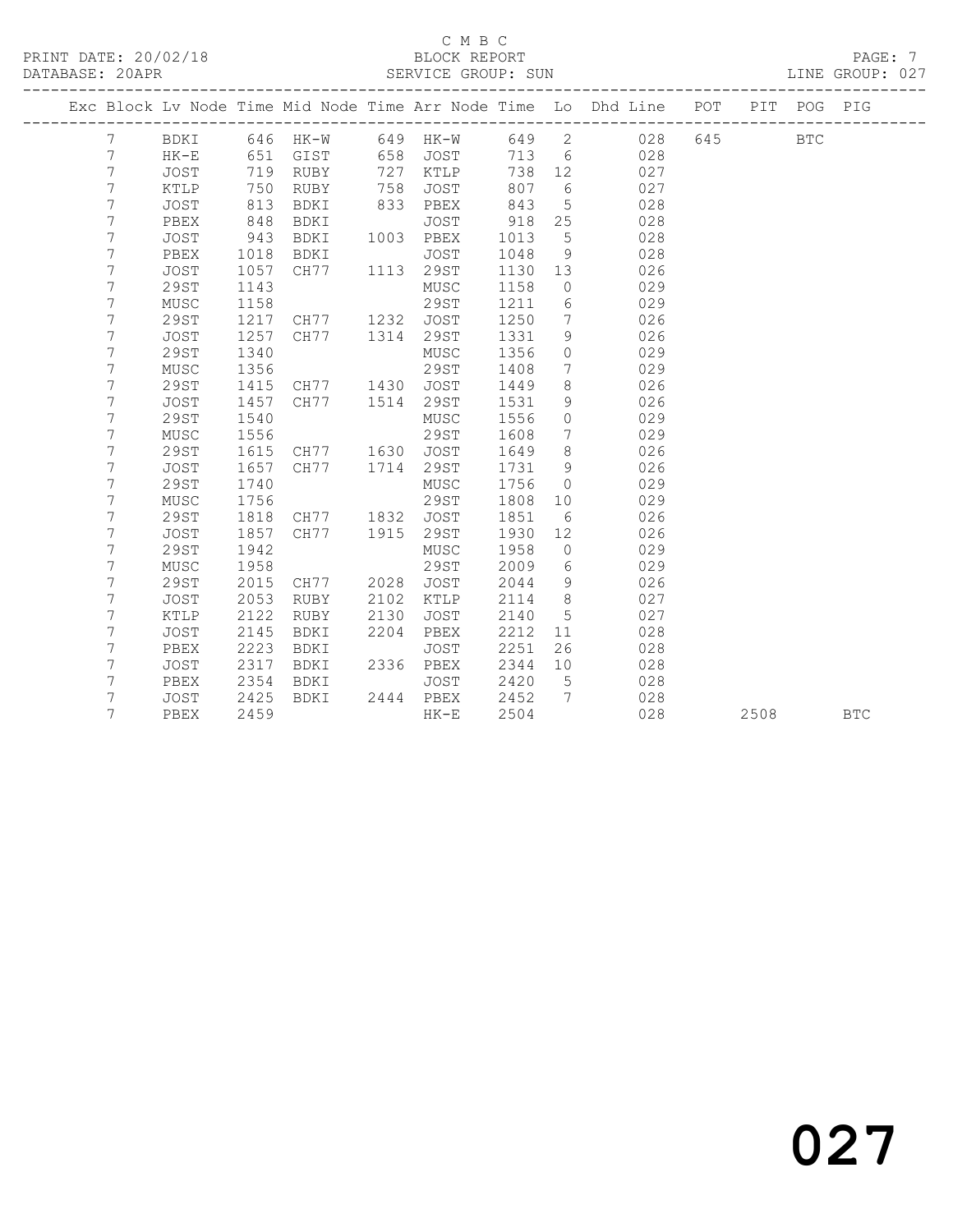## C M B C<br>BLOCK REPORT SERVICE GROUP: SUN

|             |             |      |                              |                                |                 |                              | Exc Block Lv Node Time Mid Node Time Arr Node Time Lo Dhd Line POT PIT POG PIG |         |            |            |            |
|-------------|-------------|------|------------------------------|--------------------------------|-----------------|------------------------------|--------------------------------------------------------------------------------|---------|------------|------------|------------|
| 8           |             |      | KTLP 724 RUBY 732 JOST 741 8 |                                |                 |                              | 027                                                                            | 718     | <b>BTC</b> |            |            |
| $\,8\,$     | JOST        |      | 749 RUBY                     | 757 KTLP                       | 808 9           |                              | 027                                                                            |         |            |            |            |
| $\,8\,$     | KTLP        |      | 817 RUBY                     | 826 JOST 838                   |                 | $5\overline{)}$              | 027                                                                            |         |            |            |            |
| $\,8\,$     | JOST        |      | 843 BDKI<br>918 BDKI         | $903$ PBEX                     | 913 5<br>948 25 |                              | 028                                                                            |         |            |            |            |
| 8           | PBEX        |      |                              | JOST                           |                 |                              | 028                                                                            |         |            |            |            |
| 8           | JOST        |      | 1013 BDKI 1033 PBEX          |                                | 1043<br>1136    | 21                           | 028                                                                            |         |            |            |            |
| 8           | PBEX        | 1104 | BDKI                         | JOST                           | 1136            | $\overline{7}$               | 028                                                                            |         |            |            |            |
| 8           | JOST        |      | 1143 BDKI                    | 1203 PBEX                      | 1213            | 11                           | 028                                                                            |         |            |            |            |
| $\,8\,$     | PBEX        | 1224 | BDKI                         | JOST                           | 1256            | $\overline{7}$               | 028                                                                            |         |            |            |            |
| $\,8\,$     | JOST        | 1303 | BDKI 1324 PBEX               |                                | 1334            | 9                            | 028                                                                            |         |            |            |            |
| 8           | PBEX        | 1343 | BDKI                         | JOST                           | 1416            | $\overline{7}$               | 028                                                                            |         |            |            |            |
| $\,8\,$     | JOST        | 1423 | BDKI                         | 1444 PBEX                      | 1454            | 8 <sup>8</sup>               | 028                                                                            |         |            |            |            |
| $\,8\,$     | PBEX        | 1502 | BDKI                         | JOST                           | 1536            | $\overline{7}$               | 028                                                                            |         |            |            |            |
| 8           | JOST        | 1543 | BDKI 1604 PBEX               |                                | 1614            | 9                            | 028                                                                            |         |            |            |            |
| $\,8\,$     | PBEX        | 1623 | BDKI                         | JOST                           | 1656            | $\overline{7}$               | 028                                                                            |         |            |            |            |
| $\,8\,$     | JOST        | 1703 | BDKI                         | 1724 PBEX                      | 1734 16         |                              | 028                                                                            |         |            |            |            |
| 8           | PBEX        | 1750 | BDKI                         | JOST                           | 1822            | 23                           | 028                                                                            |         |            |            |            |
| 8           | JOST        | 1845 | BDKI 1906 PBEX               |                                | 1914<br>1952    | $\overline{7}$               | 028                                                                            |         |            |            |            |
| $\,8\,$     | PBEX        | 1921 | BDKI                         | JOST                           |                 | $5\overline{)}$              | 028                                                                            |         |            |            |            |
| 8           | <b>JOST</b> | 1957 | CH77 2014 29ST               |                                | 2029 15         |                              | 026                                                                            |         |            |            |            |
| $\,8\,$     | 29ST        | 2044 |                              | MUSC                           | 2058            | $\overline{0}$               | 029                                                                            |         |            |            |            |
| 8           | MUSC        | 2058 |                              | 29ST                           | 2108            | $\overline{7}$               | 029                                                                            |         |            |            |            |
| $\,8\,$     | 29ST        | 2115 | CH77 2128 JOST               |                                | 2144            | 9                            | 026                                                                            |         |            |            |            |
| 8           | <b>JOST</b> | 2153 | RUBY                         | 2202 KTLP 2214                 |                 | 8 <sup>8</sup>               | 027                                                                            |         |            |            |            |
| 8           | KTLP        | 2222 | RUBY                         | 2230 JOST<br>2304 PBEX         | 2240<br>2312    | $5\phantom{.0}$              | 027                                                                            |         |            |            |            |
| 8           | JOST        | 2245 | BDKI                         |                                |                 | $5\overline{)}$              | 028                                                                            |         |            |            |            |
| 8           | PBEX        | 2317 | BDKI<br>BDKI 2409            | JOST                           | 2345            | $5\overline{)}$              | 028                                                                            |         |            |            |            |
| $\,8\,$     | JOST        | 2350 |                              | 2409 PBEX                      | 2417            | $7\phantom{.0}\phantom{.0}7$ | 028                                                                            |         |            |            |            |
| $\,8\,$     | PBEX        | 2424 | BDKI                         | JOST 2450                      |                 | 6                            | 028                                                                            |         |            |            |            |
| 8           | JOST        | 2456 | GIST                         | 2511 HK-W 2519                 |                 |                              | 028                                                                            |         | 2523       |            | <b>BTC</b> |
| $\mathsf 9$ | JOST        |      |                              |                                |                 | $5\overline{)}$              | 028                                                                            | 902 200 |            | <b>BTC</b> |            |
| $\mathsf 9$ | PBEX        |      | 913 BDKI<br>948 BDKI         | 933 PBEX 943 5<br>JOST 1018 25 |                 |                              | 028                                                                            |         |            |            |            |
| $\mathsf 9$ | JOST        | 1043 | BDKI                         | 1103 PBEX                      | 1113            | 11                           | 028                                                                            |         |            |            |            |
| $\mathsf 9$ | PBEX        | 1124 | BDKI                         | JOST                           | 1156            | $\overline{7}$               | 028                                                                            |         |            |            |            |
| $\mathsf 9$ | JOST        | 1203 | BDKI                         | 1224 PBEX                      | 1234            | 10                           | 028                                                                            |         |            |            |            |
| $\mathsf 9$ | PBEX        | 1244 | BDKI                         | JOST                           | 1316            | $\overline{7}$               | 028                                                                            |         |            |            |            |
| 9           | <b>JOST</b> | 1323 | BDKI                         | 1344 PBEX                      | 1354            | 8 <sup>8</sup>               | 028                                                                            |         |            |            |            |
| $\mathsf 9$ | PBEX        | 1402 | BDKI                         | JOST                           | 1436            | $\overline{7}$               | 028                                                                            |         |            |            |            |
| $\mathsf 9$ | JOST        | 1443 | BDKI 1504 PBEX               |                                | 1514            | 8 <sup>8</sup>               | 028                                                                            |         |            |            |            |
| $\mathsf 9$ | PBEX        | 1522 | BDKI                         | JOST                           | 1556            | $\overline{7}$               | 028                                                                            |         |            |            |            |
| $\mathsf 9$ | JOST        | 1603 | BDKI 1624 PBEX               |                                | 1634            | 9                            | 028                                                                            |         |            |            |            |
| $\mathsf 9$ | PBEX        |      | 1643 BDKI                    | JOST 1716 7                    |                 |                              | 028                                                                            |         |            |            |            |
| 9           | JOST        |      | 1723 BDKI 1744 PBEX          |                                | 1754            |                              | 028                                                                            | 1804    |            |            | <b>BTC</b> |
|             |             |      |                              |                                |                 |                              |                                                                                |         |            |            |            |

027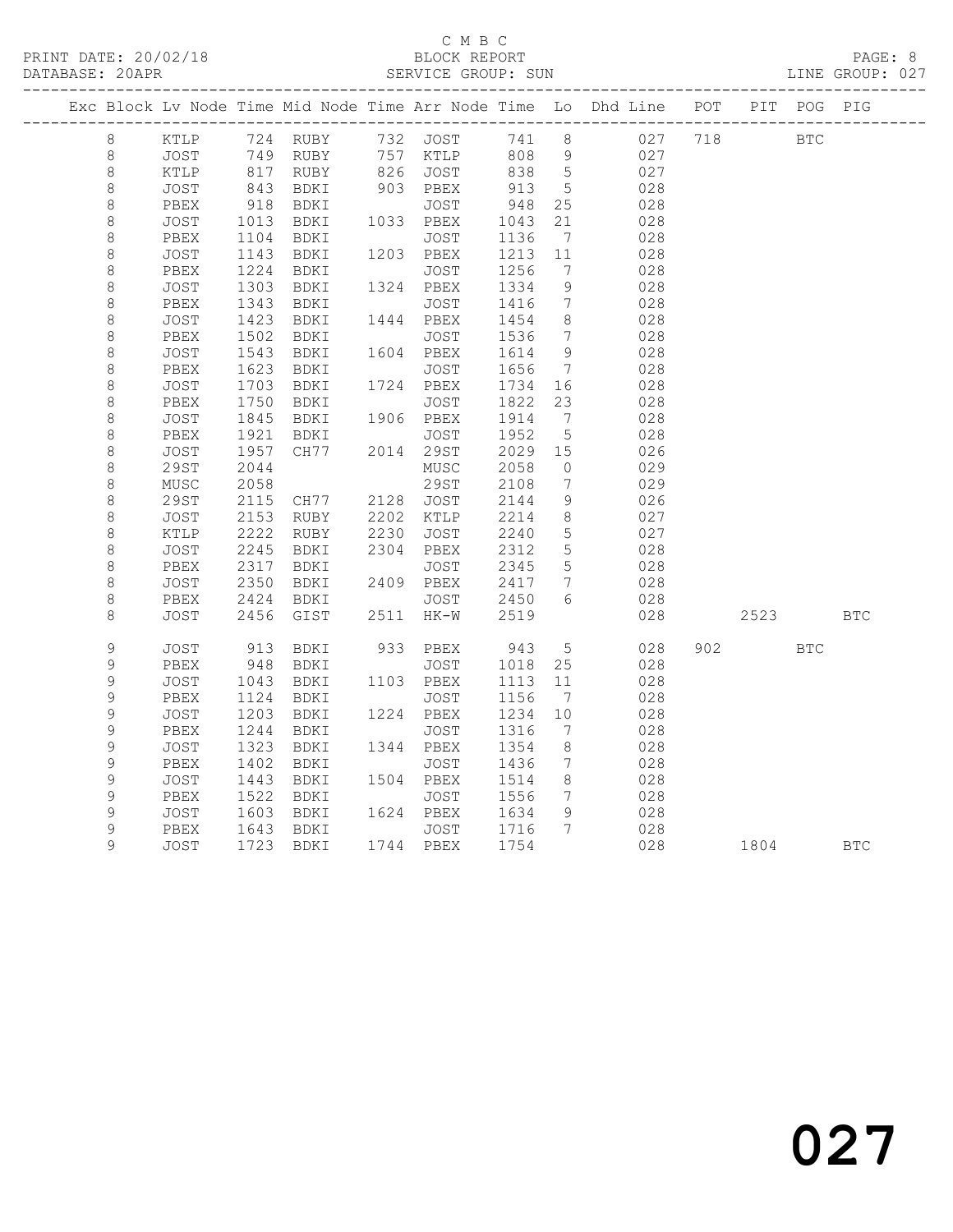## C M B C<br>BLOCK REPORT

LINE GROUP: 027

|  |    |             |      |                            |      |      |      |                 | Exc Block Lv Node Time Mid Node Time Arr Node Time Lo Dhd Line POT |          |      | PIT POG PIG |            |
|--|----|-------------|------|----------------------------|------|------|------|-----------------|--------------------------------------------------------------------|----------|------|-------------|------------|
|  | 10 | BDKI        |      | 1029 HK-W 1032 PBEX 1039 5 |      |      |      |                 |                                                                    | 028 1028 |      | <b>BTC</b>  |            |
|  | 10 | PBEX        | 1044 | BDKI                       |      | JOST | 1116 |                 | 028<br>$7\overline{ }$                                             |          |      |             |            |
|  | 10 | JOST        | 1123 | BDKI                       | 1143 | PBEX | 1153 |                 | 11<br>028                                                          |          |      |             |            |
|  | 10 | PBEX        | 1204 | BDKI                       |      | JOST | 1236 | 7               | 028                                                                |          |      |             |            |
|  | 10 | JOST        | 1243 | BDKI                       | 1304 | PBEX | 1314 | 10              | 028                                                                |          |      |             |            |
|  | 10 | PBEX        | 1324 | BDKI                       |      | JOST | 1356 | $7\overline{ }$ | 028                                                                |          |      |             |            |
|  | 10 | JOST        | 1403 | BDKI                       | 1424 | PBEX | 1434 |                 | $8 - 8$<br>028                                                     |          |      |             |            |
|  | 10 | PBEX        | 1442 | BDKI                       |      | JOST | 1516 | $7\overline{ }$ | 028                                                                |          |      |             |            |
|  | 10 | JOST        | 1523 | BDKI                       | 1544 | PBEX | 1554 | 9               | 028                                                                |          |      |             |            |
|  | 10 | PBEX        | 1603 | BDKI                       |      | JOST | 1636 | 7               | 028                                                                |          |      |             |            |
|  | 10 | JOST        | 1643 | BDKI                       | 1704 | PBEX | 1714 | 9               | 028                                                                |          |      |             |            |
|  | 10 | PBEX        | 1723 | BDKI                       |      | JOST | 1756 | 18              | 028                                                                |          |      |             |            |
|  | 10 | JOST        | 1814 | BDKI                       | 1835 | PBEX | 1845 | 5               | 028                                                                |          |      |             |            |
|  | 10 | PBEX        | 1850 | BDKI                       |      | JOST | 1922 | 5 <sup>5</sup>  | 028                                                                |          |      |             |            |
|  | 10 | JOST        | 1927 | CH77 1944                  |      | 29ST | 1959 |                 | 15<br>026                                                          |          |      |             |            |
|  | 10 | 29ST        | 2014 |                            |      | MUSC | 2030 | $\overline{0}$  | 029                                                                |          |      |             |            |
|  | 10 | MUSC        | 2030 |                            |      | 29ST | 2040 | 5               | 029                                                                |          |      |             |            |
|  | 10 | 29ST        | 2045 | CH77                       | 2058 | JOST | 2114 | 9               | 026                                                                |          |      |             |            |
|  | 10 | JOST        | 2123 | RUBY                       | 2132 | KTLP | 2144 | 8               | 027                                                                |          |      |             |            |
|  | 10 | KTLP        | 2152 | RUBY                       | 2200 | JOST | 2210 | 12 <sup>7</sup> | 027                                                                |          |      |             |            |
|  | 10 | <b>JOST</b> | 2222 | CH77                       | 2237 | 29ST | 2251 | 5               | 026                                                                |          |      |             |            |
|  | 10 | 29ST        | 2256 |                            |      | MUSC | 2310 | $\circ$         | 029                                                                |          |      |             |            |
|  | 10 | MUSC        | 2310 |                            |      | 29ST | 2320 | 5 <sup>1</sup>  | 029                                                                |          |      |             |            |
|  | 10 | 29ST        | 2325 | CH77 2337                  |      | JOST | 2351 | 5 <sup>5</sup>  | 026                                                                |          |      |             |            |
|  | 10 | JOST        | 2356 | RUBY                       | 2404 | KTLP | 2415 | $7\phantom{0}$  | 027                                                                |          |      |             |            |
|  | 10 | KTLP        | 2422 | RUBY                       | 2430 | JOST | 2439 | 5               | 027                                                                |          |      |             |            |
|  | 10 | JOST        | 2444 | CH77                       | 2459 | 29ST | 2513 |                 | 026                                                                |          | 2523 |             | <b>BTC</b> |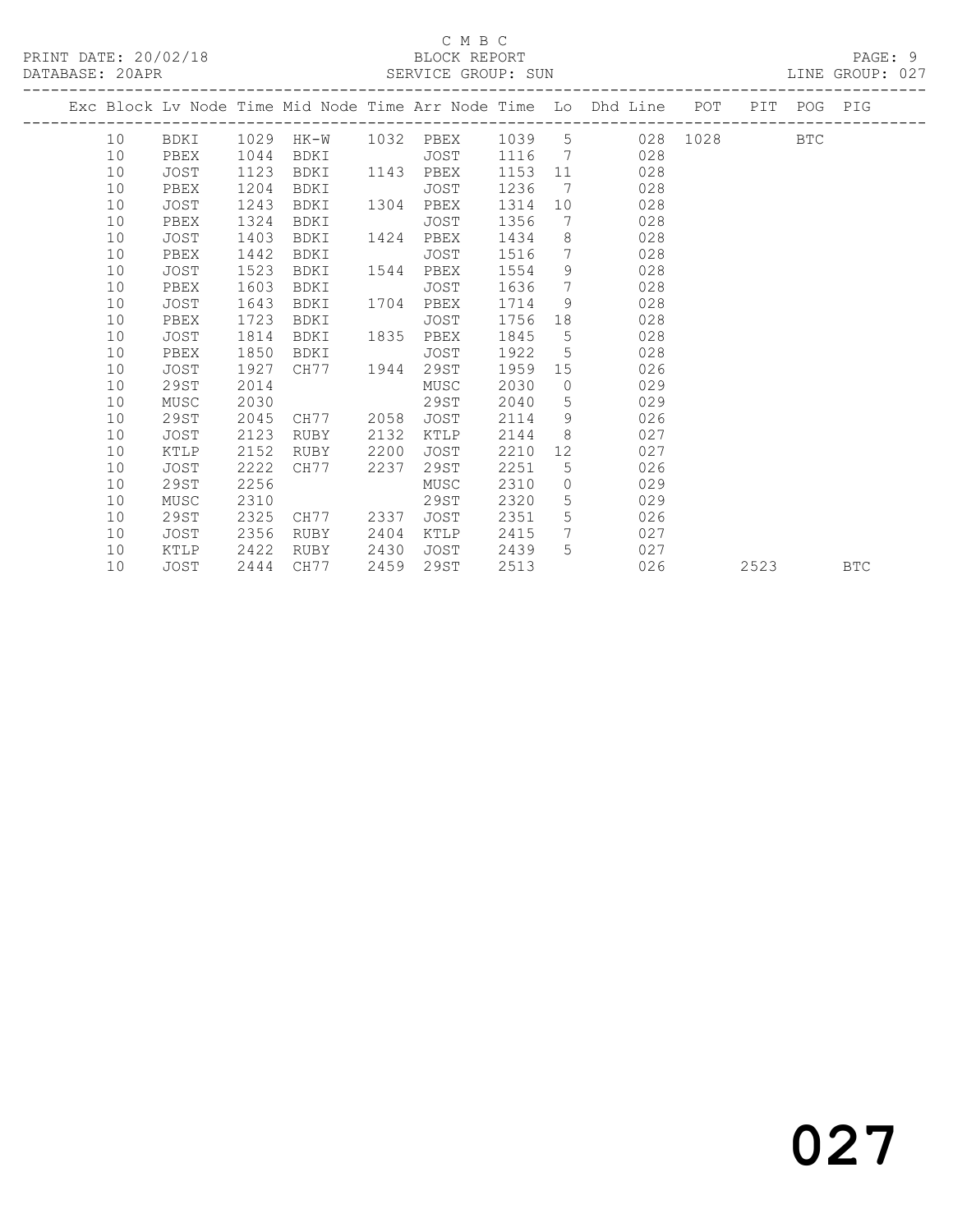|                                                                                                                                                                | BDLO BOUNDARY & LOUGHEED-NORTH BTC Burnaby Depot<br>BYCA BROADWAY & CAMBIE BYGR BROADWAY & GRANVILLE<br>GRBY GRANVILLE & BROADWAY GRY GRANDVIEW TERMINUS<br>HK-E HASTINGS & KOOTENAY EB HK-W HASTINGS & KOOTENAY WB<br>HODM HOWE & DUN       |                                                                                                                                                      |                                                                                                                                                                                           |                                                                                                                                                              |                                                                                                                                                     |                                                                                                                                                                    |                                                                                                                                                                             |                                                                                                                                                                                                                                                                                                                                                                                                                                    |       |     |            |  |
|----------------------------------------------------------------------------------------------------------------------------------------------------------------|----------------------------------------------------------------------------------------------------------------------------------------------------------------------------------------------------------------------------------------------|------------------------------------------------------------------------------------------------------------------------------------------------------|-------------------------------------------------------------------------------------------------------------------------------------------------------------------------------------------|--------------------------------------------------------------------------------------------------------------------------------------------------------------|-----------------------------------------------------------------------------------------------------------------------------------------------------|--------------------------------------------------------------------------------------------------------------------------------------------------------------------|-----------------------------------------------------------------------------------------------------------------------------------------------------------------------------|------------------------------------------------------------------------------------------------------------------------------------------------------------------------------------------------------------------------------------------------------------------------------------------------------------------------------------------------------------------------------------------------------------------------------------|-------|-----|------------|--|
|                                                                                                                                                                |                                                                                                                                                                                                                                              |                                                                                                                                                      |                                                                                                                                                                                           |                                                                                                                                                              |                                                                                                                                                     |                                                                                                                                                                    |                                                                                                                                                                             |                                                                                                                                                                                                                                                                                                                                                                                                                                    |       |     |            |  |
| 61<br>61<br>61<br>61<br>61<br>61<br>61<br>61<br>61<br>61<br>61<br>61<br>61<br>61<br>61<br>61<br>61<br>61<br>61<br>61                                           | LB-W 649 BYCA 702 ULP 721 13 099 646 BTC<br>ULP 734 BYCA 755 GRVT 805 12 099<br>GRVT 817 BYCA 828 ULP 850 9 099<br>GRVT<br>ULP<br>GRVT 1241<br>ULP 1327<br>GRVT<br>ULP<br>GRVT 1556<br>ULP 1642<br>GRVT<br>ULP<br>GRVT<br>ULP<br>GRVT<br>ULP | 1103<br>1149<br>1418<br>1504<br>1733<br>1819<br>1909<br>1951<br>1951                                                                                 | BYCA<br>BYCA<br>BYCA<br>BYCA<br>BYCA<br><b>BYCA</b><br>BYCA<br>BYCA<br>BYCA<br><b>BYCA</b><br>BYCA<br><b>BYCA</b><br>2039 BYCA<br>2121 BYCA                                               | 1709<br>1745                                                                                                                                                 | 1216 GRVT<br>2145 BDLO                                                                                                                              |                                                                                                                                                                    |                                                                                                                                                                             | ULP 859 BYCA 922 GRVT 933 7 099<br>GRVT 940 BYCA 952 ULP 1015 9 099<br>ULP 1024 BYCA 1047 GRVT 1058 5 099<br>1116 ULP 1141 8 099<br>1229 12 099<br>1254 ULP 1319 8 099<br>1355 GRVT 1408 10 099<br>1431 ULP 1456 8 099<br>1531 GRVT 1545 11 099<br>1609 ULP 1634 8 099<br>1709 GRVT 1723 10 099<br>ULP 1810 9 099<br>1844 GRVT 1857 12 099<br>1921 ULP 1946 5 099<br>2016 GRVT 2028 11 099<br>2050 ULP 2115 6 099<br>2204 099 2207 |       |     | <b>BTC</b> |  |
| 62<br>62<br>62<br>62<br>62<br>62<br>62<br>62<br>62<br>62<br>62<br>62<br>62<br>62<br>62<br>62<br>62<br>62<br>62<br>62<br>62<br>62<br>62<br>62<br>62<br>62<br>62 | GRVT<br>ULP 911<br>GRVT 955<br>ULP 1040<br>ULP<br>GRVT<br>ULP<br>GRVT<br>ULP<br>GRVT<br>ULP<br>GRVT<br>ULP<br>GRVT<br>ULP<br>GRVT<br>ULP<br>GRVT<br>ULP<br>GRVT<br>ULP<br>GRVT<br>ULP1<br>SERO                                               | 1212<br>1303<br>1349<br>1441<br>1527<br>1618<br>1704<br>1756<br>1842<br>1929<br>2011<br>2100<br>2141<br>2223<br>2303<br>2350<br>2434<br>2520<br>2604 | 829 BYCA 840 ULP 902<br>BYCA<br>BYCA<br>BYCA<br>BYCA<br>BYCA<br>BYCA<br>BYCA<br>BYCA<br>BYCA<br>BYCA<br>BYCA<br>BYCA<br>BYCA<br>BYCA<br>BYCA<br>BYCA<br>BYCA<br>BYCA<br>GRBY<br>2639 BYGR | 1240<br>1316<br>1417<br>1454<br>1554<br>1631<br>1731<br>1808<br>1907<br>1941<br>2035<br>2111<br>2205<br>2233<br>2325<br>2400<br>2454<br>2529<br>2623<br>2646 | GRVT<br>ULP<br>GRVT<br>ULP<br>GRVT<br>ULP<br>GRVT<br>ULP<br>GRVT<br>ULP<br>GRVT<br>ULP<br>GRVT<br>ULP<br>GRVT<br>ULP<br>GRVT<br>ULP<br>SERO<br>ULP1 | 1253 10<br>1341<br>1430<br>1519<br>1608<br>1656<br>1744<br>1833<br>1920<br>2006<br>2046<br>2135<br>2216<br>2255<br>2336<br>2422<br>2504<br>2550<br>2634<br>2706 17 | 8 <sup>8</sup><br>11<br>8<br>10<br>8 <sup>8</sup><br>12<br>9<br>9<br>$5\overline{)}$<br>14<br>$6\overline{6}$<br>$\overline{7}$<br>8<br>14<br>12<br>16<br>13<br>$5^{\circ}$ | LB-W 701 BYCA 714 ULP 733 13 099<br>ULP 746 BYCA 807 GRVT 817 12 099<br>$817 \quad 12$<br>9 099<br>BYCA 934 GRVT 945 10 099<br>BYCA 1007 ULP 1030 10 099<br>BYCA 1104 GRVT 1117 9 099<br>GRVT 1126 BYCA 1139 ULP 1204 8 099<br>099<br>099<br>099<br>099<br>099<br>099<br>099<br>099<br>099<br>099<br>099<br>099<br>099<br>099<br>099<br>099<br>099<br>1 099<br>N17<br>26 N17                                                       | 658 3 | BTC |            |  |

099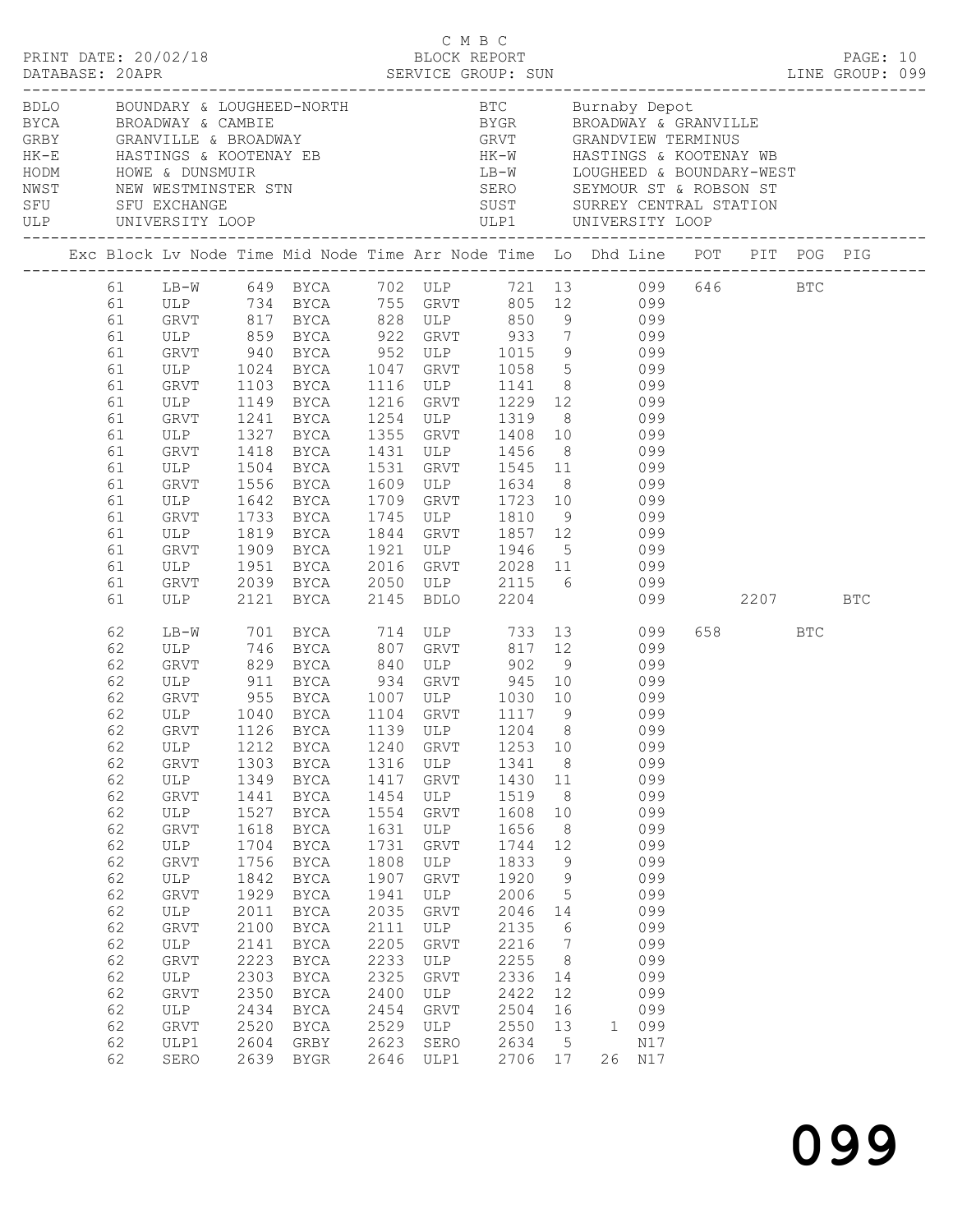## C M B C<br>BLOCK REPORT

PAGE: 11<br>LINE GROUP: 099

|    |             |      |                                                              |      |                                                          |         |                 | Exc Block Lv Node Time Mid Node Time Arr Node Time Lo Dhd Line POT PIT POG PIG |          |              |              |
|----|-------------|------|--------------------------------------------------------------|------|----------------------------------------------------------|---------|-----------------|--------------------------------------------------------------------------------|----------|--------------|--------------|
| 62 | HODM 2749   |      |                                                              |      |                                                          |         |                 | NWST 2851 N19 2913 BTC                                                         |          |              |              |
| 63 |             |      | LB-W 713 BYCA 726 ULP 745 13<br>ULP 758 BYCA 819 GRVT 829 12 |      |                                                          |         |                 | 099                                                                            | 710      | $_{\rm BTC}$ |              |
| 63 |             |      |                                                              |      |                                                          |         |                 | 099                                                                            |          |              |              |
| 63 | GRVT        |      | 841 BYCA                                                     |      | 852 ULP                                                  | 914     | 8 <sup>8</sup>  | 099                                                                            |          |              |              |
| 63 | ULP         | 922  | <b>BYCA</b>                                                  |      | 945 GRVT                                                 | 956     | $7\overline{)}$ | 099                                                                            |          |              |              |
| 63 | GRVT        |      | 1003 BYCA                                                    |      | 1015 ULP                                                 | 1038 10 |                 | 099                                                                            |          |              |              |
| 63 | ULP         |      | 1048 BYCA                                                    | 1112 | GRVT                                                     | 1125    | 8 <sup>2</sup>  | 099                                                                            |          |              |              |
| 63 | GRVT        | 1133 | <b>BYCA</b>                                                  |      | 1146 ULP                                                 | 1211    | 8 <sup>8</sup>  | 099                                                                            |          |              |              |
| 63 | ULP         |      | 1219 BYCA                                                    | 1247 | GRVT                                                     | 1300 11 |                 | 099                                                                            |          |              |              |
| 63 | GRVT        | 1311 | <b>BYCA</b>                                                  | 1324 | ULP                                                      | 1349    | 8 <sup>8</sup>  | 099                                                                            |          |              |              |
| 63 | ULP         | 1357 | <b>BYCA</b>                                                  |      | 1425 GRVT                                                | 1438 10 |                 | 099                                                                            |          |              |              |
| 63 | GRVT        | 1448 | BYCA                                                         |      | 1501 ULP                                                 | 1526    | 8 <sup>8</sup>  | 099                                                                            |          |              |              |
| 63 | ULP         |      | 1534 BYCA                                                    | 1601 | GRVT                                                     | 1615 11 |                 | 099                                                                            |          |              |              |
| 63 | GRVT        |      | 1626 BYCA                                                    | 1639 | <b>ULP</b>                                               | 1704    | 8 <sup>8</sup>  | 099                                                                            |          |              |              |
| 63 | ULP         | 1712 | BYCA                                                         | 1739 | GRVT                                                     | 1752    | 11              | 099                                                                            |          |              |              |
| 63 | GRVT        | 1803 | BYCA                                                         |      | 1815 ULP                                                 | 1840    | 9               | 099                                                                            |          |              |              |
| 63 | ULP         |      | 1849 BYCA                                                    | 1914 | GRVT                                                     | 1927 12 |                 | 099                                                                            |          |              |              |
| 63 | GRVT        | 1939 | BYCA                                                         |      | 1951 ULP 2016 5<br>2045 GRVT 2056 15<br>2122 ULP 2146 5  |         |                 | 099                                                                            |          |              |              |
| 63 | ULP         | 2021 | BYCA                                                         |      |                                                          |         |                 | 099                                                                            |          |              |              |
| 63 | GRVT        | 2111 | <b>BYCA</b>                                                  | 2122 |                                                          |         |                 | 099                                                                            |          |              |              |
| 63 | ULP         | 2151 | <b>BYCA</b>                                                  | 2215 | GRVT 2226                                                |         | 9               | 099                                                                            |          |              |              |
| 63 | GRVT        | 2235 | <b>BYCA</b>                                                  |      | 2245 ULP        2307      8<br>2337    BDLO         2355 |         |                 | 099                                                                            |          |              |              |
| 63 | ULP         |      | 2315 BYCA                                                    |      | 2337 BDLO                                                |         |                 | 099                                                                            | 2358     |              | $_{\rm BTC}$ |
| 64 | $LB-W$      | 725  | <b>BYCA</b>                                                  |      | 738 ULP 757                                              |         | 13              | 099                                                                            | 722      | <b>BTC</b>   |              |
| 64 | ULP         |      | 810 BYCA                                                     |      | 831 GRVT                                                 | 841 12  |                 | 099                                                                            |          |              |              |
| 64 | GRVT        |      | 853 BYCA                                                     | 904  | ULP                                                      | 926     | $6\overline{6}$ | 099                                                                            |          |              |              |
| 64 | ULP         | 932  | <b>BYCA</b>                                                  | 955  | GRVT                                                     | 1006    | $5\overline{)}$ | 099                                                                            |          |              |              |
| 64 | GRVT        | 1011 | <b>BYCA</b>                                                  | 1023 | ULP                                                      | 1046 10 |                 | 099                                                                            |          |              |              |
| 64 | ULP         |      | 1056 BYCA                                                    | 1120 | GRVT                                                     | 1133    | 8 <sup>8</sup>  | 099                                                                            |          |              |              |
| 64 | GRVT        | 1141 | <b>BYCA</b>                                                  |      | 1154 ULP                                                 | 1219    | 8 <sup>8</sup>  | 099                                                                            |          |              |              |
| 64 | ULP         | 1227 | <b>BYCA</b>                                                  | 1255 | GRVT                                                     | 1308 10 |                 | 099                                                                            |          |              |              |
| 64 | GRVT        | 1318 | BYCA                                                         | 1331 | ULP                                                      | 1356    | 8 <sup>8</sup>  | 099                                                                            |          |              |              |
| 64 | ULP         |      | 1404 BYCA                                                    | 1431 | GRVT                                                     | 1445 11 |                 | 099                                                                            |          |              |              |
| 64 | GRVT        | 1456 | BYCA                                                         | 1509 | ULP                                                      | 1534    | 8 <sup>8</sup>  | 099                                                                            |          |              |              |
| 64 | ULP         | 1542 | BYCA                                                         | 1609 | GRVT                                                     | 1623 10 |                 | 099                                                                            |          |              |              |
| 64 | GRVT        | 1633 | BYCA                                                         | 1645 | ULP                                                      | 1710    | 9               | 099                                                                            |          |              |              |
| 64 | ULP         | 1719 | BYCA                                                         |      | 1746 GRVT                                                | 1759 12 |                 | 099                                                                            |          |              |              |
| 64 | GRVT        | 1811 | BYCA                                                         |      | 1823 ULP 1848                                            |         | $\overline{9}$  | 099                                                                            |          |              |              |
| 64 | ukvt<br>ULP |      | 1857 BYCA                                                    |      | 1922 BDLO                                                | 1942    |                 | 099                                                                            | 1945 BTC |              |              |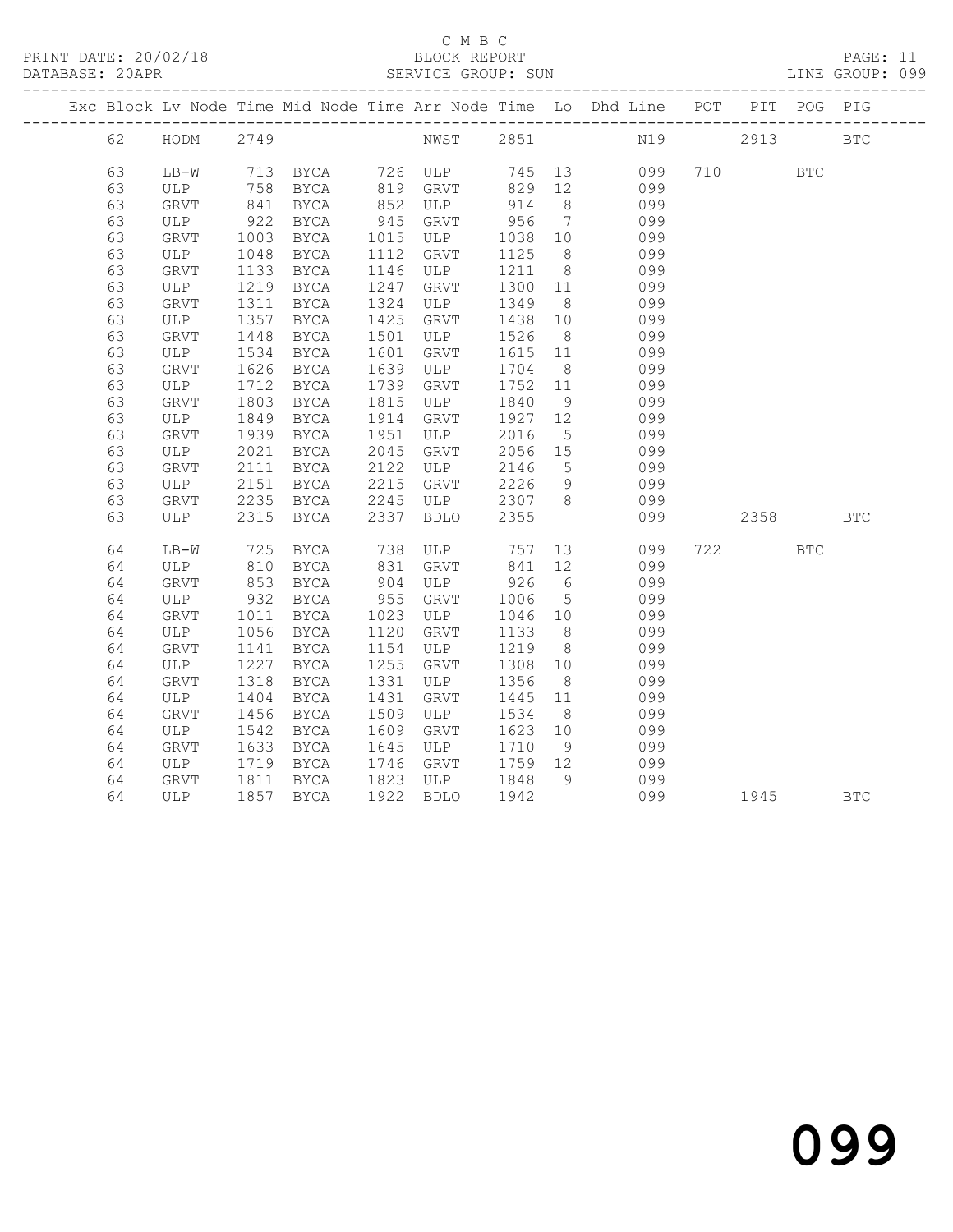## C M B C<br>BLOCK REPORT

PAGE: 12<br>LINE GROUP: 099

|    |             |                  |             |      | Exc Block Lv Node Time Mid Node Time Arr Node Time Lo Dhd Line POT PIT POG PIG |         |                              |     |        |      |            |            |
|----|-------------|------------------|-------------|------|--------------------------------------------------------------------------------|---------|------------------------------|-----|--------|------|------------|------------|
| 65 |             |                  |             |      | LB-W 737 BYCA 750 ULP 809 14 099 734 BTC<br>ULP 823 BYCA 846 GRVT 857 5 099    |         |                              |     |        |      |            |            |
| 65 |             |                  |             |      |                                                                                |         |                              |     |        |      |            |            |
| 65 | GRVT        | 902              | BYCA        |      | 913 ULP 935 7                                                                  |         |                              | 099 |        |      |            |            |
| 65 | ULP         | 942              | BYCA        | 1005 | GRVT                                                                           | 1016    | 10                           | 099 |        |      |            |            |
| 65 | GRVT        | 1026             | BYCA        | 1038 | ULP                                                                            | 1101    | 11                           |     | 099    |      |            |            |
| 65 | ULP         | 1112             | BYCA        | 1139 | GRVT                                                                           | 1152    | 11                           |     | 099    |      |            |            |
| 65 | GRVT        | 1203             | BYCA        | 1216 | ULP                                                                            | 1241    | 8 <sup>8</sup>               |     | 099    |      |            |            |
| 65 | ULP         | 1249             | BYCA        | 1317 | GRVT                                                                           | 1330    | 11                           |     | 099    |      |            |            |
| 65 | GRVT        | 1341             | BYCA        | 1354 | ULP                                                                            | 1419    | 8 <sup>8</sup>               |     | 099    |      |            |            |
| 65 | ULP         | 1427             | <b>BYCA</b> | 1454 | GRVT                                                                           | 1508    | 10                           |     | 099    |      |            |            |
| 65 | GRVT        | 1518             | BYCA        | 1531 | ULP                                                                            | 1556    | 8 <sup>8</sup>               |     | 099    |      |            |            |
| 65 | ULP         | 1604             | BYCA        | 1631 | GRVT                                                                           | 1645    | 11                           |     | 099    |      |            |            |
| 65 | GRVT        | 1656             | BYCA        | 1708 | ULP                                                                            | 1733    | 9                            |     | 099    |      |            |            |
| 65 | ULP         | 1742             | BYCA        | 1809 | GRVT                                                                           | 1822    | $5\overline{)}$              |     | 099    |      |            |            |
| 65 | GRVT        | 1827             | BYCA        | 1839 | ULP                                                                            | 1904    | 8 <sup>8</sup>               |     | 099    |      |            |            |
| 65 | ULP         | 1912             | BYCA        | 1937 | GRVT                                                                           | 1949    | 10                           |     | 099    |      |            |            |
| 65 | <b>GRVT</b> | 1959             | BYCA        | 2010 | ULP                                                                            | 2035    | 6                            |     | 099    |      |            |            |
| 65 | ULP         | 2041             | BYCA        | 2105 | GRVT                                                                           | 2116    | $7\phantom{.0}\phantom{.0}7$ |     | 099    |      |            |            |
| 65 | GRVT        | 2123             | BYCA        | 2134 | ULP                                                                            | 2158    | $5\overline{)}$              |     | 099    |      |            |            |
| 65 | ULP         | 2203             | BYCA        | 2225 | GRVT                                                                           | 2236 11 |                              |     | 099    |      |            |            |
| 65 | GRVT        | 2247             | BYCA        | 2257 | ULP                                                                            | 2319    | 8 <sup>8</sup>               |     | 099    |      |            |            |
| 65 | ULP         | 2327             | BYCA        | 2349 | GRVT                                                                           | 2400 19 |                              |     | 20 099 |      |            |            |
| 65 | HODM        | 2439             | NWST        | 2541 | SUST                                                                           | 2601    |                              |     | N19    | 2631 |            | <b>BTC</b> |
| 66 | LB-W        | 747              | BYCA        | 802  | ULP 824                                                                        |         | 10                           |     | 099    | 744  | <b>BTC</b> |            |
| 66 | ULP         |                  | BYCA        | 857  | GRVT                                                                           | 908     | 9                            |     | 099    |      |            |            |
| 66 | GRVT        | 834<br>917       | BYCA        | 929  | ULP                                                                            | 952     | 8 <sup>8</sup>               |     | 099    |      |            |            |
| 66 | ULP         | 1000             | BYCA        | 1023 | GRVT                                                                           | 1034    | $7\overline{ }$              |     | 099    |      |            |            |
| 66 | GRVT        | 1041             | BYCA        | 1053 | ULP                                                                            | 1116    | 11                           |     | 099    |      |            |            |
| 66 | ULP         | 1127             | BYCA        | 1154 | GRVT                                                                           | 1207    | 11                           |     | 099    |      |            |            |
| 66 | GRVT        | 1218             | BYCA        | 1231 | ULP                                                                            | 1256    | 8 <sup>8</sup>               |     | 099    |      |            |            |
| 66 | ULP         | 1304             | BYCA        | 1332 | GRVT                                                                           | 1345    | 11                           |     | 099    |      |            |            |
| 66 | GRVT        | 1356             | BYCA        | 1409 | ULP                                                                            | 1434    | 8 <sup>8</sup>               |     | 099    |      |            |            |
| 66 | ULP         | 1442             | BYCA        | 1509 | GRVT                                                                           | 1523    | 10                           |     | 099    |      |            |            |
| 66 | GRVT        | 1533             | BYCA        | 1546 | ULP                                                                            | 1611    | 8 <sup>8</sup>               |     | 099    |      |            |            |
| 66 | ULP         | 1619             | BYCA        | 1646 | GRVT                                                                           | 1700    | 11                           |     | 099    |      |            |            |
| 66 | GRVT        | 1711             | BYCA        | 1723 | ULP                                                                            | 1748    | 9                            |     | 099    |      |            |            |
| 66 | ULP         |                  | BYCA        | 1824 | GRVT                                                                           | 1837 6  |                              |     | 099    |      |            |            |
| 66 | GRVT        | $\frac{1}{1843}$ | BYCA        |      | 1855 ULP                                                                       | 1920    | $\overline{7}$               |     | 099    |      |            |            |
| 66 |             |                  |             |      | ULP 1927 BYCA 1952 GRVT 2004 15                                                |         |                              |     | 099    |      |            |            |
| 66 | GRVT        |                  | 2019 BYCA   | 2030 | ULP                                                                            | 2055    | 6                            |     | 099    |      |            |            |
| 66 | ULP         | 2101             | BYCA        | 2125 | GRVT                                                                           | 2136    | 11                           |     | 099    |      |            |            |
| 66 | GRVT        | 2147             | BYCA        | 2158 | ULP                                                                            | 2222    | 5                            |     | 099    |      |            |            |
| 66 | ULP         | 2227             | BYCA        | 2249 | GRVT                                                                           | 2300    | 11                           |     | 099    |      |            |            |
| 66 | GRVT        | 2311             | BYCA        | 2321 | ULP                                                                            | 2343    | 8                            |     | 099    |      |            |            |
| 66 | ULP         | 2351             | BYCA        | 2413 | GRVT                                                                           | 2424    | 25                           |     | 20 099 |      |            |            |
| 66 | HODM        | 2509             | NWST        | 2611 | SUST                                                                           | 2631    |                              |     | N19    | 2701 |            | <b>BTC</b> |
|    |             |                  |             |      |                                                                                |         |                              |     |        |      |            |            |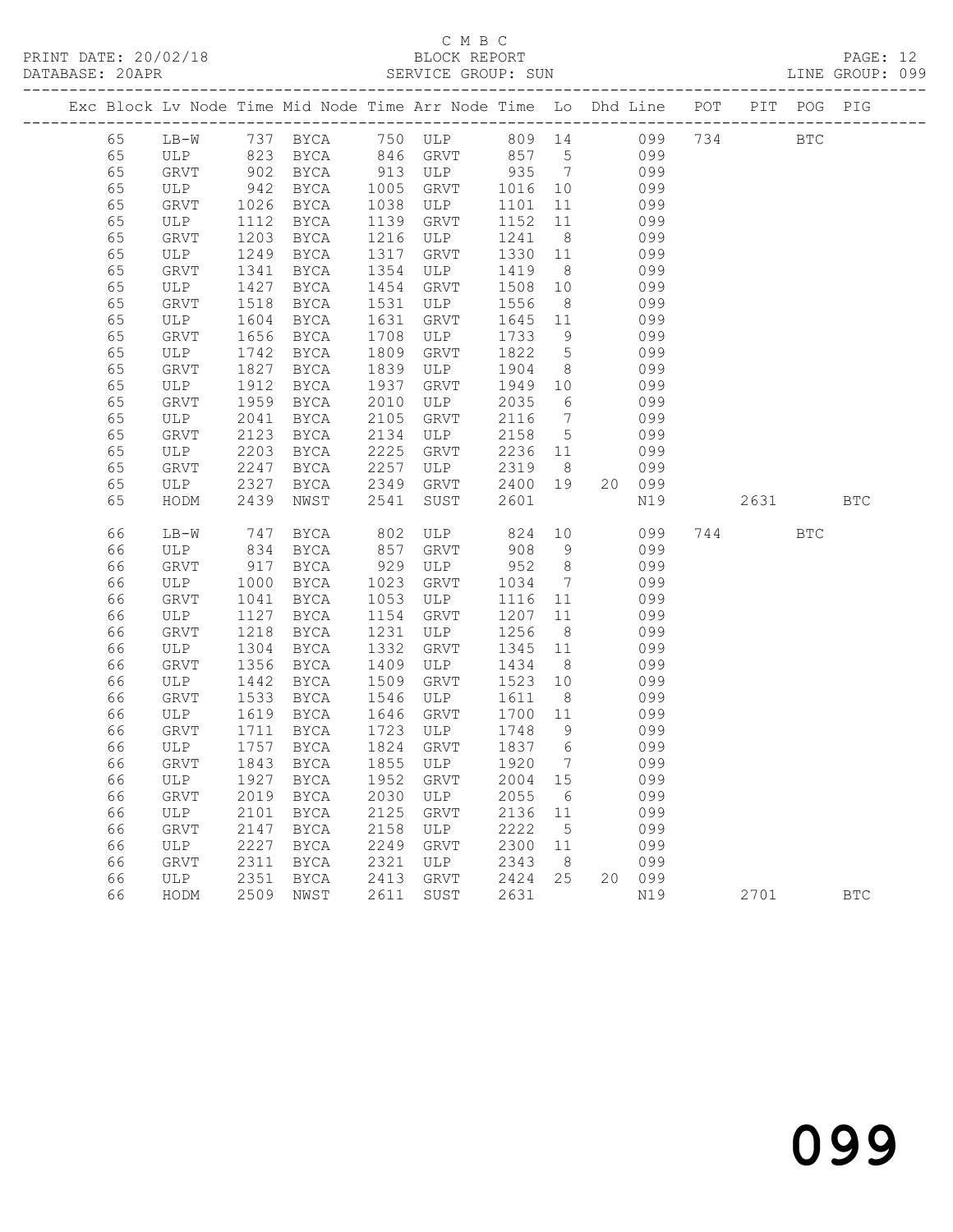### C M B C<br>BLOCK REPORT SERVICE GROUP: SUN

| Exc Block Lv Node Time Mid Node Time Arr Node Time Lo Dhd Line POT PIT POG PIG |              |              |                                                                          |              |             |              |                      |           |            |           |            |              |
|--------------------------------------------------------------------------------|--------------|--------------|--------------------------------------------------------------------------|--------------|-------------|--------------|----------------------|-----------|------------|-----------|------------|--------------|
| 67                                                                             |              |              |                                                                          |              |             |              |                      |           |            |           | <b>BTC</b> |              |
| 67                                                                             |              |              | LB-W 759 BYCA 814 ULP 836 11 099 756<br>ULP 847 BYCA 910 GRVT 921 11 099 |              |             | 921 11       |                      |           |            |           |            |              |
| 67                                                                             | GRVT         | 932          | BYCA                                                                     | 944          | ULP         | 1007 9 099   |                      |           |            |           |            |              |
| 67                                                                             | ULP          | 1016         | BYCA                                                                     | 1039         | GRVT        | 1050         | 6                    |           | 099        |           |            |              |
| 67                                                                             | GRVT         | 1056         | BYCA                                                                     | 1108         | ULP         | 1131 11      |                      |           | 099        |           |            |              |
| 67                                                                             | ULP          | 1142         | BYCA                                                                     | 1209         | GRVT        | 1222         | 11                   |           | 099        |           |            |              |
| 67                                                                             | GRVT         | 1233         | BYCA                                                                     | 1246         | ULP         | 1311         | 8 <sup>8</sup>       |           | 099        |           |            |              |
| 67                                                                             | ULP          | 1319         | BYCA                                                                     | 1347         | GRVT        | 1400         | 11                   |           | 099        |           |            |              |
| 67                                                                             | GRVT         | 1411         | BYCA                                                                     | 1424         | ULP         | 1449         | 8 <sup>8</sup>       |           | 099        |           |            |              |
| 67                                                                             | ULP          | 1457         | BYCA                                                                     | 1524         | GRVT        | 1538         | 10                   |           | 099        |           |            |              |
| 67                                                                             | GRVT         | 1548         | BYCA                                                                     | 1601         | ULP         | 1626         | 8 <sup>8</sup>       |           | 099        |           |            |              |
| 67                                                                             | ULP          | 1634         | BYCA                                                                     | 1701         | GRVT        | 1715         | 11                   |           | 099        |           |            |              |
| 67                                                                             | GRVT         | 1726         | BYCA                                                                     | 1738         | ULP         | 1803         | 9                    |           | 099        |           |            |              |
| 67                                                                             | ULP          | 1812         | BYCA                                                                     | 1837         | GRVT        | 1850         | 9                    |           | 099        |           |            |              |
| 67                                                                             | GRVT         | 1859         | BYCA                                                                     | 1911         | ULP         | 1936         | $6\overline{6}$      |           | 099        |           |            |              |
| 67                                                                             | ULP          | 1942         | BYCA                                                                     | 2007         | GRVT        | 2019         | 10                   |           | 099        |           |            |              |
| 67                                                                             | <b>GRVT</b>  | 2029         | BYCA                                                                     | 2040         | ULP         | 2105         | 6                    |           | 099        |           |            |              |
| 67<br>67                                                                       | ULP<br>GRVT  | 2111<br>2159 | BYCA<br>BYCA                                                             | 2135<br>2209 | GRVT<br>ULP | 2146<br>2231 | 13<br>8 <sup>8</sup> |           | 099<br>099 |           |            |              |
| 67                                                                             | ULP          | 2239         | BYCA                                                                     | 2301         | GRVT        | 2312 12      |                      |           | 099        |           |            |              |
| 67                                                                             | GRVT         | 2324         | BYCA                                                                     | 2334         | ULP         | 2356         | 8 <sup>8</sup>       |           | 099        |           |            |              |
| 67                                                                             | ULP          | 2404         | BYCA                                                                     | 2424         | GRVT        | 2434         | 16                   |           | 099        |           |            |              |
| 67                                                                             | GRVT         | 2450         | BYCA                                                                     | 2500         | ULP         | 2522         | 11                   |           | 1 099      |           |            |              |
| 67                                                                             | ULP1         | 2534         | GRBY                                                                     | 2553         | SERO        | 2604         | 5                    |           | N17        |           |            |              |
| 67                                                                             | SERO         | 2609         | BYGR                                                                     | 2616         | ULP1        | 2636         |                      |           | N17        | 2711      |            | <b>BTC</b>   |
|                                                                                |              |              |                                                                          |              |             |              |                      |           |            |           |            |              |
| 68                                                                             | LB-W         | 904          | BYCA                                                                     | 919          | ULP 941     |              |                      | 11        | 099        | 901 — 100 | BTC        |              |
| 68                                                                             | ULP          | 952          | BYCA                                                                     | 1015         | GRVT        | 1026         | $7\overline{ }$      |           | 099        |           |            |              |
| 68                                                                             | GRVT         | 1033         | BYCA                                                                     | 1045         | ULP         | 1108         | 12                   |           | 099        |           |            |              |
| 68                                                                             | ULP          | 1120         | BYCA                                                                     | 1147         | GRVT        | 1200         | 11                   |           | 099        |           |            |              |
| 68                                                                             | GRVT         | 1211         | BYCA                                                                     | 1224         | ULP         | 1249         | 8 <sup>8</sup>       |           | 099        |           |            |              |
| 68                                                                             | ULP          | 1257         | BYCA                                                                     | 1325         | GRVT        | 1338         | 10                   |           | 099        |           |            |              |
| 68                                                                             | GRVT         | 1348         | BYCA                                                                     | 1401         | ULP         | 1426         | 8 <sup>8</sup>       |           | 099        |           |            |              |
| 68                                                                             | ULP          | 1434         | BYCA                                                                     | 1501         | GRVT        | 1515         | 11                   |           | 099        |           |            |              |
| 68<br>68                                                                       | GRVT<br>ULP  | 1526<br>1612 | BYCA<br>BYCA                                                             | 1539<br>1639 | ULP<br>GRVT | 1604<br>1653 | 8 <sup>8</sup><br>10 |           | 099<br>099 |           |            |              |
| 68                                                                             | GRVT         | 1703         | BYCA                                                                     | 1715         | ULP         | 1740         | 9                    |           | 099        |           |            |              |
| 68                                                                             | ULP          | 1749         | BYCA                                                                     | 1816         | GRVT        | 1829         | 6                    |           | 099        |           |            |              |
| 68                                                                             | GRVT         | 1835         | BYCA                                                                     |              | 1847 ULP    | 1912         | 8 <sup>8</sup>       |           | 099        |           |            |              |
| 68                                                                             |              |              | ULP 1920 BYCA 1945 GRVT 1957 12                                          |              |             |              |                      |           | 099        |           |            |              |
| 68                                                                             | ${\tt GRVT}$ |              | 2009 BYCA                                                                | 2020         | ULP         | 2045         | 6                    |           | 099        |           |            |              |
| 68                                                                             | ULP          | 2051         | BYCA                                                                     | 2115         | GRVT        | 2126         | 9                    |           | 099        |           |            |              |
| 68                                                                             | GRVT         | 2135         | BYCA                                                                     | 2146         | ULP         | 2210         | $5^{\circ}$          |           | 099        |           |            |              |
| 68                                                                             | ULP          | 2215         | BYCA                                                                     | 2237         | GRVT        | 2248         | 11                   |           | 099        |           |            |              |
| 68                                                                             | GRVT         | 2259         | BYCA                                                                     | 2309         | ULP         | 2331         | 8                    |           | 099        |           |            |              |
| 68                                                                             | ULP          | 2339         | BYCA                                                                     | 2401         | GRVT        | 2412         | - 8                  |           | 099        |           |            |              |
| 68                                                                             | <b>GRVT</b>  | 2420         | BYCA                                                                     | 2430         | ULP         | 2452         | 12                   |           | 099        |           |            |              |
| 68                                                                             | ULP          | 2504         | <b>BYCA</b>                                                              | 2524         | GRVT        | 2534         | 16                   |           | 099        |           |            |              |
| 68                                                                             | GRVT         | 2550         | BYCA                                                                     | 2559         | ULP         | 2620         | 13                   | $1 \quad$ | 099        |           |            |              |
| 68                                                                             | ULP1         | 2634         | GRBY                                                                     | 2653         | SERO        | 2704         | 5                    |           | N17        |           |            |              |
| 68                                                                             | SERO         | 2709         | BYGR                                                                     | 2716         | ULP1        | 2736         | 7                    |           | 26 N17     |           |            |              |
| 68                                                                             | HODM         | 2809         | NWST                                                                     | 2911         | SUST        | 2931         |                      |           | N19        | 3001      |            | $_{\rm BTC}$ |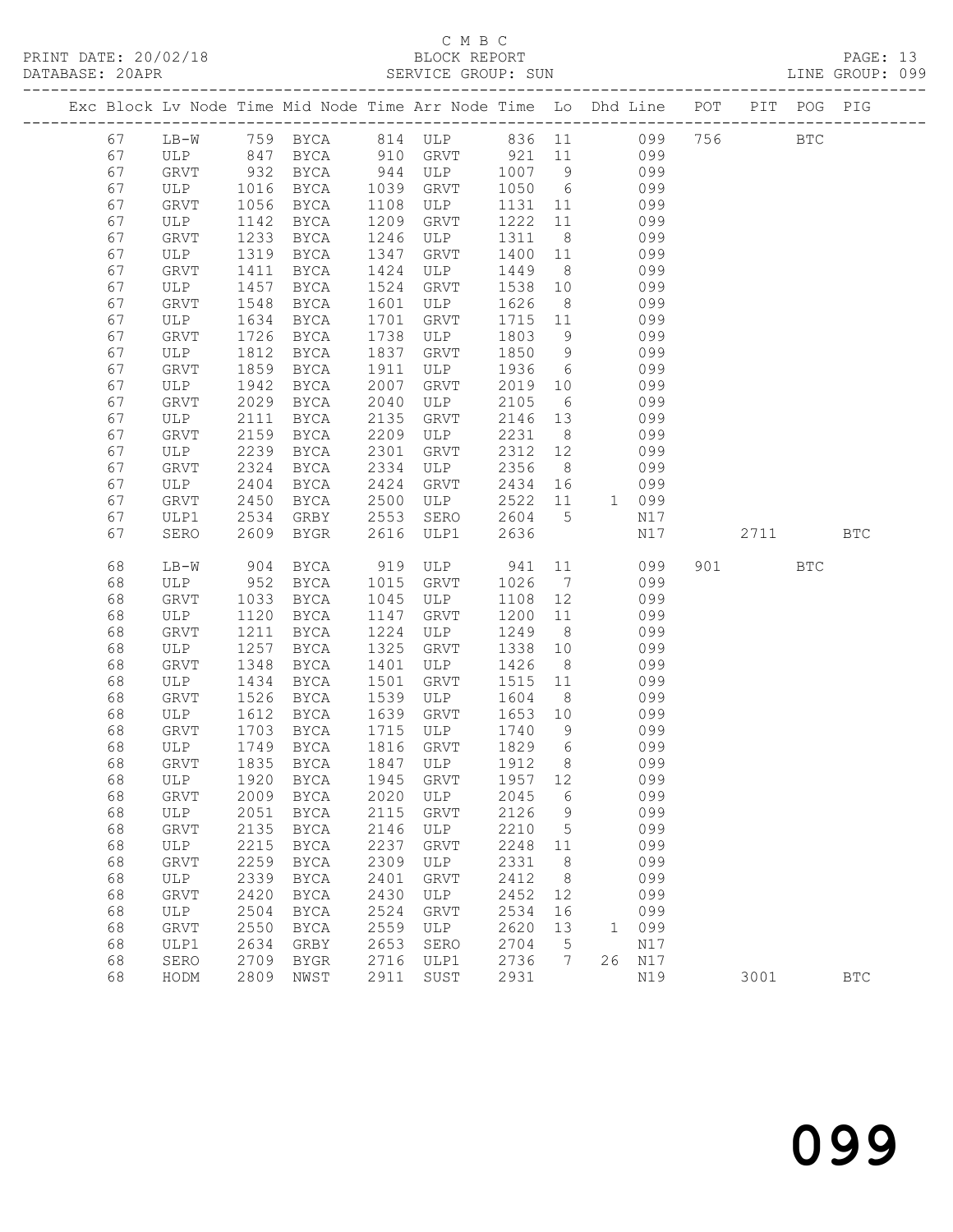## C M B C<br>BLOCK REPORT

PAGE: 14<br>LINE GROUP: 099

|  |          |             |              |              |              | Exc Block Lv Node Time Mid Node Time Arr Node Time Lo Dhd Line POT |              |                      |    |            |      |           | PIT POG PIG |              |
|--|----------|-------------|--------------|--------------|--------------|--------------------------------------------------------------------|--------------|----------------------|----|------------|------|-----------|-------------|--------------|
|  | 69       | $LB-W$      |              |              |              | 919 BYCA 935 ULP 958 10 099                                        |              |                      |    |            | 916  |           | <b>BTC</b>  |              |
|  | 69       | ULP 1008    |              | BYCA         |              | 1031 GRVT                                                          | 1042 6       |                      |    | 099        |      |           |             |              |
|  | 69       | GRVT        | 1048         | BYCA         | 1100         | ULP                                                                | 1123 12      |                      |    | 099        |      |           |             |              |
|  | 69       | ULP         | 1135         | BYCA         | 1202         | GRVT                                                               | 1215         | 11                   |    | 099        |      |           |             |              |
|  | 69       | GRVT        | 1226         | BYCA         | 1239         | ULP                                                                | 1304         | 8 <sup>8</sup>       |    | 099        |      |           |             |              |
|  | 69       | ULP         | 1312         | BYCA         | 1340         | GRVT                                                               | 1353         | 10                   |    | 099        |      |           |             |              |
|  | 69       | GRVT        | 1403         | BYCA         | 1416         | ULP                                                                | 1441         | 8 <sup>8</sup>       |    | 099        |      |           |             |              |
|  | 69       | ULP         | 1449         | BYCA         | 1516         | GRVT                                                               | 1530         | 11                   |    | 099        |      |           |             |              |
|  | 69       | <b>GRVT</b> | 1541         | BYCA         | 1554         | ULP                                                                | 1619         | 8 <sup>8</sup>       |    | 099        |      |           |             |              |
|  | 69       | ULP         | 1627         | BYCA         | 1654         | GRVT                                                               | 1708         | 10                   |    | 099        |      |           |             |              |
|  | 69       | GRVT        | 1718         | BYCA         | 1730         | ULP                                                                | 1755         | 9                    |    | 099        |      |           |             |              |
|  | 69       | ULP         | 1804         | BYCA         | 1829         | GRVT                                                               | 1842         | 9                    |    | 099        |      |           |             |              |
|  | 69       | GRVT        | 1851         | BYCA         | 1903         | ULP                                                                | 1928         | 6                    |    | 099        |      |           |             |              |
|  | 69       | ULP         | 1934         | BYCA         | 1959         | <b>BDLO</b>                                                        | 2019         |                      |    | 099        |      | 2022 2023 |             | <b>BTC</b>   |
|  | 70       | $LB-W$      | 941          | BYCA         | 957          | ULP                                                                | 1020         |                      | 12 | 099        |      | 938 8     | <b>BTC</b>  |              |
|  | 70       | ULP         | 1032         | BYCA         | 1056         | GRVT                                                               | 1109         | - 9                  |    | 099        |      |           |             |              |
|  | 70       | <b>GRVT</b> | 1118         | BYCA         | 1131         | ULP                                                                | 1156         | 8 <sup>8</sup>       |    | 099        |      |           |             |              |
|  | 70       | ULP         | 1204         | BYCA         | 1232         | GRVT                                                               | 1245 11      |                      |    | 099        |      |           |             |              |
|  | 70       | GRVT        | 1256         | BYCA         | 1309         | ULP                                                                | 1334         | 8 <sup>8</sup>       |    | 099        |      |           |             |              |
|  | 70       | ULP         | 1342         | BYCA         | 1410         | GRVT                                                               | 1423         | 10                   |    | 099        |      |           |             |              |
|  | 70       | GRVT        | 1433         | BYCA         | 1446         | ULP                                                                | 1511         | 8 <sup>8</sup>       |    | 099        |      |           |             |              |
|  | 70       | ULP         | 1519         | BYCA         | 1546         | GRVT                                                               | 1600         | 11                   |    | 099        |      |           |             |              |
|  | 70       | GRVT        | 1611         | BYCA         | 1624         | ULP                                                                | 1649         | 8 <sup>8</sup>       |    | 099        |      |           |             |              |
|  | 70       | ULP         | 1657         | BYCA         | 1724         | GRVT                                                               | 1737         | 11                   |    | 099        |      |           |             |              |
|  | 70       | GRVT        | 1748         | BYCA         | 1800         | ULP                                                                | 1825         | 9                    |    | 099        |      |           |             |              |
|  | 70       | ULP         | 1834         | BYCA         | 1859         | GRVT                                                               | 1912         | $\overline{7}$       |    | 099        |      |           |             |              |
|  | 70       | GRVT        | 1919         | BYCA         | 1931         | ULP                                                                | 1956         | $5\overline{)}$      |    | 099        |      |           |             |              |
|  | 70       | ULP         | 2001         | BYCA         | 2025         | GRVT                                                               | 2036 13      |                      |    | 099        |      |           |             |              |
|  | 70       | <b>GRVT</b> | 2049         | BYCA         | 2100         | ULP                                                                | 2125         | 6                    |    | 099        |      |           |             |              |
|  | 70       | ULP         | 2131         | BYCA         | 2155         | GRVT                                                               | 2206         | $5\overline{)}$      |    | 099        |      |           |             |              |
|  | 70<br>70 | GRVT<br>ULP | 2211<br>2251 | BYCA         | 2221<br>2313 | ULP                                                                | 2243<br>2324 | 8 <sup>8</sup><br>13 |    | 099<br>099 |      |           |             |              |
|  | 70       | <b>GRVT</b> | 2337         | BYCA         | 2347         | GRVT<br>ULP                                                        | 2409         | 10                   |    | 099        |      |           |             |              |
|  | 70       | ULP         | 2419         | BYCA<br>BYCA | 2439         | GRVT                                                               | 2449         | 22                   |    | 20 099     |      |           |             |              |
|  | 70       | HODM        | 2531         | NWST         | 2633         | SUST                                                               | 2653         | 6                    |    | 17 N19     |      |           |             |              |
|  | 70       | SFU         | 2716         | HK-W         | 2739         | HODM                                                               | 2801         | 8 <sup>8</sup>       |    | N35        |      |           |             |              |
|  | 70       | HODM        | 2809         | $HK-E$       | 2831         | SFU                                                                | 2854         | 6                    |    | N35        |      |           |             |              |
|  | 70       | SFU         | 2900         | HK-W         |              | 2923 HODM                                                          | 2945         |                      |    | N35        |      | 3002      |             | BTC          |
|  | 71       | $LB-W$      | 1012         | BYCA         | 1028         | ULP                                                                | 1051         | 13                   |    | 099        | 1009 |           | <b>BTC</b>  |              |
|  | 71       | ULP         | 1104         | <b>BYCA</b>  | 1131         | GRVT                                                               | 1144         | 12                   |    | 099        |      |           |             |              |
|  | 71       | GRVT        | 1156         | <b>BYCA</b>  | 1209         | ULP                                                                | 1234         | 8                    |    | 099        |      |           |             |              |
|  | 71       | ULP         | 1242         | <b>BYCA</b>  | 1310         | GRVT                                                               | 1323         | 10                   |    | 099        |      |           |             |              |
|  | $71\,$   | GRVT        | 1333         | BYCA         | 1346         | ULP                                                                | 1411         | 8                    |    | 099        |      |           |             |              |
|  | $71\,$   | ULP         | 1419         | <b>BYCA</b>  | 1446         | GRVT                                                               | 1500         | 11                   |    | 099        |      |           |             |              |
|  | 71       | GRVT        | 1511         | <b>BYCA</b>  | 1524         | ULP                                                                | 1549         | 8                    |    | 099        |      |           |             |              |
|  | 71       | ULP         | 1557         | <b>BYCA</b>  | 1624         | GRVT                                                               | 1638         | 10                   |    | 099        |      |           |             |              |
|  | $71\,$   | GRVT        | 1648         | BYCA         | 1700         | ULP                                                                | 1725         | 9                    |    | 099        |      |           |             |              |
|  | 71       | ULP         | 1734         | <b>BYCA</b>  | 1801         | <b>BDLO</b>                                                        | 1821         |                      |    | 099        |      | 1824      |             | $_{\rm BTC}$ |
|  |          |             |              |              |              |                                                                    |              |                      |    |            |      |           |             |              |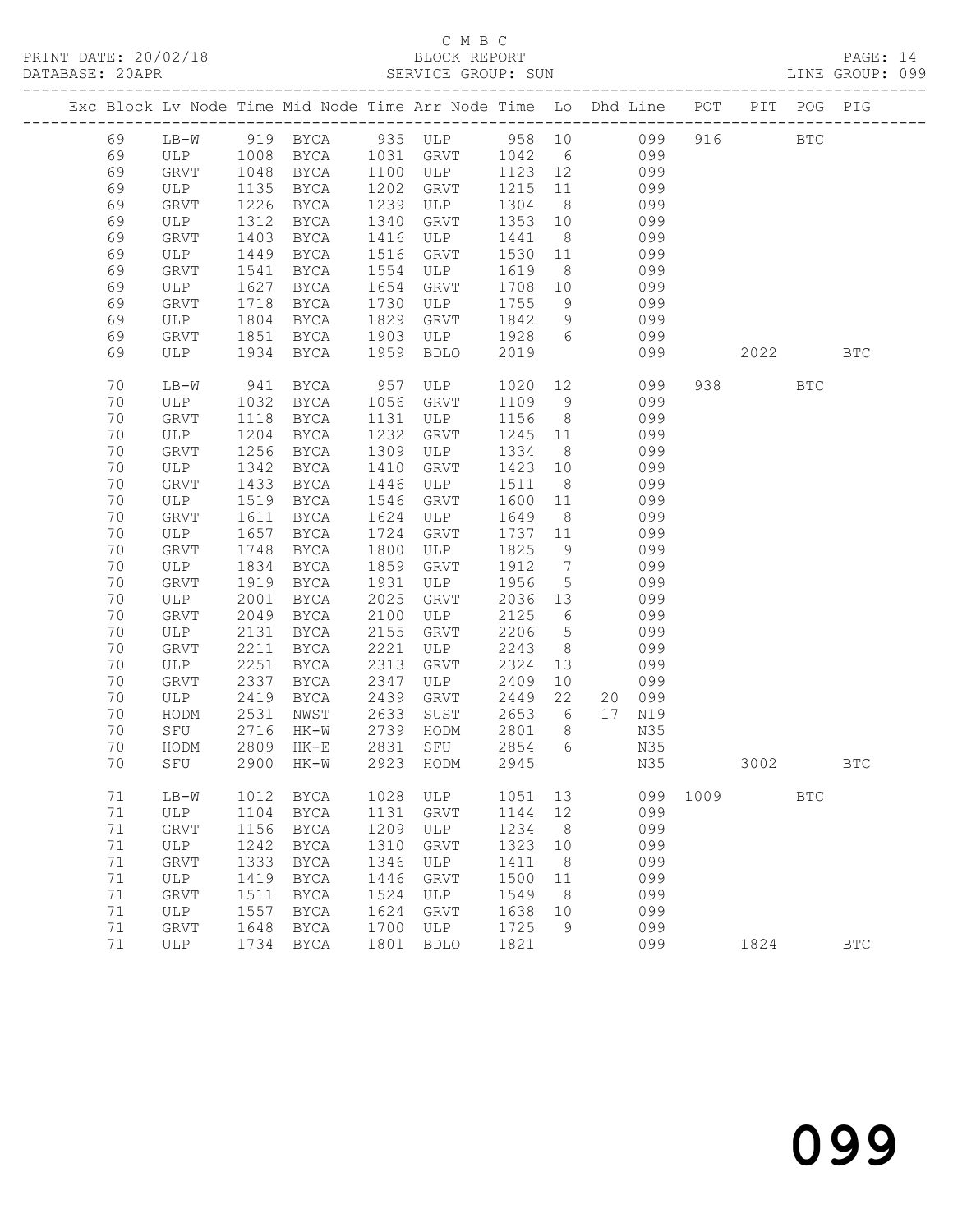## C M B C<br>BLOCK REPORT

PAGE: 15<br>LINE GROUP: 099

|    |             |      |             |      | OUISALON OROOL . OON |      |                 |                                                                    |          |             |            |
|----|-------------|------|-------------|------|----------------------|------|-----------------|--------------------------------------------------------------------|----------|-------------|------------|
|    |             |      |             |      |                      |      |                 | Exc Block Lv Node Time Mid Node Time Arr Node Time Lo Dhd Line POT |          | PIT POG PIG |            |
| 72 | $LB-W$      |      | 1105 BYCA   |      | 1122 ULP 1147 10     |      |                 |                                                                    | 099 1102 | <b>BTC</b>  |            |
| 72 | ULP         | 1157 | BYCA        | 1224 | GRVT                 | 1237 |                 | 099                                                                |          |             |            |
| 72 | GRVT        | 1248 | BYCA        | 1301 | ULP                  | 1326 |                 | $8 \overline{)}$<br>099                                            |          |             |            |
| 72 | ULP         | 1334 | BYCA        | 1402 | GRVT                 | 1415 |                 | 099<br>11                                                          |          |             |            |
| 72 | GRVT        | 1426 | BYCA        | 1439 | ULP                  | 1504 | 8 <sup>8</sup>  | 099                                                                |          |             |            |
| 72 | ULP         | 1512 | BYCA        | 1539 | GRVT                 | 1553 | 10              | 099                                                                |          |             |            |
| 72 | GRVT        | 1603 | BYCA        | 1616 | ULP                  | 1641 | 8 <sup>8</sup>  | 099                                                                |          |             |            |
| 72 | ULP         | 1649 | BYCA        | 1716 | GRVT                 | 1729 | 12              | 099                                                                |          |             |            |
| 72 | GRVT        | 1741 | BYCA        | 1753 | ULP                  | 1818 |                 | 9<br>099                                                           |          |             |            |
| 72 | ULP         | 1827 | BYCA        | 1852 | BDLO                 | 1912 |                 | 099                                                                | 1915     |             | <b>BTC</b> |
| 73 | LB-W        | 1142 | BYCA        | 1159 | ULP                  | 1224 |                 | 10                                                                 | 099 1139 | BTC         |            |
| 73 | ULP         | 1234 | BYCA        | 1302 | GRVT                 | 1315 | 11              | 099                                                                |          |             |            |
| 73 | GRVT        | 1326 | BYCA        | 1339 | ULP                  | 1404 | $8 - 8$         | 099                                                                |          |             |            |
| 73 | ULP         | 1412 | <b>BYCA</b> | 1439 | <b>GRVT</b>          | 1453 | 10 <sup>°</sup> | 099                                                                |          |             |            |
| 73 | GRVT        | 1503 | BYCA        | 1516 | ULP                  | 1541 | 8 <sup>8</sup>  | 099                                                                |          |             |            |
| 73 | ULP         | 1549 | BYCA        | 1616 | GRVT                 | 1630 | 11              | 099                                                                |          |             |            |
| 73 | GRVT        | 1641 | BYCA        | 1653 | ULP                  | 1718 | 9               | 099                                                                |          |             |            |
| 73 | ULP         | 1727 | BYCA        | 1754 | GRVT                 | 1807 | 12 <sup>7</sup> | 099                                                                |          |             |            |
| 73 | <b>GRVT</b> | 1819 | BYCA        | 1831 | ULP                  | 1856 | 8               | 099                                                                |          |             |            |
| 73 | ULP         | 1904 | BYCA        | 1929 | GRVT                 | 1941 | 8               | 099                                                                |          |             |            |
| 73 | GRVT        | 1949 | BYCA        | 2001 | ULP                  | 2026 | 5               | 099                                                                |          |             |            |
| 73 | ULP         | 2031 | BYCA        | 2055 | BDLO                 | 2114 |                 | 099                                                                | 2117     |             | <b>BTC</b> |

# 099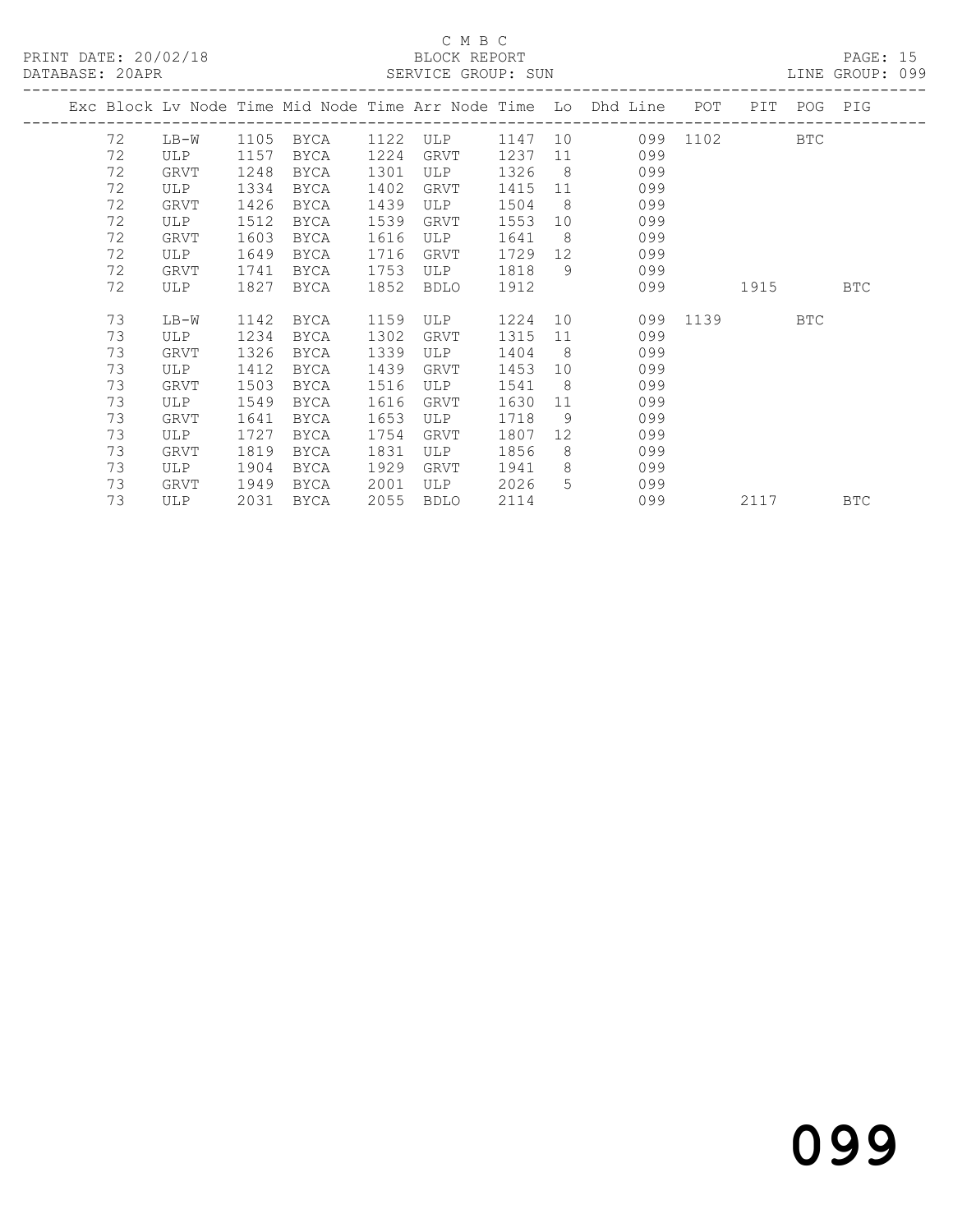| D M B C<br>PRINT DATE: 20/02/18 BLOCK REPORT<br>DATABASE: 20APR SERVICE GROUP: SUN SERVICE GROUP: SUN LINE GROUP: 130 |                                                                              |                                      |                                      |                                                                                |           | C M B C                                                           |  |                                                                                                                                                                                 |  |      |            |  |
|-----------------------------------------------------------------------------------------------------------------------|------------------------------------------------------------------------------|--------------------------------------|--------------------------------------|--------------------------------------------------------------------------------|-----------|-------------------------------------------------------------------|--|---------------------------------------------------------------------------------------------------------------------------------------------------------------------------------|--|------|------------|--|
|                                                                                                                       |                                                                              |                                      |                                      |                                                                                |           |                                                                   |  |                                                                                                                                                                                 |  |      |            |  |
|                                                                                                                       |                                                                              |                                      |                                      | Exc Block Lv Node Time Mid Node Time Arr Node Time Lo Dhd Line POT PIT POG PIG |           |                                                                   |  |                                                                                                                                                                                 |  |      |            |  |
|                                                                                                                       |                                                                              |                                      |                                      | 1 HODM 608 NWST 710 SUST 730 5 35 N19 546 BTC                                  |           |                                                                   |  |                                                                                                                                                                                 |  |      |            |  |
|                                                                                                                       | $\mathbf{1}$<br>$\mathbf{1}$<br>$\mathbf{1}$<br>$\mathbf{1}$<br>$\mathbf{1}$ | MTST<br>KTLP<br>MTST<br>KTLP<br>MTST | 2057<br>2125<br>2157<br>2226<br>2257 | BW01<br>WLHA<br>BW01<br>WLHA<br>BW01                                           | 2131 MTST | 2110 KTLP 2118<br>2150<br>2210 KTLP 2218                          |  | 7 130<br>$\begin{array}{ccc} 7 & \hspace{1.5cm} 130 \\ 8 & \hspace{1.5cm} 130 \end{array}$<br>$\begin{array}{ccc} 7 & \hspace{1.5cm} 130 \\ 8 & \hspace{1.5cm} 130 \end{array}$ |  |      |            |  |
|                                                                                                                       | $\mathbf{1}$<br>$\mathbf{1}$<br>$\mathbf{1}$<br>$\mathbf{1}$                 | KTLP<br>MTST<br>KTLP<br>MTST         | 2326<br>2357<br>2426                 | WLHA 2331 MTST 2350<br>BW01 2410 KTLP 2418<br>WLHA<br>2457 BW01                |           | 130<br>2410 KTLP 2418 8<br>2431 MTST 2450 7 130<br>2507 KTLP 2514 |  |                                                                                                                                                                                 |  | 2518 | <b>BTC</b> |  |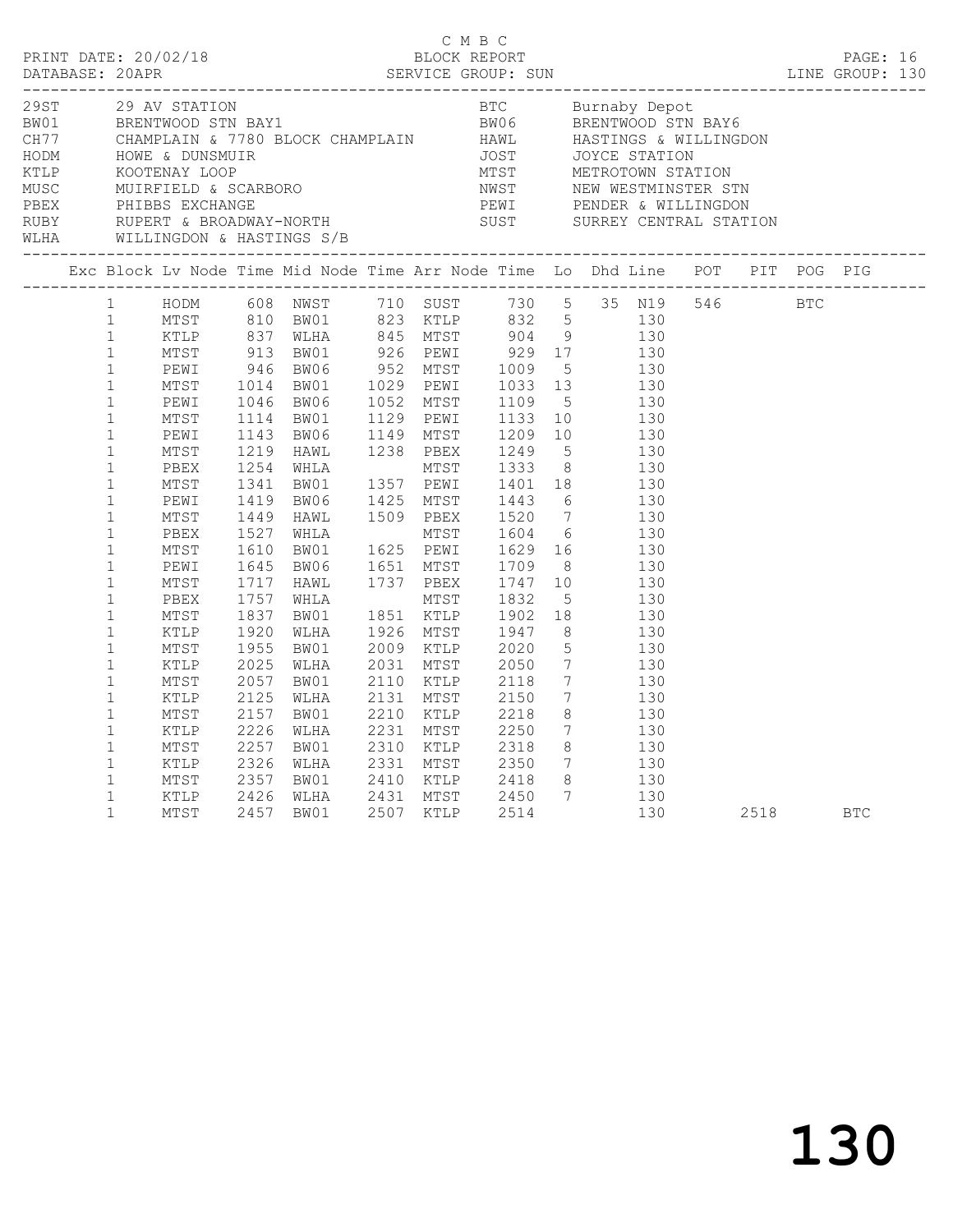PRINT DATE: 20/02/18 BLOCK REPORT BATABASE: 20APR

## C M B C<br>BLOCK REPORT

PAGE: 17<br>LINE GROUP: 130

|                |                 |                          |           |      |                     |             |                              | Exc Block Lv Node Time Mid Node Time Arr Node Time Lo Dhd Line POT        |          | PIT POG PIG |            |
|----------------|-----------------|--------------------------|-----------|------|---------------------|-------------|------------------------------|---------------------------------------------------------------------------|----------|-------------|------------|
| $\mathbf{2}$   |                 |                          |           |      |                     |             |                              |                                                                           |          | <b>BTC</b>  |            |
| 2              |                 |                          |           |      |                     |             |                              | MTST 615 BW01 626 KTLP 635 10 130 558<br>KTLP 645 WLHA 651 MTST 710 5 130 |          |             |            |
| $\overline{c}$ | MTST            |                          |           |      | BW01 728 KTLP       |             |                              | 737 7 130                                                                 |          |             |            |
| $\sqrt{2}$     | KTLP            |                          | WLHA      |      | 752 MTST            | 811 12      |                              | 130                                                                       |          |             |            |
| $\sqrt{2}$     | MTST            | $\frac{715}{744}$<br>823 | BW01      |      | $132$ -<br>836 KTLP | 845         | 5 <sup>5</sup>               | 130                                                                       |          |             |            |
| $\overline{c}$ | KTLP            | 850                      | WLHA      | 858  | MTST                | 917         | 11                           | 130                                                                       |          |             |            |
| $\mathbf{2}$   | MTST            | 928                      | BW01      | 941  | PEWI                |             | 18                           | 130                                                                       |          |             |            |
| $\mathbf{2}$   | PEWI            | 1002                     | BW06      | 1008 | MTST                | 944<br>1025 | $5\overline{)}$              | 130                                                                       |          |             |            |
| $\mathbf{2}$   | MTST            | 1030                     | BW01      | 1045 | PEWI                | 1049        | 13                           | 130                                                                       |          |             |            |
| $\sqrt{2}$     | PEWI            | 1102                     | BW06      | 1108 | MTST                | 1125        | 10                           | 130                                                                       |          |             |            |
| $\mathbf{2}$   | $\mathtt{MTST}$ | 1135                     | BW01      | 1150 | KTLP                | 1159        | 14                           | 130                                                                       |          |             |            |
| $\mathbf{2}$   | KTLP            | 1213                     | WLHA      | 1221 | MTST                | 1245        | 11                           | 130                                                                       |          |             |            |
| $\sqrt{2}$     | MTST            | 1256                     | BW01      | 1312 | PEWI                | 1316 13     |                              | 130                                                                       |          |             |            |
| $\mathbf{2}$   | PEWI            | 1329                     | BW06      | 1335 | MTST                | 1355        | 9                            | 130                                                                       |          |             |            |
| $\mathbf{2}$   | MTST            | 1404                     | BW01      | 1420 | KTLP                | 1429        | 21                           | 130                                                                       |          |             |            |
| $\mathbf{2}$   | KTLP            | 1450                     | WLHA      | 1458 | MTST                | 1520        | $6\overline{6}$              | 130                                                                       |          |             |            |
| $\mathbf{2}$   | MTST            | 1526                     | BW01      | 1541 | PEWI                | 1545 16     |                              | 130                                                                       |          |             |            |
| $\mathbf{2}$   | PEWI            |                          | BW06      | 1607 | MTST                | 1625        | $7\overline{)}$              | 130                                                                       |          |             |            |
| $\mathbf{2}$   | $\mathtt{MTST}$ | $100$<br>1632<br>1719    | BW01      | 1647 | KTLP                | 1658 21     |                              | 130                                                                       |          |             |            |
| $\overline{c}$ | KTLP            |                          | 1719 WLHA | 1726 | MTST                | 1747        |                              | 130                                                                       | 1803 BTC |             |            |
|                |                 |                          |           |      |                     |             |                              |                                                                           |          |             |            |
| $\mathsf S$    | $\texttt{KTLP}$ | 605                      | WLHA      |      | 611 MTST            | 630         |                              | $5 - 5$<br>130                                                            | 559 35   | <b>BTC</b>  |            |
| 3              | MTST            | 635                      | BW01      |      | 646 KTLP            | 655 10      |                              | 130                                                                       |          |             |            |
| 3              | KTLP            | 705                      | WLHA      | 711  | MTST                | 730         | $5\overline{)}$              | 130                                                                       |          |             |            |
| $\mathsf S$    | $\mathtt{MTST}$ | 735                      | BW01      | 748  | KTLP                | 757         | $7\phantom{.0}\phantom{.0}7$ | 130                                                                       |          |             |            |
| $\mathsf S$    | KTLP            | 804                      | WLHA      | 812  | MTST                | 831         | $5\overline{)}$              | 130                                                                       |          |             |            |
| 3              | $\mathtt{MTST}$ | 836<br>903               | BW01      | 849  | KTLP                | 858<br>932  | 5 <sup>5</sup>               | 130                                                                       |          |             |            |
| $\mathsf S$    | KTLP            |                          | WLHA      | 911  | MTST                |             | 11                           | 130                                                                       |          |             |            |
| $\mathsf S$    | MTST            | 943                      | BW01      |      | 956 PEWI            | 1000        | 16                           | 130                                                                       |          |             |            |
| $\mathsf 3$    | PEWI            | 1016                     | BW06      | 1022 | MTST                | 1039        | $5\overline{)}$              | 130                                                                       |          |             |            |
| $\mathsf S$    | MTST            | 1044                     | BW01      | 1059 | PEWI                | 1103 11     |                              | 130                                                                       |          |             |            |
| $\mathsf S$    | PEWI            | 1114                     | BW06      | 1120 | MTST                | 1140        | 10                           | 130                                                                       |          |             |            |
| $\mathsf S$    | MTST            | 1150                     | HAWL      | 1209 | PBEX                | 1220        | $5\overline{)}$              | 130                                                                       |          |             |            |
| $\mathsf S$    | PBEX            | 1225                     | WHLA      |      | MTST                | 1304        | $\overline{7}$               | 130                                                                       |          |             |            |
| $\mathsf S$    | MTST            | 1311                     | BW01      |      | 1327 PEWI           | 1331 14     |                              | 130                                                                       |          |             |            |
| 3              | PEWI            | 1345                     | BW06      | 1351 | MTST                | 1411        | 8 <sup>8</sup>               | 130                                                                       |          |             |            |
| 3              | MTST            | 1419                     | HAWL      |      | 1439 PBEX           | 1450        | $7\overline{ }$              | 130                                                                       |          |             |            |
| $\mathsf S$    | PBEX            | 1457                     | WHLA      |      | MTST                | 1535        | $6\overline{6}$              | 130                                                                       |          |             |            |
| 3              | $\mathtt{MTST}$ | 1541                     | BW01      |      | 1556 PEWI           | 1600 15     |                              | 130                                                                       |          |             |            |
| $\mathsf 3$    | PEWI            | 1615                     | BW06      |      | 1621 MTST           | 1639        | 8 <sup>8</sup>               | 130                                                                       |          |             |            |
| 3              | $\mathtt{MTST}$ | 1647                     | HAWL      |      | 1707 PBEX           | 1718        | 9                            | 130                                                                       |          |             |            |
| 3              | PBEX            | 1727                     | WHLA      |      | MTST                | 1802        |                              | 130                                                                       | 1818     |             | <b>BTC</b> |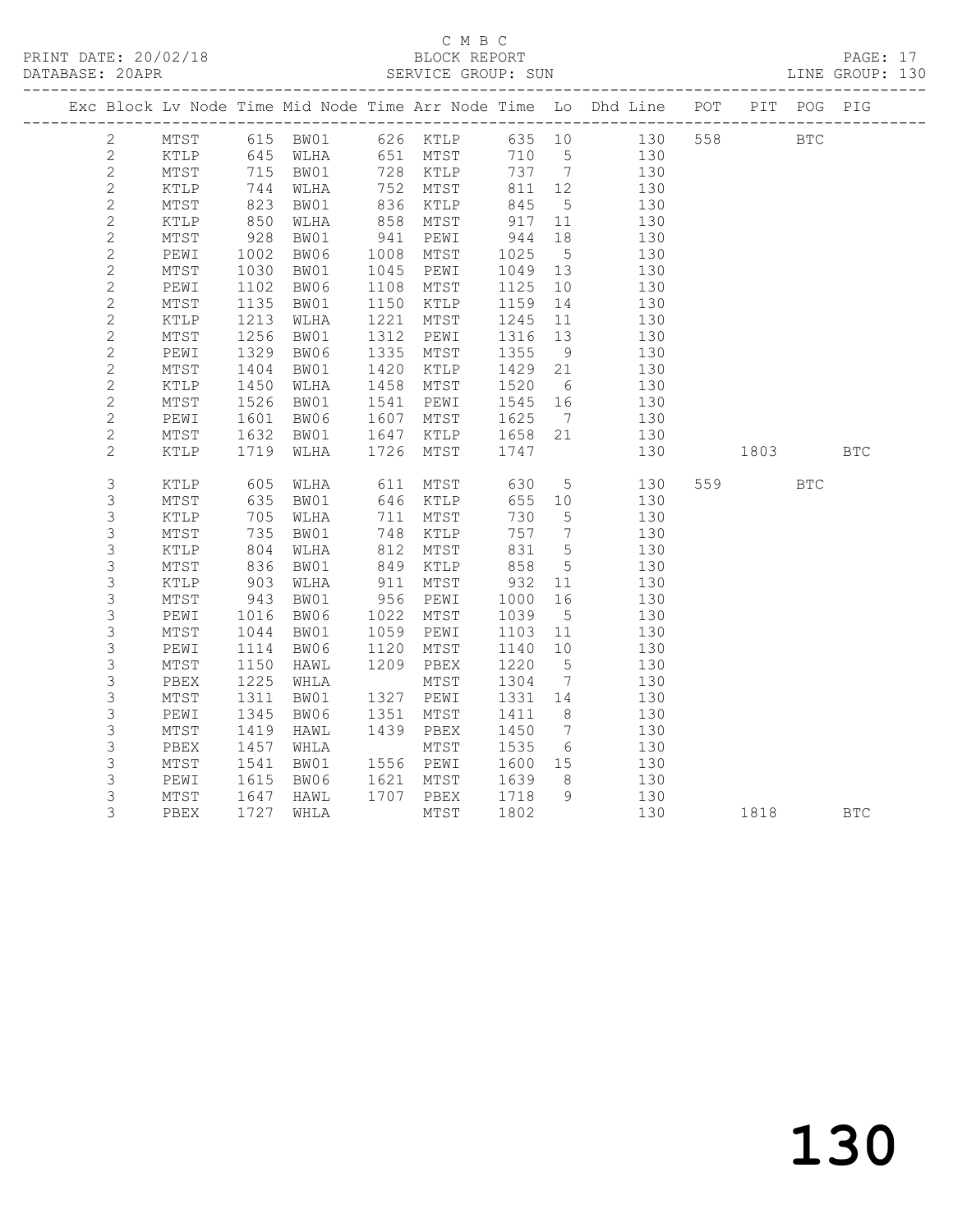PRINT DATE: 20/02/18 BLOCK REPORT BATABASE: 20APR

## C M B C<br>BLOCK REPORT

PAGE: 18<br>LINE GROUP: 130

|                |                 |      |               |      |           |         |                              | Exc Block Lv Node Time Mid Node Time Arr Node Time Lo Dhd Line POT |         | PIT POG PIG |            |
|----------------|-----------------|------|---------------|------|-----------|---------|------------------------------|--------------------------------------------------------------------|---------|-------------|------------|
| 4              |                 |      |               |      |           |         |                              | JOST 657 CH77 710 29ST 723 20 026                                  | 646 BTC |             |            |
| 4              | 29ST            | 743  |               |      | MUSC      | 757 0   |                              | 029                                                                |         |             |            |
| 4              | MUSC            | 757  |               |      | 29ST      | 809 6   |                              | 029                                                                |         |             |            |
| 4              | 29ST            | 815  | CH77 827 JOST |      |           | 844     | $5\overline{)}$              | 026                                                                |         |             |            |
| $\overline{4}$ | <b>JOST</b>     | 849  | RUBY          | 857  | KTLP      | 908     | 10                           | 027                                                                |         |             |            |
| 4              | $\texttt{KTLP}$ | 918  | WLHA          | 926  | MTST      | 947     | 12                           | 130                                                                |         |             |            |
| 4              | MTST            | 959  | BW01          | 1012 | PEWI      | 1016    | 16                           | 130                                                                |         |             |            |
| 4              | PEWI            | 1032 | BW06          | 1038 | MTST      | 1055    | $5^{\circ}$                  | 130                                                                |         |             |            |
| $\sqrt{4}$     | $\mathtt{MTST}$ | 1100 | BW01          | 1115 | PEWI      | 1119 10 |                              | 130                                                                |         |             |            |
| 4              | PEWI            | 1129 | BW06          | 1135 | MTST      | 1155    | 11                           | 130                                                                |         |             |            |
| 4              | MTST            | 1206 | BW01          | 1221 | KTLP      | 1230    | 15                           | 130                                                                |         |             |            |
| 4              | KTLP            | 1245 | WLHA          | 1253 | MTST      | 1317    | 9                            | 130                                                                |         |             |            |
| 4              | $\mathtt{MTST}$ | 1326 | BW01          | 1342 | PEWI      | 1346    | 16                           | 130                                                                |         |             |            |
| 4              | PEWI            | 1402 | BW06          | 1408 | MTST      | 1428    | $6\overline{6}$              | 130                                                                |         |             |            |
| 4              | MTST            | 1434 | BW01          | 1450 | KTLP      | 1459    | 18                           | 130                                                                |         |             |            |
| 4              | KTLP            | 1517 | WLHA          | 1525 | MTST      | 1547    | 8 <sup>8</sup>               | 130                                                                |         |             |            |
| 4              | $\mathtt{MTST}$ | 1555 | BW01          | 1610 | PEWI      | 1614 17 |                              | 130                                                                |         |             |            |
| 4              | PEWI            | 1631 | BW06          | 1637 | MTST      | 1655    | $\overline{7}$               | 130                                                                |         |             |            |
| 4              | MTST            | 1702 | BW01          | 1717 | KTLP      | 1728 21 |                              | 130                                                                |         |             |            |
| 4              | KTLP            | 1749 | WLHA          | 1756 | MTST      | 1817    |                              | 130                                                                | 1833    |             | <b>BTC</b> |
| 5              | MTST            | 904  | BW01          | 917  | KTLP      | 926     |                              | $7\overline{ }$<br>130                                             | 847     | <b>BTC</b>  |            |
| 5              | KTLP            | 933  | WLHA          | 941  | MTST      | 1002    | $5^{\circ}$                  | 130                                                                |         |             |            |
| 5              | MTST            | 1007 | BW01          | 1022 | KTLP      | 1031    | 17                           | 130                                                                |         |             |            |
| 5              | $\verb KTLP $   | 1048 | WLHA          | 1056 | MTST      | 1117    | 11                           | 130                                                                |         |             |            |
| 5              | MTST            | 1128 | BW01          | 1143 | PEWI      | 1147    | 12                           | 130                                                                |         |             |            |
| 5              | PEWI            | 1159 | BW06          | 1205 | MTST      | 1225    | 9                            | 130                                                                |         |             |            |
| 5              | MTST            | 1234 | BW01          | 1250 | KTLP      | 1259 16 |                              | 130                                                                |         |             |            |
| 5              | $\verb KTLP $   | 1315 | WLHA          | 1323 | MTST      | 1347    | 9                            | 130                                                                |         |             |            |
| 5              | MTST            | 1356 | BW01          | 1412 | PEWI      | 1416    | 19                           | 130                                                                |         |             |            |
| 5              | PEWI            | 1435 | BW06          | 1441 | MTST      | 1459    | $5^{\circ}$                  | 130                                                                |         |             |            |
| 5              | MTST            | 1504 | BW01          | 1519 | KTLP      | 1530    | 17                           | 130                                                                |         |             |            |
| 5              | $\texttt{KTLP}$ | 1547 | WLHA          | 1555 | MTST      | 1617    | $7\phantom{.0}\phantom{.0}7$ | 130                                                                |         |             |            |
| 5              | MTST            | 1624 | BW01          | 1639 | PEWI      | 1643    | 18                           | 130                                                                |         |             |            |
| 5              | PEWI            | 1701 | BW06          | 1707 | MTST      | 1725    | $\overline{7}$               | 130                                                                |         |             |            |
| 5              | MTST            | 1732 | BW01          | 1747 | KTLP      | 1758    | 21                           | 130                                                                |         |             |            |
| 5              | KTLP            | 1819 | WLHA          | 1826 | MTST      | 1847    | 6                            | 130                                                                |         |             |            |
| 5              | MTST            | 1853 | HAWL          | 1912 | PBEX      | 1922    | 8 <sup>8</sup>               | 130                                                                |         |             |            |
| 5              | PBEX            | 1930 | WHLA          |      | MTST      | 2002    | 8 <sup>8</sup>               | 130                                                                |         |             |            |
| 5              | MTST            | 2010 | BW01          |      | 2024 KTLP | 2035    |                              | 130                                                                | 2039    |             | <b>BTC</b> |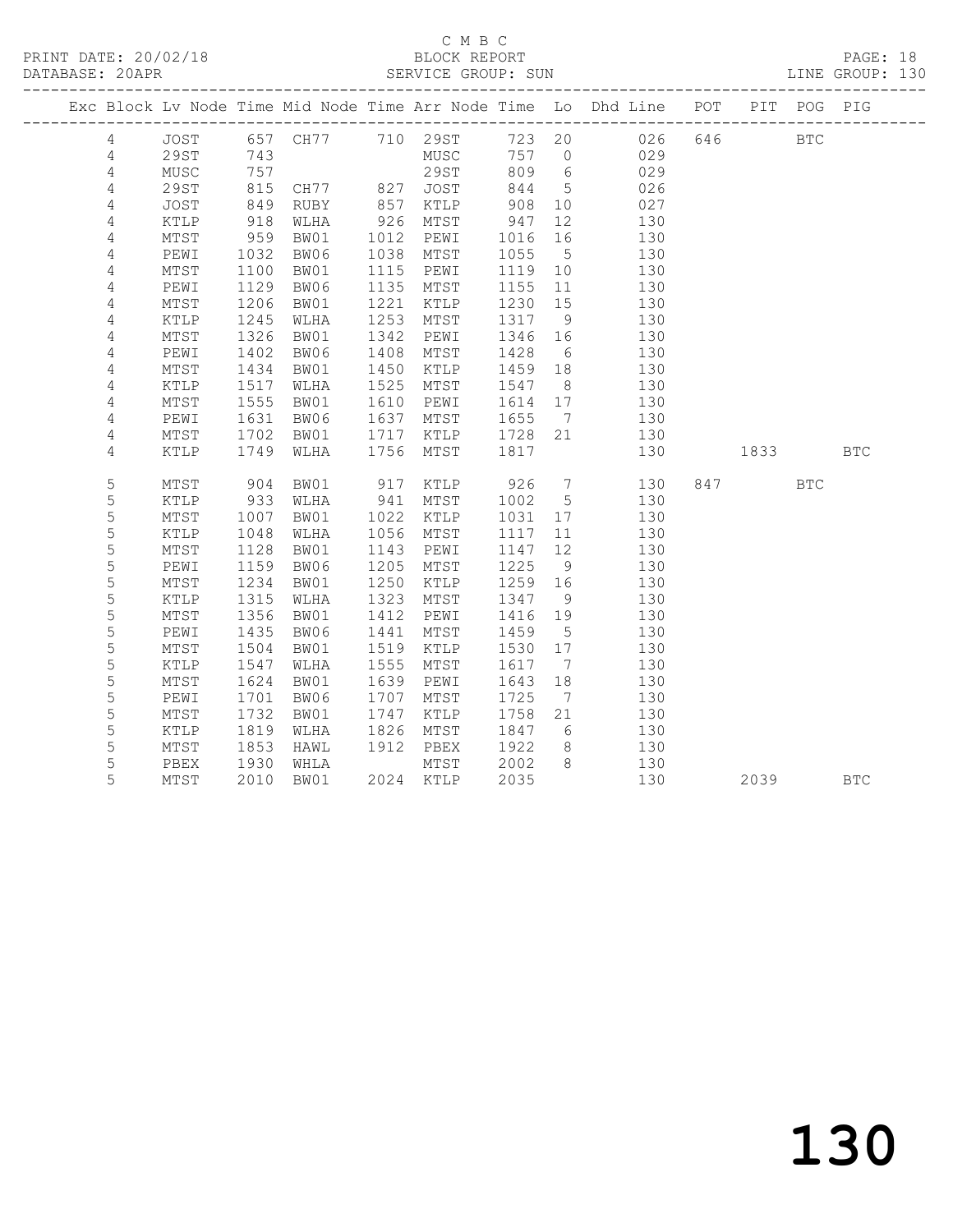PRINT DATE: 20/02/18 BLOCK REPORT BATABASE: 20APR

## C M B C<br>BLOCK REPORT

PAGE: 19<br>LINE GROUP: 130

|                |      |             |          |      |                                          |         |                 | Exc Block Lv Node Time Mid Node Time Arr Node Time Lo Dhd Line POT |     |         | PIT POG PIG |            |
|----------------|------|-------------|----------|------|------------------------------------------|---------|-----------------|--------------------------------------------------------------------|-----|---------|-------------|------------|
| 6              | MTST |             | 921 HAWL |      | 938 PBEX 948 9                           |         |                 | 130                                                                | 904 |         | <b>BTC</b>  |            |
| 6              | PBEX |             | WHLA     |      |                                          |         |                 | 130                                                                |     |         |             |            |
| 6              | MTST | 957<br>1037 | BW01     |      | MTST 1032 5<br>KTLP 1101 15<br>1052 KTLP | 1101 15 |                 | 130                                                                |     |         |             |            |
| 6              | KTLP | 1116        | WLHA     |      | 1124 MTST                                | 1148    | 10              | 130                                                                |     |         |             |            |
| 6              | MTST | 1158        | BW01     | 1213 | PEWI                                     | 1217    | 12              | 130                                                                |     |         |             |            |
| 6              | PEWI | 1229        | BW06     | 1235 | MTST                                     | 1255    | 9               | 130                                                                |     |         |             |            |
| 6              | MTST | 1304        | BW01     | 1320 | KTLP                                     | 1329    | 18              | 130                                                                |     |         |             |            |
| 6              | KTLP | 1347        | WLHA     | 1355 | MTST                                     | 1419    | $\overline{7}$  | 130                                                                |     |         |             |            |
| 6              | MTST | 1426        | BW01     | 1442 | PEWI                                     | 1446    | 18              | 130                                                                |     |         |             |            |
| 6              | PEWI | 1504        | BW06     | 1510 | MTST                                     | 1528    | $5^{\circ}$     | 130                                                                |     |         |             |            |
| 6              | MTST | 1533        | BW01     | 1548 | KTLP                                     | 1559 18 |                 | 130                                                                |     |         |             |            |
| 6              | KTLP | 1617        | WLHA     | 1625 | MTST                                     | 1647    | $\overline{7}$  | 130                                                                |     |         |             |            |
| 6              | MTST | 1654        | BW01     | 1709 | PEWI                                     | 1713    | 19              | 130                                                                |     |         |             |            |
|                |      |             |          |      |                                          |         |                 |                                                                    |     |         |             |            |
| 6              | PEWI | 1732        | BW06     | 1738 | MTST                                     | 1755    | 11              | 130                                                                |     |         |             |            |
| 6              | MTST | 1806        | BW01     | 1821 | KTLP                                     | 1832    | 18              | 130                                                                |     |         |             |            |
| 6              | KTLP | 1850        | WLHA     | 1856 | MTST                                     | 1917    | $7\overline{ }$ | 130                                                                |     |         |             |            |
| 6              | MTST | 1924        | HAWL     | 1943 | PBEX                                     | 1953    | 6               | 130                                                                |     |         |             |            |
| 6              | PBEX | 1959        | WHLA     |      | MTST                                     | 2031 9  |                 | 130                                                                |     |         |             |            |
| 6              | MTST | 2040        | BW01     |      | 2053 KTLP                                | 2101    |                 | 130                                                                |     | 2105    |             | <b>BTC</b> |
| 7              | MTST | 936         | BW01     | 949  | KTLP                                     | 958 18  |                 | 130                                                                |     | 919     | <b>BTC</b>  |            |
| 7              | KTLP | 1016        | WLHA     | 1024 | MTST                                     | 1045    | $6\overline{6}$ | 130                                                                |     |         |             |            |
| 7              | MTST | 1051        | HAWL     | 1109 | PBEX                                     | 1119    | $5\overline{)}$ | 130                                                                |     |         |             |            |
| 7              | PBEX | 1124        | WHLA     |      | MTST                                     | 1203    | 10              | 130                                                                |     |         |             |            |
| 7              | MTST | 1213        | BW01     | 1228 | PEWI                                     | 1232    | 11              | 130                                                                |     |         |             |            |
| 7              | PEWI | 1243        | BW06     | 1249 | MTST                                     | 1309    | 10              | 130                                                                |     |         |             |            |
| 7              | MTST | 1319        | HAWL     | 1339 | PBEX                                     | 1350    | $\overline{7}$  | 130                                                                |     |         |             |            |
| $\overline{7}$ | PBEX | 1357        | WHLA     |      | MTST                                     | 1435    | 6               | 130                                                                |     |         |             |            |
| 7              | MTST | 1441        | BW01     | 1457 | PEWI                                     | 1501 14 |                 | 130                                                                |     |         |             |            |
| 7              | PEWI | 1515        | BW06     | 1521 | MTST                                     | 1539    | 9               | 130                                                                |     |         |             |            |
| 7              | MTST | 1548        | HAWL     | 1608 | PBEX                                     | 1619    | 8 <sup>8</sup>  | 130                                                                |     |         |             |            |
| 7              | PBEX | 1627        | WHLA     |      | MTST                                     | 1704    | $5\phantom{.0}$ | 130                                                                |     |         |             |            |
| 7              | MTST | 1709        | BW01     |      | 1724 PEWI                                | 1728    | 18              | 130                                                                |     |         |             |            |
| 7              | PEWI | 1746        | BW06     | 1752 | MTST                                     | 1809    | 12              | 130                                                                |     |         |             |            |
| 7              | MTST | 1821        | HAWL     | 1841 | PBEX                                     | 1851    | 6               | 130                                                                |     |         |             |            |
| 7              | PBEX | 1857        | WHLA     |      | MTST                                     | 1932    | 8               | 130                                                                |     |         |             |            |
| 7              | MTST | 1940        | BW01     |      | 1954 KTLP                                | 2005    |                 | 130                                                                |     | 2009    |             | <b>BTC</b> |
|                |      |             |          |      |                                          |         |                 |                                                                    |     |         |             |            |
| 8              | MTST |             | 952 HAWL |      | 1009 PBEX                                |         |                 | 1019 8<br>130                                                      |     | 935 BTC |             |            |
| 8              |      |             |          |      | PBEX 1027 WHLA MTST 1102 5               |         |                 | 130                                                                |     |         |             |            |
| 8              | MTST | 1107        | BW01     | 1122 | KTLP                                     | 1131    | 14              | 130                                                                |     |         |             |            |
| 8              | KTLP | 1145        | WLHA     | 1153 | MTST                                     | 1217    | 9               | 130                                                                |     |         |             |            |
| 8              | MTST | 1226        | BW01     | 1241 | PEWI                                     | 1245    | 14              | 130                                                                |     |         |             |            |
| $\,8\,$        | PEWI | 1259        | BW06     | 1305 | MTST                                     | 1325    | 9               | 130                                                                |     |         |             |            |
| $\,8\,$        | MTST | 1334        | BW01     | 1350 | KTLP                                     | 1359    | 22              | 130                                                                |     |         |             |            |
| 8              | KTLP | 1421        | WLHA     | 1429 | MTST                                     | 1451    | 5               | 130                                                                |     |         |             |            |
| 8              | MTST | 1456        | BW01     | 1512 | PEWI                                     | 1516    | 15              | 130                                                                |     |         |             |            |
| $\,8\,$        | PEWI | 1531        | BW06     | 1537 | MTST                                     | 1555    | 8               | 130                                                                |     |         |             |            |
| 8              | MTST | 1603        | BW01     | 1618 | KTLP                                     | 1629    | 18              | 130                                                                |     |         |             |            |
| 8              | KTLP | 1647        | WLHA     | 1655 | MTST                                     | 1717    | 7               | 130                                                                |     |         |             |            |
| 8              | MTST | 1724        | BW01     | 1739 | HAWL                                     | 1743    |                 | 130                                                                |     | 1750    |             | <b>BTC</b> |
|                |      |             |          |      |                                          |         |                 |                                                                    |     |         |             |            |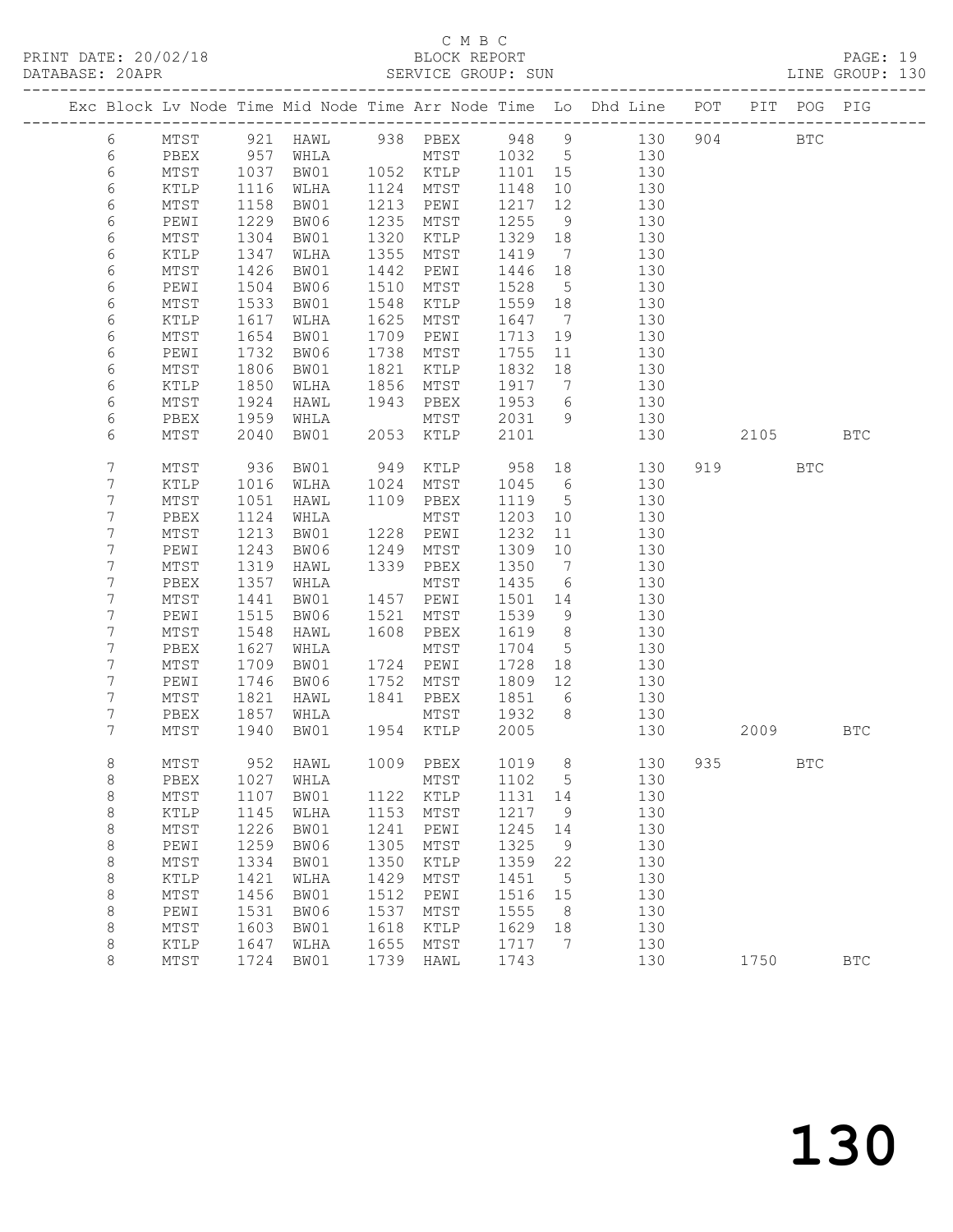## C M B C<br>BLOCK REPORT

PAGE: 20<br>LINE GROUP: 130

|             |                         |                         |                |      |                   |                 |                 | Exc Block Lv Node Time Mid Node Time Arr Node Time Lo Dhd Line POT PIT POG PIG |            |            |            |
|-------------|-------------------------|-------------------------|----------------|------|-------------------|-----------------|-----------------|--------------------------------------------------------------------------------|------------|------------|------------|
| 9           |                         |                         |                |      |                   |                 |                 | KTLP 948 WLHA 956 MTST 1017 5 130 942                                          | <b>BTC</b> |            |            |
| 9           | MTST                    | 1022                    |                |      |                   |                 |                 | HAWL 1040 PBEX 1050 5 130                                                      |            |            |            |
| 9           | PBEX                    | 1055                    | WHLA           |      | MTST 1134 9       |                 |                 | 130                                                                            |            |            |            |
| 9           | MTST                    | 1143<br>1215            | BW01 1158 PEWI |      |                   | 1202 13         |                 | 130                                                                            |            |            |            |
| 9           | PEWI                    |                         | BW06           |      | 1221 MTST         | 1241 8          |                 | 130                                                                            |            |            |            |
| 9           | $\mathtt{MTST}$         | 1249                    | HAWL           |      | 1309 PBEX         | 1320            | $5\overline{)}$ | 130                                                                            |            |            |            |
| 9           | PBEX                    | 1325                    | WHLA           |      | MTST              | 1404            | $7\overline{ }$ | 130                                                                            |            |            |            |
| 9           | MTST                    | $14$<br>$1448$<br>$-19$ | BW01           |      | 1427 PEWI         | 1431 17         |                 | 130                                                                            |            |            |            |
| 9           | PEWI                    |                         | BW06           |      | 1454 MTST         | 1512 7          |                 | 130                                                                            |            |            |            |
| 9           | MTST                    | 1519                    | HAWL           |      | 1539 PBEX         | 1550            | $7\overline{ }$ | 130                                                                            |            |            |            |
| 9           | PBEX                    | 1557                    | WHLA           |      | MTST              | 1634            | $6\overline{6}$ | 130                                                                            |            |            |            |
| 9           | MTST                    | 1640                    | BW01           |      | 1655 PEWI         | $1659$ 17       |                 | 130                                                                            |            |            |            |
| $\mathsf 9$ | PEWI                    | 1716                    | BW06           |      | 1722 MTST         | 1739 13         |                 | 130                                                                            |            |            |            |
| 9           | MTST                    | 1752                    | HAWL           |      | 1812 PBEX         | 1822            | $6\overline{6}$ | 130                                                                            |            |            |            |
| 9           | PBEX                    | 1828                    | WHLA           |      | MTST              | 1903            | $6\overline{6}$ | 130                                                                            |            |            |            |
| 9           | MTST                    | 1909<br>$150.$<br>1952  | BW01           |      | 1923 KTLP         | 1934 18         |                 | 130                                                                            |            |            |            |
| $\mathsf 9$ | KTLP                    |                         | WLHA           |      | 1958 MTST         | 2017 8          |                 | 130                                                                            |            |            |            |
| 9           | MTST                    | 2025                    | BW01           | 2039 | KTLP              | 2050            | $5\overline{)}$ | 130                                                                            |            |            |            |
| 9           | $\verb KTLP $           | 2055                    | WLHA           | 2101 | MTST              | 2120            | $7\overline{ }$ | 130                                                                            |            |            |            |
| 9           | MTST                    | 2127                    | BW01           | 2140 | KTLP              | 2148            | 8 <sup>8</sup>  | 130                                                                            |            |            |            |
| $\mathsf 9$ | KTLP                    | 2156                    | WLHA           | 2201 | MTST              | 2220            | $7\overline{ }$ | 130                                                                            |            |            |            |
| 9           | MTST                    | 2227                    | BW01           | 2240 | KTLP              | 2248            | 8 <sup>8</sup>  | 130                                                                            |            |            |            |
| 9           | $\verb KTLP $           | 2256                    | WLHA           | 2301 | MTST              | 2320            | $7\overline{ }$ | 130                                                                            |            |            |            |
| 9           | MTST                    | 2327                    | BW01           |      | 2340 KTLP         | 2348            | 8 <sup>8</sup>  | 130                                                                            |            |            |            |
| $\mathsf 9$ | KTLP                    | 2356                    | WLHA           | 2401 | MTST              | 2420            | $7\overline{ }$ | 130                                                                            |            |            |            |
| 9           | MTST                    | 2427                    | BW01           | 2437 | KTLP              | 2444 12         |                 | 130                                                                            |            |            |            |
| 9           | KTLP                    | 2456                    | WLHA           | 2501 | MTST              | 2520            | $\overline{7}$  | 130                                                                            |            |            |            |
| 9           | MTST                    | 2527                    | BW01           |      | 2537 KTLP         | 2544            |                 | 130                                                                            | 2548       |            | BTC        |
| 10          |                         |                         |                |      | 1140 PBEX         |                 |                 |                                                                                |            |            |            |
| 10          | MTST                    | 1121                    | HAWL           |      |                   | 1235 6          |                 | 1151 5 130 1104<br>130                                                         |            | <b>BTC</b> |            |
| 10          | PBEX<br>$\mathtt{MTST}$ | 1156<br>1241            | WHLA<br>BW01   |      | MTST<br>1257 PEWI | 1301            | 12              | 130                                                                            |            |            |            |
| 10          |                         | 1313                    |                |      | 1319 MTST         | 1339 10         |                 | 130                                                                            |            |            |            |
| 10          | PEWI<br>MTST            | 1349                    | BW06<br>HAWL   | 1409 | PBEX              | 1420            | $7\overline{ }$ | 130                                                                            |            |            |            |
| 10          |                         |                         |                |      |                   |                 |                 |                                                                                |            |            |            |
| 10          | PBEX<br>$\mathtt{MTST}$ | 1427<br>1511            | WHLA<br>BW01   |      | MTST<br>1526 PEWI | 1505<br>1530 15 | $6\overline{6}$ | 130<br>130                                                                     |            |            |            |
| 10          |                         | 1545                    |                |      | 1551 MTST         | 1609 8          |                 | 130                                                                            |            |            |            |
| 10          | PEWI<br>MTST            | 1617                    | BW06<br>HAWL   |      | 1637 PBEX         | 1648            | 9               | 130                                                                            |            |            |            |
| 10          | PBEX                    |                         | WHLA           |      | MTST              | 1732 10         |                 |                                                                                |            |            |            |
| 10          | MTST                    | 1657<br>1742            |                |      | 1757 HAWL         | 1801            |                 | 130<br>130                                                                     |            |            |            |
|             |                         |                         | BW01           |      |                   |                 |                 |                                                                                | 1808       |            | <b>BTC</b> |

130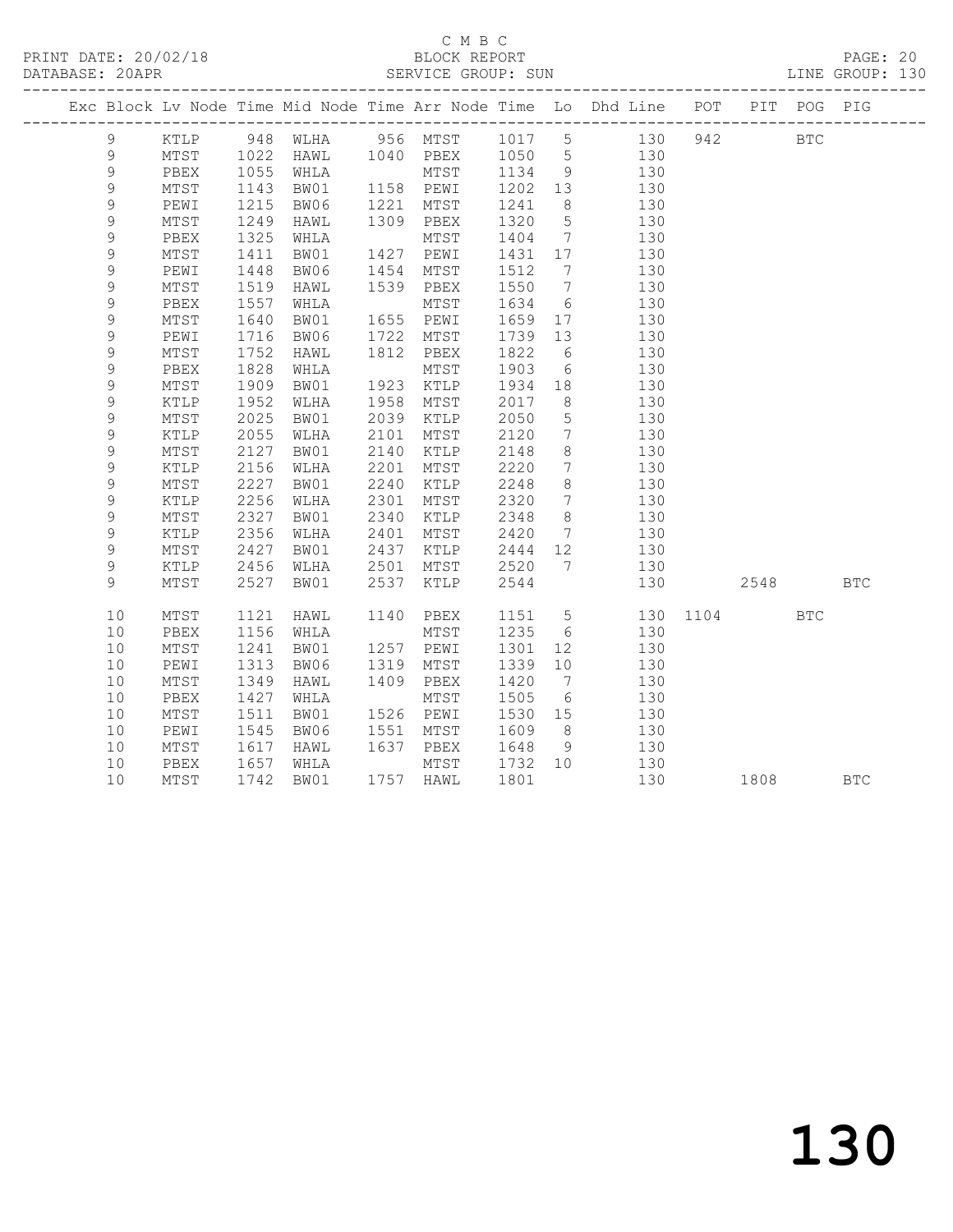|                                                  |                                                                                                                                                                |                                                                                                      |              |  | C M B C | PRINT DATE: 20/02/18 BLOCK REPORT PAGE: 21<br>DATABASE: 20APR SERVICE GROUP: SUN LINE GROUP: 210                                                                                                                                                                                                                                                                                                                                                                                                 |  |  |  |
|--------------------------------------------------|----------------------------------------------------------------------------------------------------------------------------------------------------------------|------------------------------------------------------------------------------------------------------|--------------|--|---------|--------------------------------------------------------------------------------------------------------------------------------------------------------------------------------------------------------------------------------------------------------------------------------------------------------------------------------------------------------------------------------------------------------------------------------------------------------------------------------------------------|--|--|--|
| 15GB 15 & GRAND BLVD<br>UNDE UNDERWOOD & DEMPSEY |                                                                                                                                                                |                                                                                                      |              |  |         | 15LO 15TH & LONSDALE                                                                                                                                                                                                                                                                                                                                                                                                                                                                             |  |  |  |
|                                                  |                                                                                                                                                                |                                                                                                      |              |  |         | Exc Block Lv Node Time Mid Node Time Arr Node Time Lo Dhd Line POT PIT POG PIG                                                                                                                                                                                                                                                                                                                                                                                                                   |  |  |  |
|                                                  | 41<br>41<br>41<br>41<br>41<br>41<br>41<br>41<br>41<br>41<br>41<br>41<br>41<br>41<br>41<br>41<br>41<br>41<br>41<br>41<br>41<br>41<br>41<br>41<br>41<br>41<br>41 | MOGL<br>STST<br>LVMT<br>STST<br>LVMT<br>STST<br>LVMT<br>STST<br>LVMT<br>STST<br>MOGL<br>LOQU<br>MOGL | 2405<br>2421 |  |         | 1.0000 621 1.0000 621 1.0000 621 1.0000 621 1.0000 621 1.0000 759 5 1024 603 BTC<br>1.0000 621 1.0000 759 5 1024 603 BTC<br>1.0000 804 MOGL 818 0 249<br>1.0000 804 MOGL 818 0 249<br>1.0000 818 MAGA 834 STST 852 10 246<br>1.0000 951 13 24<br>2001 MAGA 2025 STST 2049 20<br>2001 MAGA 2025 STST 2049 20<br>2109 15LO 2135 LVMT 2148 12 240<br>2200 MAGA 2223 STST 2242 21 240<br>2303 EDRI 2325 MOGL 2334 0 246<br>2334 LOQU 2351 14 249<br>MOGL 2421 0 249<br>MAGA 2436 246<br>246 2501 BTC |  |  |  |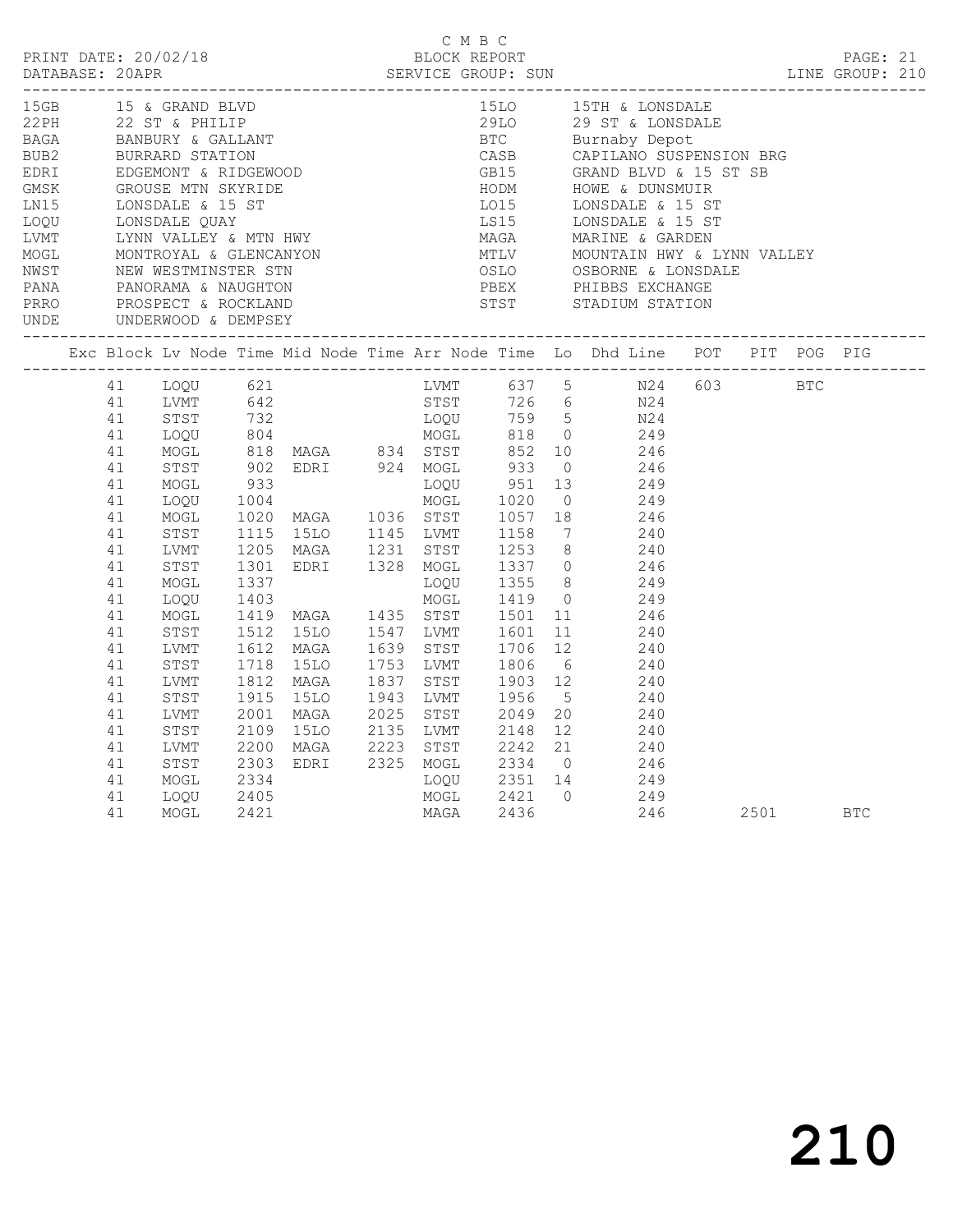## C M B C<br>BLOCK REPORT

| DATABASE: 20APR |          |              |              |                                  |              | SERVICE GROUP: SUN              |                                                                    |                                    |                                                                                                  |       |            | LINE GROUP: 210 |  |
|-----------------|----------|--------------|--------------|----------------------------------|--------------|---------------------------------|--------------------------------------------------------------------|------------------------------------|--------------------------------------------------------------------------------------------------|-------|------------|-----------------|--|
|                 |          |              |              |                                  |              |                                 |                                                                    |                                    | Exc Block Lv Node Time Mid Node Time Arr Node Time Lo Dhd Line POT PIT POG PIG                   |       |            |                 |  |
|                 | 42       |              |              |                                  |              |                                 |                                                                    |                                    | UNDE 656 PBEX 716 BUB2 740 12 210 626 BTC                                                        |       |            |                 |  |
|                 | 42       | BUB2         |              |                                  |              |                                 |                                                                    |                                    | 752 PBEX 813 UNDE 835 20 210                                                                     |       |            |                 |  |
|                 | 42       | UNDE         |              |                                  |              |                                 |                                                                    |                                    | 855 PBEX 915 BUB2 939 12 210<br>951 PBEX 1013 UNDE 1035 20 210<br>1055 PBEX 1115 BUB2 1141 7 210 |       |            |                 |  |
|                 | 42       | BUB2         |              |                                  |              |                                 |                                                                    |                                    |                                                                                                  |       |            |                 |  |
|                 | 42       | UNDE         |              |                                  |              |                                 |                                                                    |                                    | $\frac{1}{7}$                                                                                    |       |            |                 |  |
|                 | 42       | BUB2         | 1148         | PBEX                             |              | 1213 UNDE                       | 1236 19                                                            |                                    | 210                                                                                              |       |            |                 |  |
|                 | 42       | UNDE         | 1255         | PBEX                             |              | 1315 BUB2                       | 1344 5                                                             |                                    | 210                                                                                              |       |            |                 |  |
|                 | 42       | BUB2         | 1349<br>1455 | PBEX                             |              | 1415 UNDE                       | 1437 18                                                            |                                    | 210                                                                                              |       |            |                 |  |
|                 | 42       | UNDE         |              | PBEX                             |              | 1514 BUB2                       | 1543                                                               | $5\overline{)}$                    | 210                                                                                              |       |            |                 |  |
|                 | 42       | BUB2         | 1548         | PBEX                             |              | 1614 UNDE                       | 1636 20                                                            |                                    | 210                                                                                              |       |            |                 |  |
|                 | 42       | UNDE         | 1656         | PBEX                             |              | 1715 BUB2                       | 1742                                                               | $7\overline{)}$                    | 210                                                                                              |       |            |                 |  |
|                 | 42       | BUB2         | 1749<br>1856 | PBEX                             |              | 1814 UNDE                       | 1836                                                               | 20                                 | 210                                                                                              |       |            |                 |  |
|                 | 42       | UNDE         |              | PBEX                             |              | 1915 BUB2                       | 1940                                                               | 12                                 | 210                                                                                              |       |            |                 |  |
|                 | 42       | BUB2         | 1952         | PBEX                             |              | 2014 UNDE                       | 2036                                                               | 22                                 | 210                                                                                              |       |            |                 |  |
|                 | 42       | UNDE         | 2058         | PBEX                             |              | 2114 BUB2                       | 2143                                                               |                                    | $7\overline{ }$<br>209                                                                           |       |            |                 |  |
|                 | 42       | BUB2         | 2150         | PBEX 2213 UNDE<br>PBEX 2314 BUB2 |              |                                 | 2236                                                               | 22                                 | 209                                                                                              |       |            |                 |  |
|                 | 42       | UNDE         | 2258         |                                  |              |                                 | $\begin{array}{c}\n 2340 \quad 10 \\  \hline\n 0.15\n \end{array}$ |                                    | 209                                                                                              |       |            |                 |  |
|                 | 42       | BUB2         | 2350         | PBEX 2413 UNDE                   |              |                                 | 2434 5                                                             |                                    | 209                                                                                              |       |            |                 |  |
|                 | 42       | UNDE         | 2439         |                                  |              | PBEX                            |                                                                    |                                    | 2454 26 209                                                                                      |       |            |                 |  |
|                 | 42       | PBEX         | 2520         |                                  |              | PANA                            | 2544 5                                                             |                                    | 211                                                                                              |       |            |                 |  |
|                 | 42       | PANA         | 2549         |                                  |              | PBEX                            | 2607                                                               |                                    | 211                                                                                              | 2617  |            | <b>BTC</b>      |  |
|                 | 43       | 15GB         | 646          |                                  |              | LVMT 652 UNDE 657               |                                                                    | $5\overline{)}$                    | 228                                                                                              | 628 8 | <b>BTC</b> |                 |  |
|                 | 43       | UNDE         |              |                                  |              | 715 LOQU<br>743 IINDE           | 727                                                                | $5\overline{)}$                    | 228                                                                                              |       |            |                 |  |
|                 | 43       | LOQU         |              | 702 GB15<br>732 15GB<br>801 GB15 |              | 743 UNDE                        | 754<br>826                                                         | $7\overline{ }$<br>$7\overline{ }$ | 228<br>228                                                                                       |       |            |                 |  |
|                 | 43<br>43 | UNDE<br>LOQU | 833          | 15GB                             |              | 814 LOQU<br>844 UNDE            | 856                                                                | $5\overline{)}$                    | 228                                                                                              |       |            |                 |  |
|                 | 43       | UNDE         |              | GB15                             |              | 914 LOQU                        | 926                                                                | 6 <sup>1</sup>                     | 228                                                                                              |       |            |                 |  |
|                 | 43       | LOQU         | 901<br>932   | 15GB                             |              | 943 UNDE                        | 955                                                                | 5 <sup>5</sup>                     | 228                                                                                              |       |            |                 |  |
|                 | 43       | UNDE         | 1000         | GB15                             |              | 1013 LOQU                       | 1026                                                               | 6                                  | 228                                                                                              |       |            |                 |  |
|                 | 43       | LOQU         | 1032         | 15GB                             |              | 1043 UNDE                       | 1055                                                               | 5 <sup>5</sup>                     | 228                                                                                              |       |            |                 |  |
|                 | 43       | UNDE         | 1100         | GB15                             |              | 1113 LOQU                       | 1126                                                               | 6                                  | 228                                                                                              |       |            |                 |  |
|                 | 43       | LOQU         | 1132         | 15GB                             |              | 1143 UNDE                       | 1155                                                               | 9                                  | 228                                                                                              |       |            |                 |  |
|                 | 43       | UNDE         | 1204         | GB15                             |              | 1217 LOQU                       | 1227                                                               | $7\overline{ }$                    | 228                                                                                              |       |            |                 |  |
|                 | 43       | LOQU         | 1234         | 29LO                             |              | 1249 LVMT                       | 1256                                                               | $7\overline{ }$                    | 229                                                                                              |       |            |                 |  |
|                 | 43       | LVMT         | 1303         | LO15                             |              | LOQU                            | 1326                                                               | $6\overline{6}$                    | 229                                                                                              |       |            |                 |  |
|                 | 43       | LOQU         |              | 1332 15GB<br>1403 GB15<br>15GB   |              | 1344 UNDE                       | 1358                                                               | 5 <sup>5</sup>                     | $\frac{228}{ }$                                                                                  |       |            |                 |  |
|                 | 43       | UNDE         |              |                                  |              | 1416 LOQU                       | $\begin{array}{c}\n1427 \\ 11\n\end{array}$                        |                                    | 228                                                                                              |       |            |                 |  |
|                 | 43       |              |              |                                  |              | LOQU 1438 CASB 1459 GMSK 1508 9 |                                                                    |                                    | 236                                                                                              |       |            |                 |  |
|                 | 43       | GMSK         | 1517         | CASB                             | 1524         | LOQU                            | 1542                                                               | 10                                 | 236                                                                                              |       |            |                 |  |
|                 | 43       | LOQU         | 1552         | LN15                             | 1600         | PRRO                            | 1617                                                               | 9                                  | 230                                                                                              |       |            |                 |  |
|                 | 43       | PRRO         | 1626         | LS15                             | 1634         | LOQU                            | 1643                                                               | 8                                  | 230                                                                                              |       |            |                 |  |
|                 | 43       | LOQU         | 1651         | LN15                             | 1659         | PRRO                            | 1716                                                               | 10                                 | 230                                                                                              |       |            |                 |  |
|                 | 43       | PRRO         | 1726         | LS15                             | 1734         | LOQU                            | 1742                                                               | $\overline{7}$                     | 230                                                                                              |       |            |                 |  |
|                 | 43       | LOQU         | 1749         | CASB                             | 1805         | $\rm{GMSK}$                     | 1814                                                               | $5\phantom{.0}$                    | 236                                                                                              |       |            |                 |  |
|                 | 43       | $\rm{GMSK}$  | 1819         | CASB                             | 1826         | LOQU                            | 1844                                                               | $7\phantom{.0}\phantom{.0}7$       | 236                                                                                              |       |            |                 |  |
|                 | 43       | LOQU         | 1851         | LN15                             | 1859         | PRRO                            | 1914                                                               | 13                                 | 230                                                                                              |       |            |                 |  |
|                 | 43       | PRRO         | 1927         | LS15                             | 1934         | LOQU                            | 1941                                                               | 11                                 | 230                                                                                              |       |            |                 |  |
|                 | 43<br>43 | LOQU<br>PRRO | 1952<br>2027 | LN15<br>LS15                     | 1959<br>2034 | PRRO                            | 2014<br>2041                                                       | 13<br>$5\overline{)}$              | 230<br>230                                                                                       |       |            |                 |  |
|                 | 43       | LOQU         | 2046         | LN15                             | 2053         | LOQU<br>PRRO                    | 2108                                                               | $5\phantom{.0}$                    | 230                                                                                              |       |            |                 |  |
|                 | 43       | PRRO         | 2113         | LS15                             | 2120         | LOQU                            | 2127                                                               | $\overline{7}$                     | 230                                                                                              |       |            |                 |  |
|                 | 43       | LOQU         | 2134         | LN15                             | 2141         | PRRO                            | 2156                                                               | 18                                 | 230                                                                                              |       |            |                 |  |
|                 | 43       | PRRO         | 2214         | LS15                             | 2220         | LOQU                            | 2227                                                               | $\overline{7}$                     | 230                                                                                              |       |            |                 |  |
|                 | 43       | LOQU         | 2234         | LN15                             | 2241         | PRRO                            | 2256                                                               | 18                                 | 230                                                                                              |       |            |                 |  |
|                 |          |              |              |                                  |              |                                 |                                                                    |                                    |                                                                                                  |       |            |                 |  |

 43 PRRO 2314 LS15 2320 LOQU 2326 6 230 43 LOQU 2332 15GB 2343 UNDE 2353 6 228

# 210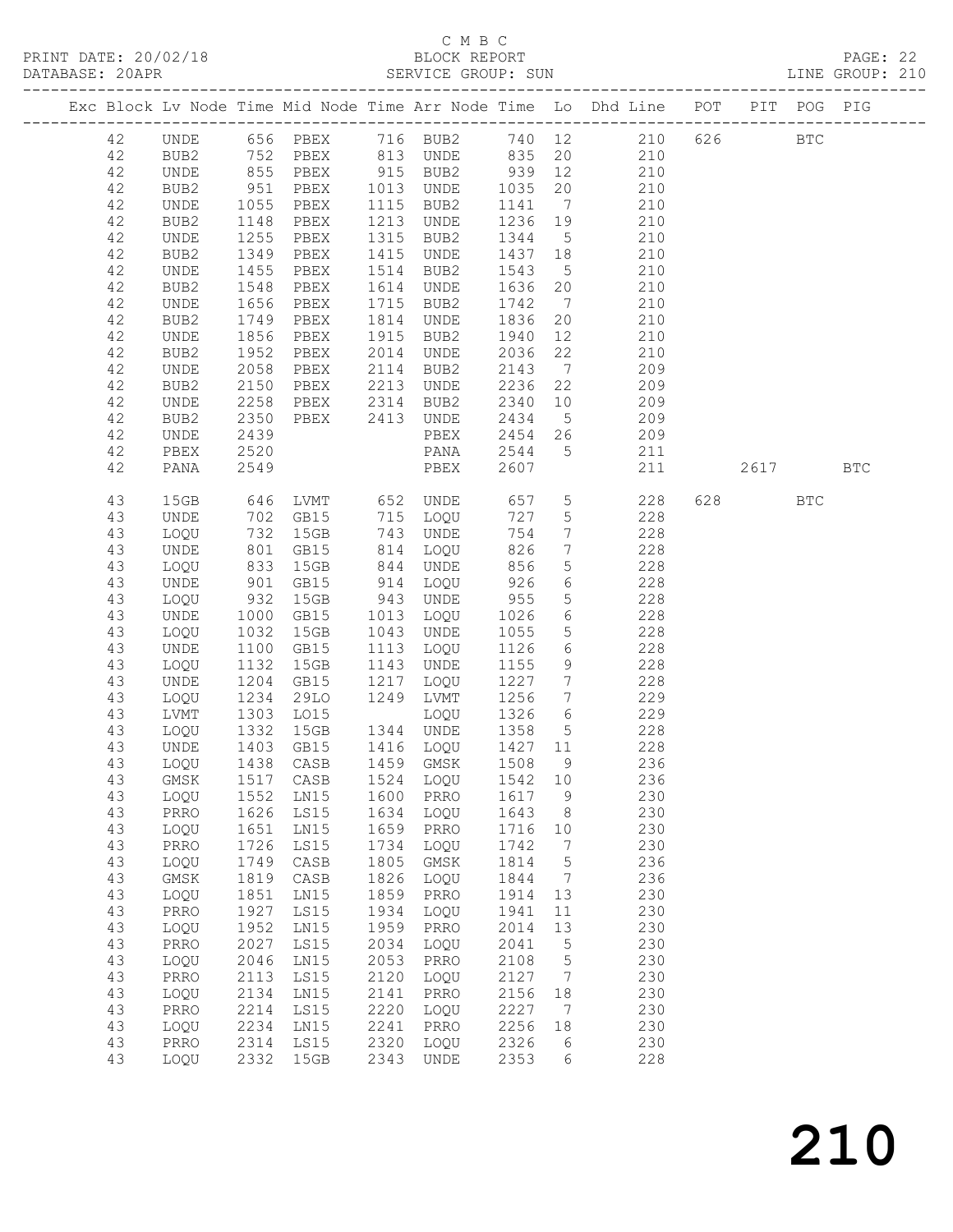## C M B C<br>BLOCK REPORT

DATABASE: 20APR SERVICE GROUP: SUN LINE GROUP: 210 ------------------------------------------------------------------------------------------------- Exc Block Lv Node Time Mid Node Time Arr Node Time Lo Dhd Line POT PIT POG PIG ------------------------------------------------------------------------------------------------- 43 UNDE 2359 GB15 2409 228 2425 BTC 44 LOQU 651 LVMT 707 5 N24 633 BTC 44 LVMT 712 STST 757 5 N24 44 STST 802 LOQU 829 19 N24 44 LOQU 848 OSLO 902 PRRO 922 5 230 44 PRRO 927 LS15 935 LOQU 941 8 230 44 LOQU 949 CASB 1007 GMSK 1013 5 236 44 GMSK 1018 CASB 1025 LOQU 1042 22 236 44 LOQU 1104 29LO 1119 LVMT 1126 7 229 44 LVMT 1133 LO15 LOQU 1156 8 229 44 LOQU 1204 29LO 1219 LVMT 1226 7 229 44 LVMT 1233 LO15 LOQU 1256 8 229 44 LOQU 1304 29LO 1319 LVMT 1326 7 229 44 LVMT 1333 LO15 LOQU 1356 6 229 44 LOQU 1402 15GB 1414 UNDE 1428 5 228 44 UNDE 1433 GB15 1446 LOQU 1457 5 228 44 LOQU 1502 15GB 1514 UNDE 1528 5 228 44 UNDE 1533 GB15 1546 LOQU 1557 11 228 44 LOQU 1608 CASB 1626 GMSK 1635 11 236 44 GMSK 1646 CASB 1653 LOQU 1712 9 236 44 LOQU 1721 LN15 1729 PRRO 1746 11 230 44 PRRO 1757 LS15 1804 LOQU 1812 7 230 44 LOQU 1819 CASB 1834 GMSK 1843 236 1913 BTC 45 PBEX 647 BUB2 708 14 210 635 BTC 45 BUB2 722 PBEX 743 UNDE 805 20 210 45 UNDE 825 PBEX 845 BUB2 909 14 210 45 BUB2 923 PBEX 945 UNDE 1007 18 210 45 UNDE 1025 PBEX 1045 BUB2 1111 9 210 45 BUB2 1120 PBEX 1143 UNDE 1206 19 210 45 UNDE 1225 PBEX 1245 BUB2 1313 5 210 45 BUB2 1318 PBEX 1344 UNDE 1406 20 210 45 UNDE 1426 PBEX 1446 BUB2 1515 5 210 45 BUB2 1520 PBEX 1546 UNDE 1608 18 210 45 UNDE 1626 PBEX 1645 BUB2 1713 6 210 45 BUB2 1719 PBEX 1744 UNDE 1806 20 210 45 UNDE 1826 PBEX 1845 BUB2 1910 11 210 45 BUB2 1921 PBEX 1944 UNDE 2006 22 210 45 UNDE 2028 PBEX 2044 BUB2 2113 6 209 45 BUB2 2119 PBEX 2143 UNDE 2207 21 209 45 UNDE 2228 PBEX 2244 BUB2 2312 8 209 45 BUB2 2320 PBEX 2343 UNDE 2406 23 209

45 UNDE 2429 PBEX 2444 209 2454 BTC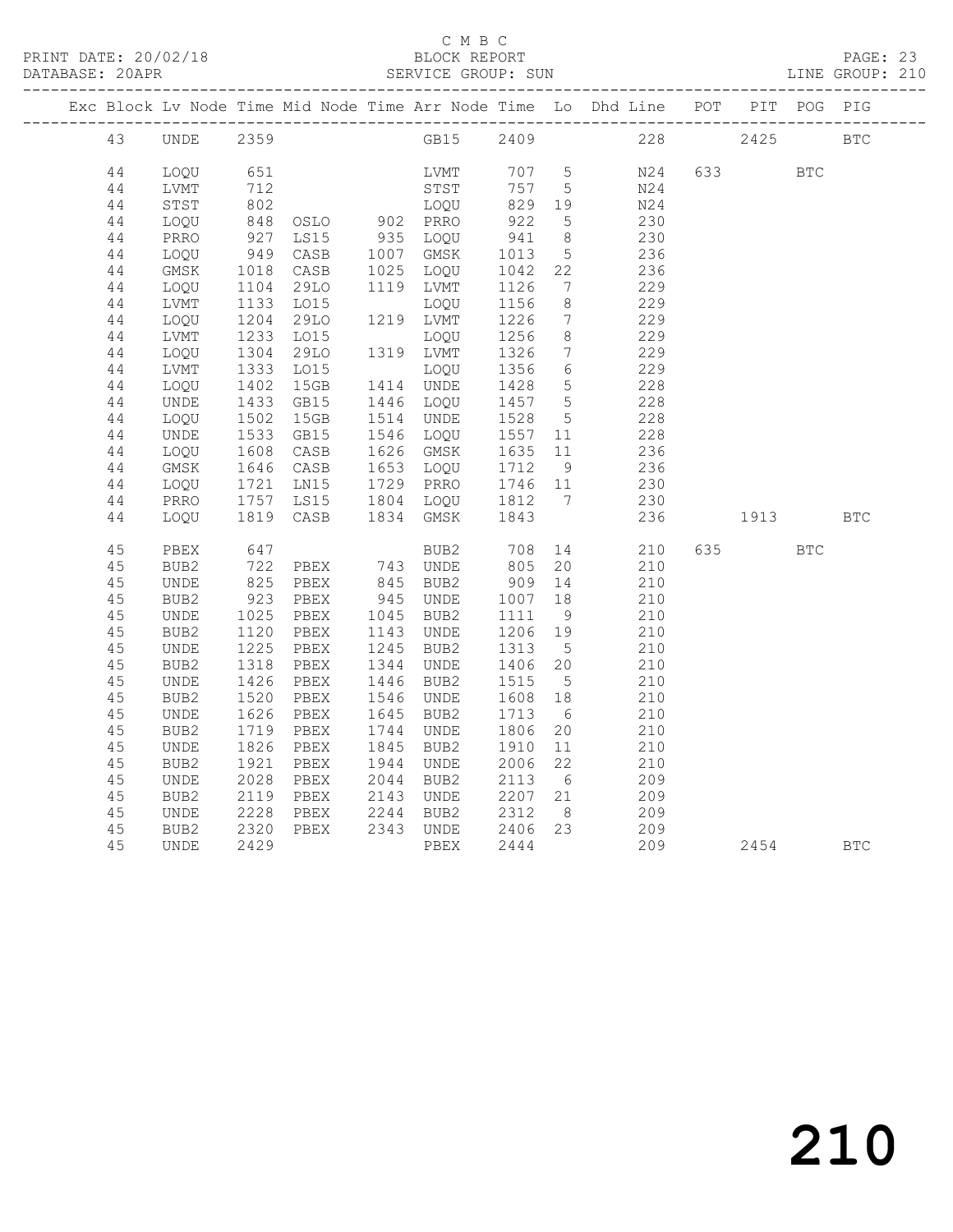# C M B C<br>BLOCK REPORT<br>SERVICE GROUP: SUN

| DATABASE: 20APR |    |             |                   |                            |      | SERVICE GROUP: SUN    |         |                 | LINE GROUP: 210                                                                |        |            |            |  |
|-----------------|----|-------------|-------------------|----------------------------|------|-----------------------|---------|-----------------|--------------------------------------------------------------------------------|--------|------------|------------|--|
|                 |    |             |                   | -------------------------- |      |                       |         |                 | Exc Block Lv Node Time Mid Node Time Arr Node Time Lo Dhd Line POT PIT POG PIG |        |            |            |  |
|                 | 46 | PBEX 657    |                   |                            |      |                       |         |                 | BAGA 717 5 211 645 BTC                                                         |        |            |            |  |
|                 | 46 | BAGA        | 722               |                            |      |                       |         |                 | PBEX 742 5 211                                                                 |        |            |            |  |
|                 | 46 | PBEX        | 747<br>822<br>849 |                            |      |                       |         |                 | BAGA 807 15 211                                                                |        |            |            |  |
|                 | 46 | BAGA        |                   |                            |      |                       |         | $7\overline{ }$ | 211                                                                            |        |            |            |  |
|                 | 46 | PBEX        |                   |                            |      |                       |         | 20              | $\frac{212}{212}$                                                              |        |            |            |  |
|                 | 46 | PANA        | 924               |                            |      | PBEX 940              |         | 9               | 212                                                                            |        |            |            |  |
|                 | 46 | PBEX        |                   |                            |      |                       |         |                 | 212                                                                            |        |            |            |  |
|                 | 46 | PANA        |                   |                            |      |                       |         |                 | 211                                                                            |        |            |            |  |
|                 | 46 | BUB2        |                   |                            |      |                       |         |                 | $211$                                                                          |        |            |            |  |
|                 | 46 | PANA        | 1202              |                            |      | PBEX 1230 BUB2 1257 6 |         |                 | 211                                                                            |        |            |            |  |
|                 | 46 | BUB2        | 1303              | PBEX                       |      | 1330 PANA 1354        |         | 9               | 211                                                                            |        |            |            |  |
|                 | 46 | PANA        |                   | PBEX                       |      | 1430 BUB2             | 1458 5  |                 | 211                                                                            |        |            |            |  |
|                 | 46 | BUB2        | 1403<br>1503      | PBEX                       |      | $1530$ PANA $1555$ 8  |         |                 | $\frac{1}{211}$                                                                |        |            |            |  |
|                 |    |             | 1603              |                            |      |                       |         |                 | PBEX 1630 BUB2 1658 7 211                                                      |        |            |            |  |
|                 | 46 | PANA        |                   |                            |      |                       |         |                 |                                                                                |        |            |            |  |
|                 | 46 | BUB2        | 1705              |                            |      | PBEX 1728 BAGA 1754 6 |         |                 | 1 211                                                                          |        |            |            |  |
|                 | 46 | PANA        | 1801<br>1824      |                            |      | PBEX                  | 1819 5  |                 | 212                                                                            |        |            |            |  |
|                 | 46 | PBEX        |                   |                            |      | PANA                  | 1840 16 |                 | 212                                                                            |        |            |            |  |
|                 | 46 | PANA        | 1856              |                            |      | PBEX 1914 6           |         |                 | 212                                                                            |        |            |            |  |
|                 | 46 | PBEX        | 1920              |                            |      | BAGA 1944 9           |         |                 | 211                                                                            |        |            |            |  |
|                 | 46 | BAGA        | 1953              |                            |      | PBEX 2013 7           |         |                 | 211                                                                            |        |            |            |  |
|                 | 46 | PBEX        | 2020              |                            |      | BAGA 2044 9           |         |                 | $\begin{array}{c} 2+2 \\ 211 \end{array}$                                      |        |            |            |  |
|                 | 46 | BAGA        | 2053              |                            |      | PBEX 2113 7           |         |                 | 211                                                                            |        |            |            |  |
|                 | 46 | PBEX        | 2120              |                            |      | PANA                  | 2144 10 |                 | 211                                                                            |        |            |            |  |
|                 | 46 | PANA        | 2154              |                            |      | PBEX 2213 7           |         |                 | 211                                                                            |        |            |            |  |
|                 | 46 | PBEX        | 2220              |                            |      | PANA                  | 2244 11 |                 | 211                                                                            |        |            |            |  |
|                 | 46 | PANA        | 2255              |                            |      | PBEX 2313 7           |         |                 | 211                                                                            |        |            |            |  |
|                 | 46 | PBEX        | 2320              |                            |      | PANA 2344 11          |         |                 | 211                                                                            |        |            |            |  |
|                 | 46 | PANA        | 2355              |                            |      | PBEX 2413 7           |         |                 | 211                                                                            |        |            |            |  |
|                 | 46 | PBEX        |                   |                            |      | PANA 2444 11          |         |                 | 211                                                                            |        |            |            |  |
|                 | 46 | PANA        | 2420<br>2455      |                            |      | PBEX 2513 13          |         |                 | 211                                                                            |        |            |            |  |
|                 | 46 | PBEX        | 2526              |                            |      |                       |         |                 | BUB2 2551 6 5 209                                                              |        |            |            |  |
|                 | 46 | HODM        | 2602              |                            |      |                       |         |                 | LOQU 2632 LVMT 2651 15 23 N24                                                  |        |            |            |  |
|                 | 46 | HODM        | 2729              |                            |      | NWST                  | 2831    |                 | N19 2853                                                                       |        |            | <b>BTC</b> |  |
|                 | 47 | LOQU        | 704               |                            |      |                       |         |                 | MOGL 718 0 249                                                                 | 646 10 | <b>BTC</b> |            |  |
|                 | 47 | MOGL        |                   |                            |      |                       |         |                 | 751 11 246                                                                     |        |            |            |  |
|                 | 47 | STST        |                   |                            |      |                       |         | 832 0           | $\frac{18}{246}$                                                               |        |            |            |  |
|                 | 47 | MOGL        |                   |                            |      |                       |         | $850$ $14$      | 249                                                                            |        |            |            |  |
|                 |    | 47 LOQU     |                   | 904 29LO                   |      | 916 LVMT              |         |                 | 923 9 229                                                                      |        |            |            |  |
|                 | 47 | LVMT        | 932               | L015                       |      | LOQU                  | 954     | 10              | 229                                                                            |        |            |            |  |
|                 | 47 | LOQU        | 1004              | 29LO                       |      | 1018 LVMT             | 1025    | 8               | 229                                                                            |        |            |            |  |
|                 | 47 | LVMT        | 1033              | LO15                       |      | LOQU                  | 1056    | 6               | 229                                                                            |        |            |            |  |
|                 | 47 | LOQU        | 1102              | 15GB                       | 1113 | UNDE                  | 1125    | 5               | 228                                                                            |        |            |            |  |
|                 | 47 | UNDE        | 1130              | GB15                       | 1143 | LOQU                  | 1156    | 12              | 228                                                                            |        |            |            |  |
|                 | 47 | LOQU        | 1208              | CASB                       | 1229 | $\rm{GMSK}$           | 1238    | 9               | 236                                                                            |        |            |            |  |
|                 | 47 | $\rm{GMSK}$ | 1247              | CASB                       | 1254 | LOQU                  | 1313    | 9               | 236                                                                            |        |            |            |  |
|                 | 47 | LOQU        | 1322              | LN15                       | 1330 | PRRO                  | 1347    | 8 <sup>8</sup>  | 230                                                                            |        |            |            |  |
|                 | 47 | PRRO        | 1355              | LS15                       | 1404 | LOQU                  | 1413    | 10              | 230                                                                            |        |            |            |  |
|                 | 47 | LOQU        | 1423              | CASB                       | 1444 | GMSK                  | 1453    | 9               | 236                                                                            |        |            |            |  |
|                 | 47 | $\rm{GMSK}$ | 1502              | CASB                       | 1509 | LOQU                  | 1527    | $\overline{7}$  | 236                                                                            |        |            |            |  |
|                 | 47 | LOQU        | 1534              | 29LO                       | 1549 | LVMT                  | 1557    | 9               | 229                                                                            |        |            |            |  |
|                 | 47 | LVMT        | 1606              | LO15                       |      | LOQU                  | 1627    | 5               | 229                                                                            |        |            |            |  |
|                 | 47 | LOQU        | 1632              | 15GB                       | 1644 | UNDE                  | 1658    | 5               | 228                                                                            |        |            |            |  |
|                 | 47 |             | 1703              | GB15                       | 1716 |                       | 1728    |                 | 228                                                                            |        |            |            |  |
|                 |    | UNDE        |                   |                            |      | LOQU                  |         | 5               |                                                                                |        |            |            |  |
|                 | 47 | LOQU        | 1733              | 15GB                       | 1745 | UNDE                  | 1758    | 5               | 228                                                                            |        |            |            |  |
|                 | 47 | <b>UNDE</b> | 1803              | GB15                       | 1816 | LOQU                  | 1828    | 6               | 228                                                                            |        |            |            |  |
|                 | 47 | LOQU        | 1834              |                            |      | MOGL                  | 1851    | 0               | 249                                                                            |        |            |            |  |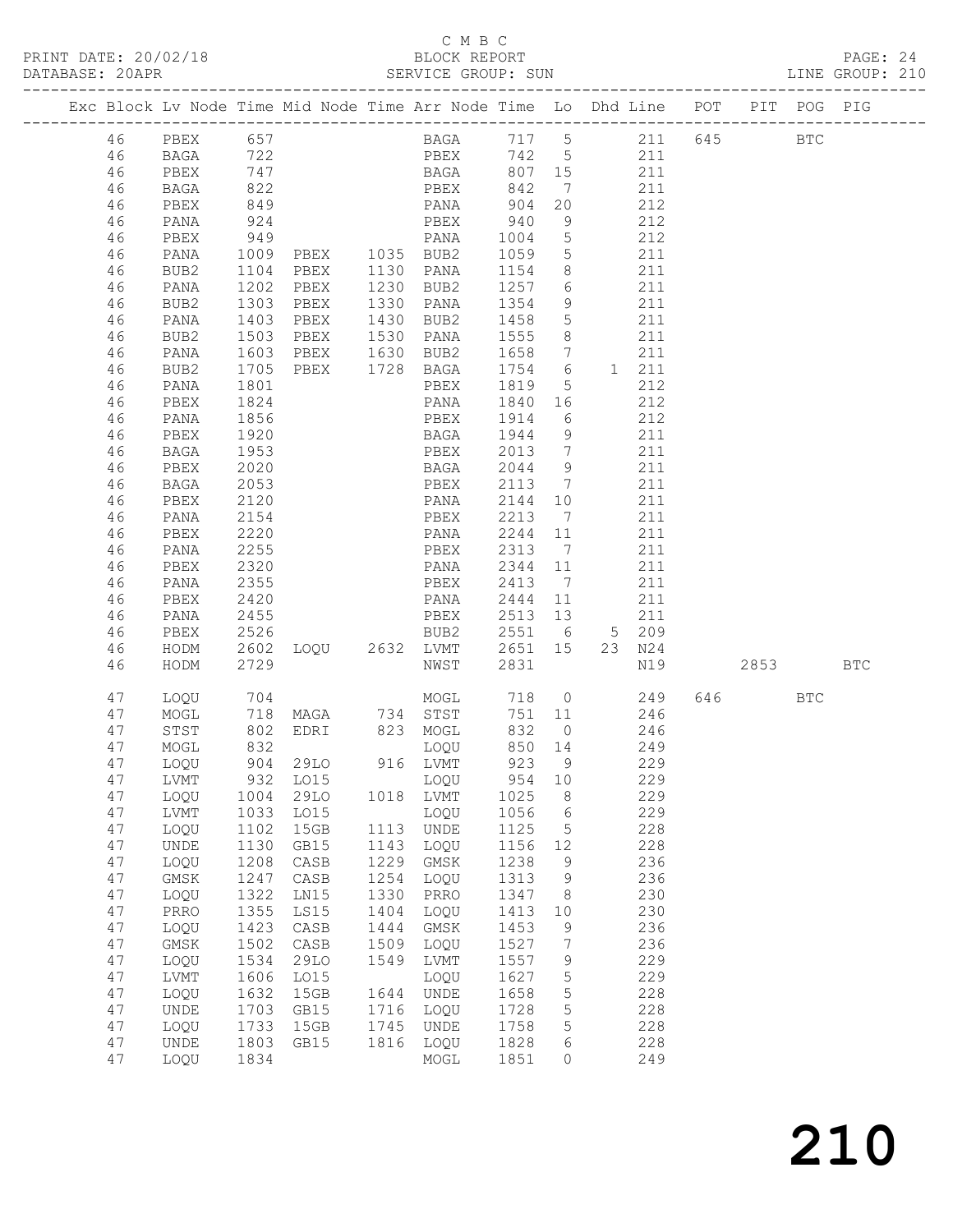## C M B C

|  | DATABASE: 20APR |                  |              |                |      | SERVICE GROUP: SUN |              |                      |                                                                    |     |      |            | LINE GROUP: 210 |
|--|-----------------|------------------|--------------|----------------|------|--------------------|--------------|----------------------|--------------------------------------------------------------------|-----|------|------------|-----------------|
|  |                 |                  |              |                |      |                    |              |                      | Exc Block Lv Node Time Mid Node Time Arr Node Time Lo Dhd Line POT |     |      | PIT POG    | PIG             |
|  | 47              | MOGL             |              | 1851 MAGA      | 1907 | STST               | 1931         |                      | 246                                                                |     | 1955 |            | <b>BTC</b>      |
|  | 48              | UNDE             | 726          | PBEX           | 746  | BUB2               | 810          | 12                   | 210                                                                | 656 |      | <b>BTC</b> |                 |
|  | 48              | BUB2             | 822          | PBEX           | 843  | UNDE               | 905          | 20                   | 210                                                                |     |      |            |                 |
|  | 48              | UNDE             | 925          | PBEX           |      | 945 BUB2           | 1010         | 10                   | 210                                                                |     |      |            |                 |
|  | 48              | BUB2             | 1020         | PBEX           | 1043 | UNDE               | 1106         | 19                   | 210                                                                |     |      |            |                 |
|  | 48              | UNDE             | 1125         | PBEX           | 1145 | BUB2               | 1211         | $\overline{7}$       | 210                                                                |     |      |            |                 |
|  | 48              | BUB2             | 1218         | PBEX           | 1243 | UNDE               | 1306         | 19                   | 210                                                                |     |      |            |                 |
|  | $4\,8$          | UNDE             | 1325         | PBEX           | 1345 | BUB2               | 1414         | $5\overline{)}$      | 210                                                                |     |      |            |                 |
|  | 48              | BUB2             | 1419         | PBEX           | 1446 | UNDE               | 1508         | 18                   | 210                                                                |     |      |            |                 |
|  | 48              | UNDE             | 1526         | PBEX           | 1545 | BUB2               | 1613         | $-5$                 | 210                                                                |     |      |            |                 |
|  | 48              | BUB2             | 1618         | PBEX           | 1644 | UNDE               | 1706         | 20                   | 210                                                                |     |      |            |                 |
|  | 48              | UNDE             | 1726         | PBEX           | 1745 | BUB2               | 1812         | $\overline{7}$       | 210                                                                |     |      |            |                 |
|  | 48              | BUB2             | 1819         | PBEX           | 1844 | UNDE               | 1906         | 21                   | 210                                                                |     |      |            |                 |
|  | 48              | UNDE             | 1927         | PBEX           | 1945 | BUB2               | 2014         | $5^{\circ}$          | 209                                                                |     |      |            |                 |
|  | 48              | BUB2             | 2019         | PBEX           | 2043 | UNDE               | 2107         | 21                   | 209                                                                |     |      |            |                 |
|  | 48              | UNDE             | 2128         | PBEX           | 2144 | BUB2               | 2213         | $\overline{7}$       | 209                                                                |     |      |            |                 |
|  | 48              | BUB2             | 2220         | PBEX           | 2243 | UNDE               | 2306         | 22                   | 209                                                                |     |      |            |                 |
|  | 48              | UNDE             | 2328         | PBEX           | 2344 | BUB2               | 2410         | 10                   | 209                                                                |     |      |            |                 |
|  | 48              | BUB <sub>2</sub> | 2420         | PBEX           | 2443 | UNDE               | 2504         |                      | 209                                                                |     | 2531 |            | <b>BTC</b>      |
|  | 49              | PBEX             | 717          | LN15           | 730  | GMSK               | 749          | 18                   | 232                                                                | 705 |      | <b>BTC</b> |                 |
|  | 49              | GMSK             | 807          | LS15           | 827  | PBEX               | 841          | 6                    | 232                                                                |     |      |            |                 |
|  | 49              | PBEX             | 847          | LN15           | 900  | GMSK               | 919          | 16                   | 232                                                                |     |      |            |                 |
|  | 49              | GMSK             | 935          | CASB           | 942  | LOQU               | 959          | 6                    | 236                                                                |     |      |            |                 |
|  | 49              | LOQU             | 1005         | CASB           | 1023 | GMSK               | 1029         | 8                    | 236                                                                |     |      |            |                 |
|  | 49              | GMSK             | 1037         | LS15           |      | 1059 PBEX          | 1113         | $\overline{7}$       | 232                                                                |     |      |            |                 |
|  | 49              | PBEX             | 1120         |                |      | PANA               | 1136         | 17                   | 212                                                                |     |      |            |                 |
|  | 49              | PANA             | 1153         |                |      | PBEX               | 1211         | 9                    | 212                                                                |     |      |            |                 |
|  | 49              | PBEX             | 1220         |                |      | PANA               | 1236         | 19                   | 212                                                                |     |      |            |                 |
|  | 49              | PANA             | 1255         |                |      | PBEX               | 1313         | 6                    | 212                                                                |     |      |            |                 |
|  | 49              | PBEX             | 1319         | LN15 1333 GMSK |      |                    | 1356         | 9                    | 232                                                                |     |      |            |                 |
|  | 49              | GMSK             | 1405         | LS15           | 1427 | PBEX               | 1440         | 10                   | 232                                                                |     |      |            |                 |
|  | 49              | PBEX             | 1450         |                |      | PANA               | 1507         | 18                   | 212                                                                |     |      |            |                 |
|  | 49              | PANA             | 1525<br>1550 |                |      | PBEX               | 1543         | $\overline{7}$       | 212                                                                |     |      |            |                 |
|  | 49<br>49        | PBEX             |              |                |      | PANA               | 1607         | 17                   | 212<br>212                                                         |     |      |            |                 |
|  | 49              | PANA             | 1624         | LN15           |      | PBEX<br>1703 GMSK  | 1642         | $\overline{7}$<br>11 | 232                                                                |     |      |            |                 |
|  | 49              | PBEX             | 1649<br>1737 | LS15           | 1758 |                    | 1726<br>1813 | 6                    | 232                                                                |     |      |            |                 |
|  | 49              | GMSK             | 1819         |                | 1833 | PBEX               | 1856         |                      | 232                                                                |     |      |            |                 |
|  | 49              | PBEX<br>GMSK     | 1908         | LN15<br>LS15   | 1928 | GMSK<br>PBEX       | 1942         | 12<br>$\overline{7}$ | 232                                                                |     |      |            |                 |
|  | 49              | PBEX             | 1949         | LN15           | 2002 | GMSK               | 2023         | 15                   | 232                                                                |     |      |            |                 |
|  | 49              | GMSK             | 2038         | LS15           | 2057 | PBEX               | 2110         | 10                   | 232                                                                |     |      |            |                 |
|  | 49              | PBEX             | 2120         | LN15           | 2133 | GMSK               | 2154         | 14                   | 232                                                                |     |      |            |                 |
|  | 49              | GMSK             | 2208         | LS15           | 2227 | PBEX               | 2239         |                      | 232                                                                |     | 2249 |            | <b>BTC</b>      |
|  |                 |                  |              |                |      |                    |              |                      |                                                                    |     |      |            |                 |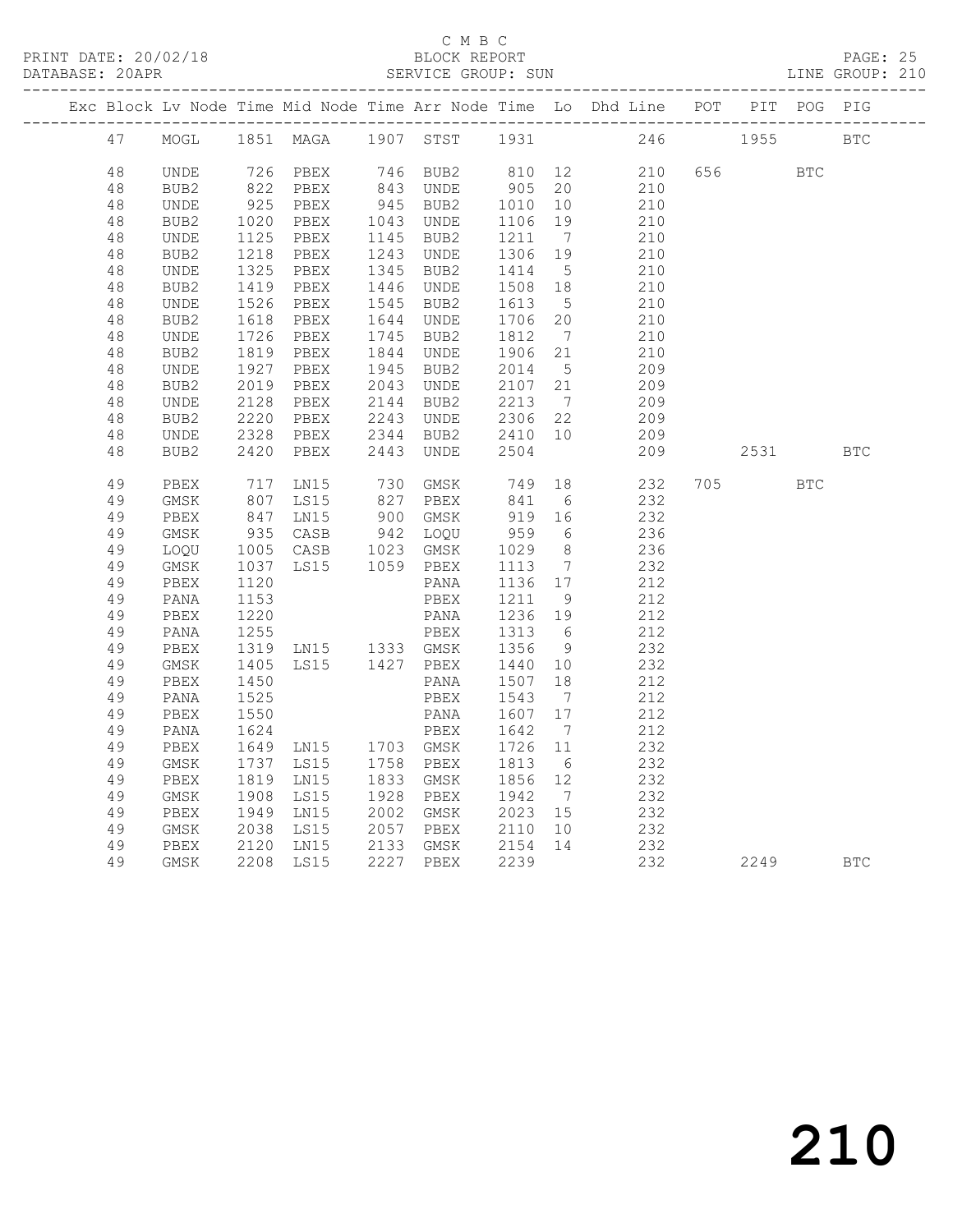## C M B C<br>BLOCK REPORT

PAGE: 26<br>LINE GROUP: 210

|    |             |                      |                                                          |                                        |                    |                 | Exc Block Lv Node Time Mid Node Time Arr Node Time Lo Dhd Line POT PIT POG PIG |      |              |            |
|----|-------------|----------------------|----------------------------------------------------------|----------------------------------------|--------------------|-----------------|--------------------------------------------------------------------------------|------|--------------|------------|
| 50 |             |                      |                                                          |                                        |                    |                 | PBEX 717 MTLV 726 UNDE 734 22 210 705 BTC                                      |      |              |            |
| 50 | <b>UNDE</b> |                      |                                                          |                                        |                    |                 | 756 PBEX 816 BUB2 840 11 210                                                   |      |              |            |
| 50 | BUB2        |                      |                                                          | 851 PBEX 913 UNDE 935 20               |                    |                 | 210                                                                            |      |              |            |
| 50 | UNDE        |                      |                                                          |                                        |                    |                 | 210                                                                            |      |              |            |
| 50 | BUB2        | 955<br>1050          | PBEX 1015 BUB2<br>PBEX 1113 UNDE                         |                                        | 1040 10<br>1136 19 |                 | 210                                                                            |      |              |            |
| 50 | UNDE        | 1155                 | PBEX                                                     | 1215 BUB2                              | 1243               | $5\overline{)}$ | 210                                                                            |      |              |            |
| 50 | BUB2        | 1248                 | PBEX                                                     | 1313 UNDE                              | 1336 18            |                 | 210                                                                            |      |              |            |
| 50 | UNDE        | 1354<br>1448         | PBEX                                                     | 1414 BUB2                              | 1443               | 5 <sup>5</sup>  | 210                                                                            |      |              |            |
| 50 | BUB2        |                      | PBEX                                                     | 1514 UNDE                              | 1536 20            |                 | 210                                                                            |      |              |            |
| 50 | UNDE        | 1556                 | PBEX                                                     | 1615 BUB2                              | 1643               | $6\overline{6}$ | 210                                                                            |      |              |            |
| 50 | BUB2        |                      | PBEX                                                     | 1714 UNDE                              | 1736 20            |                 | 210                                                                            |      |              |            |
| 50 | <b>UNDE</b> | 1649<br>1756         | PBEX                                                     | 1815 BUB2                              | 1842               | 9               | 210                                                                            |      |              |            |
| 50 | BUB2        | 1851                 | PBEX                                                     | 1914 UNDE                              | 1936 22            |                 | 210                                                                            |      |              |            |
| 50 | UNDE        | 1958                 | PBEX                                                     | 2014 BUB2                              | 2043               | 6               | 209                                                                            |      |              |            |
| 50 | BUB2        | 2049                 | PBEX                                                     | 2113 UNDE<br>2214 BUB2                 | 2137 21<br>2242 8  |                 | 209                                                                            |      |              |            |
| 50 | UNDE        | 2158                 | PBEX                                                     |                                        |                    |                 | 209                                                                            |      |              |            |
| 50 | BUB2        | 2250                 | PBEX                                                     | 2313 UNDE                              | 2336 23            |                 | 209                                                                            |      |              |            |
| 50 | UNDE        | 2359                 | PBEX                                                     | 2414 BUB2                              | 2440 10            |                 | 209                                                                            |      |              |            |
| 50 | BUB2        | 2450                 | PBEX                                                     | 2513 UNDE                              | 2533 6<br>2554 15  |                 | 209                                                                            |      |              |            |
| 50 | UNDE        | 2539                 |                                                          | PBEX                                   |                    |                 | 20 209                                                                         |      |              |            |
| 50 | HODM        | 2629                 |                                                          | NWST                                   | 2731               |                 | N19                                                                            | 2753 |              | <b>BTC</b> |
| 51 | LN15        |                      |                                                          |                                        |                    |                 |                                                                                | 731  | $_{\rm BTC}$ |            |
| 51 | PRRO        |                      |                                                          |                                        |                    |                 |                                                                                |      |              |            |
| 51 | LOOU        | 904                  |                                                          | MOGL                                   | 920                | $\overline{0}$  | 249                                                                            |      |              |            |
| 51 | MOGL        | 920                  | MAGA 936 STST                                            |                                        | 955                | 8 <sup>8</sup>  | 246                                                                            |      |              |            |
| 51 | STST        |                      | EDRI 1028 MOGL                                           |                                        | 1037 0             |                 | 246                                                                            |      |              |            |
| 51 | MOGL        | 1003<br>1037<br>1037 |                                                          | LOQU                                   | 1056               | $7\overline{ }$ | 249                                                                            |      |              |            |
| 51 | LOQU        | 1103                 |                                                          | MOGL                                   | 1119               | $\overline{0}$  | 249                                                                            |      |              |            |
| 51 | MOGL        |                      | 1119 MAGA     1135   STST<br>1215   15LO     1247   LVMT |                                        | 1156 19            |                 | 246                                                                            |      |              |            |
| 51 | STST        |                      |                                                          |                                        | 1300 5             |                 | 240                                                                            |      |              |            |
| 51 | LVMT        | 1305                 | MAGA                                                     | 1332 STST                              | 1356               | $\overline{7}$  | 240                                                                            |      |              |            |
| 51 | STST        | 1403                 | EDRI 1430 MOGL                                           |                                        | 1439               | $\overline{0}$  | 246                                                                            |      |              |            |
| 51 | MOGL        | 1439                 |                                                          | LOQU                                   | 1457 6             |                 | $249$<br>$249$                                                                 |      |              |            |
| 51 | LOQU        | 1503                 |                                                          | MOGL                                   | 1520               | $\overline{0}$  |                                                                                |      |              |            |
| 51 | MOGL        | 1520                 | MAGA 1536 STST                                           |                                        | 1604 26            |                 | 246                                                                            |      |              |            |
| 51 | STST        | 1630                 | 15LO                                                     | 1705 LVMT                              | 1719               | $5\overline{)}$ | 240                                                                            |      |              |            |
| 51 | LVMT        | 1724<br>1830         | MAGA                                                     | 1750 STST 1819 11<br>1900 LVMT 1913 11 |                    |                 | $\begin{array}{c} 240 \\ 240 \end{array}$                                      |      |              |            |
| 51 | STST        |                      | 15LO                                                     |                                        |                    |                 |                                                                                |      |              |            |
| 51 | LVMT        |                      | 1924 MAGA                                                | 1948 STST                              | 2012               |                 | 240                                                                            | 2036 |              | <b>BTC</b> |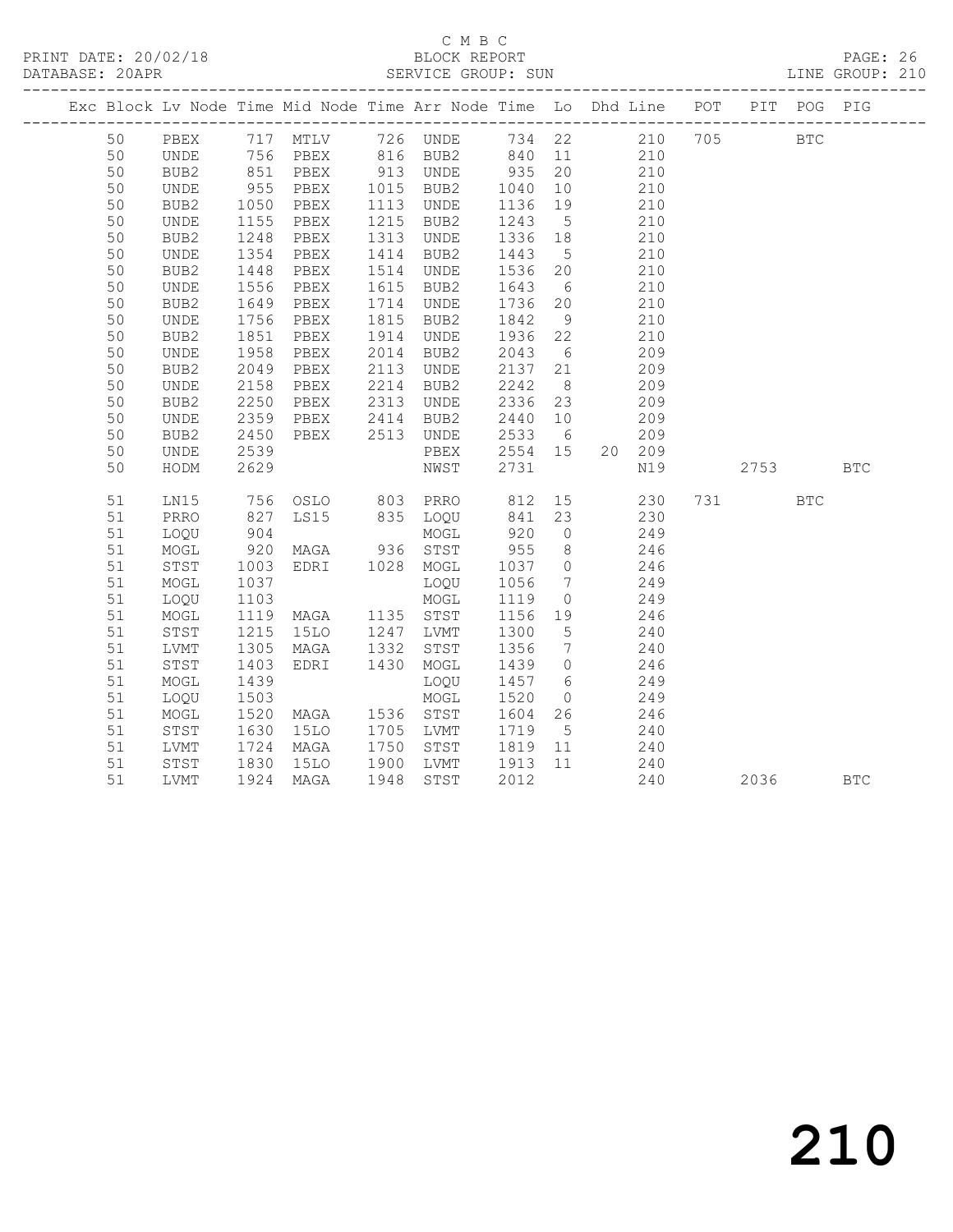PRINT DATE: 20/02/18 BLOCK REPORT<br>DATABASE: 20APR PAGE: 20APR SERVICE GROUP: SUN

## C M B C<br>BLOCK REPORT

PAGE: 27<br>LINE GROUP: 210

|          |              |              | Exc Block Lv Node Time Mid Node Time Arr Node Time Lo Dhd Line POT PIT POG PIG |              |                     |              |                |                        |          |              |              |
|----------|--------------|--------------|--------------------------------------------------------------------------------|--------------|---------------------|--------------|----------------|------------------------|----------|--------------|--------------|
| 52       |              |              | PRRO 754 LS15 803 LOQU 809 8 230 734                                           |              |                     |              |                |                        |          | $_{\rm BTC}$ |              |
| 52       | LOQU         |              | 817 OSLO                                                                       |              | 831 PRRO 851 6 230  |              |                |                        |          |              |              |
| 52       | PRRO         |              |                                                                                |              | 905 LOQU            |              |                |                        |          |              |              |
| 52       | LOQU         |              | 857 LS15<br>916 OSLO                                                           |              | 931 PRRO            |              |                | 911 5 230<br>951 5 230 |          |              |              |
| 52       | PRRO         | 956          | LS15                                                                           |              | 1005 LOQU 1013      |              |                | 7 230                  |          |              |              |
| 52       | LOQU         | 1020         | CASB                                                                           |              | 1038 GMSK           | 1044         |                | 6 236                  |          |              |              |
| 52       | GMSK         |              | CASB                                                                           |              | 1057 LOQU           | 1114         | $\frac{1}{9}$  | 236                    |          |              |              |
| 52       | LOQU         | 1050<br>1123 | CASB                                                                           |              | 1144 GMSK           | 1152         | 9              | 236                    |          |              |              |
| 52       | GMSK         | 1201         | CASB                                                                           | 1208         | LOQU                |              |                | 1227 11 236            |          |              |              |
| 52       | LOQU         | 1238         | CASB                                                                           | 1259         | GMSK                | 1308         | 9              | 236                    |          |              |              |
| 52       | GMSK         | 1317         | CASB                                                                           | 1324         | LOQU                | 1343         | 9              | 236                    |          |              |              |
| 52       | LOQU         | 1352         | LN15                                                                           |              | 1400 PRRO           | 1417 8       |                | 230                    |          |              |              |
| 52       | PRRO         | 1425         | LS15                                                                           | 1434         | LOQU                | 1443 10      |                | 230                    |          |              |              |
| 52       | LOQU         | 1453         | CASB                                                                           | 1514         | GMSK                | 1523         | 9              | 236                    |          |              |              |
| 52       | GMSK         | 1532         | CASB                                                                           | 1539         | LOQU                | 1557         | 6              | 236                    |          |              |              |
| 52       | LOQU         | 1603         |                                                                                |              | MOGL                | 1620         | $\overline{0}$ | 249                    |          |              |              |
| 52       | MOGL         | 1620         | MAGA                                                                           |              | 1636 STST           |              |                | 1703 27 246            |          |              |              |
| 52       | STST         | 1730         | 15LO                                                                           |              | 1803 LVMT           | 1816         | 8 <sup>8</sup> | 240                    |          |              |              |
| 52       | LVMT         | 1824         | MAGA                                                                           | 1849         | STST                | 1915 15      |                | 240                    |          |              |              |
| 52       | STST         | 1930<br>2020 | 15LO                                                                           |              | 1957 LVMT           | 2010 10      |                | 240                    |          |              |              |
| 52       | LVMT         | 2020         | MAGA                                                                           | 2044         | STST                | 2108         |                | 240                    | 2132 BTC |              |              |
| 53       | PBEX         | 747          | LN15                                                                           | 800          | GMSK                | 819          |                | 18 232                 | 735      | <b>BTC</b>   |              |
| 53       | GMSK         | 837<br>917   | LS15                                                                           |              | 857 PBEX            | 911<br>949   | 6              | 232                    |          |              |              |
| 53       | PBEX         |              | LN15                                                                           |              | 930 GMSK            |              | 16             | 232                    |          |              |              |
| 53       | GMSK         | 1005         | CASB                                                                           | 1012         | LOQU                | 1029         | 6              | 236                    |          |              |              |
| 53       | LOQU         | 1035         | CASB                                                                           | 1054         | GMSK                | 1100         | $\overline{7}$ | 236                    |          |              |              |
| 53       | GMSK         | 1107         | LS15 1129 PBEX                                                                 |              |                     | 1143         | $\overline{7}$ | 232                    |          |              |              |
| 53       | PBEX         | 1150         |                                                                                |              | PANA                | 1206 19      |                | 212                    |          |              |              |
| 53       | PANA         | 1225         |                                                                                |              | PBEX                | 1243 6       |                | 212                    |          |              |              |
| 53       | PBEX         | 1249         | LN15 1303 GMSK                                                                 |              |                     | 1326         | 9              | 232                    |          |              |              |
| 53       | GMSK         | 1335         | LS15 1357 PBEX                                                                 |              |                     | 1410         | 10             | 232                    |          |              |              |
| 53       | PBEX         | 1420         |                                                                                |              | PANA                | 1437         | 18             | 212                    |          |              |              |
| 53       | PANA         | 1455         |                                                                                |              | PBEX                | 1513         | 6              | 212                    |          |              |              |
| 53       | PBEX         | 1519         | LN15 1533 GMSK                                                                 |              |                     | 1556         | 10             | 232                    |          |              |              |
| 53       | GMSK         | 1606         | LS15 1628 PBEX                                                                 |              |                     | 1643         | $\overline{7}$ | 232                    |          |              |              |
| 53       | PBEX         | 1650         |                                                                                |              | PANA                | 1707         | 13             | 1 212                  |          |              |              |
| 53       | BAGA         | 1721         |                                                                                |              | PBEX                | 1743         | 7              | 211                    |          |              |              |
| 53       | PBEX         | 1750         |                                                                                |              | PANA                | 1806 20      |                | 212                    |          |              |              |
| 53       | PANA         | 1826         |                                                                                |              | PBEX                | 1844         | $\overline{5}$ | 212                    |          |              |              |
| 53       | PBEX         | 1849         | LN15                                                                           | 1903         | GMSK                | 1926         | 7              | 232                    |          |              |              |
| 53       | GMSK         | 1933         | CASB                                                                           | 1940         | LOQU                | 1958         | 5              | 236                    |          |              |              |
| 53       | LOQU         | 2003         | 15GB                                                                           | 2014         | <b>UNDE</b>         | 2025         | 8              | 228                    |          |              |              |
| 53       | <b>UNDE</b>  | 2033         | GB15                                                                           | 2045         | LOQU                | 2056         | 7              | 228                    |          |              |              |
| 53<br>53 | LOQU         | 2103<br>2133 | 15GB                                                                           | 2114<br>2145 | UNDE                | 2125         | 8              | 228                    |          |              |              |
| 53       | UNDE         | 2204         | GB15<br>CASB                                                                   | 2218         | LOQU<br><b>GMSK</b> | 2156<br>2227 | 8<br>10        | 228<br>236             |          |              |              |
| 53       | LOQU<br>GMSK | 2237         | LS15                                                                           | 2256         | PBEX                | 2308         | 5              | 232<br>20              |          |              |              |
| 53       | HODM         | 2333         | LOQU                                                                           | 2403         | LVMT                | 2422         | 5              | N24                    |          |              |              |
| 53       | ${\rm LVMT}$ | 2427         | LOQU                                                                           |              | HODM                | 2508         | 5              | N24                    |          |              |              |
| 53       | HODM         | 2513         | LOQU                                                                           | 2543         | LVMT                | 2602         | 6              | N24                    |          |              |              |
| 53       | LVMT         | 2608         | LOQU                                                                           |              | HODM                | 2649         | 5              | N24                    |          |              |              |
| 53       | HODM         | 2654         | LOQU                                                                           | 2724         | LVMT                | 2743         |                | N24                    | 2803     |              | $_{\rm BTC}$ |
|          |              |              |                                                                                |              |                     |              |                |                        |          |              |              |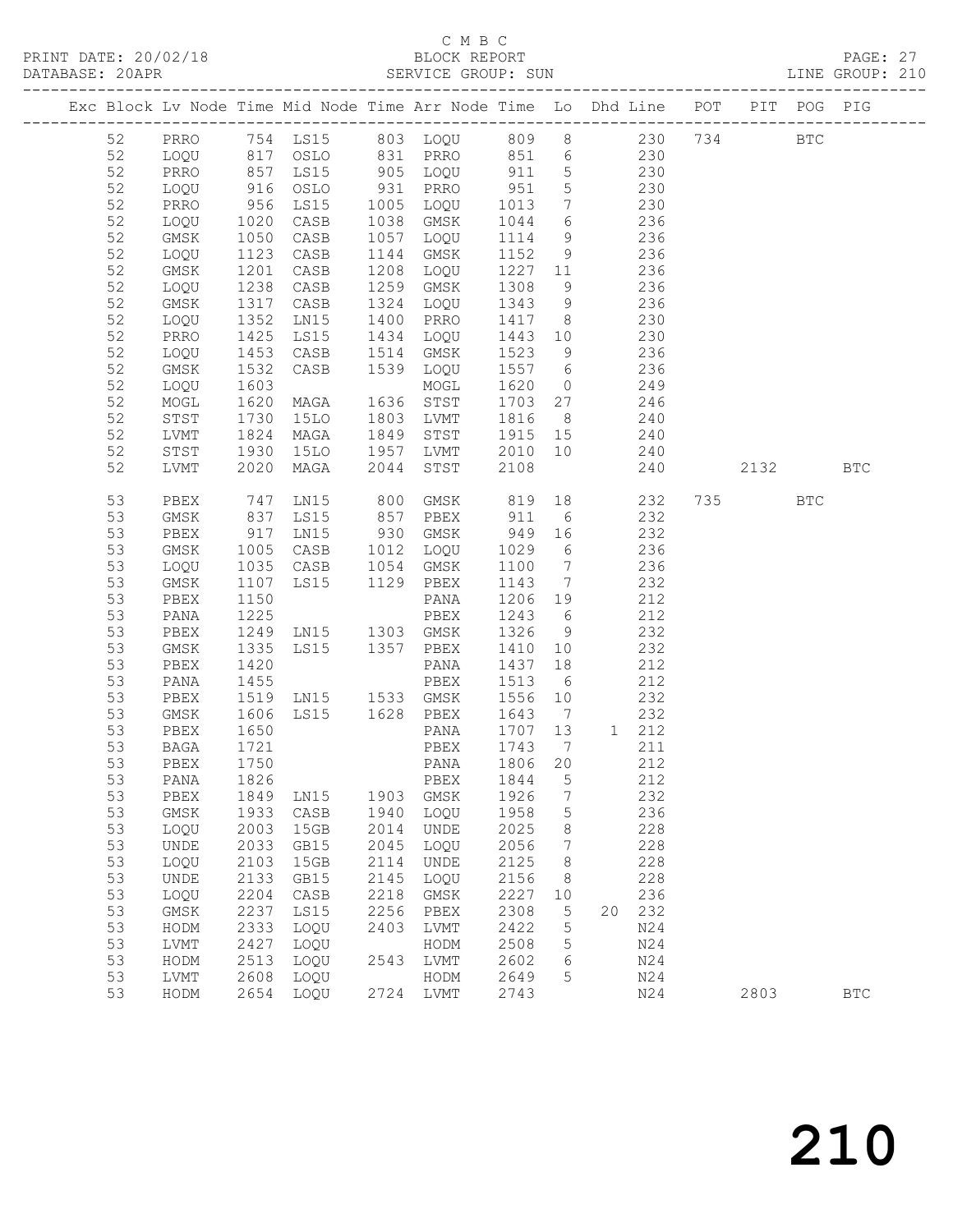## C M B C<br>BLOCK REPORT

PAGE: 28<br>LINE GROUP: 210

|  |    |      |      |                                  |      |           |         |                | Exc Block Lv Node Time Mid Node Time Arr Node Time Lo Dhd Line POT PIT POG PIG |      |            |            |
|--|----|------|------|----------------------------------|------|-----------|---------|----------------|--------------------------------------------------------------------------------|------|------------|------------|
|  | 54 |      |      |                                  |      |           |         |                | LOQU 804 29LO 816 LVMT 823 9 229 746                                           |      | <b>BTC</b> |            |
|  | 54 | LVMT |      | 832 LO15                         |      |           |         |                | LOQU 852 12 229                                                                |      |            |            |
|  | 54 | LOQU | 904  | CASB 920 GMSK                    |      |           | 926     |                | 11 236                                                                         |      |            |            |
|  | 54 | GMSK | 937  | LS15 958 PBEX                    |      |           | 1012    | $5^{\circ}$    | 232                                                                            |      |            |            |
|  | 54 | PBEX | 1017 |                                  |      | PANA      | 1038 18 |                | 211                                                                            |      |            |            |
|  | 54 | PANA |      | 1056 PBEX<br>1119 LN15 1133 GMSK |      |           | 1112    | $7\phantom{0}$ | 212                                                                            |      |            |            |
|  | 54 | PBEX |      |                                  |      |           | 1155    | 10             | 232                                                                            |      |            |            |
|  | 54 | GMSK | 1205 | LS15 1227 PBEX                   |      |           | 1240    | 10             | 232                                                                            |      |            |            |
|  | 54 | PBEX | 1250 |                                  |      | PANA      | 1307    | 18             | 212                                                                            |      |            |            |
|  | 54 | PANA | 1325 |                                  |      | PBEX      | 1343    | 6              | 212                                                                            |      |            |            |
|  | 54 | PBEX | 1349 | LN15 1403 GMSK                   |      |           | 1426    | 9              | 232                                                                            |      |            |            |
|  | 54 | GMSK | 1435 | LS15 1457 PBEX                   |      |           | 1512    | 8 <sup>8</sup> | 232                                                                            |      |            |            |
|  | 54 | PBEX | 1520 |                                  |      | PANA      | 1537 17 |                | 212                                                                            |      |            |            |
|  | 54 | PANA | 1554 |                                  |      | PBEX      | 1612    | $\overline{7}$ | 212                                                                            |      |            |            |
|  | 54 | PBEX | 1619 | LN15 1633 GMSK                   |      |           | 1656 11 |                | 232                                                                            |      |            |            |
|  | 54 | GMSK | 1707 | LS15                             |      | 1728 PBEX | 1743    |                | 232                                                                            | 1753 |            | <b>BTC</b> |
|  |    |      |      |                                  |      |           |         |                |                                                                                |      |            |            |
|  | 55 | LVMT | 804  | LO15                             |      | LOOU      | 822     |                | 12 and $\overline{a}$<br>229                                                   | 746  | <b>BTC</b> |            |
|  | 55 | LOQU | 834  | CASB                             |      | 848 GMSK  | 854     | 13             | 236                                                                            |      |            |            |
|  | 55 | GMSK | 907  | LS15                             | 928  | PBEX      | 942     | $5^{\circ}$    | 232                                                                            |      |            |            |
|  | 55 | PBEX | 947  | LN15                             | 1000 | GMSK      | 1019 16 |                | 232                                                                            |      |            |            |
|  | 55 | GMSK | 1035 | CASB                             | 1042 | LOQU      | 1059    | 6              | 236                                                                            |      |            |            |
|  | 55 | LOQU | 1105 | CASB                             | 1126 | GMSK      | 1134 14 |                | 236                                                                            |      |            |            |
|  | 55 | GMSK | 1148 | CASB                             | 1155 | LOQU      | 1212 11 |                | 236                                                                            |      |            |            |
|  | 55 | LOQU | 1223 | CASB                             | 1244 | GMSK      | 1253    | 8 <sup>8</sup> | 236                                                                            |      |            |            |
|  | 55 | GMSK | 1301 | CASB                             | 1308 | LOQU      | 1327 6  |                | 236                                                                            |      |            |            |
|  | 55 | LOQU | 1333 |                                  |      | MOGL      | 1349    | $\overline{0}$ | 249                                                                            |      |            |            |
|  | 55 | MOGL | 1349 | MAGA                             | 1405 | STST      | 1431    | 14             | 246                                                                            |      |            |            |
|  | 55 | STST | 1445 | <b>15LO</b>                      | 1520 | LVMT      | 1534    | 11             | 240                                                                            |      |            |            |
|  | 55 | LVMT | 1545 | MAGA                             | 1612 | STST      | 1639    | 15             | 240                                                                            |      |            |            |
|  | 55 | STST | 1654 | 15LO                             | 1729 | LVMT      | 1742    | 6              | 240                                                                            |      |            |            |
|  | 55 | LVMT | 1748 | MAGA                             | 1814 | STST      | 1843 17 |                | 240                                                                            |      |            |            |
|  | 55 | STST | 1900 | <b>15LO</b>                      | 1928 | LVMT      | 1941    | $\overline{7}$ | 240                                                                            |      |            |            |
|  | 55 | LVMT | 1948 | MAGA                             | 2012 | STST      | 2036    | 14             | 240                                                                            |      |            |            |
|  | 55 | STST | 2050 | 15LO                             | 2116 | LVMT      | 2129    | 11             | 240                                                                            |      |            |            |
|  | 55 | LVMT | 2140 | MAGA                             | 2203 | STST      | 2222    | 18             | 240                                                                            |      |            |            |
|  | 55 | STST | 2240 | 15LO                             | 2306 | LVMT      | 2319    |                | 240                                                                            | 2339 |            | <b>BTC</b> |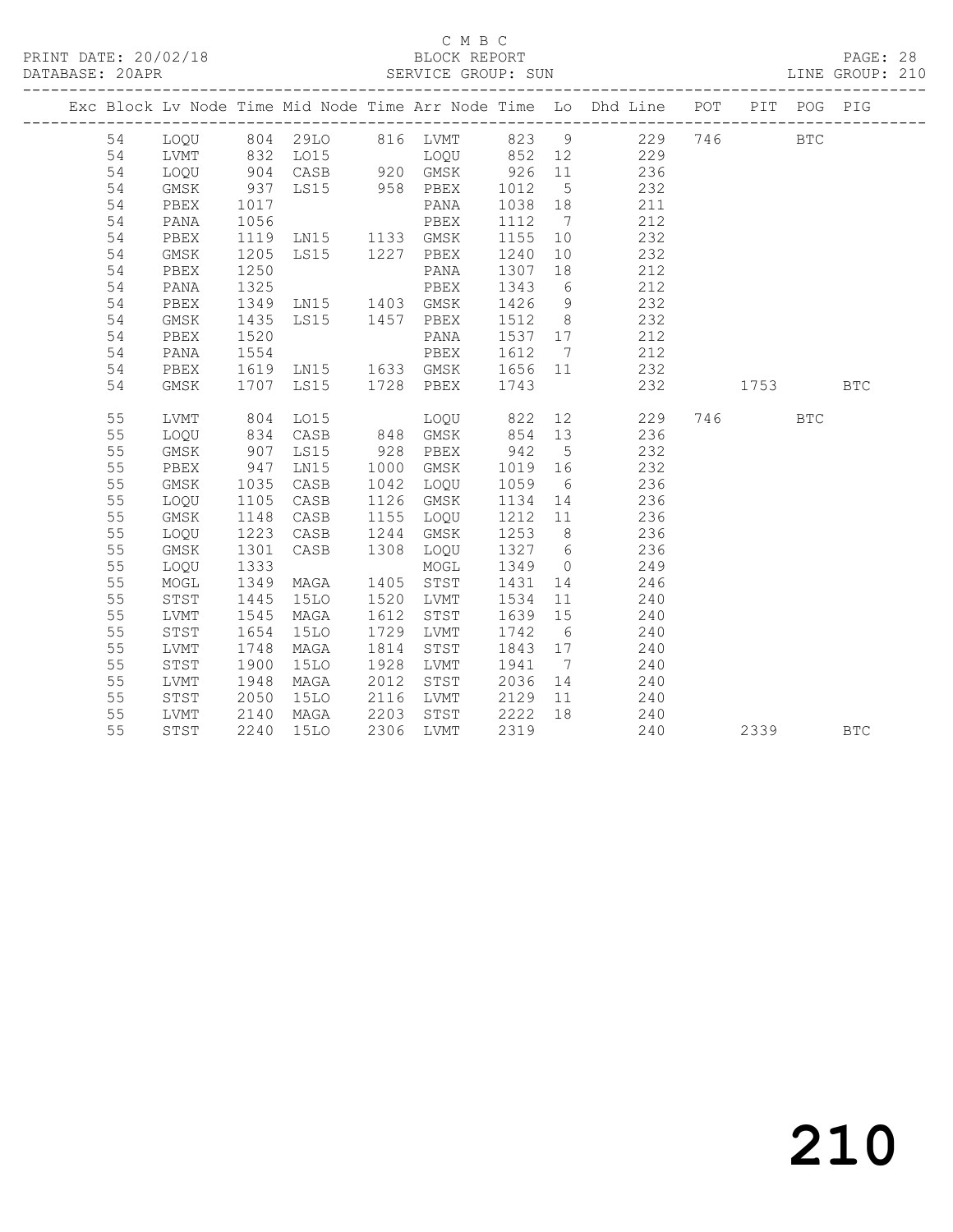## C M B C<br>BLOCK REPORT

## PAGE: 29<br>LINE GROUP: 210

|  |          |              |              |                        |      |                        |              |                      | Exc Block Lv Node Time Mid Node Time Arr Node Time Lo Dhd Line POT |     |         | PIT POG PIG |            |
|--|----------|--------------|--------------|------------------------|------|------------------------|--------------|----------------------|--------------------------------------------------------------------|-----|---------|-------------|------------|
|  | 56       |              |              |                        |      |                        |              |                      | 22PH 817 0 236 747                                                 |     |         |             |            |
|  |          | LOQU 805     |              |                        |      |                        |              |                      |                                                                    |     |         | <b>BTC</b>  |            |
|  | 56<br>56 | $22$ PH      |              |                        |      |                        |              |                      | 236<br>229                                                         |     |         |             |            |
|  |          | LOQU         | 902          | LO15                   |      | LOQU 924 10            |              |                      | 229                                                                |     |         |             |            |
|  | 56       | LVMT         |              |                        |      |                        |              |                      |                                                                    |     |         |             |            |
|  | 56       | LOQU         | 934          | CASB 950 GMSK          |      |                        | 956<br>1043  | 11                   | 236                                                                |     |         |             |            |
|  | 56<br>56 | GMSK         | 1007<br>1050 | LS15 1029 PBEX         |      |                        | 1106         | $\overline{7}$       | 232<br>212                                                         |     |         |             |            |
|  | 56       | PBEX<br>PANA | 1126         |                        |      | PANA<br>PBEX           | 1142         | 20<br>$\overline{7}$ | 212                                                                |     |         |             |            |
|  | 56       | PBEX         | 1149         | LN15 1203 GMSK         |      |                        | 1225         | 10                   | 232                                                                |     |         |             |            |
|  | 56       | GMSK         |              | LS15 1257 PBEX         |      |                        | 1309         | 11                   | 232                                                                |     |         |             |            |
|  | 56       | PBEX         | 1235<br>1320 |                        |      | PANA                   | 1337         | 18                   | 212                                                                |     |         |             |            |
|  | 56       | PANA         | 1355         |                        |      | PBEX                   | 1413         | 6                    | 212                                                                |     |         |             |            |
|  | 56       | PBEX         | 1419         | LN15 1433 GMSK         |      |                        | 1456         | 9                    | 232                                                                |     |         |             |            |
|  | 56       | GMSK         |              | LS15                   |      | 1527 PBEX              | 1542         | $\overline{7}$       | 232                                                                |     |         |             |            |
|  | 56       | PBEX         | 1505<br>1549 | LN15                   |      | 1603 GMSK              | 1626 11      |                      | 232                                                                |     |         |             |            |
|  | 56       | GMSK         | 1637         | LS15                   |      | 1658 PBEX              | 1713 6       |                      | 232                                                                |     |         |             |            |
|  | 56       | PBEX         | 1719         | LN15                   |      | 1733 GMSK              | 1756         | $5\overline{)}$      | 232                                                                |     |         |             |            |
|  | 56       | GMSK         | 1801         | CASB                   |      | 1808 LOQU              | 1826         | 8 <sup>8</sup>       | 236                                                                |     |         |             |            |
|  | 56       | LOQU         | 1834         | 29LO                   |      | 1848 LVMT              | 1855 10      |                      | 229                                                                |     |         |             |            |
|  | 56       | LVMT         | 1905         | LO15                   |      | LOQU                   | 1925         | $5\overline{)}$      | 229                                                                |     |         |             |            |
|  | 56       | LOQU         | 1930         | CASB                   |      | 1944 GMSK              | 1953         | $7\overline{ }$      | 236                                                                |     |         |             |            |
|  | 56       | GMSK         | 2000         | CASB                   |      | 2007 LOQU              | 2025         | $5\overline{)}$      | 236                                                                |     |         |             |            |
|  | 56       | LOQU         |              | CASB                   |      | 2044 GMSK              | 2053         | $7\overline{7}$      |                                                                    |     |         |             |            |
|  | 56       | GMSK         | 2030<br>2100 | CASB                   |      | 2107 LOQU 2125         |              | 5 <sup>5</sup>       | 236<br>236                                                         |     |         |             |            |
|  | 56       | LOQU         | 2130         |                        |      |                        |              |                      | CASB 2144 GMSK 2153 7 236                                          |     |         |             |            |
|  | 56       | GMSK         | 2200         | CASB                   |      | 2207 LOQU              | 2224         |                      |                                                                    | 236 | 2242    |             | <b>BTC</b> |
|  |          |              |              |                        |      |                        |              |                      |                                                                    |     |         |             |            |
|  | 57       | PBEX         | 817          |                        |      | PANA 838               |              |                      | 26<br>211                                                          |     | 805 BTC |             |            |
|  | 57       | PANA         | 904          | PBEX 930 BUB2          |      |                        | 954          | 13                   | 211                                                                |     |         |             |            |
|  | 57       | BUB2         | 1007         | PBEX                   |      | 1030 PANA              | 1053         | 11                   | 211                                                                |     |         |             |            |
|  | 57       | PANA         | 1104         | PBEX                   |      | 1130 BUB2              | 1154         | 10                   | 211                                                                |     |         |             |            |
|  | 57       | BUB2         | 1204         | PBEX                   |      | 1230 PANA              | 1254         | 8 <sup>8</sup>       | 211                                                                |     |         |             |            |
|  | 57       | PANA         | 1302         | PBEX                   |      | 1330 BUB2              | 1357 6       |                      | 211                                                                |     |         |             |            |
|  | 57       | BUB2         | 1403         | PBEX                   |      | 1430 PANA<br>1530 BUB2 | 1454         | 9                    | 211                                                                |     |         |             |            |
|  | 57<br>57 | PANA         | 1503<br>1605 | PBEX<br>PBEX 1628 BAGA |      |                        | 1558 7       | 5 <sup>5</sup>       | 211                                                                |     |         |             |            |
|  | 57       | BUB2<br>PANA | 1700         |                        |      | PBEX                   | 1654<br>1718 |                      | 1 211<br>212                                                       |     | 1728    |             | <b>BTC</b> |
|  |          |              |              |                        |      |                        |              |                      |                                                                    |     |         |             |            |
|  | 58       | PBEX         | 819          |                        |      | PANA                   | 834 22       |                      |                                                                    |     | 212 807 | BTC         |            |
|  |          | 58 PANA 856  |              |                        |      | PBEX 912 5             |              |                      | 212                                                                |     |         |             |            |
|  | 58       | PBEX         | 917          |                        |      | PANA                   | 938          | 20                   | 211                                                                |     |         |             |            |
|  | 58       | PANA         | 958          |                        |      | PBEX                   | 1014         | 5                    | 212                                                                |     |         |             |            |
|  | 58       | PBEX         | 1019         |                        |      | PANA                   | 1034         | 5                    | 212                                                                |     |         |             |            |
|  | 58       | PANA         | 1039         | PBEX                   | 1105 | BUB2                   | 1129         | $\mathsf S$          | 211                                                                |     |         |             |            |
|  | 58       | BUB2         | 1134         | PBEX                   | 1200 | PANA                   | 1224         | 8                    | 211                                                                |     |         |             |            |
|  | 58       | PANA         | 1232         | PBEX                   | 1300 | BUB2                   | 1327         | 6                    | 211                                                                |     |         |             |            |
|  | 58       | BUB2         | 1333         | PBEX                   | 1400 | PANA                   | 1424         | 9                    | 211                                                                |     |         |             |            |
|  | 58       | PANA         | 1433         | PBEX                   | 1500 | BUB2                   | 1528         | 5                    | 211                                                                |     |         |             |            |
|  | 58       | BUB2         | 1533         | PBEX                   | 1600 | PANA                   | 1625         | 10                   | 211                                                                |     |         |             |            |
|  | 58       | PANA         | 1635         | PBEX                   | 1700 | BUB2                   | 1728         | 7                    | 211                                                                |     |         |             |            |
|  | 58       | BUB2         | 1735         | PBEX                   | 1758 | BAGA                   | 1824         |                      | 211                                                                |     | 1848    |             | <b>BTC</b> |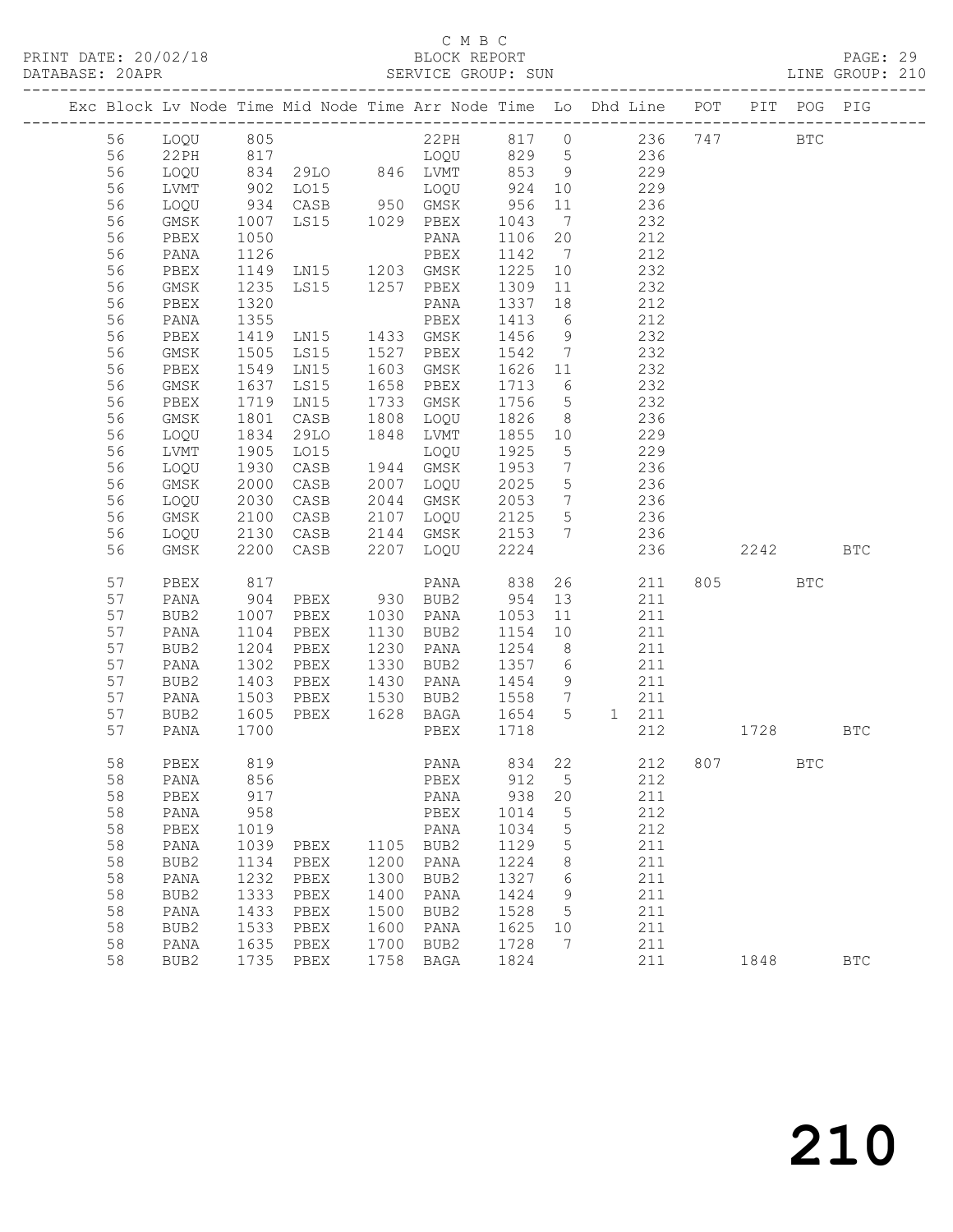## C M B C<br>BLOCK REPORT

PAGE: 30<br>LINE GROUP: 210

|  |          |              |              | Exc Block Lv Node Time Mid Node Time Arr Node Time Lo Dhd Line POT |              |                       |              |                                   |                |            |     |       | PIT POG PIG |            |
|--|----------|--------------|--------------|--------------------------------------------------------------------|--------------|-----------------------|--------------|-----------------------------------|----------------|------------|-----|-------|-------------|------------|
|  | 59       | LOQU         |              | 919 CASB 935 GMSK 941 9 236                                        |              |                       |              |                                   |                |            | 901 |       | <b>BTC</b>  |            |
|  | 59       | GMSK         |              |                                                                    |              | CASB 957 LOQU 1014 20 |              |                                   |                | 236        |     |       |             |            |
|  | 59       | LOQU         | 950<br>1034  |                                                                    |              | MOGL                  | 1050         | $\overline{0}$                    |                | 249        |     |       |             |            |
|  | 59       | MOGL         | 1050         | MAGA 1106 STST                                                     |              |                       | 1127         | 18                                | 246            |            |     |       |             |            |
|  | 59       | STST         | 1145         | 15LO                                                               | 1217         | LVMT                  | 1230         | $5^{\circ}$                       |                | 240        |     |       |             |            |
|  | 59       | LVMT         | 1235<br>1331 | MAGA                                                               | 1302         | STST                  | 1325         | 6                                 |                | 240        |     |       |             |            |
|  | 59       | STST         |              | EDRI                                                               |              | 1358 MOGL             | 1407         | $\overline{0}$                    |                | 246        |     |       |             |            |
|  | 59       | MOGL         | 1407         |                                                                    |              | LOQU                  | 1425         | 8                                 | 249            |            |     |       |             |            |
|  | 59       | LOQU         | 1433         |                                                                    |              | MOGL                  | 1450         | $\overline{0}$                    | 249            |            |     |       |             |            |
|  | 59       | MOGL         | 1450         | MAGA                                                               |              | 1506 STST             | 1533         | 9                                 |                | 246        |     |       |             |            |
|  | 59       | STST         | 1542         | 15LO                                                               |              | 1616 LVMT             | 1631         | 5 <sup>5</sup>                    |                | 240        |     |       |             |            |
|  | 59       | LVMT         | 1636         | MAGA                                                               | 1703         | STST                  | 1733         | 9                                 | 240            |            |     |       |             |            |
|  | 59       | STST         | 1742         | 15LO                                                               |              | 1815 LVMT             | 1828         | 8                                 | 240            |            |     |       |             |            |
|  | 59       | LVMT         | 1836         | MAGA                                                               | 1901         | STST                  | 1927         |                                   |                | 240        |     | 1951  |             | <b>BTC</b> |
|  | 60       | PBEX         | 919          |                                                                    |              | PANA                  | 934          | 5 <sup>5</sup>                    |                | 212        |     | 907   | <b>BTC</b>  |            |
|  | 60       | PANA         | 939          | PBEX                                                               | 1005         | BUB2                  | 1029         | 8                                 |                | 211        |     |       |             |            |
|  | 60       | BUB2         | 1037         | PBEX                                                               | 1100         | PANA                  | 1123         | 9                                 |                | 211        |     |       |             |            |
|  | 60       | PANA         | 1132         | PBEX                                                               |              | 1200 BUB2             | 1227         | 6                                 |                | 211        |     |       |             |            |
|  | 60       | BUB2         | 1233         | PBEX                                                               | 1300         | PANA                  | 1324         | 8                                 |                | 211        |     |       |             |            |
|  | 60       | PANA         | 1332         | PBEX                                                               | 1400         | BUB2                  | 1427         | $6\overline{6}$                   |                | 211        |     |       |             |            |
|  | 60       | BUB2         | 1433         | PBEX                                                               | 1500         | PANA                  | 1525         | 8                                 |                | 211        |     |       |             |            |
|  | 60<br>60 | PANA         | 1533         | PBEX                                                               | 1600<br>1658 | BUB2                  | 1628<br>1724 | $7\phantom{.0}\phantom{.0}7$<br>6 | 1 211          | 211        |     |       |             |            |
|  | 60       | BUB2<br>PANA | 1635<br>1731 | PBEX                                                               |              | BAGA<br>PBEX          | 1749         | $\circ$                           |                | 212        |     |       |             |            |
|  | 60       | PBEX         | 1749         | LN15                                                               | 1803         | GMSK                  | 1826         | 11                                |                | 232        |     |       |             |            |
|  | 60       | GMSK         | 1837         | LS15                                                               | 1857         | PBEX                  | 1911         | 8 <sup>8</sup>                    |                | 232        |     |       |             |            |
|  | 60       | PBEX         | 1919         | LN15                                                               | 1932         | GMSK                  | 1953         | 15                                |                | 232        |     |       |             |            |
|  | 60       | GMSK         | 2008         | LS15                                                               | 2028         | PBEX                  | 2042         | 8 <sup>8</sup>                    |                | 232        |     |       |             |            |
|  | 60       | PBEX         | 2050         | LN15                                                               | 2103         | GMSK                  | 2124         | 9                                 |                | 232        |     |       |             |            |
|  | 60       | GMSK         | 2133         | CASB                                                               | 2140         | LOQU                  | 2158         | $5\overline{)}$                   |                | 236        |     |       |             |            |
|  | 60       | LOQU         | 2203         | 15GB                                                               | 2214         | UNDE                  | 2225         | 8                                 |                | 228        |     |       |             |            |
|  | 60       | UNDE         | 2233         | GB15                                                               | 2245         | LOQU                  | 2255         | $7\phantom{.0}\,$                 |                | 228        |     |       |             |            |
|  | 60       | LOQU         | 2302         | 15GB                                                               | 2313         | UNDE                  | 2323         | 6                                 |                | 228        |     |       |             |            |
|  | 60       | <b>UNDE</b>  | 2329         |                                                                    |              | GB15                  | 2339         |                                   |                | 228        |     | 2355  |             | <b>BTC</b> |
|  | 61       | LOQU         | 934          |                                                                    |              | MOGL                  | 950          |                                   | $\overline{0}$ | 249        |     | 916 7 | BTC         |            |
|  | 61       | MOGL         |              | 950 MAGA 1006 STST                                                 |              |                       | 1025 8       |                                   | 246            |            |     |       |             |            |
|  | 61       | STST         |              | 1033 EDRI 1058 MOGL                                                |              |                       | 1107 0       |                                   |                | 246        |     |       |             |            |
|  |          |              |              | 61 MOGL 1107 LOQU 1126 12                                          |              |                       |              |                                   |                | 249        |     |       |             |            |
|  | 61       | LOQU         | 1138         | CASB                                                               | 1159         | GMSK                  | 1208         | 9                                 |                | 236        |     |       |             |            |
|  | 61       | <b>GMSK</b>  | 1217         | CASB                                                               | 1224         | LOQU                  | 1243         | 12                                |                | 236        |     |       |             |            |
|  | 61       | LOQU         | 1255         | CASB                                                               | 1316         | GMSK                  | 1325         | 6                                 |                | 236        |     |       |             |            |
|  | 61       | $\rm{GMSK}$  | 1331         | CASB<br><b>29LO</b>                                                | 1338<br>1421 | LOQU                  | 1357         | 9                                 |                | 236<br>229 |     |       |             |            |
|  | 61<br>61 | LOQU<br>LVMT | 1406<br>1445 | L015                                                               |              | LVMT<br>LOQU          | 1429<br>1509 | 16                                |                | 229        |     |       |             |            |
|  | 61       | LOQU         | 1519         | 29LO                                                               | 1534         | LVMT                  | 1542         | 10<br>6                           |                | 229        |     |       |             |            |
|  | 61       | LVMT         | 1548         | L015                                                               |              | LOQU                  | 1609         | 8                                 |                | 229        |     |       |             |            |
|  | 61       | LOQU         | 1617         | 29LO                                                               | 1632         | LVMT                  | 1640         | 5                                 |                | 229        |     |       |             |            |
|  | 61       | LVMT         | 1645         | L015                                                               |              | LOQU                  | 1707         | 10                                |                | 229        |     |       |             |            |
|  | 61       | LOQU         | 1717         | 29LO                                                               | 1732         | <b>LVMT</b>           | 1740         | 5                                 |                | 229        |     |       |             |            |
|  | 61       | LVMT         | 1745         | L015                                                               |              | LOQU                  | 1806         | 11                                |                | 229        |     |       |             |            |
|  | 61       | LOQU         | 1817         | 29LO                                                               | 1831         | LVMT                  | 1839         | $7\phantom{.0}$                   |                | 229        |     |       |             |            |
|  | 61       | LVMT         | 1846         | L015                                                               |              | LOQU                  | 1906         | 12                                |                | 229        |     |       |             |            |
|  | 61       | LOQU         | 1918         | <b>29LO</b>                                                        | 1931         | LVMT                  | 1938         | 8                                 |                | 229        |     |       |             |            |
|  | 61       | LVMT         | 1946         | LO15                                                               |              | LOQU                  | 2005         | 14                                |                | 229        |     |       |             |            |
|  | 61       | LOQU         | 2019         | 29LO                                                               | 2032         | LVMT                  | 2039         | 7                                 |                | 229        |     |       |             |            |
|  |          |              |              |                                                                    |              |                       |              |                                   |                |            |     |       |             |            |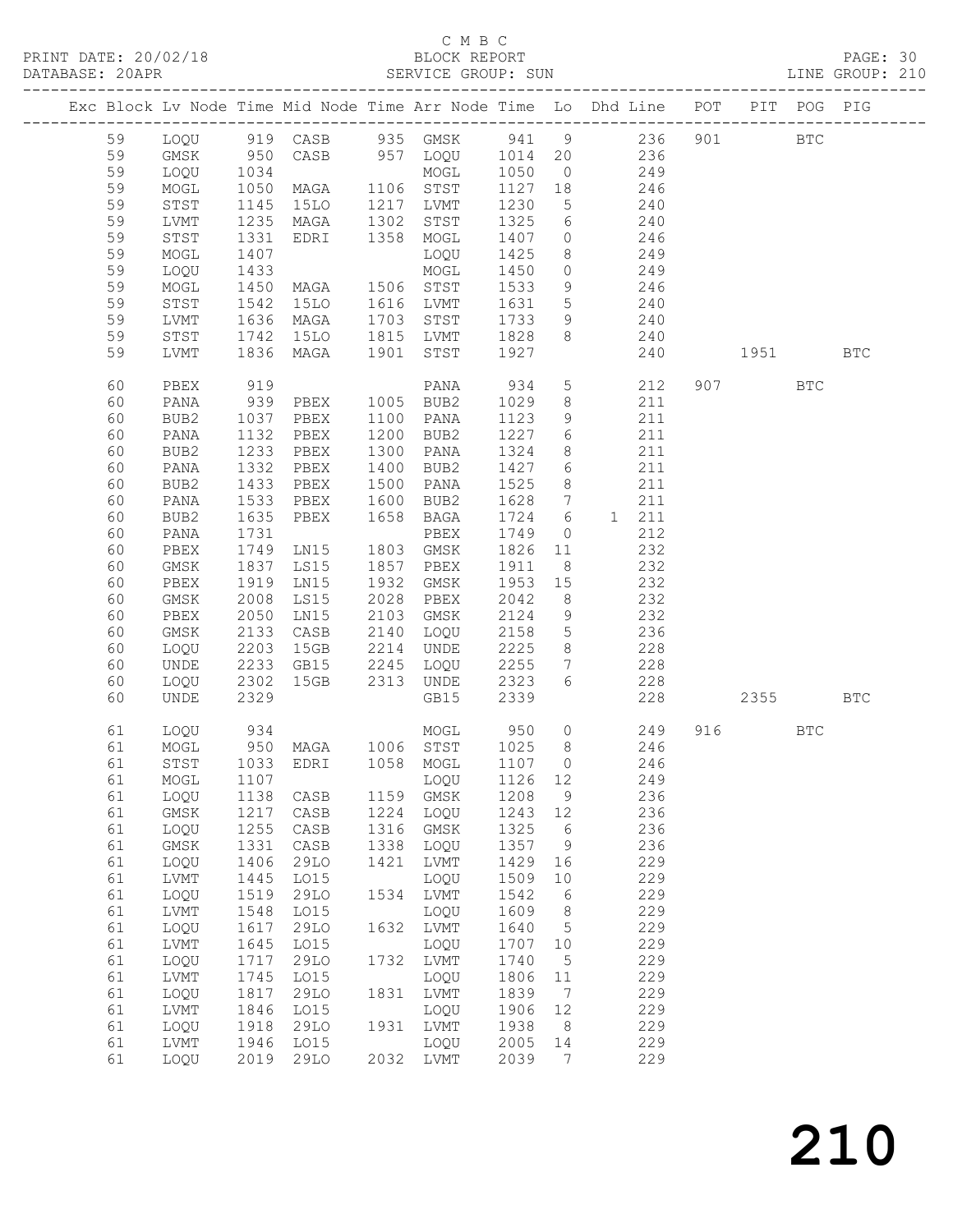# C M B C<br>BLOCK REPORT<br>SERVICE GROUP: SUN

| DATABASE: 20APR |          |                              |              |                                |      | SERVICE GROUP: SUN                        |                                                           |                 | LINE GROUP: 210                                                                |           |            |              |
|-----------------|----------|------------------------------|--------------|--------------------------------|------|-------------------------------------------|-----------------------------------------------------------|-----------------|--------------------------------------------------------------------------------|-----------|------------|--------------|
|                 |          |                              |              |                                |      |                                           |                                                           |                 | Exc Block Lv Node Time Mid Node Time Arr Node Time Lo Dhd Line POT PIT POG PIG |           |            |              |
|                 |          |                              |              |                                |      |                                           |                                                           |                 | 61 LVMT 2046 LO15 LOQU 2104 229 2122 BTC                                       |           |            |              |
|                 | 62       | LOQU                         |              |                                |      |                                           |                                                           |                 |                                                                                |           | <b>BTC</b> |              |
|                 | 62       | PRRO                         |              |                                |      |                                           |                                                           |                 |                                                                                |           |            |              |
|                 | 62       | LOQU                         |              |                                |      |                                           |                                                           |                 | $1109$ GMSK $1115$ 5 236                                                       |           |            |              |
|                 | 62       | GMSK                         | 1120         | CASB                           |      | 1127 LOQU                                 |                                                           |                 | 1144 9 236                                                                     |           |            |              |
|                 | 62       | LOQU                         | 1153         | CASB                           |      | 1214 GMSK                                 |                                                           |                 | 1223 8 236                                                                     |           |            |              |
|                 | 62       | GMSK                         | 1231<br>1308 | CASB                           |      | 1238 LOQU                                 | 1257 11                                                   |                 | $\frac{236}{6}$                                                                |           |            |              |
|                 | 62       | LOQU                         |              | CASB                           |      | 1329 GMSK                                 | 1338 9                                                    |                 | 236                                                                            |           |            |              |
|                 | 62       | GMSK                         | 1347         | CASB                           |      |                                           |                                                           |                 | 1354 LOQU 1413 9 236                                                           |           |            |              |
|                 | 62       | LOQU                         | 1422         | LN15                           |      | 1430 PRRO                                 |                                                           |                 | 1447 8 230                                                                     |           |            |              |
|                 | 62       | PRRO                         | 1455<br>1523 | LS15                           |      | 1504 LOQU                                 |                                                           |                 | 1513  10  230<br>1552  10  236                                                 |           |            |              |
|                 | 62       | LOQU                         |              | CASB                           |      | 1543 GMSK                                 |                                                           |                 |                                                                                |           |            |              |
|                 | 62       | GMSK                         | 1602         | CASB                           |      | 1609 LOQU                                 |                                                           |                 | 1627 7 236                                                                     |           |            |              |
|                 | 62       | LOQU                         | 1634         | 29LO                           |      | 1649 LVMT 1657 8                          |                                                           |                 | 229                                                                            |           |            |              |
|                 | 62       | LVMT                         |              |                                |      |                                           | $\begin{array}{ccc}\n1 & 0 & 0 \\ 1 & 7 & 2\n\end{array}$ |                 | 229                                                                            |           |            |              |
|                 | 62       | LOQU                         | 1807         | LS15 1828 PBEX                 |      | LVIII<br>LOQU 1727<br>$\frac{1801}{6}$ 12 |                                                           |                 | 236<br>232                                                                     |           |            |              |
|                 | 62<br>62 | GMSK<br>PBEX                 | 1854         |                                |      | PANA                                      | 1842 12<br>1910 21                                        |                 | 212                                                                            |           |            |              |
|                 | 62       | PANA                         | 1931         |                                |      | PBEX                                      | 1947 7                                                    |                 | 212                                                                            |           |            |              |
|                 | 62       | PBEX                         | 1954         |                                |      | PANA                                      | 2010 14                                                   |                 | 212                                                                            |           |            |              |
|                 | 62       | PANA                         | 2024         |                                |      | PBEX                                      | 2040                                                      |                 | 14 212                                                                         |           |            |              |
|                 | 62       | PBEX                         | 2054         |                                |      | PANA                                      | 2110                                                      |                 | 14 212                                                                         |           |            |              |
|                 | 62       | PANA                         | 2124         |                                |      | PBEX                                      | 2138                                                      |                 | 16 212                                                                         |           |            |              |
|                 | 62       | PBEX                         | 2154         |                                |      | PANA                                      | 2210 14                                                   |                 | 212                                                                            |           |            |              |
|                 | 62       | PANA                         | 2224         |                                |      |                                           |                                                           |                 | PBEX 2238 9 212                                                                |           |            |              |
|                 | 62       | PBEX                         | 2247         |                                |      |                                           |                                                           |                 | PANA 2303 5 212                                                                |           |            |              |
|                 | 62       | PANA                         | 2308         | <b>Example 18 PBEX</b>         |      |                                           | 2322 2323                                                 |                 | 212                                                                            | 2332      |            | <b>BTC</b>   |
|                 | 63       | LOQU                         |              | 1006 OSLO 1022 PRRO            |      |                                           |                                                           |                 | 1042 5<br>230                                                                  | 948 — 100 | <b>BTC</b> |              |
|                 | 63       | PRRO                         | 1047         | LS15                           |      | 1056 LOQU                                 | 1105                                                      | 5 <sup>5</sup>  | 230                                                                            |           |            |              |
|                 | 63       | LOQU                         | 1110         | OSLO                           |      | 1127 PRRO                                 | 1147 5                                                    |                 | 230                                                                            |           |            |              |
|                 | 63       | PRRO                         | 1152         | LS15                           |      | 1201 LOQU                                 | 1210                                                      | 5 <sup>5</sup>  | 230                                                                            |           |            |              |
|                 | 63       | LOQU                         | 1215         | OSLO                           |      | 1232 PRRO                                 | 1252                                                      | $5\overline{)}$ | 230                                                                            |           |            |              |
|                 | 63       | PRRO                         | 1257         | <b>LS15</b>                    |      | 1306 LOQU 1315                            |                                                           |                 | 8 230                                                                          |           |            |              |
|                 | 63       | LOQU                         | 1323         | CASB                           |      | 1344 GMSK                                 | 1353                                                      |                 | 9 236                                                                          |           |            |              |
|                 | 63       | GMSK                         |              | 1402 CASB<br>1434 29LO<br>CASB |      | 1409 LOQU 1428                            |                                                           | $6\overline{6}$ | 236                                                                            |           |            |              |
|                 | 63       | LOQU                         |              |                                |      | 1449 LVMT                                 | $\begin{array}{c}\n111 \\ 1457\n\end{array}$              |                 | 229<br>9                                                                       |           |            |              |
|                 | 63       |                              |              | LVMT 1505 LO15 LOQU 1529       | 1558 |                                           |                                                           |                 | 229<br>236                                                                     |           |            |              |
|                 | 63<br>63 | LOQU<br>GMSK                 | 1617         | 1538 CASB<br>CASB              | 1624 | GMSK<br>LOQU                              | 1607<br>1642                                              | 10<br>11        | 236                                                                            |           |            |              |
|                 | 63       | LOQU                         | 1653         | CASB                           | 1711 | GMSK                                      | 1720                                                      | 11              | 236                                                                            |           |            |              |
|                 | 63       | GMSK                         | 1731         | CASB                           | 1738 | LOQU                                      | 1757                                                      | 6               | 236                                                                            |           |            |              |
|                 | 63       | LOQU                         | 1803         | 15GB                           | 1815 | UNDE                                      | 1828                                                      | 5               | 228                                                                            |           |            |              |
|                 | 63       | $\ensuremath{\mathsf{UNDE}}$ | 1833         | GB15                           | 1845 | LOQU                                      | 1857                                                      | 6               | 228                                                                            |           |            |              |
|                 | 63       | LOQU                         | 1903         | 15GB                           | 1915 | UNDE                                      | 1926                                                      | $7\phantom{.0}$ | 228                                                                            |           |            |              |
|                 | 63       | UNDE                         | 1933         | GB15                           | 1945 | LOQU                                      | 1956                                                      | 9               | 228                                                                            |           |            |              |
|                 | 63       | LOQU                         | 2005         |                                |      | MOGL                                      | 2021                                                      | $\circ$         | 249                                                                            |           |            |              |
|                 | 63       | MOGL                         | 2021         | MAGA                           | 2037 | $_{\footnotesize\rm STST}$                | 2059                                                      | $\overline{7}$  | 246                                                                            |           |            |              |
|                 | 63       | STST                         | 2106         | EDRI                           | 2128 | MOGL                                      | 2137                                                      | $\overline{0}$  | 246                                                                            |           |            |              |
|                 | 63       | $\sf{MOGL}$                  | 2137         |                                |      | LOQU                                      | 2155                                                      | 10              | 249                                                                            |           |            |              |
|                 | 63       | LOQU                         | 2205         |                                |      | MOGL                                      | 2221                                                      | $\overline{0}$  | 249                                                                            |           |            |              |
|                 | 63       | MOGL                         | 2221         | MAGA                           |      | 2237 STST                                 | 2255                                                      | 15              | 246                                                                            |           |            |              |
|                 | 63       | STST                         |              | 2310 15LO                      |      | 2336 LVMT                                 | 2349                                                      |                 | 240                                                                            | 2409      |            | $_{\rm BTC}$ |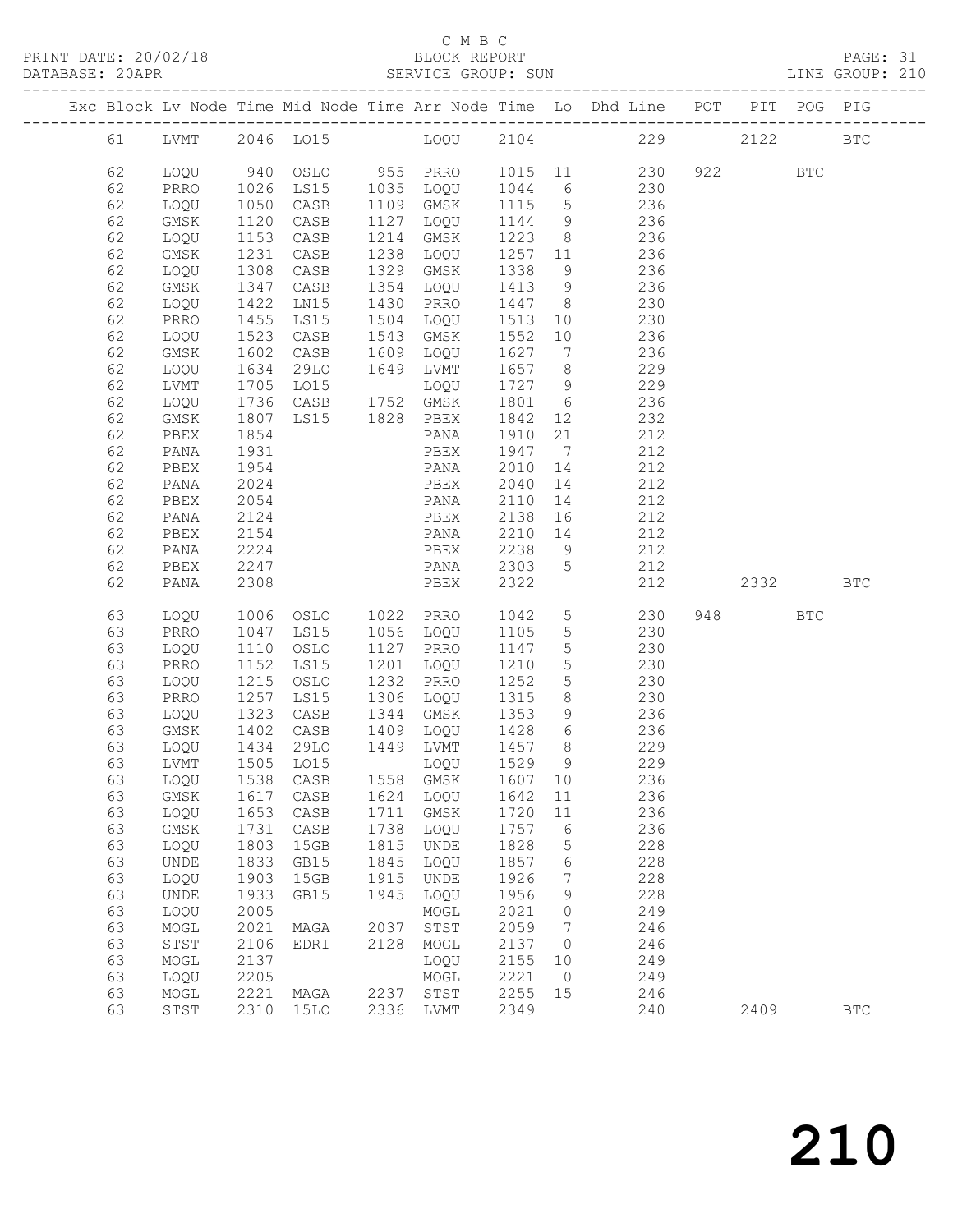## C M B C

|  | DATABASE: 20APR |              |              |              |      | SERVICE GROUP: SUN                                                                                                  |              |                                         |                                                                                |          |      |      | LINE GROUP: 210 |
|--|-----------------|--------------|--------------|--------------|------|---------------------------------------------------------------------------------------------------------------------|--------------|-----------------------------------------|--------------------------------------------------------------------------------|----------|------|------|-----------------|
|  |                 |              |              |              |      |                                                                                                                     |              |                                         | Exc Block Lv Node Time Mid Node Time Arr Node Time Lo Dhd Line POT PIT POG PIG |          |      |      |                 |
|  |                 | 64 PBEX 1002 |              |              |      | ------------<br>1028 PANA 1023 5<br>1049 LN15 1103 GMSK 1125 8<br>1133 CASB 1140 LOQU 1157 5<br>1202 15GB 1213 WWT- |              |                                         | PANA 1023 5 211 950 BTC                                                        |          |      |      |                 |
|  | 64              | PANA         |              |              |      |                                                                                                                     |              |                                         | PBEX 1044 5 212                                                                |          |      |      |                 |
|  | 64              | PBEX         |              |              |      |                                                                                                                     |              |                                         | 232                                                                            |          |      |      |                 |
|  | 64              | GMSK         |              |              |      |                                                                                                                     |              |                                         | 236                                                                            |          |      |      |                 |
|  | 64              | LOQU         |              |              |      |                                                                                                                     |              |                                         | 228                                                                            |          |      |      |                 |
|  | 64              | UNDE         | 1234         | GB15         |      | 1247 LOQU                                                                                                           | 1257 5       |                                         | 228                                                                            |          |      |      |                 |
|  | 64              | LOQU         | 1302         | 15GB         |      | 1314 UNDE                                                                                                           | 1328         | 5 <sup>5</sup>                          | 228                                                                            |          |      |      |                 |
|  | 64              | UNDE         | 1333<br>1408 | GB15         |      | 1346 LOQU                                                                                                           | 1357 11      |                                         | 228                                                                            |          |      |      |                 |
|  | 64              | LOQU         |              | CASB         |      | 1429 GMSK                                                                                                           | 1438         | 9                                       | 236                                                                            |          |      |      |                 |
|  | 64              | GMSK         | 1447         | CASB         |      | 1454 LOQU                                                                                                           | 1513         | 9                                       | 236                                                                            |          |      |      |                 |
|  | 64              | LOQU         | 1522         | LN15         |      | 1530 PRRO                                                                                                           | 1547         | 9                                       | 230                                                                            |          |      |      |                 |
|  | 64              | PRRO         | 1556<br>1623 | LS15         |      | 1604 LOQU                                                                                                           | 1613         | $\begin{array}{c} 10 \\ 11 \end{array}$ | 230                                                                            |          |      |      |                 |
|  | 64              | LOQU         |              | CASB         |      | 1641 GMSK                                                                                                           | 1650         |                                         | 236                                                                            |          |      |      |                 |
|  | 64              | GMSK         | 1701         | CASB         |      | 1708 LOQU                                                                                                           | 1727         |                                         | 7 236                                                                          |          |      |      |                 |
|  | 64              | LOQU         | 1734         | 29LO         |      | 1749 LVMT                                                                                                           | 1757         | 8 <sup>8</sup>                          | 229                                                                            |          |      |      |                 |
|  | 64              | LVMT         | 1805<br>1833 | LO15         |      | LOQU                                                                                                                | 1826         | $7\overline{ }$                         | 229                                                                            |          |      |      |                 |
|  | 64              | LOQU         |              | 15GB         |      | 1845 UNDE                                                                                                           | 1857 6       |                                         | 228                                                                            |          |      |      |                 |
|  | 64              | UNDE         | 1903         | GB15         |      | 1915 LOQU                                                                                                           | 1926         | 8 <sup>8</sup>                          | 228                                                                            |          |      |      |                 |
|  | 64              | LOQU         | 1934         | 29LO         | 1947 | LVMT                                                                                                                | 1954         | 13                                      | 229                                                                            |          |      |      |                 |
|  | 64              | LVMT         | 2007         | LO15         |      | LOQU                                                                                                                | 2025         | 8 <sup>8</sup>                          | 229                                                                            |          |      |      |                 |
|  | 64              | LOQU         | 2033         | 15GB         |      | 2044 UNDE                                                                                                           | 2055         | 8 <sup>8</sup>                          | 228                                                                            |          |      |      |                 |
|  | 64              | UNDE         | 2103         | GB15         |      | 2115 LOQU                                                                                                           | 2126         | 9                                       | 228                                                                            |          |      |      |                 |
|  | 64              | LOQU         | 2135         | 29LO         |      | 2148 LVMT                                                                                                           | 2155 7       |                                         | 229                                                                            |          |      |      |                 |
|  | 64              | LVMT         | 2202         | LO15         |      | LOQU                                                                                                                | 2220 15      |                                         | 229                                                                            |          |      |      |                 |
|  | 64              | LOQU         | 2235         | 29LO         |      | 2248 LVMT                                                                                                           | 2255         | $7\overline{)}$                         | 229                                                                            |          |      |      |                 |
|  | 64              | LVMT         | 2302         | LO15         |      | LOQU                                                                                                                | 2320 15      |                                         | 229                                                                            |          |      |      |                 |
|  | 64              | LOQU         | 2335         | 29LO         |      | 2348 LVMT 2355                                                                                                      |              |                                         | 7 229                                                                          |          |      |      |                 |
|  | 64              | LVMT         | 2402         | LO15         |      | LOQU                                                                                                                | 2420         |                                         |                                                                                | 229      |      | 2438 | <b>BTC</b>      |
|  | 65              | PBEX         | 1017         | LNI5         |      | 1030 GMSK                                                                                                           | 1049         |                                         |                                                                                | 232 1005 |      | BTC  |                 |
|  | 65              | GMSK         | 1105         | CASB         |      | 1112 LOQU                                                                                                           | 1129         | 5 <sup>5</sup>                          | 236                                                                            |          |      |      |                 |
|  | 65              | LOQU         | 1134         | 29LO         |      | 1149 LVMT                                                                                                           | 1156         | $7\overline{ }$                         | 229                                                                            |          |      |      |                 |
|  | 65              | LVMT         | 1203<br>1232 | LO15         |      | LOQU                                                                                                                | 1226         | 6                                       | 229                                                                            |          |      |      |                 |
|  | 65              | LOQU         | 1303         | 15GB         |      | 1243 UNDE<br>1316 LOQU                                                                                              | 1255         | 8 <sup>8</sup>                          | 228                                                                            |          |      |      |                 |
|  | 65<br>65        | UNDE         |              | GB15<br>29LO |      | 1349 LVMT                                                                                                           | 1327<br>1356 | $7\overline{ }$<br>$7\overline{ }$      | 228<br>229                                                                     |          |      |      |                 |
|  | 65              | LOQU<br>LVMT | 1334         | LO15         |      | LOQU                                                                                                                | 1425         | $\overline{7}$                          | 229                                                                            |          |      |      |                 |
|  | 65              | LOQU         | 1403<br>1432 | 15GB         |      | 1444 UNDE                                                                                                           | 1458         | $5\overline{)}$                         | 228                                                                            |          |      |      |                 |
|  | 65              |              |              |              |      | UNDE 1503 GB15 1516 LOQU 1527 6                                                                                     |              |                                         | 228                                                                            |          |      |      |                 |
|  | 65              | LOQU         |              | 1533 15GB    | 1545 | UNDE                                                                                                                | 1559         | $5^{\circ}$                             | 228                                                                            |          |      |      |                 |
|  | 65              | UNDE         | 1604         | GB15         |      | 1617 LOQU                                                                                                           | 1628         | $5^{\circ}$                             | 228                                                                            |          |      |      |                 |
|  | 65              | LOQU         | 1633         |              |      | MOGL                                                                                                                | 1650         | $\overline{0}$                          | 249                                                                            |          |      |      |                 |
|  | 65              | MOGL         | 1650         | MAGA         | 1706 | STST                                                                                                                | 1733         | 21                                      | 246                                                                            |          |      |      |                 |
|  | 65              | STST         | 1754         | 15LO         | 1827 | LVMT                                                                                                                | 1840         | 8 <sup>8</sup>                          | 240                                                                            |          |      |      |                 |
|  | 65              | LVMT         | 1848         | MAGA         | 1912 | STST                                                                                                                | 1936         | 14                                      | 240                                                                            |          |      |      |                 |
|  | 65              | STST         | 1950         | 15LO         | 2017 | LVMT                                                                                                                | 2030         | 10                                      | 240                                                                            |          |      |      |                 |
|  | 65              | LVMT         | 2040         | MAGA         | 2103 | STST                                                                                                                | 2125         | 13                                      | 240                                                                            |          |      |      |                 |
|  | 65              | STST         | 2138         | 15LO         | 2204 | LVMT                                                                                                                | 2217         | - 6                                     | 240                                                                            |          |      |      |                 |
|  | 65              | LVMT         |              | 2223 MAGA    | 2246 | STST                                                                                                                | 2305         |                                         | 240                                                                            |          | 2329 |      | <b>BTC</b>      |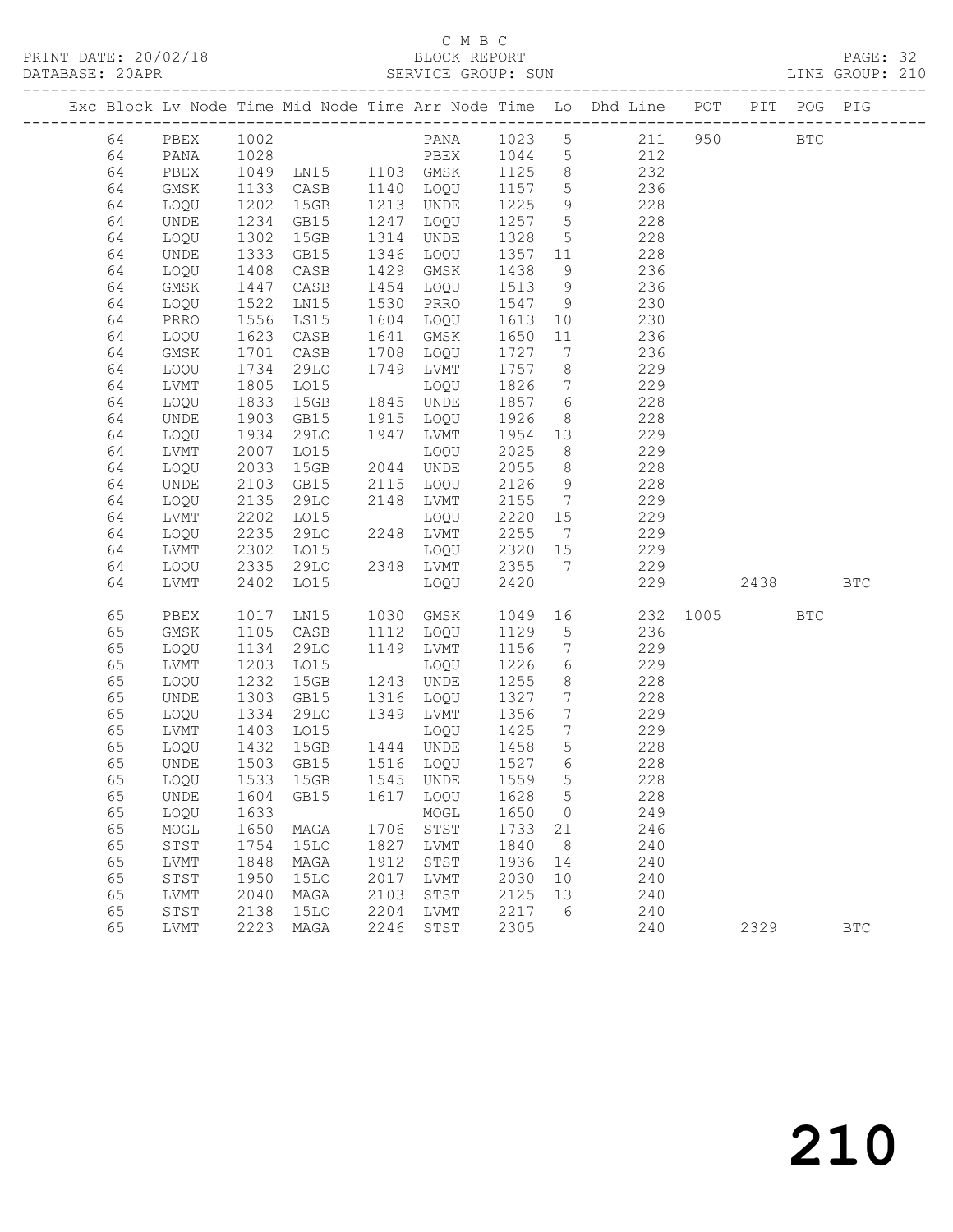## C M B C<br>BLOCK REPORT

PAGE: 33<br>LINE GROUP: 210

|    |              |                  |                                  |      | Exc Block Lv Node Time Mid Node Time Arr Node Time Lo Dhd Line POT |        |                 |    |            |          |                                                                                                                                                                                                                                 | PIT POG PIG  |              |
|----|--------------|------------------|----------------------------------|------|--------------------------------------------------------------------|--------|-----------------|----|------------|----------|---------------------------------------------------------------------------------------------------------------------------------------------------------------------------------------------------------------------------------|--------------|--------------|
| 66 | LOQU         |                  |                                  |      |                                                                    |        |                 |    |            | 230 1020 |                                                                                                                                                                                                                                 | $_{\rm BTC}$ |              |
| 66 | PRRO         | 1121             | LS15                             |      | 1130 LOQU                                                          | 1139   | 9               |    | 230        |          |                                                                                                                                                                                                                                 |              |              |
| 66 | LOQU         | 1148             | OSLO                             |      | 1205 PRRO                                                          | 1227 0 |                 |    | 230        |          |                                                                                                                                                                                                                                 |              |              |
| 66 | PRRO         | 1227             | LS15                             |      | 1236 LOQU                                                          | 1245   | 8 <sup>8</sup>  |    | 230        |          |                                                                                                                                                                                                                                 |              |              |
| 66 | LOQU         | 1253             | LN15                             |      | 1301 PRRO                                                          | 1317   | 8 <sup>8</sup>  |    | 230        |          |                                                                                                                                                                                                                                 |              |              |
| 66 | PRRO         | 1325             | LS15                             | 1334 | LOQU                                                               | 1343   | 10              |    | 230        |          |                                                                                                                                                                                                                                 |              |              |
| 66 | LOQU         | 1353             | CASB                             |      | 1414 GMSK                                                          | 1423   | 9               |    | 236        |          |                                                                                                                                                                                                                                 |              |              |
| 66 | GMSK         | 1432             | CASB                             | 1439 | LOQU                                                               | 1458   | 10              |    | 236        |          |                                                                                                                                                                                                                                 |              |              |
| 66 | LOQU         | 1508             | CASB                             | 1528 | GMSK                                                               | 1537   | 10              |    | 236        |          |                                                                                                                                                                                                                                 |              |              |
| 66 | GMSK         | 1547             | CASB                             | 1554 | LOQU                                                               | 1612   | 10              |    | 236        |          |                                                                                                                                                                                                                                 |              |              |
| 66 | LOQU         | 1622             | LN15                             |      | 1630 PRRO                                                          | 1647   | 9               |    | 230        |          |                                                                                                                                                                                                                                 |              |              |
| 66 | PRRO         | $\frac{1}{1656}$ | LS15                             |      | 1704 LOQU                                                          | 1712   | 9               |    | 230        |          |                                                                                                                                                                                                                                 |              |              |
| 66 | LOQU         | 1721             | CASB                             | 1737 | GMSK                                                               | 1746   |                 |    | 236        |          | 1816                                                                                                                                                                                                                            |              | <b>BTC</b>   |
| 67 | GMSK         | 1136             | LS15                             |      | 1158 PBEX                                                          | 1211 8 |                 |    |            |          | 232 1106                                                                                                                                                                                                                        | <b>BTC</b>   |              |
| 67 | PBEX         | 1219             | LN15                             |      | 1233 GMSK                                                          | 1256   | 9               |    | 232        |          |                                                                                                                                                                                                                                 |              |              |
| 67 | GMSK         | 1305             | LS15                             | 1327 | PBEX                                                               | 1340   | 10              |    | 232        |          |                                                                                                                                                                                                                                 |              |              |
| 67 | PBEX         | 1350             |                                  |      | PANA                                                               | 1407   | 18              |    | 212        |          |                                                                                                                                                                                                                                 |              |              |
| 67 | PANA         | 1425             |                                  |      | PBEX                                                               | 1443   | 6               |    | 212        |          |                                                                                                                                                                                                                                 |              |              |
| 67 | PBEX         |                  | 1425 PBEX<br>1449 LN15 1503 GMSK |      |                                                                    | 1526   | 9               |    | 232        |          |                                                                                                                                                                                                                                 |              |              |
| 67 | GMSK         | 1535             | LS15 1557 PBEX                   |      |                                                                    | 1612   | 8 <sup>8</sup>  |    | 232        |          |                                                                                                                                                                                                                                 |              |              |
| 67 | PBEX         | 1620             |                                  |      | PANA                                                               | 1637   | 13              |    | 1 212      |          |                                                                                                                                                                                                                                 |              |              |
| 67 | BAGA         | 1651             |                                  |      | PBEX                                                               | 1713   | $\overline{7}$  |    | 211        |          |                                                                                                                                                                                                                                 |              |              |
| 67 | PBEX         | 1720             |                                  |      | PANA                                                               | 1737   | 13              |    | 1 212      |          |                                                                                                                                                                                                                                 |              |              |
| 67 | BAGA         | 1751             |                                  |      | PBEX                                                               | 1813   | $\overline{7}$  |    | 211        |          |                                                                                                                                                                                                                                 |              |              |
| 67 | PBEX         | 1820             |                                  |      | BAGA                                                               | 1841   | 10              |    | 211        |          |                                                                                                                                                                                                                                 |              |              |
| 67 | <b>BAGA</b>  | 1851             |                                  |      | PBEX                                                               | 1913   |                 |    | 211        |          | 1923 — 1923 — 1924 — 1925 — 1926 — 1927 — 1928 — 1928 — 1928 — 1928 — 1928 — 1928 — 1928 — 1928 — 1928 — 1928 — 1928 — 1928 — 1928 — 1928 — 1928 — 1928 — 1928 — 1928 — 1928 — 1928 — 1928 — 1928 — 1928 — 1928 — 1928 — 1928 — |              | <b>BTC</b>   |
| 81 | LVMT         | 1422             | LO15                             |      | LOQU                                                               | 1444   |                 | 10 |            |          | 229 1404                                                                                                                                                                                                                        | <b>BTC</b>   |              |
| 81 | LOQU         | 1454             | 29LO                             |      | 1509 LVMT                                                          | 1517   | 6               |    | 229        |          |                                                                                                                                                                                                                                 |              |              |
| 81 | LVMT         | 1523             | LO15                             |      | LOQU                                                               | 1544   | 9               |    | 229        |          |                                                                                                                                                                                                                                 |              |              |
| 81 | LOQU         | 1553             | CASB                             |      | 1613 GMSK                                                          | 1622   | 9               |    | 236        |          |                                                                                                                                                                                                                                 |              |              |
| 81 | GMSK         | 1631             | CASB                             |      | 1638 LOQU                                                          | 1657   | $5\overline{)}$ |    | 236        |          |                                                                                                                                                                                                                                 |              |              |
| 81 | LOQU         | 1702             | 15GB                             | 1714 | UNDE                                                               | 1728   | $5\overline{)}$ |    | 228        |          |                                                                                                                                                                                                                                 |              |              |
| 81 | UNDE         | 1733             | GB15                             | 1746 | LOQU                                                               | 1758   | $7\phantom{.0}$ |    | 228        |          |                                                                                                                                                                                                                                 |              |              |
| 81 | LOQU         | 1805             |                                  |      | MOGL                                                               | 1822   | $\circ$         |    | 249        |          |                                                                                                                                                                                                                                 |              |              |
| 81 | MOGL         | 1822             | MAGA                             |      | 1838 STST                                                          | 1905   |                 |    | 246        |          | 1929                                                                                                                                                                                                                            |              | <b>BTC</b>   |
|    |              |                  |                                  |      |                                                                    |        |                 |    |            |          |                                                                                                                                                                                                                                 |              |              |
| 82 | STST         |                  | 1706 15LO                        |      | 1741 LVMT<br>82 LVMT 1800 MAGA 1825 STST 1851 12                   |        |                 |    | 240        |          | 1754 6 240 1642                                                                                                                                                                                                                 | <b>BTC</b>   |              |
| 82 |              |                  |                                  | 1925 |                                                                    | 1934   | $\circ$         |    |            |          |                                                                                                                                                                                                                                 |              |              |
|    | ${\tt STST}$ | 1903             | EDRI                             |      | MOGL                                                               |        |                 |    | 246        |          |                                                                                                                                                                                                                                 |              |              |
| 82 | MOGL         | 1934             |                                  |      | LOQU                                                               | 1952   | 12              |    | 249        |          |                                                                                                                                                                                                                                 |              |              |
| 82 | LOQU         | 2004             | CASB                             | 2018 | GMSK                                                               | 2027   | 8               |    | 236        |          |                                                                                                                                                                                                                                 |              |              |
| 82 | GMSK         | 2035             | CASB                             | 2042 | LOQU                                                               | 2100   | 5               |    | 236<br>229 |          |                                                                                                                                                                                                                                 |              |              |
| 82 | LOQU         | 2105             | 29LO                             | 2118 | LVMT                                                               | 2125   | 8               |    |            |          |                                                                                                                                                                                                                                 |              |              |
| 82 | ${\rm LVMT}$ | 2133             | L015                             |      | LOQU                                                               | 2151   | 14              |    | 229        |          |                                                                                                                                                                                                                                 |              |              |
| 82 | LOQU         | 2205             | <b>29LO</b>                      | 2218 | LVMT                                                               | 2225   | 8               |    | 229        |          |                                                                                                                                                                                                                                 |              |              |
| 82 | LVMT         | 2233             | LO15                             |      | LOQU                                                               | 2251   | 14              |    | 229        |          |                                                                                                                                                                                                                                 |              |              |
| 82 | LOQU         | 2305             | 29LO                             | 2318 | LVMT                                                               | 2325   | 8               |    | 229        |          |                                                                                                                                                                                                                                 |              |              |
| 82 | LVMT         | 2333             | L015                             |      | LOQU                                                               | 2351   | 11              |    | 229        |          |                                                                                                                                                                                                                                 |              |              |
| 82 | LOQU         | 2402             |                                  |      | HODM                                                               | 2430   | 6               |    | N24        |          |                                                                                                                                                                                                                                 |              |              |
| 82 | HODM         | 2436             | LOQU                             | 2506 | LVMT                                                               | 2525   | 5               |    | N24        |          |                                                                                                                                                                                                                                 |              |              |
| 82 | LVMT         | 2530             |                                  |      | LOQU                                                               | 2546   |                 |    | N24        |          | 2604                                                                                                                                                                                                                            |              | $_{\rm BTC}$ |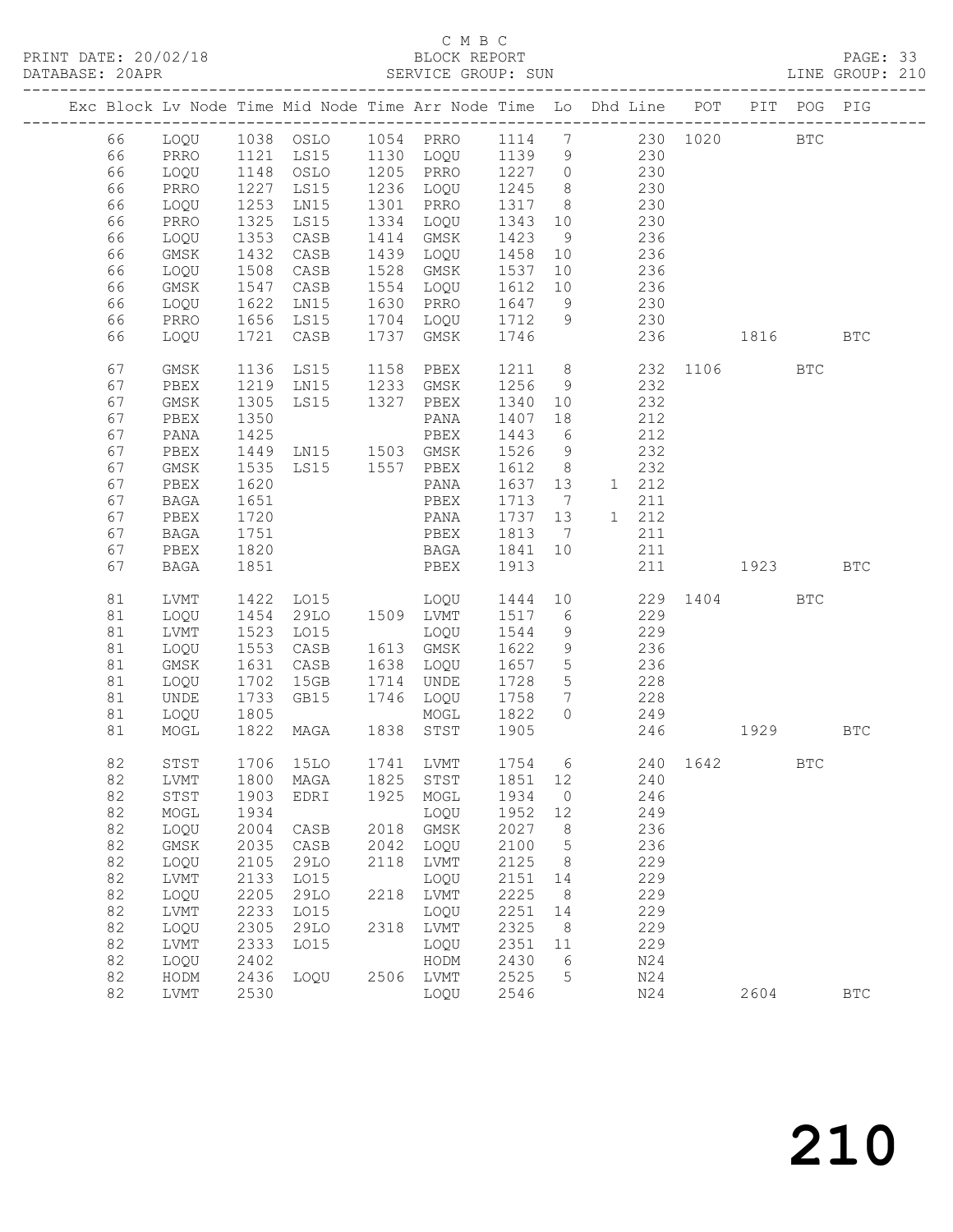| PRINT DATE: 20/02/18                                                                                                                                                                                         |                                                                                                                                                                                                                                                                        |                                                                                                                                                                                                             |                                                                                                                                               |  | C M B C<br>BLOCK REPORT                                                                                                                                                    |      |                                                                                               |                                                          |                                                                                                                                                                                                                                                                                                   |             |     | PAGE: 34   |  |
|--------------------------------------------------------------------------------------------------------------------------------------------------------------------------------------------------------------|------------------------------------------------------------------------------------------------------------------------------------------------------------------------------------------------------------------------------------------------------------------------|-------------------------------------------------------------------------------------------------------------------------------------------------------------------------------------------------------------|-----------------------------------------------------------------------------------------------------------------------------------------------|--|----------------------------------------------------------------------------------------------------------------------------------------------------------------------------|------|-----------------------------------------------------------------------------------------------|----------------------------------------------------------|---------------------------------------------------------------------------------------------------------------------------------------------------------------------------------------------------------------------------------------------------------------------------------------------------|-------------|-----|------------|--|
| 15GB 15 & GRAND BLVD<br>HODM HOWE & DUNSMUIR<br>LO15 LONSDALE & 15 ST<br>LS15 LONSDALE & 15 ST<br>MAGA MARINE & GARDEN<br>PBEX PHIBBS EXCHANGE<br>STST STADIUM STATION<br>__________________________________ |                                                                                                                                                                                                                                                                        |                                                                                                                                                                                                             |                                                                                                                                               |  |                                                                                                                                                                            |      |                                                                                               |                                                          | 15LO 15TH & LONSDALE<br>29LO 29 ST & LONSDALE 29LO BTC Burnaby Depot<br>LN15 LONSDALE & 15 ST<br>LOQU LONSDALE QUAY<br>LVMT        LYNN VALLEY & MTN HWY<br>MOGL         MONTROYAL & GLENCANYON<br>PRRO PROSPECT & ROCKLAND                                                                       |             |     |            |  |
|                                                                                                                                                                                                              |                                                                                                                                                                                                                                                                        |                                                                                                                                                                                                             |                                                                                                                                               |  |                                                                                                                                                                            |      |                                                                                               |                                                          | Exc Block Lv Node Time Mid Node Time Arr Node Time Lo Dhd Line POT PIT POG PIG                                                                                                                                                                                                                    |             |     |            |  |
|                                                                                                                                                                                                              | 1<br>$\mathbf{1}$<br>$\mathbf{1}$<br>$\mathbf{1}$<br>$\mathbf{1}$<br>$\mathbf{1}$<br>$\mathbf 1$<br>$\mathbf{1}$<br>$\mathbf 1$<br>$\mathbf{1}$<br>$\mathbf 1$<br>$\mathbf{1}$<br>$\mathbf 1$<br>$\mathbf{1}$<br>$\mathbf 1$                                           | 1 DUCA 600<br>DUCA<br>HBAY<br>DUCA<br>HBAY<br>DUCA<br>HBAY<br>DUCA<br>HBAY<br>DUCA<br>HBAY<br>DUCA<br>HBAY                                                                                                  | 915<br>1003<br>1055<br>1143<br>1235<br>1323<br>1415<br>1503<br>1555<br>1643<br>1735<br>1823                                                   |  | HBAY 1454 9                                                                                                                                                                |      |                                                                                               |                                                          | HBAY 636 12 257 536 BTC<br>DUCA 724 6 257<br>HBAY 806 12 257<br>HBAY 951 12 257<br>DUCA 1039 16 257<br>HBAY 1131 12 257<br>DUCA 1219 16 257<br>HBAY 1314 9 257<br>DUCA 1359 16 257<br>257<br>DUCA 1539 16 257<br>HBAY 1634 9 257<br>DUCA 1719 16 257<br>HBAY 1814 9 257<br>DUCA 1859 257 1920 BTC |             |     |            |  |
|                                                                                                                                                                                                              | 2<br>$\mathbf{2}$<br>2<br>2<br>2<br>$\mathbf{2}$<br>$\mathbf{2}$<br>$\mathbf{2}$<br>2<br>$\mathbf{2}$<br>$\mathbf 2$<br>$\mathbf{2}$<br>$\mathbf{2}$<br>$\sqrt{2}$<br>$\sqrt{2}$<br>$\sqrt{2}$<br>$\mathbf{2}$<br>$\mathbf{2}$<br>$\mathbf 2$<br>$\mathbf{2}^{\prime}$ | DUCA<br>HBAY<br>DUCA<br>HBAY<br>DUCA<br>HBAY<br>DUCA<br>HBAY 1043<br><b>DUCA</b><br>HBAY<br><b>DUCA</b><br>HBAY<br><b>DUCA</b><br>HBAY<br><b>DUCA</b><br>HBAY<br><b>DUCA</b><br>HBAY<br><b>DUCA</b><br>HBAY | 500<br>548<br>630<br>718<br>815<br>903<br>955<br>1135<br>1223<br>1315<br>1403<br>1455<br>1543<br>1635<br>1723<br>1825<br>1913<br>1955<br>2043 |  | DUCA<br><b>HBAY</b><br><b>DUCA</b><br>HBAY 851<br>HBAY<br>DUCA<br>HBAY<br><b>DUCA</b><br>HBAY<br><b>DUCA</b><br>HBAY<br><b>DUCA</b><br>HBAY<br><b>DUCA</b><br>HBAY<br>DUCA | 1214 | 624 6<br>1259<br>1354<br>1439<br>1534<br>1619<br>1714<br>1759<br>1904<br>1949<br>2031<br>2119 | 9<br>16<br>9<br>16<br>9<br>16<br>9<br>26<br>9<br>6<br>12 | HBAY 536 12 257<br>257<br>706 12<br>257<br>754 21 257<br>12 257<br>257<br>257<br>DUCA 1119 16 257<br>257<br>257<br>257<br>257<br>257<br>257<br>257<br>257<br>257<br>257<br>257<br>257                                                                                                             | 436<br>2140 | BTC | <b>BTC</b> |  |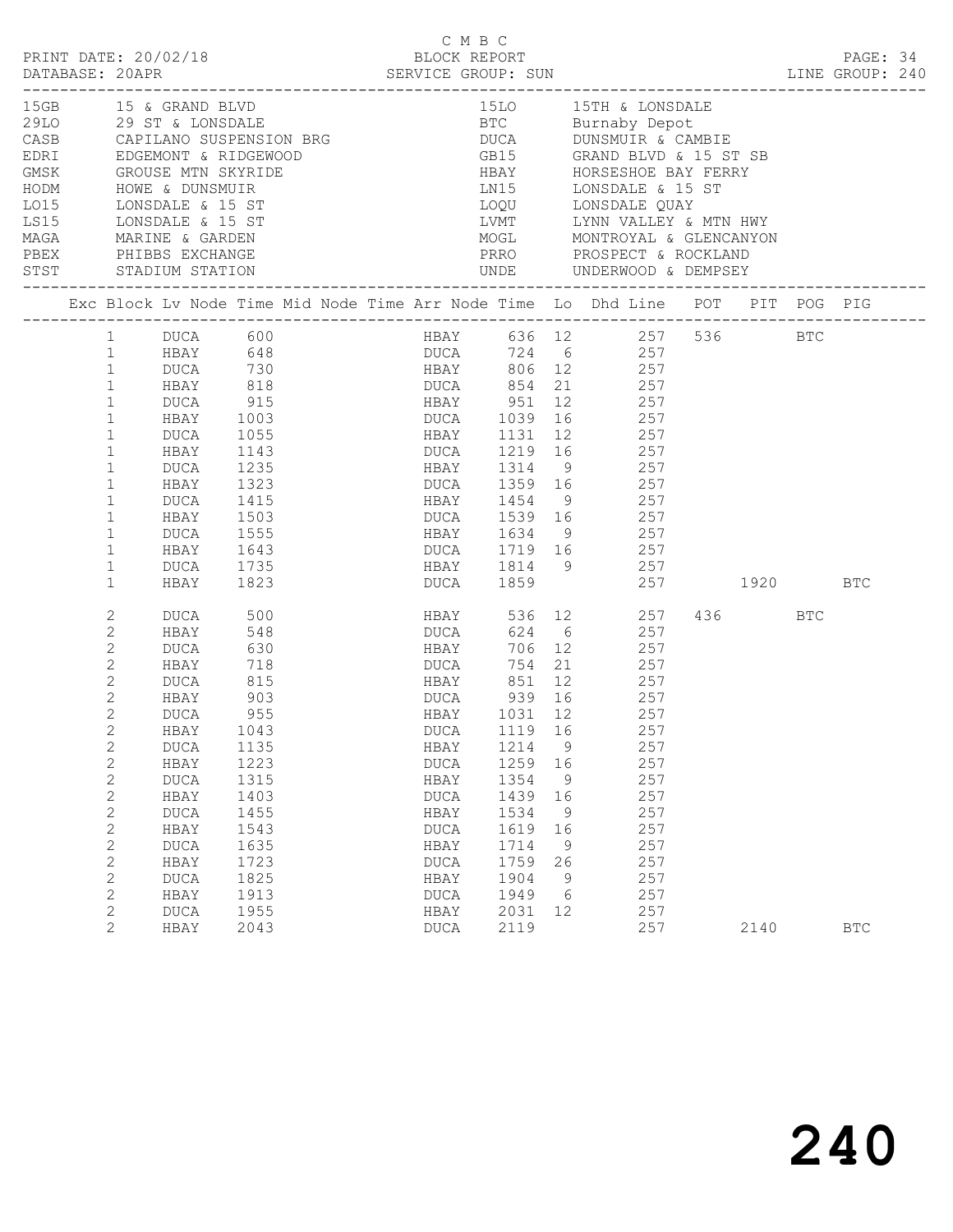## C M B C

| DATABASE: 20APR |                |              |              | SERVICE GROUP: SUN                                                             |                |                 |                              |          |           |            | LINE GROUP: 240 |  |
|-----------------|----------------|--------------|--------------|--------------------------------------------------------------------------------|----------------|-----------------|------------------------------|----------|-----------|------------|-----------------|--|
|                 |                |              |              | Exc Block Lv Node Time Mid Node Time Arr Node Time Lo Dhd Line POT PIT POG PIG |                |                 |                              |          |           |            |                 |  |
|                 | 3              | DUCA 700     |              |                                                                                |                |                 | HBAY 736 12 257 636 BTC      |          |           |            |                 |  |
|                 | 3              | HBAY         | 748          |                                                                                |                |                 | DUCA 824 11 257              |          |           |            |                 |  |
|                 | 3              | DUCA         | 835          | HBAY 911                                                                       |                | 12              | 257                          |          |           |            |                 |  |
|                 | $\mathsf S$    | HBAY         | 923          | DUCA                                                                           | 959            | 16              | 257                          |          |           |            |                 |  |
|                 | $\mathsf 3$    | DUCA         | 1015         | HBAY                                                                           | 1051           | 12              | 257                          |          |           |            |                 |  |
|                 | $\mathsf 3$    | HBAY         | 1103         | DUCA                                                                           | 1139           | 16              | 257                          |          |           |            |                 |  |
|                 | 3              | DUCA         | 1155         | HBAY                                                                           | 1234           | - 9             | 257                          |          |           |            |                 |  |
|                 | $\mathsf 3$    | HBAY         | 1243         | DUCA                                                                           | 1319 16        |                 | 257                          |          |           |            |                 |  |
|                 | $\mathsf 3$    | DUCA         | 1335         | HBAY                                                                           | 1414           | 9               | 257                          |          |           |            |                 |  |
|                 | $\mathfrak{Z}$ | HBAY         | 1423         | DUCA                                                                           | 1459 16        |                 | 257                          |          |           |            |                 |  |
|                 | $\mathsf 3$    | DUCA         | 1515         | HBAY                                                                           | 1554           | - 9             | 257                          |          |           |            |                 |  |
|                 | $\mathsf 3$    | HBAY         | 1603         | DUCA                                                                           | 1639 16        |                 | 257                          |          |           |            |                 |  |
|                 | $\mathfrak{Z}$ | DUCA         | 1655         | HBAY                                                                           | 1734 9         |                 | 257                          |          |           |            |                 |  |
|                 | 3              | HBAY         | 1743         | DUCA                                                                           | 1819           |                 | 257                          |          | 1840      |            | BTC             |  |
|                 | 4              | DUCA         | 755          | HBAY                                                                           | 831            | 12              | 257                          |          | 731 — 17  | BTC        |                 |  |
|                 | 4              | HBAY         | 843          | DUCA                                                                           | 919            | 16              | 257                          |          |           |            |                 |  |
|                 | 4              | DUCA         | 935          | HBAY                                                                           | 1011           | 12              | 257                          |          |           |            |                 |  |
|                 | 4              | HBAY         | 1023         | DUCA                                                                           | 1059           | 16              | 257                          |          |           |            |                 |  |
|                 | 4              | DUCA         | 1115         | HBAY                                                                           | 1154           | $\overline{9}$  | 257                          |          |           |            |                 |  |
|                 | 4              | HBAY         | 1203         | DUCA                                                                           | 1239 16        |                 | 257                          |          |           |            |                 |  |
|                 | 4              | DUCA         | 1255         | HBAY                                                                           | 1334           | 9               | 257                          |          |           |            |                 |  |
|                 | 4              | HBAY         | 1343         | DUCA                                                                           | 1419           | 16              | 257                          |          |           |            |                 |  |
|                 | 4              | DUCA         | 1435         | HBAY                                                                           | 1514           | $\overline{9}$  | 257                          |          |           |            |                 |  |
|                 | 4              | HBAY         | 1523         | DUCA                                                                           | 1559           | 16              | 257                          |          |           |            |                 |  |
|                 | 4              | DUCA         | 1615         | HBAY                                                                           | 1654           | 14              | 257                          |          |           |            |                 |  |
|                 | 4              | HBAY         | 1708         | DUCA                                                                           | 1744           | 11              | 257                          |          |           |            |                 |  |
|                 | 4              | DUCA         | 1755         | HBAY                                                                           | 1830           | 13              | 257                          |          |           |            |                 |  |
|                 | 4              | HBAY         | 1843<br>1925 | DUCA                                                                           | 1919           | $6\overline{6}$ | 257                          |          |           |            |                 |  |
|                 | 4<br>4         | DUCA         |              | HBAY<br>DUCA                                                                   | 2004<br>2049 6 | 9               | 257<br>257                   |          |           |            |                 |  |
|                 | 4              | HBAY<br>DUCA | 2013<br>2055 | HBAY                                                                           | 2131           | 29              | 257                          |          |           |            |                 |  |
|                 | 4              | HBAY         | 2200         | DUCA                                                                           | 2236           |                 | 257                          |          | 2257      |            | BTC             |  |
|                 | 5              | DUCA         | 855          | HBAY 931                                                                       |                |                 | 12 and $\overline{a}$<br>257 |          | 831 — 100 | BTC        |                 |  |
|                 | 5              | HBAY         | 943          | DUCA 1019                                                                      |                | 16              | 257                          |          |           |            |                 |  |
|                 | 5              | DUCA         | 1035         | HBAY                                                                           | 1111           | 12              | 257                          |          |           |            |                 |  |
|                 | 5              | HBAY         | 1123         | DUCA                                                                           | 1159 16        |                 | 257                          |          |           |            |                 |  |
|                 | 5              | DUCA 1215    |              | HBAY 1254 9                                                                    |                |                 | 257                          |          |           |            |                 |  |
|                 | 5              | HBAY         | 1303         | <b>DUCA</b>                                                                    | 1339           | 16              | 257                          |          |           |            |                 |  |
|                 | 5              | <b>DUCA</b>  | 1355         | HBAY                                                                           | 1434           | 9               | 257                          |          |           |            |                 |  |
|                 | 5              | HBAY         | 1443         | DUCA                                                                           | 1519           | 16              | 257                          |          |           |            |                 |  |
|                 | 5              | <b>DUCA</b>  | 1535         | HBAY                                                                           | 1614           | $\overline{9}$  | 257                          |          |           |            |                 |  |
|                 | 5              | HBAY         | 1623         | DUCA                                                                           | 1659           | 16              | 257                          |          |           |            |                 |  |
|                 | $\mathsf S$    | <b>DUCA</b>  | 1715         | HBAY                                                                           | 1754           | $\overline{9}$  | 257                          |          |           |            |                 |  |
|                 | $\mathsf S$    | HBAY         | 1803         | <b>DUCA</b>                                                                    | 1839           | 16              | 257                          |          |           |            |                 |  |
|                 | $\mathsf S$    | <b>DUCA</b>  | 1855         | HBAY                                                                           | 1934           | $\overline{9}$  | 257                          |          |           |            |                 |  |
|                 | 5              | HBAY         | 1943         | DUCA                                                                           | 2019           | $6\overline{6}$ | 257                          |          |           |            |                 |  |
|                 | $\mathsf S$    | <b>DUCA</b>  | 2025         | HBAY                                                                           | 2101           | 19              | 257                          |          |           |            |                 |  |
|                 | $\mathsf S$    | HBAY         | 2120         | DUCA                                                                           | 2156           | $-5$            | 257                          |          |           |            |                 |  |
|                 | 5              | <b>DUCA</b>  | 2201         | HBAY                                                                           | 2237           | 23              | 257                          |          |           |            |                 |  |
|                 | 5              | HBAY         | 2300         | DUCA                                                                           | 2336           |                 | 257                          |          | 2357      |            | $_{\rm BTC}$    |  |
| E3 10           |                | DUCA         | 1425         | HBAY                                                                           | 1504           | 9               |                              | 257 1401 |           | <b>BTC</b> |                 |  |
| E3 10           |                | HBAY         | 1513         | DUCA                                                                           | 1549           | 16              | 257                          |          |           |            |                 |  |
| E3 10           |                | DUCA         | 1605         | HBAY                                                                           | 1644           | 29              | 257                          |          |           |            |                 |  |
| E3 10           |                | HBAY         | 1713         | DUCA                                                                           | 1749           | 21              | 257                          |          |           |            |                 |  |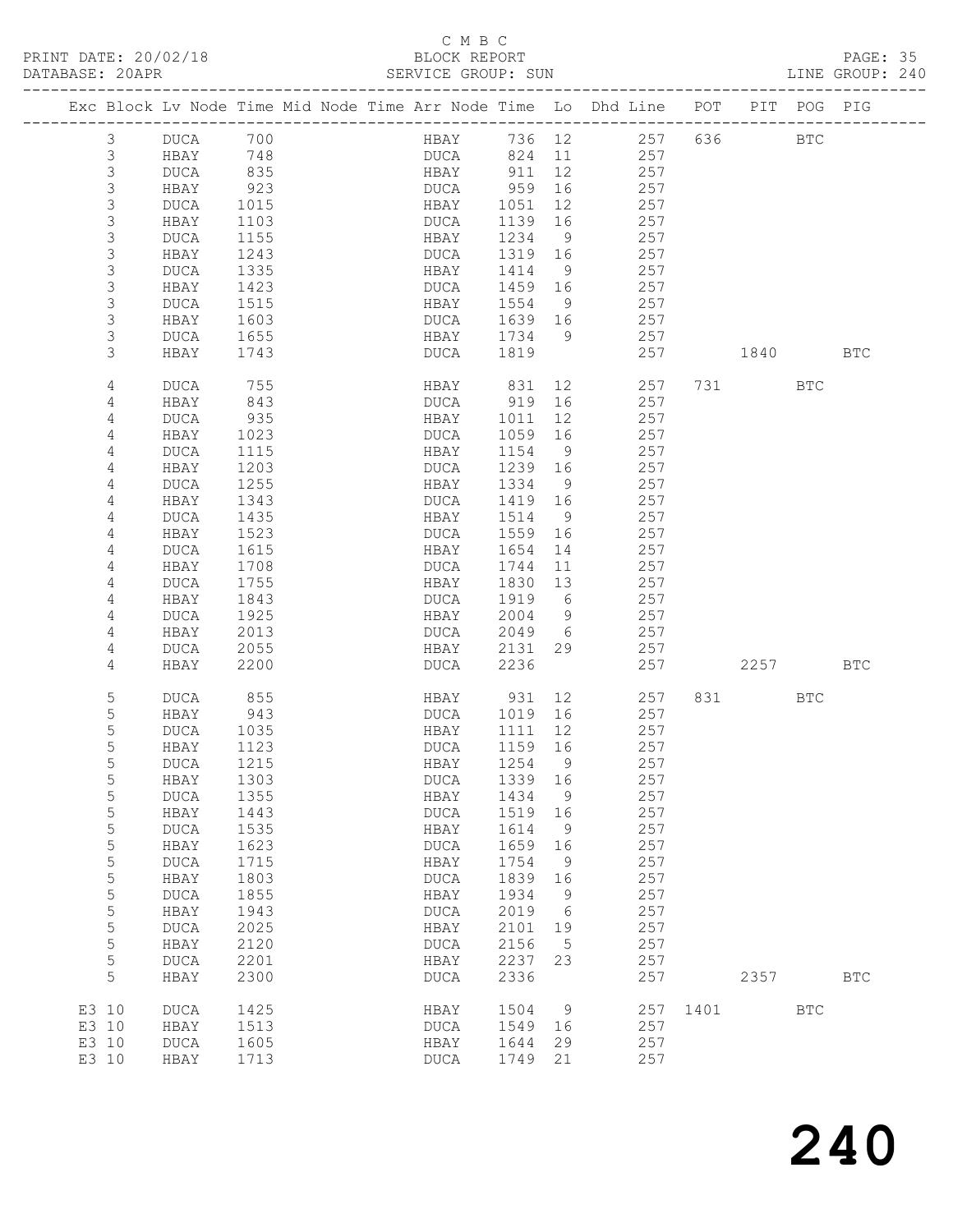## C M B C

| DATABASE: 20APR |    |                 |                                    |                                          |      |                                                               |                          |                |                                                                                                                                       |          |     |              |  |
|-----------------|----|-----------------|------------------------------------|------------------------------------------|------|---------------------------------------------------------------|--------------------------|----------------|---------------------------------------------------------------------------------------------------------------------------------------|----------|-----|--------------|--|
|                 |    |                 |                                    |                                          |      |                                                               |                          |                | Exc Block Lv Node Time Mid Node Time Arr Node Time Lo Dhd Line POT PIT POG PIG                                                        |          |     |              |  |
|                 |    |                 |                                    |                                          |      |                                                               |                          |                | E3 10 DUCA 1810 HBAY 1849 9 257                                                                                                       |          |     |              |  |
|                 |    | E3 10 HBAY 1858 |                                    |                                          |      |                                                               |                          |                | DUCA 1934 257 1955 BTC                                                                                                                |          |     |              |  |
|                 | 11 | LOQU            |                                    |                                          |      |                                                               |                          |                |                                                                                                                                       | 527      | BTC |              |  |
|                 | 11 | LVMT            |                                    |                                          |      |                                                               |                          |                | LVMT 601 24 N24<br>STST 705 15 240                                                                                                    |          |     |              |  |
|                 | 11 | STST            | 720                                |                                          |      | 15LO 744 LVMT                                                 |                          |                | 758 7 240                                                                                                                             |          |     |              |  |
|                 | 11 | LVMT            |                                    | MAGA                                     |      | 829 STST                                                      | 848                      | 12             | 240                                                                                                                                   |          |     |              |  |
|                 | 11 | STST            |                                    | 15LO                                     |      | 926 LVMT                                                      |                          | 10             | 240                                                                                                                                   |          |     |              |  |
|                 | 11 | LVMT            | 805<br>900<br>950                  | MAGA                                     |      | 1015 STST                                                     | $940$<br>1035<br>1035 10 |                | 240                                                                                                                                   |          |     |              |  |
|                 | 11 | STST            | 1045                               | 15LO                                     |      | 1114 LVMT                                                     |                          |                | 1127 8 240                                                                                                                            |          |     |              |  |
|                 | 11 | LVMT            | 1135                               | MAGA                                     | 1201 | STST                                                          | 1223                     |                | 8 240                                                                                                                                 |          |     |              |  |
|                 | 11 | STST            |                                    | EDRI                                     |      | 1258 MOGL                                                     | 1307 0                   |                | 246                                                                                                                                   |          |     |              |  |
|                 | 11 | MOGL            | $\frac{1}{1307}$<br>$\frac{1}{28}$ |                                          |      | LOQU                                                          | $1325$ $13$              |                | 249                                                                                                                                   |          |     |              |  |
|                 | 11 | LOQU            | 1338                               | CASB                                     |      | 1359 GMSK                                                     | 1408                     | 9              | 236                                                                                                                                   |          |     |              |  |
|                 | 11 | GMSK            | 1417                               | CASB                                     |      | 1424 LOQU                                                     | 1443 9                   |                | 236                                                                                                                                   |          |     |              |  |
|                 | 11 | LOQU            |                                    | LN15                                     |      | 1500 PRRO                                                     | 1517 8                   |                | 230                                                                                                                                   |          |     |              |  |
|                 | 11 | PRRO            | 1452<br>1525                       | LS15                                     |      | 1534 LOQU                                                     | 1543 11                  |                | 230                                                                                                                                   |          |     |              |  |
|                 | 11 | LOQU            | 1554                               | 29LO                                     |      | 1609 LVMT                                                     | 1617 6                   |                | 229                                                                                                                                   |          |     |              |  |
|                 | 11 | LVMT            | 1623                               | LO15                                     |      | LOQU                                                          | 1644 10                  |                | 229                                                                                                                                   |          |     |              |  |
|                 | 11 | LOQU            |                                    | 29LO                                     |      | 1709 LVMT                                                     | 1717 6                   |                | 229                                                                                                                                   |          |     |              |  |
|                 | 11 | LVMT            | 1654<br>1723                       | L015                                     |      | LOQU                                                          | 1744 10                  |                | 229                                                                                                                                   |          |     |              |  |
|                 | 11 | LOQU            | 1754                               | 29LO                                     |      | 1809 LVMT                                                     | 1817 6                   |                | 229                                                                                                                                   |          |     |              |  |
|                 | 11 | LVMT            | 1823                               | LO15                                     |      | LOQU                                                          | 1844                     | 9              | 229                                                                                                                                   |          |     |              |  |
|                 | 11 | LOQU            | 1853                               | 29LO                                     |      | 1907 LVMT                                                     | 1914                     | 11             | 229                                                                                                                                   |          |     |              |  |
|                 | 11 | LVMT            | 1925                               | LO15                                     |      | LOQU                                                          | 1944                     | 10             | 229                                                                                                                                   |          |     |              |  |
|                 | 11 | LOQU            | 1954                               | 29LO 2007 LVMT                           |      |                                                               | 2014                     | 12             | 229                                                                                                                                   |          |     |              |  |
|                 | 11 | LVMT            | 2026                               | LO15                                     |      | LOQU                                                          |                          |                | 2044 21 229                                                                                                                           |          |     |              |  |
|                 | 11 | LOQU            | 2105                               | MOGL<br>MAGA 2137 STST<br>EDRI 2225 MOGL |      | MOGL                                                          | 2121 0                   |                | 249                                                                                                                                   |          |     |              |  |
|                 | 11 | MOGL            | 2121                               |                                          |      |                                                               | 2155 8                   |                | 246                                                                                                                                   |          |     |              |  |
|                 | 11 | STST            | 2203                               |                                          |      |                                                               |                          |                | $2234$ 0 246                                                                                                                          |          |     |              |  |
|                 | 11 | MOGL            | 2234                               |                                          |      | LOQU                                                          |                          |                | 2251 14 249                                                                                                                           |          |     |              |  |
|                 | 11 | LOQU            | 2305                               |                                          |      | MOGL 2321 0<br>MAGA 2337 STST 2355 8<br>EDRI 2425 MOGL 2434 0 | 2321 0                   |                | 249                                                                                                                                   |          |     |              |  |
|                 | 11 | MOGL            | 2321<br>2403                       |                                          |      |                                                               |                          |                | $\frac{15}{246}$                                                                                                                      |          |     |              |  |
|                 | 11 | STST            |                                    |                                          |      |                                                               |                          |                | 246                                                                                                                                   |          |     |              |  |
|                 | 11 | MOGL            | 2434                               |                                          |      | LOQU                                                          | 2449                     |                | 249                                                                                                                                   | 2507 BTC |     |              |  |
|                 | 12 | STST            |                                    |                                          |      |                                                               |                          |                | 600 15LO       624   LVMT         638     7               240<br>645   MAGA         709    STST          726    14                240 | 536 7    | BTC |              |  |
|                 | 12 | LVMT            |                                    |                                          |      |                                                               |                          |                |                                                                                                                                       |          |     |              |  |
|                 |    |                 |                                    |                                          |      | 12 STST 740 15LO 804 LVMT 818 17                              |                          |                | 240                                                                                                                                   |          |     |              |  |
|                 | 12 | LVMT            | 835                                | MAGA                                     | 859  | STST                                                          | 918                      | 12             | 240                                                                                                                                   |          |     |              |  |
|                 | 12 | STST            | 930                                | 15LO                                     | 957  | LVMT                                                          | 1010                     | 10             | 240                                                                                                                                   |          |     |              |  |
|                 | 12 | LVMT            | 1020                               | MAGA                                     | 1045 | STST                                                          | 1105                     | 25             | 240                                                                                                                                   |          |     |              |  |
|                 | 12 | STST            | 1130                               | <b>15LO</b>                              | 1202 | LVMT                                                          | 1215                     | $5^{\circ}$    | 240                                                                                                                                   |          |     |              |  |
|                 | 12 | LVMT            | 1220                               | MAGA                                     | 1246 | $_{\footnotesize\rm STST}$                                    | 1308                     | 22             | 240                                                                                                                                   |          |     |              |  |
|                 | 12 | STST            | 1330                               | <b>15LO</b>                              | 1404 | LVMT                                                          | 1417                     | 8              | 240                                                                                                                                   |          |     |              |  |
|                 | 12 | LVMT            | 1425                               | MAGA                                     | 1452 | STST                                                          | 1516                     | 15             | 240                                                                                                                                   |          |     |              |  |
|                 | 12 | STST            | 1531                               | EDRI                                     | 1558 | MOGL                                                          | 1607                     | $\overline{0}$ | 246                                                                                                                                   |          |     |              |  |
|                 | 12 | MOGL            | 1607                               |                                          |      | LOQU                                                          | 1625                     | 13             | 249                                                                                                                                   |          |     |              |  |
|                 | 12 | LOQU            | 1638                               | CASB                                     | 1656 | GMSK                                                          | 1705                     | 11             | 236                                                                                                                                   |          |     |              |  |
|                 | 12 | GMSK            | 1716                               | CASB                                     | 1723 | LOQU                                                          | 1742                     | 9              | 236                                                                                                                                   |          |     |              |  |
|                 | 12 | LOQU            | 1751                               | LN15                                     | 1759 | PRRO                                                          | 1816                     | 11             | 230                                                                                                                                   |          |     |              |  |
|                 | 12 | PRRO            | 1827                               | LS15                                     | 1834 | LOQU                                                          | 1842                     |                | 230                                                                                                                                   | 1900     |     | $_{\rm BTC}$ |  |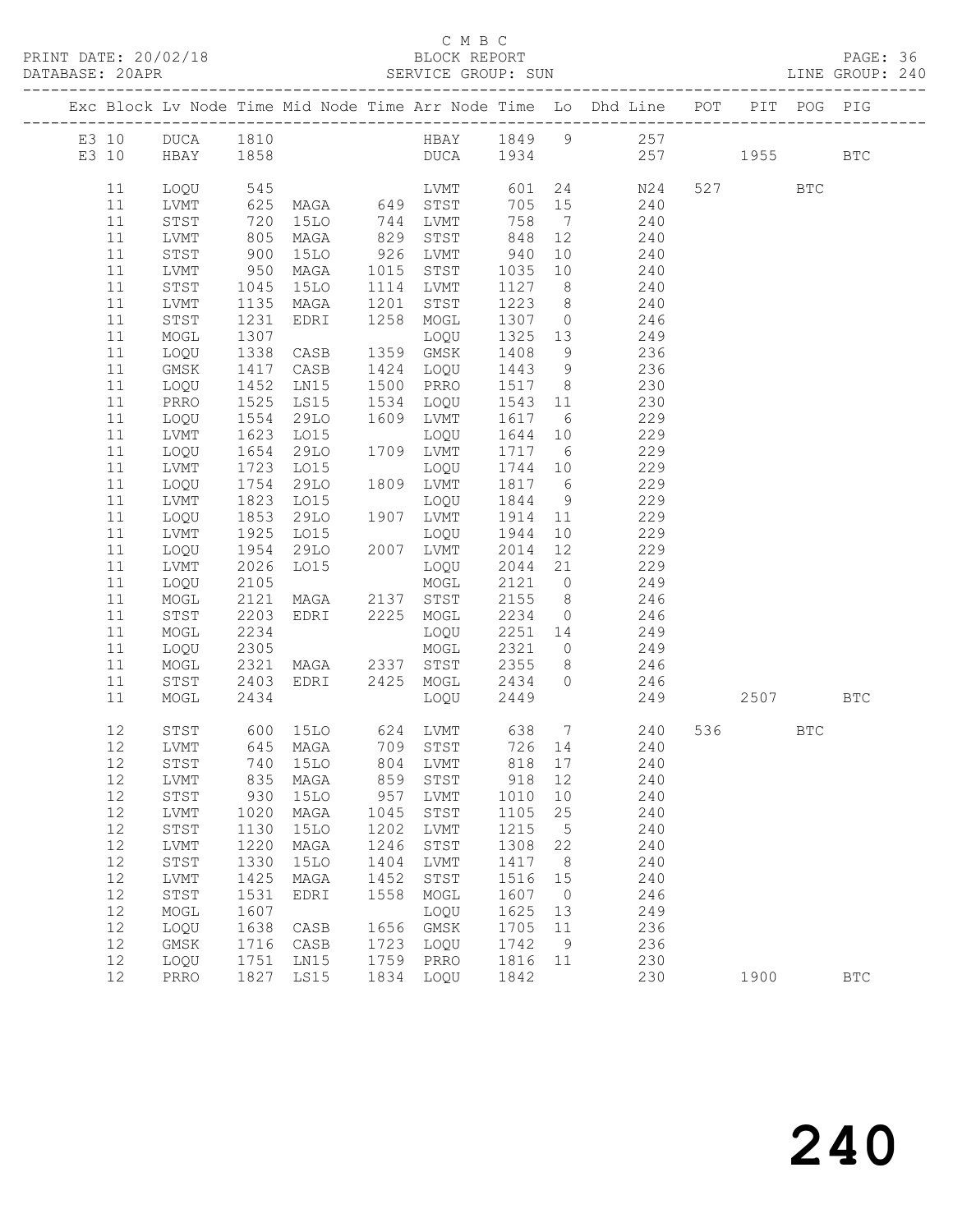## C M B C<br>BLOCK REPORT

PAGE: 37<br>LINE GROUP: 240

|  |    |      |                      |                                  |      |                                                    |                                                       |                 | Exc Block Lv Node Time Mid Node Time Arr Node Time Lo Dhd Line POT PIT POG PIG                                                                                |     |            |            |            |
|--|----|------|----------------------|----------------------------------|------|----------------------------------------------------|-------------------------------------------------------|-----------------|---------------------------------------------------------------------------------------------------------------------------------------------------------------|-----|------------|------------|------------|
|  | 13 | LVMT |                      |                                  |      |                                                    |                                                       |                 | 605 MAGA 629 STST 645 15 240<br>700 15LO 724 LVMT 738 7 240<br>745 MAGA 809 STST 828 17 240<br>845 15LO 911 LVMT 925 10 240<br>935 MAGA 1000 STST 1020 10 240 | 547 | <b>BTC</b> |            |            |
|  | 13 | STST |                      |                                  |      |                                                    |                                                       |                 |                                                                                                                                                               |     |            |            |            |
|  | 13 | LVMT |                      |                                  |      |                                                    |                                                       |                 |                                                                                                                                                               |     |            |            |            |
|  | 13 | STST |                      |                                  |      |                                                    |                                                       |                 |                                                                                                                                                               |     |            |            |            |
|  | 13 | LVMT |                      |                                  |      |                                                    |                                                       |                 |                                                                                                                                                               |     |            |            |            |
|  | 13 | STST | 1030<br>1120         | 15LO                             |      | 1059 LVMT                                          | $\begin{array}{cc} 1112 & 8 \\ 1207 & 23 \end{array}$ |                 | 240                                                                                                                                                           |     |            |            |            |
|  | 13 | LVMT |                      | MAGA                             |      | 1146 STST                                          |                                                       |                 | 240                                                                                                                                                           |     |            |            |            |
|  | 13 | STST | 1230                 | <b>15LO</b>                      |      | 1302 LVMT 1315                                     |                                                       | $5^{\circ}$     | 240                                                                                                                                                           |     |            |            |            |
|  | 13 | LVMT | 1320                 | MAGA                             |      | 1347 STST 1411 19<br>1505 LVMT 1519 11             |                                                       |                 | 240                                                                                                                                                           |     |            |            |            |
|  | 13 | STST | 1430                 | 15LO                             |      |                                                    |                                                       |                 | 240                                                                                                                                                           |     |            |            |            |
|  | 13 | LVMT | 1530                 | MAGA                             | 1557 | STST                                               | 1624<br>1706                                          | $7\overline{ }$ | 240                                                                                                                                                           |     |            |            |            |
|  | 13 | STST | 1631                 | EDRI                             |      | 1657 MOGL                                          |                                                       | $\overline{0}$  | $\frac{246}{}$                                                                                                                                                |     |            |            |            |
|  | 13 | MOGL | 1706                 |                                  |      | LOQU                                               | 1724                                                  | 9               | 249                                                                                                                                                           |     |            |            |            |
|  | 13 | LOQU | 1733                 |                                  |      | $MOGL$ 1750                                        |                                                       | $\overline{0}$  | 249                                                                                                                                                           |     |            |            |            |
|  | 13 | MOGL |                      | 1750 MAGA 1806 STST 1833         |      |                                                    |                                                       |                 | 246                                                                                                                                                           |     | 1857       |            | <b>BTC</b> |
|  | 14 | LVMT | 607                  |                                  |      | STST 651                                           |                                                       | $5\overline{)}$ | N24                                                                                                                                                           |     | 549        | <b>BTC</b> |            |
|  | 14 | STST | 656                  |                                  |      | LVMT 736<br>STST 827                               | 736                                                   | 6               | N24                                                                                                                                                           |     |            |            |            |
|  | 14 | LVMT | 742                  |                                  |      |                                                    |                                                       | $5\overline{)}$ | N24                                                                                                                                                           |     |            |            |            |
|  | 14 | STST | 832                  | 15LO 858 LVMT                    |      |                                                    | 912                                                   | 8               | 240                                                                                                                                                           |     |            |            |            |
|  | 14 | LVMT | 920                  | MAGA                             |      | 945 STST                                           | 1004 11<br>1056 9                                     |                 | 240                                                                                                                                                           |     |            |            |            |
|  | 14 | STST |                      | 1015 15LO 1043 LVMT              |      |                                                    |                                                       |                 | 240                                                                                                                                                           |     |            |            |            |
|  | 14 | LVMT | 1105                 | MAGA 1131 STST<br>EDRI 1227 MOGL |      |                                                    | 1152 9<br>1236 0                                      |                 | 240                                                                                                                                                           |     |            |            |            |
|  | 14 | STST | 1201                 |                                  |      |                                                    |                                                       |                 | 246                                                                                                                                                           |     |            |            |            |
|  | 14 | MOGL | 1236                 |                                  |      | LOQU                                               | 1255                                                  | 8 <sup>8</sup>  | 249                                                                                                                                                           |     |            |            |            |
|  | 14 | LOQU | 1303                 |                                  |      | MOGL                                               | 1319                                                  | $\overline{0}$  | 249                                                                                                                                                           |     |            |            |            |
|  | 14 | MOGL |                      | 1319 MAGA 1335 STST 1358 17      |      |                                                    |                                                       |                 | 246                                                                                                                                                           |     |            |            |            |
|  | 14 | STST | 1415<br>1515         | <b>15LO</b>                      |      | 1450 LVMT 1504<br>1542 STST 1608                   |                                                       | 11              | 240                                                                                                                                                           |     |            |            |            |
|  | 14 | LVMT |                      | MAGA                             |      |                                                    |                                                       | 10              | 240                                                                                                                                                           |     |            |            |            |
|  | 14 | STST | 1618                 | 15LO                             |      | 1653 LVMT<br>1738 STST                             | 1707<br>1807                                          | $5^{\circ}$     | 240                                                                                                                                                           |     |            |            |            |
|  | 14 | LVMT | 1712                 | MAGA                             |      |                                                    | 1807 26                                               |                 | 240                                                                                                                                                           |     |            |            |            |
|  | 14 | STST | 1833                 | EDRI                             |      | 1856 MOGL                                          | 1905                                                  | $\overline{0}$  | 246                                                                                                                                                           |     |            |            |            |
|  | 14 | MOGL | 1905                 |                                  |      | LOQU                                               | 1923 10                                               |                 | 249                                                                                                                                                           |     |            |            |            |
|  | 14 | LOQU | 1933                 | 15GB  1944  UNDE                 |      |                                                    | 1955                                                  | 8 <sup>8</sup>  | 228                                                                                                                                                           |     |            |            |            |
|  | 14 | UNDE | 2003                 | GB15                             |      | 2015 LOQU<br>2047 LVMT                             | 2026 8<br>2054 12                                     |                 | 228                                                                                                                                                           |     |            |            |            |
|  | 14 | LOQU | 2034                 | 29LO                             |      |                                                    |                                                       |                 | 229                                                                                                                                                           |     |            |            |            |
|  | 14 | LVMT | 2106                 | LO15                             |      | LOQU                                               | 2124                                                  | 9               | 229                                                                                                                                                           |     |            |            |            |
|  | 14 | LOQU | 2133                 | 15GB                             |      | 2144 UNDE                                          | 2155                                                  | 8 <sup>8</sup>  | 228                                                                                                                                                           |     |            |            |            |
|  | 14 | UNDE | 2203                 | GB15                             |      | 2215 LOQU                                          | 2225                                                  | 8 <sup>8</sup>  | 228                                                                                                                                                           |     |            |            |            |
|  | 14 | LOQU | 2233<br>2233<br>2303 | 15GB                             |      | 2244   UNDE        2255<br>2315   LOQU        2325 |                                                       | 8 <sup>8</sup>  | 228                                                                                                                                                           |     |            |            |            |
|  | 14 | UNDE |                      | GB15                             |      |                                                    |                                                       | 9               | $\frac{228}{}$                                                                                                                                                |     |            |            |            |
|  | 14 | LOQU |                      | 2334 LN15<br>2414 LS15           |      | 2341 PRRO 2355 19<br>2420 LOQU 2426 8              |                                                       |                 | 230                                                                                                                                                           |     |            |            |            |
|  | 14 | PRRO |                      |                                  |      |                                                    |                                                       |                 | 230                                                                                                                                                           |     |            |            |            |
|  | 14 | LOQU |                      | 2434 LN15                        |      | 2441 PRRO 2454                                     |                                                       |                 | 230                                                                                                                                                           |     | 2514       |            | <b>BTC</b> |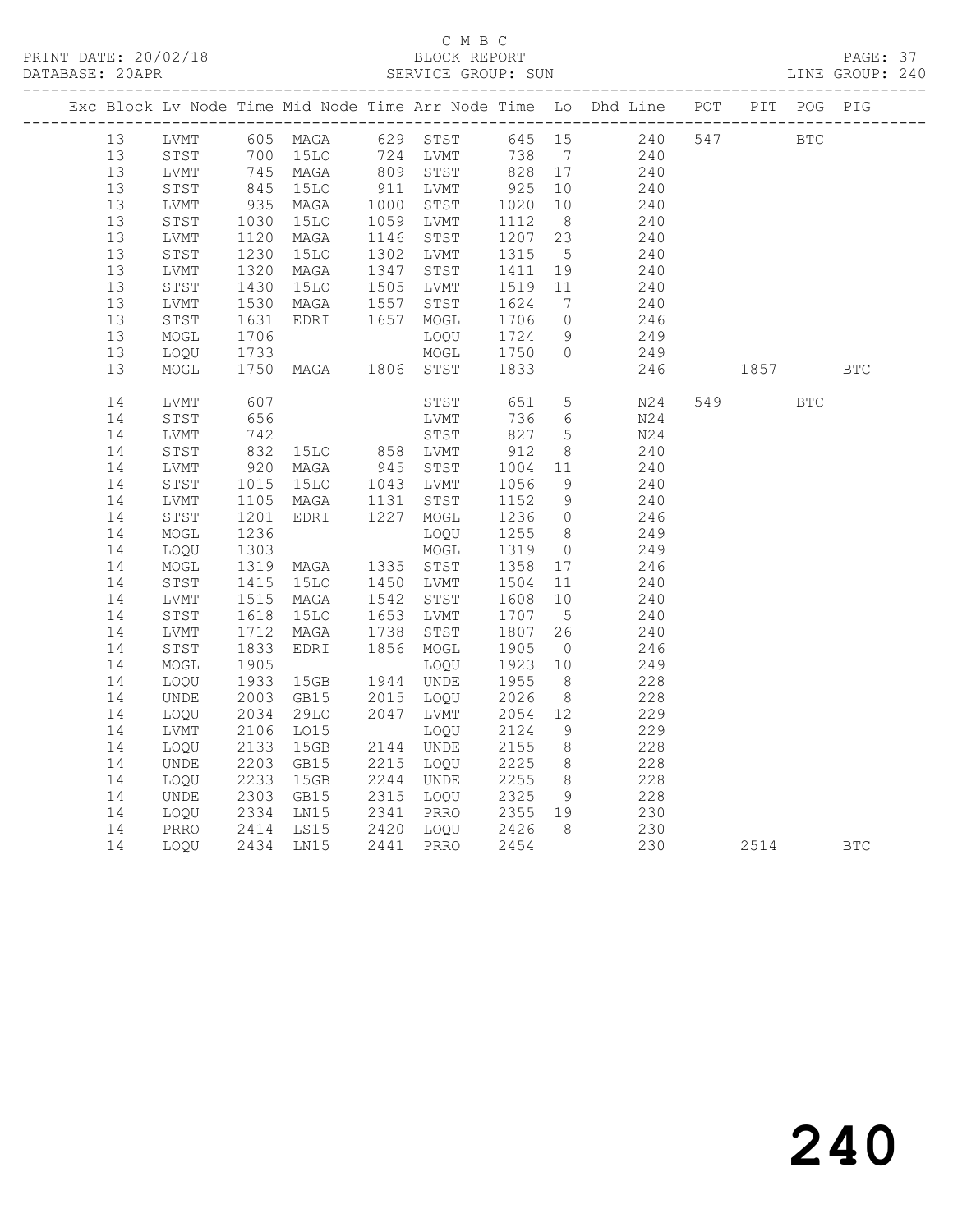## C M B C<br>BLOCK REPORT

| DATABASE: 20APR |          |                                |                   |                                     |      |                        |                 |             |                                                                                    |     |          |              |     |  |
|-----------------|----------|--------------------------------|-------------------|-------------------------------------|------|------------------------|-----------------|-------------|------------------------------------------------------------------------------------|-----|----------|--------------|-----|--|
|                 |          | ------------------------------ |                   |                                     |      |                        |                 |             | Exc Block Lv Node Time Mid Node Time Arr Node Time Lo Dhd Line POT PIT POG PIG     |     |          |              |     |  |
|                 | 15       |                                |                   |                                     |      |                        |                 |             | STST 620 15LO 644 LVMT 658 7 240 556 BTC                                           |     |          |              |     |  |
|                 | 15       |                                |                   |                                     |      |                        |                 |             | LVMT 705 MAGA 729 STST 748 12 240                                                  |     |          |              |     |  |
|                 | 15       | STST                           | 800<br>850<br>945 |                                     |      |                        |                 |             | 15LO 824 LVMT 838 12 240<br>MAGA 914 STST 933 12 240<br>15LO 1012 LVMT 1025 10 240 |     |          |              |     |  |
|                 | 15       | LVMT                           |                   |                                     |      |                        |                 |             |                                                                                    |     |          |              |     |  |
|                 | 15       | STST                           |                   |                                     |      |                        |                 |             |                                                                                    |     |          |              |     |  |
|                 | 15       | LVMT                           | 1035              | MAGA 1100 STST                      |      |                        |                 |             | 1120 11 240                                                                        |     |          |              |     |  |
|                 | 15       | STST                           |                   | EDRI 1157 MOGL                      |      |                        | 1206            |             |                                                                                    |     |          |              |     |  |
|                 | 15       |                                | 1131<br>1206      |                                     |      |                        | 1225 8          |             | $0 \qquad \qquad 246$<br>249                                                       |     |          |              |     |  |
|                 |          | MOGL                           | 1233              | LOQU<br>MOGL<br>MAGA 1305 STST      |      | LOQU                   |                 |             | $1249$ 0 249                                                                       |     |          |              |     |  |
|                 | 15       | LOQU                           |                   |                                     |      |                        |                 |             |                                                                                    |     |          |              |     |  |
|                 | 15       | MOGL                           | 1249              |                                     |      |                        |                 |             | 1328 17 246                                                                        |     |          |              |     |  |
|                 | 15       | STST                           | 1345              | 15LO 1419 LVMT                      |      |                        | 1432            | 13          | 240                                                                                |     |          |              |     |  |
|                 | 15       | LVMT                           | 1445<br>1554      | MAGA                                |      | 1512 STST              |                 |             | $1643$ 5 240                                                                       |     |          |              |     |  |
|                 | 15       | STST                           |                   | 15LO                                |      | 1628 LVMT              |                 |             |                                                                                    |     |          |              |     |  |
|                 | 15       | LVMT                           | 1648              | MAGA                                |      | 1715 STST              |                 |             | 1745 17 240                                                                        |     |          |              |     |  |
|                 | 15       | STST                           | 1802              | EDRI 1825                           |      | MOGL                   |                 |             | 1834 0 246                                                                         |     |          |              |     |  |
|                 | 15       | MOGL                           | 1834<br>1904      |                                     |      | LOQU                   | 1852 12         |             | 249                                                                                |     |          |              |     |  |
|                 | 15       | LOQU                           |                   |                                     |      |                        | 1920 0          |             | 249                                                                                |     |          |              |     |  |
|                 | 15       | MOGL                           |                   |                                     |      |                        |                 |             | 246                                                                                |     | 2022 BTC |              |     |  |
|                 | 16       | STST                           | 640<br>725<br>815 | 15LO                                |      |                        |                 |             |                                                                                    |     | 616 7    | <b>BTC</b>   |     |  |
|                 | 16       | LVMT                           |                   | MAGA                                |      |                        |                 |             |                                                                                    |     |          |              |     |  |
|                 | 16       | STST                           |                   | 15LO                                |      | 839 LVMT               | 853             | 12          | 240                                                                                |     |          |              |     |  |
|                 | 16       | LVMT                           | 905               | MAGA                                |      | 930 STST               | 949             |             | 11 240                                                                             |     |          |              |     |  |
|                 | 16       | STST                           | 1000<br>1050      | <b>15LO</b>                         |      | 1028 LVMT              | 1041 9          |             | 240                                                                                |     |          |              |     |  |
|                 | 16       | LVMT                           |                   | MAGA                                |      | 1115 STST              | 1135 25         |             | 240                                                                                |     |          |              |     |  |
|                 | 16       | STST                           | 1200              | 15LO                                |      | 1232 LVMT              | 1245 5          |             | 240                                                                                |     |          |              |     |  |
|                 | 16       | LVMT                           | 1250              | MAGA                                | 1317 | STST                   | 1340 20         |             | 240                                                                                |     |          |              |     |  |
|                 | 16       | STST                           | 1400              | 15LO                                | 1435 | LVMT                   | 1449            | 11          | 240                                                                                |     |          |              |     |  |
|                 | 16       | LVMT                           | 1500              | MAGA                                | 1527 | STST                   | 1553 8          |             | 240                                                                                |     |          |              |     |  |
|                 | 16       | STST                           | 1601              | EDRI                                |      | 1628 MOGL              | $1637 \qquad 0$ |             | 246                                                                                |     |          |              |     |  |
|                 | 16       | MOGL                           | 1637              |                                     |      | LOQU                   | 1655 13         |             | 249                                                                                |     |          |              |     |  |
|                 | 16       | LOQU                           | 1708              | CASB                                |      | 1724 GMSK              | 1733 13         |             | 236                                                                                |     |          |              |     |  |
|                 | 16       | GMSK                           | 1746              | CASB                                |      | 1753 LOQU              | 1812 9          |             | 236                                                                                |     |          |              |     |  |
|                 | 16       | LOQU                           | 1821              | LN15                                |      | 1829 PRRO              | 1845 12         |             | 230                                                                                |     |          |              |     |  |
|                 | 16       |                                | 1857              | LS15                                |      | 1904 LOQU              | 1912 10         |             | 230                                                                                |     |          |              |     |  |
|                 |          | PRRO                           |                   |                                     |      |                        |                 |             |                                                                                    |     |          |              |     |  |
|                 | 16       | LOQU                           |                   |                                     |      | 1929 PRRO              | 1944 13         |             | 230                                                                                |     |          |              |     |  |
|                 | 16       | PRRO                           |                   | 1922 LN15<br>1957 LS15<br>2022 LN15 |      | 2004 LOQU<br>2029 PRRO |                 |             | $\begin{array}{cccc} 2011 & 11 & & & 230 \\ 2044 & 13 & & & 230 \end{array}$       |     |          |              |     |  |
|                 | 16       | LOQU                           |                   |                                     |      | 2029 PRRO              |                 |             |                                                                                    |     |          |              |     |  |
|                 |          |                                |                   |                                     |      |                        |                 |             | 16 PRRO 2057 LS15 2104 LOQU 2111 230                                               |     | 2129     |              | BTC |  |
|                 | 17<br>17 | LVMT                           | 820<br>915        | MAGA<br><b>15LO</b>                 | 844  | STST                   | 903<br>955      | 12<br>10    | 240<br>240                                                                         | 802 |          | $_{\rm BTC}$ |     |  |
|                 |          | ${\tt STST}$                   |                   |                                     | 941  | LVMT                   |                 |             |                                                                                    |     |          |              |     |  |
|                 | 17       | LVMT                           | 1005              | MAGA                                | 1030 | STST                   | 1050            | 11          | 240                                                                                |     |          |              |     |  |
|                 | 17       | ${\tt STST}$                   | 1101              | EDRI                                | 1127 | MOGL                   | 1136            | $\mathbf 0$ | 246                                                                                |     |          |              |     |  |
|                 | 17       | $\sf{MOGL}$                    | 1136              |                                     |      | LOQU                   | 1155            | 8           | 249                                                                                |     |          |              |     |  |
|                 | 17       | LOQU                           | 1203              |                                     |      | MOGL                   | 1219            | 0           | 249                                                                                |     |          |              |     |  |
|                 | 17       | MOGL                           | 1219              | MAGA                                | 1235 | STST                   | 1258            | 17          | 246                                                                                |     |          |              |     |  |
|                 | 17       | STST                           | 1315              | 15LO                                | 1347 | LVMT                   | 1400            | 5           | 240                                                                                |     |          |              |     |  |
|                 | 17       | ${\rm LVMT}$                   | 1405              | MAGA                                | 1432 | STST                   | 1456            | 5           | 240                                                                                |     |          |              |     |  |
|                 | 17       | STST                           | 1501              | EDRI                                | 1528 | MOGL                   | 1537            | 0           | 246                                                                                |     |          |              |     |  |
|                 | 17       | $\sf{MOGL}$                    | 1537              |                                     |      | LOQU                   | 1555            | 7           | 249                                                                                |     |          |              |     |  |
|                 | 17       | LOQU                           | 1602              | 15GB                                | 1614 | UNDE                   | 1628            | 6           | 228                                                                                |     |          |              |     |  |
|                 | 17       | UNDE                           | 1634              | GB15                                | 1647 | LOQU                   | 1658            | 5           | 228                                                                                |     |          |              |     |  |
|                 | 17       | LOQU                           | 1703              |                                     |      | MOGL                   | 1720            | 0           | 249                                                                                |     |          |              |     |  |
|                 | 17       | MOGL                           | 1720              | MAGA                                | 1736 | STST                   | 1803            | 15          | 246                                                                                |     |          |              |     |  |
|                 | 17       | STST                           | 1818              | 15LO                                | 1851 | LVMT                   | 1904            | 8           | 240                                                                                |     |          |              |     |  |
|                 | 17       | LVMT                           | 1912              | MAGA                                | 1936 | STST                   | 2000            | 10          | 240                                                                                |     |          |              |     |  |
|                 |          |                                |                   |                                     |      |                        |                 |             |                                                                                    |     |          |              |     |  |

240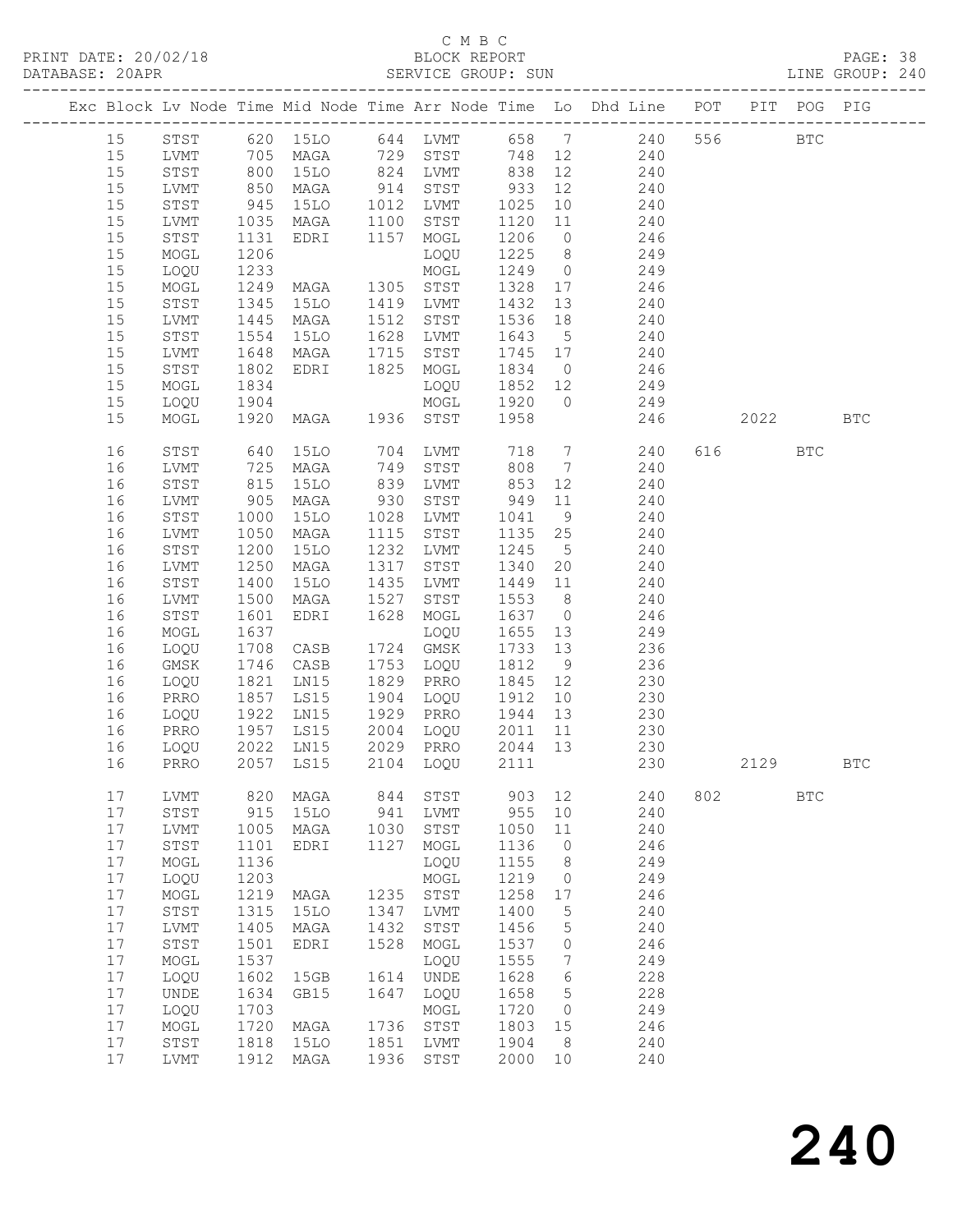## C M B C<br>BLOCK REPORT

PAGE: 39<br>LINE GROUP: 240

|          |                   |              | Exc Block Lv Node Time Mid Node Time Arr Node Time Lo Dhd Line POT PIT POG PIG |              |                        |                 |                              |                 |            |      |          |            |                      |
|----------|-------------------|--------------|--------------------------------------------------------------------------------|--------------|------------------------|-----------------|------------------------------|-----------------|------------|------|----------|------------|----------------------|
| 17       | STST              |              | 2010 15LO 2037 LVMT 2050 10 240                                                |              |                        |                 |                              |                 |            |      |          |            |                      |
| 17       | LVMT              |              | 2100 MAGA 2123 STST                                                            |              |                        | 2142            |                              |                 |            | 240  | 2206     |            | $_{\rm BTC}$         |
|          |                   |              |                                                                                |              |                        |                 |                              |                 |            |      |          |            |                      |
| 18       | PBEX              | 817          | LNI5                                                                           | 830          | GMSK                   | 849 16          |                              |                 | 232        |      | 805      | BTC        |                      |
| 18       | GMSK              | 905          | CASB                                                                           |              | 912 LOQU               | 929             | $5^{\circ}$                  | 236             |            |      |          |            |                      |
| 18       | LOQU              | 934          | 29LO                                                                           |              | 946 LVMT               | 953             | 10                           |                 | 229        |      |          |            |                      |
| 18       | LVMT              | 1003         | L015                                                                           |              | LOQU                   | 1026            | 8                            |                 | 229        |      |          |            |                      |
| 18       | LOQU              | 1034         | 29LO                                                                           |              | 1049 LVMT              | 1056            | $7\phantom{.0}\phantom{.0}7$ |                 | 229        |      |          |            |                      |
| 18       | LVMT              | 1103         | L015                                                                           |              | LOQU                   | 1126            | $\overline{7}$               | 229             |            |      |          |            |                      |
| 18       | LOQU              | 1133         |                                                                                |              | MOGL                   | 1149            | $\overline{0}$               |                 | 249        |      |          |            |                      |
| 18       | MOGL              | 1149<br>1245 | MAGA<br>15LO                                                                   |              | 1205 STST<br>1317 LVMT | 1228 17<br>1330 | $5\overline{)}$              |                 | 246<br>240 |      |          |            |                      |
| 18<br>18 | STST<br>LVMT      | 1335         | MAGA                                                                           | 1402         | STST                   | 1426            | $5\overline{)}$              | 240             |            |      |          |            |                      |
| 18       | STST              | 1431         | EDRI                                                                           | 1458         | MOGL                   | 1507            | $\overline{0}$               | 246             |            |      |          |            |                      |
| 18       | MOGL              | 1507         |                                                                                |              | LOQU                   | 1525            | 8 <sup>8</sup>               |                 | 249        |      |          |            |                      |
| 18       | LOQU              | 1533         |                                                                                |              | MOGL                   | 1550            | $\overline{0}$               |                 | 249        |      |          |            |                      |
| 18       | MOGL              | 1550         | MAGA                                                                           |              | 1606 STST              | 1634            | 8 <sup>8</sup>               | 246             |            |      |          |            |                      |
| 18       | STST              | 1642         | <b>15LO</b>                                                                    | 1717         | LVMT                   | 1731            | $5\overline{)}$              |                 | 240        |      |          |            |                      |
| 18       | LVMT              | 1736         | MAGA                                                                           | 1802         | STST                   | 1831            | 14                           |                 | 240        |      |          |            |                      |
| 18       | STST              | 1845         | 15LO                                                                           | 1915         | LVMT                   | 1928            | 8 <sup>8</sup>               |                 | 240        |      |          |            |                      |
| 18       | LVMT              | 1936         | MAGA                                                                           | 2000         | STST                   | 2024            | $6\overline{6}$              |                 | 240        |      |          |            |                      |
| 18       | STST              | 2030         | 15LO                                                                           | 2056         | LVMT                   | 2109            | 11                           | 240             |            |      |          |            |                      |
| 18       | LVMT              | 2120         | MAGA                                                                           | 2143         | STST                   | 2202            | 8 <sup>8</sup>               |                 | 240        |      |          |            |                      |
| 18       | STST              | 2210         | 15LO                                                                           |              | 2236 LVMT              | 2249            | 11                           |                 | 240        |      |          |            |                      |
| 18       | LVMT              | 2300         |                                                                                |              | LS15                   | 2313            | 14                           |                 | 5 240      |      |          |            |                      |
| 18       | LOQU              | 2332         |                                                                                |              | HODM                   | 2400            | $5^{\circ}$                  |                 | N24        |      |          |            |                      |
| 18       | HODM              | 2405         | LOQU 2435 LVMT                                                                 |              |                        | 2454            | $5\overline{)}$              |                 | N24        |      |          |            |                      |
| 18       | LVMT              | 2459         | LOQU                                                                           |              | HODM                   | 2540            | $5\phantom{.0}$              | 23 N24          | N24        |      |          |            |                      |
| 18<br>18 | HODM<br>HODM      | 2545<br>2714 | LOQU<br>LOQU                                                                   | 2744         | 2615 LVMT<br>LVMT      | 2634 17<br>2803 |                              |                 | N24        |      | 2823     |            | $_{\rm BTC}$         |
|          |                   |              |                                                                                |              |                        |                 |                              |                 |            |      |          |            |                      |
| 19       | STST              | 1100         | 15LO                                                                           |              | 1130 LVMT              | 1143            |                              | $7\overline{ }$ |            |      | 240 1036 | <b>BTC</b> |                      |
| 19       | LVMT              | 1150         | MAGA                                                                           | 1216         | STST                   | 1238            | 22                           |                 | 240        |      |          |            |                      |
| 19       | STST              | 1300         | 15LO                                                                           | 1332         | LVMT                   | 1345            | $5^{\circ}$                  |                 | 240        |      |          |            |                      |
| 19       | LVMT              | 1350         | MAGA                                                                           | 1417         | STST                   | 1441            | 19                           |                 | 240        |      |          |            |                      |
| 19       | STST              | 1500         | 15LO                                                                           | 1535         | LVMT                   | 1549 11         |                              |                 | 240        |      |          |            |                      |
| 19       | LVMT              | 1600         | MAGA                                                                           |              | 1627 STST              | 1654 7          |                              |                 | 240        |      |          |            |                      |
| 19       | STST              | 1701         | EDRI                                                                           |              | 1727 MOGL              | 1736 0          |                              | 246             |            |      |          |            |                      |
| 19       | MOGL              | 1736         |                                                                                |              | LOQU                   | 1754 10         |                              |                 | 249        |      |          |            |                      |
|          | 19 LOQU 1804 CASB |              |                                                                                |              | 1819 GMSK 1828 5       |                 |                              |                 | 236        |      |          |            |                      |
| 19       | GMSK              | 1833         | CASB                                                                           | 1840         | LOQU                   | 1858            | 6                            |                 | 236        |      |          |            |                      |
| 19<br>19 | LOQU<br>GMSK      | 1904<br>1938 | CASB<br>LS15                                                                   | 1918<br>1958 | GMSK<br>PBEX           | 1927<br>2012    | 11<br>8                      |                 | 236<br>232 |      |          |            |                      |
| 19       | ${\tt PBEX}$      | 2020         | LN15                                                                           | 2033         | GMSK                   | 2054            | 14                           |                 | 232        |      |          |            |                      |
| 19       | $\rm{GMSK}$       | 2108         | LS15                                                                           | 2127         | PBEX                   | 2140            | 10                           |                 | 232        |      |          |            |                      |
| 19       | ${\tt PBEX}$      | 2150         | LN15                                                                           | 2203         | <b>GMSK</b>            | 2224            | 9                            |                 | 232        |      |          |            |                      |
| 19       | GMSK              | 2233         | CASB                                                                           | 2240         | LOQU                   | 2257            | 7                            |                 | 236        |      |          |            |                      |
| 19       | LOQU              | 2304         | $\mathtt{CASE}$                                                                | 2316         | GMSK                   | 2322            |                              |                 | 236        |      | 2344     |            | $_{\rm BTC}$         |
|          |                   |              |                                                                                |              |                        |                 |                              |                 |            |      |          |            |                      |
| 21       | ${\tt STST}$      | 1530         | <b>15LO</b>                                                                    | 1604         | LVMT                   | 1619            | 5                            |                 | 240        | 1506 |          | <b>BTC</b> |                      |
| 21       | LVMT              | 1624         | MAGA                                                                           | 1651         | STST                   | 1721            | 10                           |                 | 240        |      |          |            |                      |
| 21       | STST              | 1731         | EDRI                                                                           | 1757         | MOGL                   | 1806            | $\circ$                      |                 | 246        |      |          |            |                      |
| 21       | MOGL              | 1806         |                                                                                |              | LOQU                   | 1824            | 10                           |                 | 249        |      |          |            |                      |
| 21<br>21 | LOQU<br>GMSK      | 1834<br>1903 | CASB<br>CASB                                                                   | 1849<br>1910 | $\rm{GMSK}$<br>LOQU    | 1858<br>1928    | 5                            |                 | 236<br>236 |      | 1946     |            | $\operatorname{BTC}$ |
|          |                   |              |                                                                                |              |                        |                 |                              |                 |            |      |          |            |                      |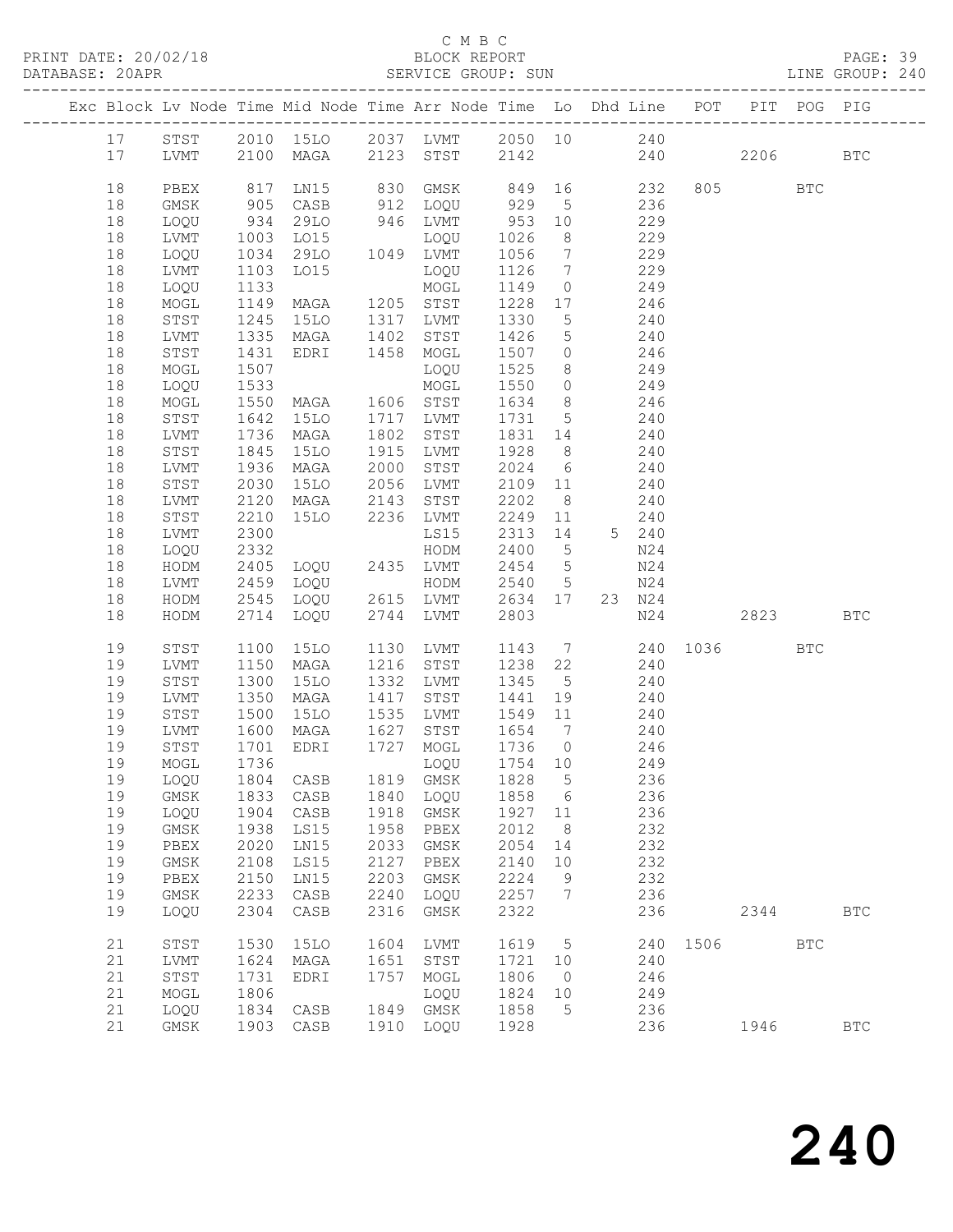PRINT DATE: 20/02/18 BLOCK REPORT<br>
DATABASE: 20APR

## C M B C<br>BLOCK REPORT

PAGE: 40<br>LINE GROUP: 240

| DAIADASE. ZUAIR |    |      |      |      |      | ALLVIUS GRUUP. JUN |      |            |                                                                    |          |      |     | ATNA GUOQI. ZIV |
|-----------------|----|------|------|------|------|--------------------|------|------------|--------------------------------------------------------------------|----------|------|-----|-----------------|
|                 |    |      |      |      |      |                    |      |            | Exc Block Ly Node Time Mid Node Time Arr Node Time Lo Dhd Line POT |          | PIT  |     | POG PIG         |
|                 | 22 | STST | 1609 | 15LO | 1644 | LVMT               | 1658 | .5         |                                                                    | 240 1545 |      | BTC |                 |
|                 | 22 | LVMT | 1703 | MAGA | 1729 | STST               | 1758 | 8          | 240                                                                |          |      |     |                 |
|                 | 22 | STST | 1806 | 15LO | 1839 | LVMT               | 1852 | 8          | 240                                                                |          |      |     |                 |
|                 | 22 | LVMT | 1900 | MAGA | 1924 | STST               | 1948 | 15         | 240                                                                |          |      |     |                 |
|                 | 22 | STST | 2003 | EDRI | 2025 | MOGL               | 2034 | $\bigcirc$ | 246                                                                |          |      |     |                 |
|                 | 22 | MOGL | 2034 |      |      | <b>LOOU</b>        | 2052 | 12         | 249                                                                |          |      |     |                 |
|                 | 22 | LOOU | 2104 | CASB | 2118 | GMSK               | 2127 | 11         | 236                                                                |          |      |     |                 |
|                 | 22 | GMSK | 2138 | LS15 | 2157 | PBEX               | 2210 |            | 232                                                                |          | 2220 |     | BTC             |
|                 |    |      |      |      |      |                    |      |            |                                                                    |          |      |     |                 |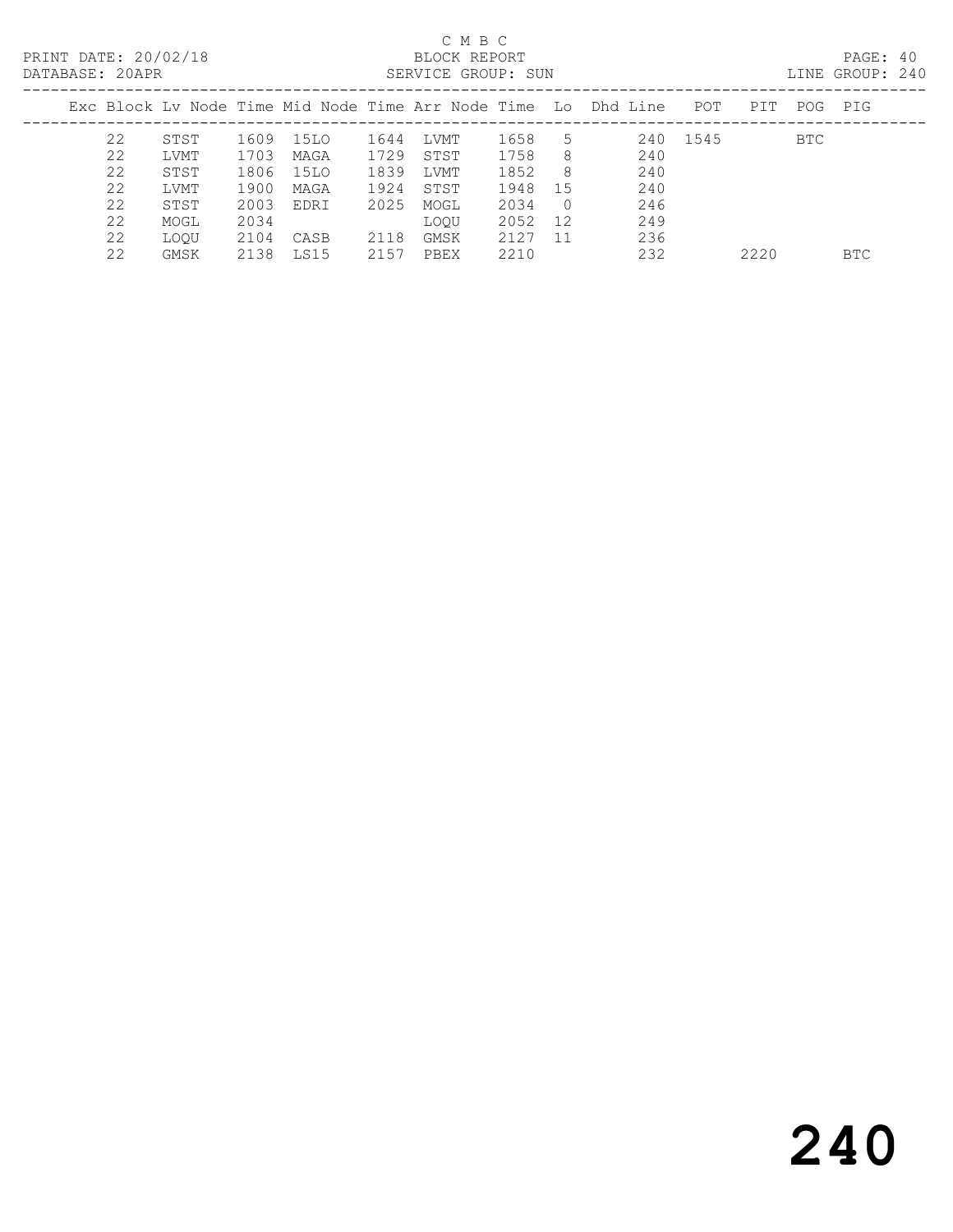|  |          |              |              |                                  |              |              |         | PRINT DATE: 20/02/18 BLOCK REPORT PAGE: 41<br>DATABASE: 20APR SERVICE GROUP: SUN LINE GROUP: 802 |         |            |  |
|--|----------|--------------|--------------|----------------------------------|--------------|--------------|---------|--------------------------------------------------------------------------------------------------|---------|------------|--|
|  |          |              |              |                                  |              |              |         |                                                                                                  |         |            |  |
|  |          |              |              |                                  |              |              |         | Exc Block Lv Node Time Mid Node Time Arr Node Time Lo Dhd Line POT PIT POG PIG                   |         |            |  |
|  |          | 31 PBEX 522  |              |                                  |              |              |         | PKRS 555 5 R2 510 BTC                                                                            |         |            |  |
|  | 31       |              |              | PKRS 600<br>PBEX 640<br>PKRS 725 |              |              |         | PBEX 633 7 R2<br>PKRS 713 12 R2<br>PBEX 758 12 R2                                                |         |            |  |
|  | 31       |              |              |                                  |              |              |         |                                                                                                  |         |            |  |
|  | 31       |              |              |                                  |              |              |         |                                                                                                  |         |            |  |
|  | 31       | PBEX         | 810          |                                  |              |              |         | PKRS 843 12 R2                                                                                   |         |            |  |
|  | 31       | PKRS         | 855          |                                  |              |              |         | PBEX 928 12 R2<br>PKRS 1017 8 R2<br>PBEX 1102 18 R2                                              |         |            |  |
|  | 31       | PBEX         |              | $940$<br>$1025$                  |              |              |         |                                                                                                  |         |            |  |
|  | 31       | PKRS         |              |                                  |              |              |         |                                                                                                  |         |            |  |
|  | 31       | PBEX         | 1120         |                                  |              |              |         | PKRS 1157 8 R2                                                                                   |         |            |  |
|  | 31       | PKRS         | 1205         |                                  |              |              |         | PBEX 1242 18 R2                                                                                  |         |            |  |
|  | 31       | PBEX         | 1300<br>1345 |                                  |              |              |         | PKRS 1337 8 R2<br>PBEX 1422 18 R2                                                                |         |            |  |
|  | 31       | PKRS         |              |                                  |              |              |         |                                                                                                  |         |            |  |
|  | 31       | PBEX         | 1440         |                                  |              |              |         | PKRS 1517 8 R2                                                                                   |         |            |  |
|  | 31       | PKRS         | 1525         |                                  |              |              |         | PBEX 1602 18 R2                                                                                  |         |            |  |
|  | 31       | PBEX<br>PKRS | 1620<br>1705 |                                  |              |              |         | PKRS 1657 8 R2<br>PBEX 1742 18 R2                                                                |         |            |  |
|  | 31<br>31 | PBEX         | 1800         |                                  |              |              |         | PKRS 1837 8 R2                                                                                   |         |            |  |
|  | 31       |              |              |                                  |              |              |         |                                                                                                  |         |            |  |
|  | 31       | PKRS<br>PBEX | 1845         |                                  |              |              |         | PBEX 1922 18 R2                                                                                  |         |            |  |
|  | 31       | PKRS         | 1940<br>2025 |                                  |              |              |         |                                                                                                  |         |            |  |
|  | 31       | PBEX         | 2115         |                                  |              |              |         | PKRS 2017 8 R2<br>PBEX 2102 13 R2<br>PKRS 2148 7 R2                                              |         |            |  |
|  | 31       | PKRS         | 2155         |                                  |              |              |         | PBEX 2228 17 R2                                                                                  |         |            |  |
|  | 31       | PBEX         | 2245         |                                  |              |              |         |                                                                                                  |         |            |  |
|  | 31       | PKRS         | 2325         |                                  |              |              |         | PKRS 2318 7 R2<br>PBEX 2358 17 R2<br>PKRS 2448 7 R2                                              |         |            |  |
|  | 31       | PBEX         | 2415         |                                  |              |              |         |                                                                                                  |         |            |  |
|  | 31       | PKRS 2455    |              |                                  |              |              |         | PBEX 2528 R2 2538 BTC                                                                            |         |            |  |
|  |          |              |              |                                  |              |              |         |                                                                                                  |         |            |  |
|  | 32       | PBEX         | 542          |                                  |              |              |         | PKRS 615 5 R2                                                                                    | 530 BTC |            |  |
|  | 32       | PKRS         | 620          |                                  | PBEX         |              |         | 653 7 R2                                                                                         |         |            |  |
|  | 32       | PBEX         | 700          | <b>EXAMPLE SERVICES</b>          |              | 733          |         | 12 R2                                                                                            |         |            |  |
|  | 32       | PKRS         | 745          |                                  | PBEX 818     |              |         | 12 R2                                                                                            |         |            |  |
|  | 32       |              |              |                                  |              |              |         |                                                                                                  |         |            |  |
|  | 32       |              |              |                                  |              |              |         | PKRS 1047 8 R2                                                                                   |         |            |  |
|  | 32       | PBEX         | 1010<br>1055 |                                  |              | 1132 18      |         |                                                                                                  |         |            |  |
|  | 32<br>32 | PKRS         |              |                                  | PBEX         | 1227         |         | R2<br>R2                                                                                         |         |            |  |
|  | 32       | PBEX         | 1150         |                                  | PKRS         | 1312         | 8       |                                                                                                  |         |            |  |
|  | 32       | PKRS         | 1235         |                                  | PBEX         |              | 18      | $\mathbb{R}2$                                                                                    |         |            |  |
|  |          | PBEX<br>PKRS | 1330<br>1415 |                                  | PKRS         | 1407<br>1452 | 8<br>18 | R2                                                                                               |         |            |  |
|  | 32<br>32 |              |              |                                  | PBEX         |              |         | R2<br>R2                                                                                         |         |            |  |
|  | 32       | PBEX<br>PKRS | 1510<br>1555 |                                  | PKRS         | 1547<br>1632 | 8<br>18 | R2                                                                                               |         |            |  |
|  | 32       | PBEX         | 1650         |                                  | PBEX<br>PKRS | 1727         | 8       | R2                                                                                               |         |            |  |
|  | 32       |              | 1735         |                                  |              | 1812         | 18      | R2                                                                                               |         |            |  |
|  | 32       | PKRS<br>PBEX | 1830         |                                  | PBEX<br>PKRS | 1907         | 8       | R2                                                                                               |         |            |  |
|  | 32       | PKRS         | 1915         |                                  | PBEX         | 1952         | 18      | R2                                                                                               |         |            |  |
|  | 32       | PBEX         | 2010         |                                  | PKRS         | 2047         | 8       | R2                                                                                               |         |            |  |
|  | 32       | PKRS         | 2055         |                                  | ${\tt PBEX}$ | 2132         |         | R2                                                                                               | 2142    | <b>BTC</b> |  |
|  |          |              |              |                                  |              |              |         |                                                                                                  |         |            |  |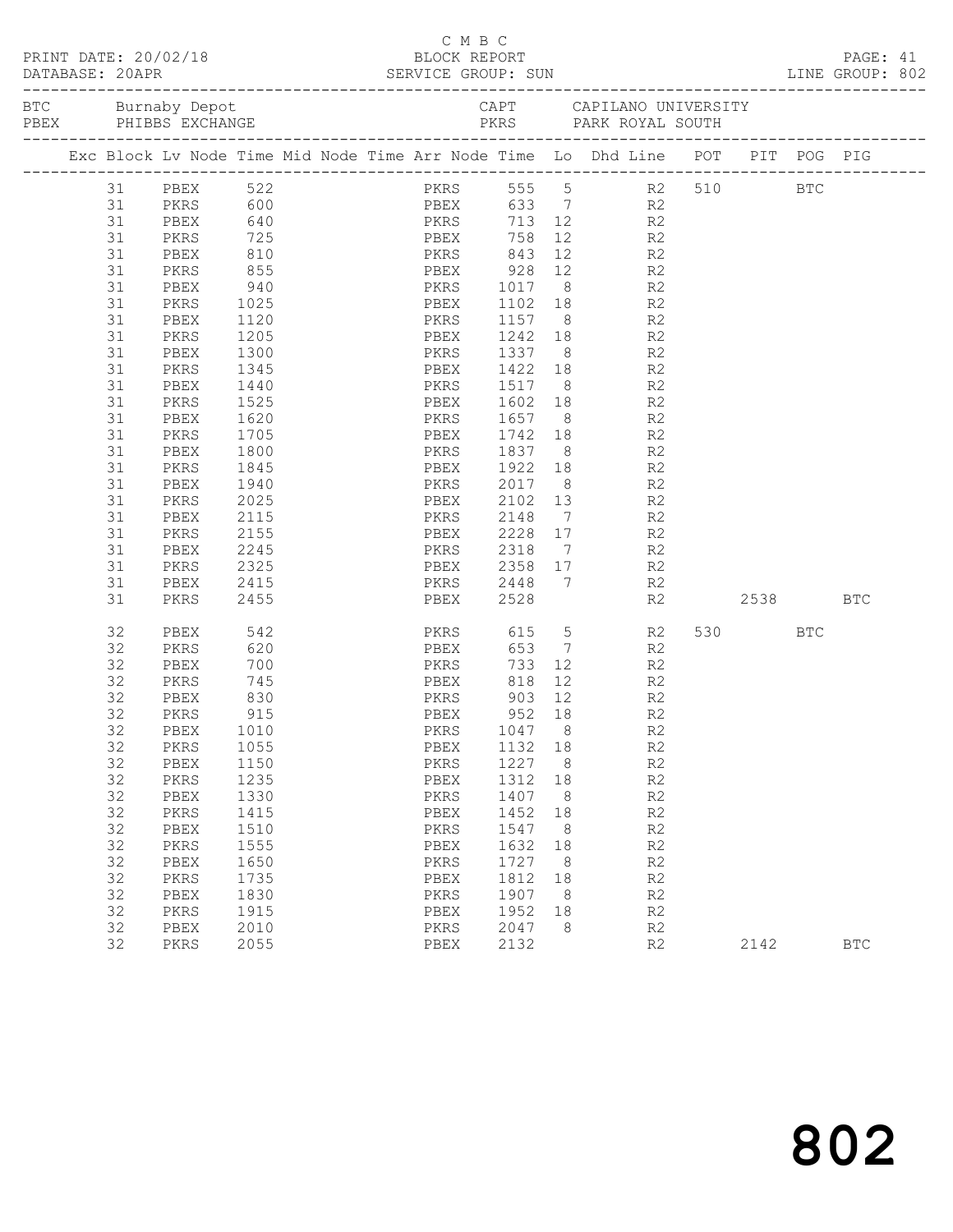## C M B C<br>BLOCK REPORT

PAGE: 42<br>LINE GROUP: 802

|    |      |            |  |      |      |                            |                | Exc Block Lv Node Time Mid Node Time Arr Node Time Lo Dhd Line POT PIT POG PIG |    |           |            |            |
|----|------|------------|--|------|------|----------------------------|----------------|--------------------------------------------------------------------------------|----|-----------|------------|------------|
| 33 | PBEX | 605        |  |      | PKRS |                            |                | 638 17 R2 553                                                                  |    |           | <b>BTC</b> |            |
| 33 | PKRS | 655        |  |      |      |                            |                | PBEX 728 12 R2                                                                 |    |           |            |            |
| 33 | PBEX |            |  |      |      | 813 12                     |                | R2                                                                             |    |           |            |            |
| 33 | PKRS | 740<br>825 |  |      |      | PKRS 813 12<br>PBEX 858 12 |                | R2                                                                             |    |           |            |            |
| 33 | PBEX | 910        |  |      |      | PKRS 947                   | 8 <sup>8</sup> | R2                                                                             |    |           |            |            |
| 33 | PKRS | 955        |  | PBEX |      | 1032                       | 18             | R <sub>2</sub>                                                                 |    |           |            |            |
| 33 | PBEX | 1050       |  | PKRS |      | 1127                       | 8 <sup>8</sup> | R <sub>2</sub>                                                                 |    |           |            |            |
| 33 | PKRS | 1135       |  | PBEX |      | 1212                       | 18             | R <sub>2</sub>                                                                 |    |           |            |            |
| 33 | PBEX | 1230       |  | PKRS |      | 1307                       | 8 <sup>8</sup> | R <sub>2</sub>                                                                 |    |           |            |            |
| 33 | PKRS | 1315       |  | PBEX |      | 1352                       | 18             | R <sub>2</sub>                                                                 |    |           |            |            |
| 33 | PBEX | 1410       |  | PKRS |      | 1447                       | 8 <sup>8</sup> | R <sub>2</sub>                                                                 |    |           |            |            |
| 33 | PKRS | 1455       |  | PBEX |      | 1532                       | 18             | R <sub>2</sub>                                                                 |    |           |            |            |
| 33 | PBEX | 1550       |  | PKRS |      | 1627                       | 8 <sup>8</sup> | R <sub>2</sub>                                                                 |    |           |            |            |
| 33 | PKRS | 1635       |  | PBEX |      | 1712                       | 18             | R2                                                                             |    |           |            |            |
| 33 | PBEX | 1730       |  | PKRS |      | 1807                       | 8 <sup>8</sup> | R <sub>2</sub>                                                                 |    |           |            |            |
| 33 | PKRS | 1815       |  | PBEX |      | 1852                       | 18             | R <sub>2</sub>                                                                 |    |           |            |            |
| 33 | PBEX | 1910       |  | PKRS |      | 1947                       | 8 <sup>8</sup> | R <sub>2</sub>                                                                 |    |           |            |            |
| 33 | PKRS | 1955       |  | PBEX |      | 2032                       | 18             | R <sub>2</sub>                                                                 |    |           |            |            |
| 33 | PBEX | 2050       |  | PKRS |      | 2127                       | 8 <sup>8</sup> | R <sub>2</sub>                                                                 |    |           |            |            |
| 33 | PKRS | 2135       |  | PBEX |      | 2208                       | $\overline{7}$ | R <sub>2</sub>                                                                 |    |           |            |            |
| 33 | PBEX | 2215       |  | PKRS |      | 2248                       | $\overline{7}$ | R <sub>2</sub>                                                                 |    |           |            |            |
| 33 | PKRS | 2255       |  | PBEX |      | 2328                       | 17             | R2                                                                             |    |           |            |            |
| 33 | PBEX | 2345       |  | PKRS |      | 2418                       | $\overline{7}$ | R <sub>2</sub>                                                                 |    |           |            |            |
| 33 | PKRS | 2425       |  | PBEX |      | 2458                       | 2              | R2                                                                             |    |           |            |            |
| 33 | PBEX | 2500       |  | PKRS |      | 2533                       | 7              | R2                                                                             |    |           |            |            |
| 33 | PKRS | 2540       |  | PBEX |      | 2613                       |                | R2                                                                             |    | 2623      |            | <b>BTC</b> |
|    |      |            |  |      |      |                            |                |                                                                                |    |           |            |            |
| 34 | PKRS | 635        |  | PBEX |      | 708                        | 12             |                                                                                | R2 | 605 — 100 | BTC        |            |
| 34 | PBEX | 720        |  | PKRS |      | 753                        | 12             | R2                                                                             |    |           |            |            |
| 34 | PKRS | 805        |  | PBEX |      | 838                        | 12             | R2                                                                             |    |           |            |            |
| 34 | PBEX | 850        |  | PKRS |      | 923                        | 12             | R2                                                                             |    |           |            |            |
| 34 | PKRS | 935        |  | PBEX |      | 1012                       | 18             | R2                                                                             |    |           |            |            |
| 34 | PBEX | 1030       |  | PKRS |      | 1107                       | 8 <sup>8</sup> | R <sub>2</sub>                                                                 |    |           |            |            |
| 34 | PKRS | 1115       |  | PBEX |      | 1152                       | 18             | R <sub>2</sub>                                                                 |    |           |            |            |
| 34 | PBEX | 1210       |  | PKRS |      | 1247                       | 8 <sup>8</sup> | R <sub>2</sub>                                                                 |    |           |            |            |
| 34 | PKRS | 1255       |  | PBEX |      | 1332                       | 18             | R2                                                                             |    |           |            |            |
| 34 | PBEX | 1350       |  | PKRS |      | 1427 8                     |                | R2                                                                             |    |           |            |            |
| 34 | PKRS | 1435       |  | PBEX |      | 1512 18                    |                | R <sub>2</sub>                                                                 |    |           |            |            |
| 34 | PBEX | 1530       |  | PKRS |      | 1607                       | 8 <sup>8</sup> | R2                                                                             |    |           |            |            |
| 34 | PKRS | 1615       |  | PBEX |      | 1652 18                    |                | R2                                                                             |    |           |            |            |
| 34 | PBEX | 1710       |  | PKRS |      | 1747                       | 8              | R2                                                                             |    |           |            |            |
| 34 | PKRS | 1755       |  | PBEX |      | 1832                       | 18             | R2                                                                             |    |           |            |            |
| 34 | PBEX | 1850       |  | PKRS |      | 1927                       | 8              | R2                                                                             |    |           |            |            |
| 34 | PKRS | 1935       |  | PBEX |      | 2012                       | 18             | R2                                                                             |    |           |            |            |
| 34 | PBEX | 2030       |  | PKRS |      | 2107                       | 8              | R2                                                                             |    |           |            |            |
| 34 | PKRS | 2115       |  | PBEX |      | 2148                       | 12             | R2                                                                             |    |           |            |            |
| 34 | PBEX | 2200       |  | PKRS |      | 2233                       | 7              | R2                                                                             |    |           |            |            |
| 34 | PKRS | 2240       |  | PBEX |      | 2313                       | 17             | R2                                                                             |    |           |            |            |
| 34 | PBEX | 2330       |  | PKRS |      | 2403                       | 7              | R2                                                                             |    |           |            |            |
| 34 | PKRS | 2410       |  | PBEX |      | 2443                       |                | R2                                                                             |    | 2453      |            | <b>BTC</b> |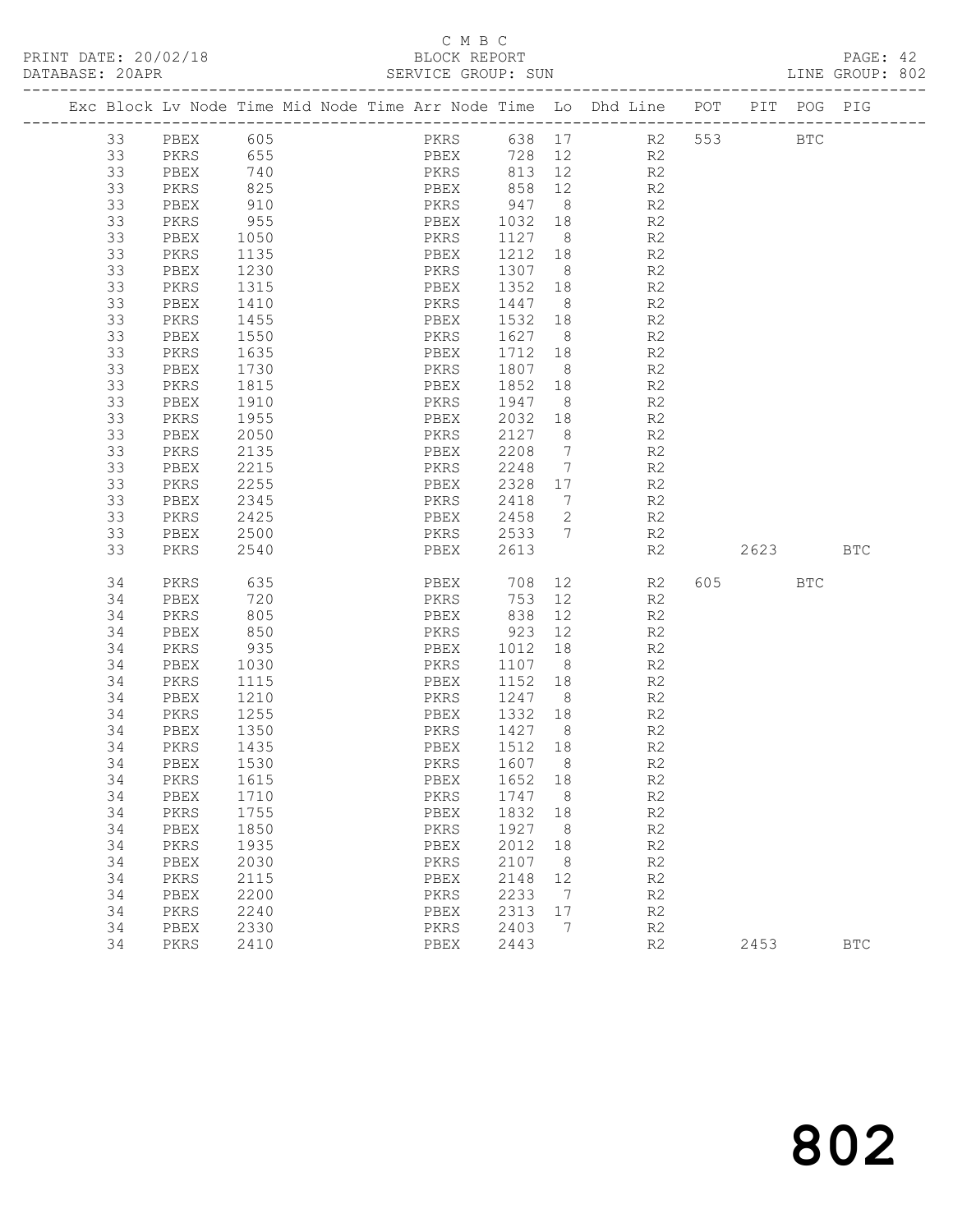## C M B C<br>BLOCK REPORT

PAGE: 43<br>LINE GROUP: 802

|  |          |              |              | Exc Block Lv Node Time Mid Node Time Arr Node Time Lo Dhd Line POT |              |      |                 |                |                                  |     |           | PIT POG PIG |            |
|--|----------|--------------|--------------|--------------------------------------------------------------------|--------------|------|-----------------|----------------|----------------------------------|-----|-----------|-------------|------------|
|  | 35       | PBEX         | 620          |                                                                    |              | PKRS | 653 12          |                | R2                               | 608 |           | <b>BTC</b>  |            |
|  | 35       | PKRS         | 705          |                                                                    |              | PBEX | 738             | 12             | R2                               |     |           |             |            |
|  | 35       | PBEX         | 750          |                                                                    | PKRS         |      | 823 12          |                | R2                               |     |           |             |            |
|  | 35       | PKRS         | 835          |                                                                    | PBEX         |      | 908             | 12             | R2                               |     |           |             |            |
|  | 35       | PBEX         | 920          |                                                                    | PKRS         |      | 957             | 8 <sup>8</sup> | R2                               |     |           |             |            |
|  | 35       | PKRS         | 1005         |                                                                    | PBEX         |      | 1042            | 18             | R <sub>2</sub>                   |     |           |             |            |
|  | 35       | PBEX         | 1100         |                                                                    | PKRS         |      | 1137            | 8 <sup>8</sup> | R <sub>2</sub>                   |     |           |             |            |
|  | 35       | PKRS         | 1145         |                                                                    | PBEX         |      | 1222            | 18             | R2                               |     |           |             |            |
|  | 35       | PBEX         | 1240         |                                                                    | PKRS         |      | 1317            | 8 <sup>8</sup> | R2                               |     |           |             |            |
|  | 35       | PKRS         | 1325         |                                                                    | PBEX         |      | 1402            | 18             | R2                               |     |           |             |            |
|  | 35       | PBEX         | 1420         |                                                                    | PKRS         |      | 1457            | - 8            | R <sub>2</sub>                   |     |           |             |            |
|  | 35       | PKRS         | 1505         |                                                                    | PBEX         |      | 1542            | 18             | R <sub>2</sub>                   |     |           |             |            |
|  | 35       | PBEX         | 1600         |                                                                    | PKRS         |      | 1637            | 8 <sup>8</sup> | R <sub>2</sub>                   |     |           |             |            |
|  | 35       | PKRS         | 1645         |                                                                    | PBEX         |      | 1722            | 18             | R <sub>2</sub>                   |     |           |             |            |
|  | 35       | PBEX         | 1740         |                                                                    | PKRS         |      | 1817 8          |                | R2                               |     |           |             |            |
|  | 35       | PKRS         | 1825         |                                                                    | PBEX         |      | 1902            | 18             | R2                               |     |           |             |            |
|  | 35       | PBEX         | 1920         |                                                                    | PKRS         |      | 1957            | 8 <sup>8</sup> | R2                               |     |           |             |            |
|  | 35<br>35 | PKRS         | 2005         |                                                                    | PBEX         |      | 2042            | 18             | R <sub>2</sub>                   |     |           |             |            |
|  | 35       | PBEX         | 2100         |                                                                    | PKRS         |      | 2133<br>2218    | 12<br>12       | R <sub>2</sub>                   |     |           |             |            |
|  | 35       | PKRS         | 2145<br>2230 |                                                                    | PBEX<br>PKRS |      | 2303            | $\overline{7}$ | R <sub>2</sub><br>R <sub>2</sub> |     |           |             |            |
|  | 35       | PBEX<br>PKRS | 2310         |                                                                    | PBEX         |      | 2343 17         |                | R2                               |     |           |             |            |
|  | 35       | PBEX         | 2400         |                                                                    | PKRS         |      | 2433            | $\overline{7}$ | R2                               |     |           |             |            |
|  | 35       | PKRS         | 2440         |                                                                    | PBEX         |      | 2513            |                | R2                               |     | 2523      |             | <b>BTC</b> |
|  |          |              |              |                                                                    |              |      |                 |                |                                  |     |           |             |            |
|  | 36       | PKRS         | 645          |                                                                    | PBEX         |      | 718             | 12             | R2                               |     | 615 — 100 | <b>BTC</b>  |            |
|  | 36       | PBEX         | 730          |                                                                    | PKRS         |      | 803             | 12             | R2                               |     |           |             |            |
|  | 36       | PKRS         | 815          |                                                                    | PBEX         |      | 848             | 12             | R2                               |     |           |             |            |
|  | 36       | PBEX         | 900          |                                                                    | PKRS         |      | 937             | 8              | R2                               |     |           |             |            |
|  | 36       | PKRS         | 945          |                                                                    | PBEX         |      | 1022            | 18             | R2                               |     |           |             |            |
|  | 36       | PBEX         | 1040         |                                                                    | PKRS         |      | 1117            | 8 <sup>8</sup> | R <sub>2</sub>                   |     |           |             |            |
|  | 36       | PKRS         | 1125         |                                                                    | PBEX         |      | 1202            | 18             | R <sub>2</sub>                   |     |           |             |            |
|  | 36       | PBEX         | 1220         |                                                                    | PKRS         |      | 1257            | 8              | R <sub>2</sub>                   |     |           |             |            |
|  | 36       | PKRS         | 1305         |                                                                    | PBEX         |      | 1342            | 18             | R2                               |     |           |             |            |
|  | 36       | PBEX         | 1400         |                                                                    | PKRS         |      | 1437            | 8              | R <sub>2</sub>                   |     |           |             |            |
|  | 36       | PKRS         | 1445         |                                                                    | PBEX         |      | 1522            | 18             | R2                               |     |           |             |            |
|  | 36       | PBEX         | 1540         |                                                                    | PKRS         |      | 1617            | - 8            | R <sub>2</sub>                   |     |           |             |            |
|  | 36       | PKRS         | 1625         |                                                                    | PBEX         |      | 1702            | 18             | R <sub>2</sub>                   |     |           |             |            |
|  | 36       | PBEX         | 1720         |                                                                    | PKRS         |      | 1757 8          |                | R2                               |     |           |             |            |
|  | 36       | PKRS         | 1805         |                                                                    | PBEX         |      | 1842            | 18             | R <sub>2</sub>                   |     |           |             |            |
|  | 36<br>36 | PBEX         | 1900         |                                                                    | PKRS         |      | 1937<br>2022 18 | 8 <sup>8</sup> | R <sub>2</sub>                   |     |           |             |            |
|  | 36       | PKRS         | 1945<br>2040 |                                                                    | PBEX<br>PKRS |      | 2117            | 8 <sup>8</sup> | R2<br>R2                         |     |           |             |            |
|  | 36       | PBEX<br>PKRS | 2125         |                                                                    | PBEX         |      | 2158            |                | R2                               |     | 2208      |             | <b>BTC</b> |
|  |          |              |              |                                                                    |              |      |                 |                |                                  |     |           |             |            |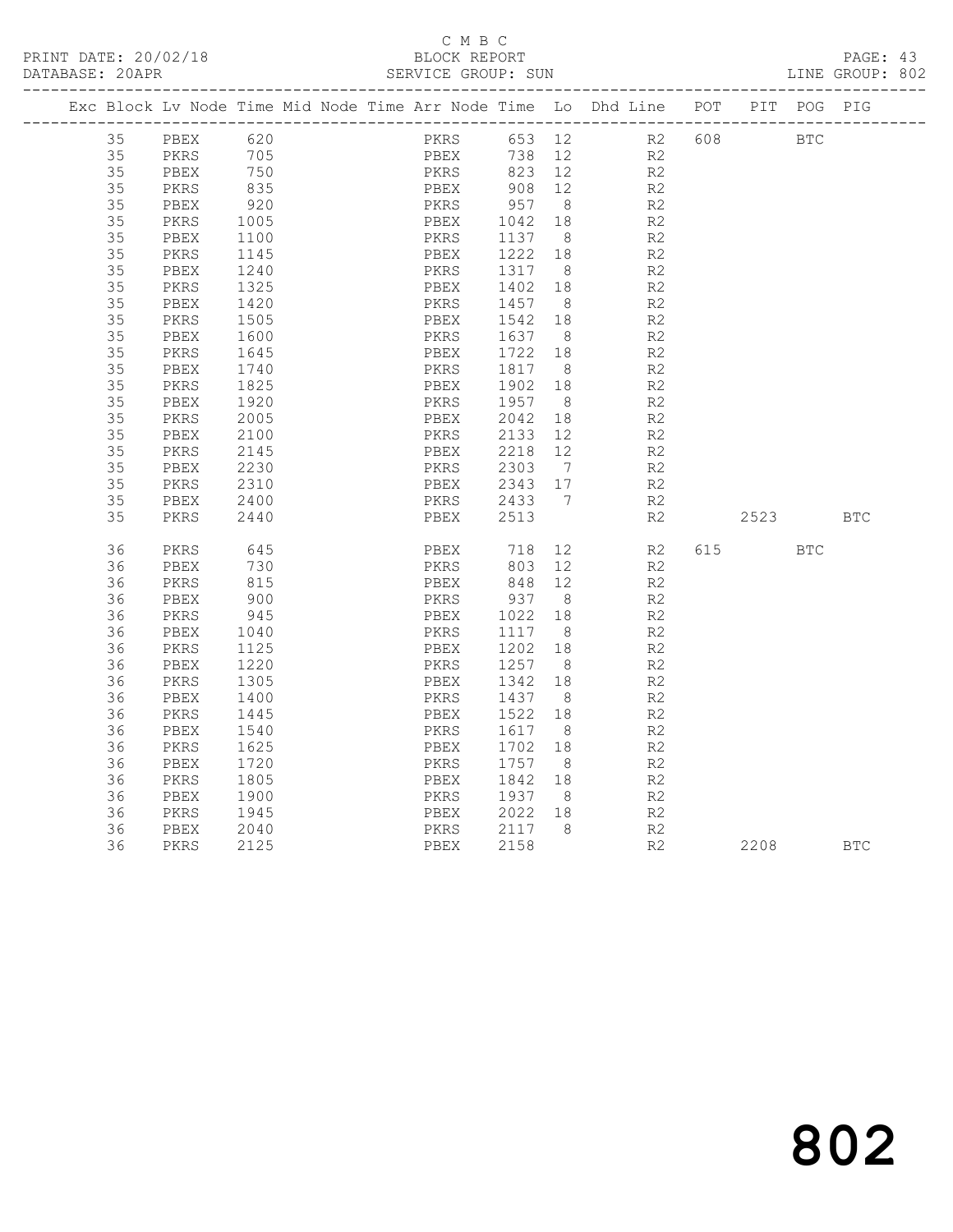## C M B C<br>BLOCK REPORT

PAGE: 44<br>LINE GROUP: 802

| PKRS<br>37<br>630<br>703 12<br>R2<br><b>BTC</b><br>PBEX<br>618<br>37<br>715<br>PBEX<br>748 12<br>R2<br>PKRS<br>37<br>800<br>PKRS<br>833 12<br>R2<br>PBEX<br>918<br>845<br>37<br>PKRS<br>PBEX<br>12<br>R2<br>37<br>930<br>PKRS<br>1007<br>1052<br>8 <sup>8</sup><br>R2<br>PBEX<br>37<br>PKRS<br>1015<br>PBEX<br>18<br>R2<br>37<br>1110<br>PKRS<br>1147<br>R2<br>PBEX<br>8 <sup>8</sup><br>37<br>1232<br>R2<br>PKRS<br>1155<br>PBEX<br>18<br>1327<br>37<br>1250<br>PKRS<br>8 <sup>8</sup><br>R2<br>PBEX<br>37<br>1412<br>PKRS<br>1335<br>PBEX<br>18<br>R2<br>37<br>1507<br>R2<br>PBEX<br>1430<br>PKRS<br>8 <sup>8</sup><br>37<br>PKRS<br>1515<br>PBEX<br>1552<br>18<br>R2<br>37<br>1647<br>R <sub>2</sub><br>PBEX<br>1610<br>PKRS<br>8 <sup>8</sup><br>1732<br>37<br>1655<br>R2<br>PKRS<br>PBEX<br>18<br>37<br>1827 8<br>1912 18<br>PBEX<br>1750<br>PKRS<br>R2<br>37<br>PKRS<br>1835<br>PBEX<br>R2<br>2007<br>37<br>1930<br>R2<br>PBEX<br>PKRS<br>8<br>2052<br>37<br>2015<br>R2<br>PKRS<br>PBEX<br>2102<br><b>BTC</b><br>38<br>650<br>723<br>638 — 100<br>PBEX<br>PKRS<br>12<br>R2<br><b>BTC</b><br>38<br>735<br>808<br>12<br>R2<br>PKRS<br>PBEX<br>820<br>853<br>38<br>PBEX<br>PKRS<br>12<br>R2<br>38<br>PKRS<br>905<br>PBEX<br>942<br>18<br>R <sub>2</sub><br>1037<br>38<br>8<br>R <sub>2</sub><br>PBEX<br>1000<br>PKRS<br>38<br>1122<br>R2<br>PKRS<br>1045<br>PBEX<br>18<br>38<br>PBEX<br>1140<br>PKRS<br>1217<br>8 <sup>8</sup><br>R2<br>38<br>1225<br>1302<br>R2<br>PKRS<br>PBEX<br>18<br>38<br>1320<br>1357<br>PBEX<br>PKRS<br>8 <sup>8</sup><br>R2<br>38<br>1405<br>1442<br>R2<br>PKRS<br>PBEX<br>18<br>38<br>1500<br>PKRS<br>1537<br>8 <sup>8</sup><br>R2<br>PBEX<br>38<br>1622<br>R <sub>2</sub><br>PKRS<br>1545<br>PBEX<br>18<br>38<br>1717<br>PBEX<br>1640<br>PKRS<br>8 <sup>8</sup><br>R2<br>38<br>1802<br>PKRS<br>1725<br>PBEX<br>18<br>R2<br>1857<br>38<br>1820<br>PKRS<br>8<br>R <sub>2</sub><br>PBEX<br>38<br>PKRS<br>1905<br>PBEX<br>1942<br>18<br>R2<br>38<br>2000<br>PKRS<br>2037<br>8<br>R2<br>PBEX<br>38<br>2045<br>2122<br>8<br>R <sub>2</sub><br>PKRS<br>PBEX<br>38<br>2130<br>PKRS<br>2203<br>$\overline{7}$<br>R2<br>PBEX<br>38<br>2210<br>2243<br>17<br>R2<br>PKRS<br>PBEX<br>38<br>PBEX<br>2300<br>PKRS<br>2333<br>R <sub>2</sub><br>$\overline{7}$<br>38<br>2340<br>PBEX<br>2413<br>R2<br>PKRS<br>17<br>2503<br>38<br>PBEX<br>2430<br>PKRS<br>$7\phantom{0}$<br>R2<br>2543<br>38<br>2510<br>PBEX<br>R2<br>2553<br>PKRS<br><b>BTC</b> |  | Exc Block Lv Node Time Mid Node Time Arr Node Time Lo Dhd Line POT |  |  |  |  |  | PIT POG PIG |  |
|----------------------------------------------------------------------------------------------------------------------------------------------------------------------------------------------------------------------------------------------------------------------------------------------------------------------------------------------------------------------------------------------------------------------------------------------------------------------------------------------------------------------------------------------------------------------------------------------------------------------------------------------------------------------------------------------------------------------------------------------------------------------------------------------------------------------------------------------------------------------------------------------------------------------------------------------------------------------------------------------------------------------------------------------------------------------------------------------------------------------------------------------------------------------------------------------------------------------------------------------------------------------------------------------------------------------------------------------------------------------------------------------------------------------------------------------------------------------------------------------------------------------------------------------------------------------------------------------------------------------------------------------------------------------------------------------------------------------------------------------------------------------------------------------------------------------------------------------------------------------------------------------------------------------------------------------------------------------------------------------------------------------------------------------------------------------------------------------------------------------------------------------------------------------------------------------------------------------------------------------------------------------------------------------------------------------------------------------------------------------------------------------------------------------------------------------------------------|--|--------------------------------------------------------------------|--|--|--|--|--|-------------|--|
|                                                                                                                                                                                                                                                                                                                                                                                                                                                                                                                                                                                                                                                                                                                                                                                                                                                                                                                                                                                                                                                                                                                                                                                                                                                                                                                                                                                                                                                                                                                                                                                                                                                                                                                                                                                                                                                                                                                                                                                                                                                                                                                                                                                                                                                                                                                                                                                                                                                                |  |                                                                    |  |  |  |  |  |             |  |
|                                                                                                                                                                                                                                                                                                                                                                                                                                                                                                                                                                                                                                                                                                                                                                                                                                                                                                                                                                                                                                                                                                                                                                                                                                                                                                                                                                                                                                                                                                                                                                                                                                                                                                                                                                                                                                                                                                                                                                                                                                                                                                                                                                                                                                                                                                                                                                                                                                                                |  |                                                                    |  |  |  |  |  |             |  |
|                                                                                                                                                                                                                                                                                                                                                                                                                                                                                                                                                                                                                                                                                                                                                                                                                                                                                                                                                                                                                                                                                                                                                                                                                                                                                                                                                                                                                                                                                                                                                                                                                                                                                                                                                                                                                                                                                                                                                                                                                                                                                                                                                                                                                                                                                                                                                                                                                                                                |  |                                                                    |  |  |  |  |  |             |  |
|                                                                                                                                                                                                                                                                                                                                                                                                                                                                                                                                                                                                                                                                                                                                                                                                                                                                                                                                                                                                                                                                                                                                                                                                                                                                                                                                                                                                                                                                                                                                                                                                                                                                                                                                                                                                                                                                                                                                                                                                                                                                                                                                                                                                                                                                                                                                                                                                                                                                |  |                                                                    |  |  |  |  |  |             |  |
|                                                                                                                                                                                                                                                                                                                                                                                                                                                                                                                                                                                                                                                                                                                                                                                                                                                                                                                                                                                                                                                                                                                                                                                                                                                                                                                                                                                                                                                                                                                                                                                                                                                                                                                                                                                                                                                                                                                                                                                                                                                                                                                                                                                                                                                                                                                                                                                                                                                                |  |                                                                    |  |  |  |  |  |             |  |
|                                                                                                                                                                                                                                                                                                                                                                                                                                                                                                                                                                                                                                                                                                                                                                                                                                                                                                                                                                                                                                                                                                                                                                                                                                                                                                                                                                                                                                                                                                                                                                                                                                                                                                                                                                                                                                                                                                                                                                                                                                                                                                                                                                                                                                                                                                                                                                                                                                                                |  |                                                                    |  |  |  |  |  |             |  |
|                                                                                                                                                                                                                                                                                                                                                                                                                                                                                                                                                                                                                                                                                                                                                                                                                                                                                                                                                                                                                                                                                                                                                                                                                                                                                                                                                                                                                                                                                                                                                                                                                                                                                                                                                                                                                                                                                                                                                                                                                                                                                                                                                                                                                                                                                                                                                                                                                                                                |  |                                                                    |  |  |  |  |  |             |  |
|                                                                                                                                                                                                                                                                                                                                                                                                                                                                                                                                                                                                                                                                                                                                                                                                                                                                                                                                                                                                                                                                                                                                                                                                                                                                                                                                                                                                                                                                                                                                                                                                                                                                                                                                                                                                                                                                                                                                                                                                                                                                                                                                                                                                                                                                                                                                                                                                                                                                |  |                                                                    |  |  |  |  |  |             |  |
|                                                                                                                                                                                                                                                                                                                                                                                                                                                                                                                                                                                                                                                                                                                                                                                                                                                                                                                                                                                                                                                                                                                                                                                                                                                                                                                                                                                                                                                                                                                                                                                                                                                                                                                                                                                                                                                                                                                                                                                                                                                                                                                                                                                                                                                                                                                                                                                                                                                                |  |                                                                    |  |  |  |  |  |             |  |
|                                                                                                                                                                                                                                                                                                                                                                                                                                                                                                                                                                                                                                                                                                                                                                                                                                                                                                                                                                                                                                                                                                                                                                                                                                                                                                                                                                                                                                                                                                                                                                                                                                                                                                                                                                                                                                                                                                                                                                                                                                                                                                                                                                                                                                                                                                                                                                                                                                                                |  |                                                                    |  |  |  |  |  |             |  |
|                                                                                                                                                                                                                                                                                                                                                                                                                                                                                                                                                                                                                                                                                                                                                                                                                                                                                                                                                                                                                                                                                                                                                                                                                                                                                                                                                                                                                                                                                                                                                                                                                                                                                                                                                                                                                                                                                                                                                                                                                                                                                                                                                                                                                                                                                                                                                                                                                                                                |  |                                                                    |  |  |  |  |  |             |  |
|                                                                                                                                                                                                                                                                                                                                                                                                                                                                                                                                                                                                                                                                                                                                                                                                                                                                                                                                                                                                                                                                                                                                                                                                                                                                                                                                                                                                                                                                                                                                                                                                                                                                                                                                                                                                                                                                                                                                                                                                                                                                                                                                                                                                                                                                                                                                                                                                                                                                |  |                                                                    |  |  |  |  |  |             |  |
|                                                                                                                                                                                                                                                                                                                                                                                                                                                                                                                                                                                                                                                                                                                                                                                                                                                                                                                                                                                                                                                                                                                                                                                                                                                                                                                                                                                                                                                                                                                                                                                                                                                                                                                                                                                                                                                                                                                                                                                                                                                                                                                                                                                                                                                                                                                                                                                                                                                                |  |                                                                    |  |  |  |  |  |             |  |
|                                                                                                                                                                                                                                                                                                                                                                                                                                                                                                                                                                                                                                                                                                                                                                                                                                                                                                                                                                                                                                                                                                                                                                                                                                                                                                                                                                                                                                                                                                                                                                                                                                                                                                                                                                                                                                                                                                                                                                                                                                                                                                                                                                                                                                                                                                                                                                                                                                                                |  |                                                                    |  |  |  |  |  |             |  |
|                                                                                                                                                                                                                                                                                                                                                                                                                                                                                                                                                                                                                                                                                                                                                                                                                                                                                                                                                                                                                                                                                                                                                                                                                                                                                                                                                                                                                                                                                                                                                                                                                                                                                                                                                                                                                                                                                                                                                                                                                                                                                                                                                                                                                                                                                                                                                                                                                                                                |  |                                                                    |  |  |  |  |  |             |  |
|                                                                                                                                                                                                                                                                                                                                                                                                                                                                                                                                                                                                                                                                                                                                                                                                                                                                                                                                                                                                                                                                                                                                                                                                                                                                                                                                                                                                                                                                                                                                                                                                                                                                                                                                                                                                                                                                                                                                                                                                                                                                                                                                                                                                                                                                                                                                                                                                                                                                |  |                                                                    |  |  |  |  |  |             |  |
|                                                                                                                                                                                                                                                                                                                                                                                                                                                                                                                                                                                                                                                                                                                                                                                                                                                                                                                                                                                                                                                                                                                                                                                                                                                                                                                                                                                                                                                                                                                                                                                                                                                                                                                                                                                                                                                                                                                                                                                                                                                                                                                                                                                                                                                                                                                                                                                                                                                                |  |                                                                    |  |  |  |  |  |             |  |
|                                                                                                                                                                                                                                                                                                                                                                                                                                                                                                                                                                                                                                                                                                                                                                                                                                                                                                                                                                                                                                                                                                                                                                                                                                                                                                                                                                                                                                                                                                                                                                                                                                                                                                                                                                                                                                                                                                                                                                                                                                                                                                                                                                                                                                                                                                                                                                                                                                                                |  |                                                                    |  |  |  |  |  |             |  |
|                                                                                                                                                                                                                                                                                                                                                                                                                                                                                                                                                                                                                                                                                                                                                                                                                                                                                                                                                                                                                                                                                                                                                                                                                                                                                                                                                                                                                                                                                                                                                                                                                                                                                                                                                                                                                                                                                                                                                                                                                                                                                                                                                                                                                                                                                                                                                                                                                                                                |  |                                                                    |  |  |  |  |  |             |  |
|                                                                                                                                                                                                                                                                                                                                                                                                                                                                                                                                                                                                                                                                                                                                                                                                                                                                                                                                                                                                                                                                                                                                                                                                                                                                                                                                                                                                                                                                                                                                                                                                                                                                                                                                                                                                                                                                                                                                                                                                                                                                                                                                                                                                                                                                                                                                                                                                                                                                |  |                                                                    |  |  |  |  |  |             |  |
|                                                                                                                                                                                                                                                                                                                                                                                                                                                                                                                                                                                                                                                                                                                                                                                                                                                                                                                                                                                                                                                                                                                                                                                                                                                                                                                                                                                                                                                                                                                                                                                                                                                                                                                                                                                                                                                                                                                                                                                                                                                                                                                                                                                                                                                                                                                                                                                                                                                                |  |                                                                    |  |  |  |  |  |             |  |
|                                                                                                                                                                                                                                                                                                                                                                                                                                                                                                                                                                                                                                                                                                                                                                                                                                                                                                                                                                                                                                                                                                                                                                                                                                                                                                                                                                                                                                                                                                                                                                                                                                                                                                                                                                                                                                                                                                                                                                                                                                                                                                                                                                                                                                                                                                                                                                                                                                                                |  |                                                                    |  |  |  |  |  |             |  |
|                                                                                                                                                                                                                                                                                                                                                                                                                                                                                                                                                                                                                                                                                                                                                                                                                                                                                                                                                                                                                                                                                                                                                                                                                                                                                                                                                                                                                                                                                                                                                                                                                                                                                                                                                                                                                                                                                                                                                                                                                                                                                                                                                                                                                                                                                                                                                                                                                                                                |  |                                                                    |  |  |  |  |  |             |  |
|                                                                                                                                                                                                                                                                                                                                                                                                                                                                                                                                                                                                                                                                                                                                                                                                                                                                                                                                                                                                                                                                                                                                                                                                                                                                                                                                                                                                                                                                                                                                                                                                                                                                                                                                                                                                                                                                                                                                                                                                                                                                                                                                                                                                                                                                                                                                                                                                                                                                |  |                                                                    |  |  |  |  |  |             |  |
|                                                                                                                                                                                                                                                                                                                                                                                                                                                                                                                                                                                                                                                                                                                                                                                                                                                                                                                                                                                                                                                                                                                                                                                                                                                                                                                                                                                                                                                                                                                                                                                                                                                                                                                                                                                                                                                                                                                                                                                                                                                                                                                                                                                                                                                                                                                                                                                                                                                                |  |                                                                    |  |  |  |  |  |             |  |
|                                                                                                                                                                                                                                                                                                                                                                                                                                                                                                                                                                                                                                                                                                                                                                                                                                                                                                                                                                                                                                                                                                                                                                                                                                                                                                                                                                                                                                                                                                                                                                                                                                                                                                                                                                                                                                                                                                                                                                                                                                                                                                                                                                                                                                                                                                                                                                                                                                                                |  |                                                                    |  |  |  |  |  |             |  |
|                                                                                                                                                                                                                                                                                                                                                                                                                                                                                                                                                                                                                                                                                                                                                                                                                                                                                                                                                                                                                                                                                                                                                                                                                                                                                                                                                                                                                                                                                                                                                                                                                                                                                                                                                                                                                                                                                                                                                                                                                                                                                                                                                                                                                                                                                                                                                                                                                                                                |  |                                                                    |  |  |  |  |  |             |  |
|                                                                                                                                                                                                                                                                                                                                                                                                                                                                                                                                                                                                                                                                                                                                                                                                                                                                                                                                                                                                                                                                                                                                                                                                                                                                                                                                                                                                                                                                                                                                                                                                                                                                                                                                                                                                                                                                                                                                                                                                                                                                                                                                                                                                                                                                                                                                                                                                                                                                |  |                                                                    |  |  |  |  |  |             |  |
|                                                                                                                                                                                                                                                                                                                                                                                                                                                                                                                                                                                                                                                                                                                                                                                                                                                                                                                                                                                                                                                                                                                                                                                                                                                                                                                                                                                                                                                                                                                                                                                                                                                                                                                                                                                                                                                                                                                                                                                                                                                                                                                                                                                                                                                                                                                                                                                                                                                                |  |                                                                    |  |  |  |  |  |             |  |
|                                                                                                                                                                                                                                                                                                                                                                                                                                                                                                                                                                                                                                                                                                                                                                                                                                                                                                                                                                                                                                                                                                                                                                                                                                                                                                                                                                                                                                                                                                                                                                                                                                                                                                                                                                                                                                                                                                                                                                                                                                                                                                                                                                                                                                                                                                                                                                                                                                                                |  |                                                                    |  |  |  |  |  |             |  |
|                                                                                                                                                                                                                                                                                                                                                                                                                                                                                                                                                                                                                                                                                                                                                                                                                                                                                                                                                                                                                                                                                                                                                                                                                                                                                                                                                                                                                                                                                                                                                                                                                                                                                                                                                                                                                                                                                                                                                                                                                                                                                                                                                                                                                                                                                                                                                                                                                                                                |  |                                                                    |  |  |  |  |  |             |  |
|                                                                                                                                                                                                                                                                                                                                                                                                                                                                                                                                                                                                                                                                                                                                                                                                                                                                                                                                                                                                                                                                                                                                                                                                                                                                                                                                                                                                                                                                                                                                                                                                                                                                                                                                                                                                                                                                                                                                                                                                                                                                                                                                                                                                                                                                                                                                                                                                                                                                |  |                                                                    |  |  |  |  |  |             |  |
|                                                                                                                                                                                                                                                                                                                                                                                                                                                                                                                                                                                                                                                                                                                                                                                                                                                                                                                                                                                                                                                                                                                                                                                                                                                                                                                                                                                                                                                                                                                                                                                                                                                                                                                                                                                                                                                                                                                                                                                                                                                                                                                                                                                                                                                                                                                                                                                                                                                                |  |                                                                    |  |  |  |  |  |             |  |
|                                                                                                                                                                                                                                                                                                                                                                                                                                                                                                                                                                                                                                                                                                                                                                                                                                                                                                                                                                                                                                                                                                                                                                                                                                                                                                                                                                                                                                                                                                                                                                                                                                                                                                                                                                                                                                                                                                                                                                                                                                                                                                                                                                                                                                                                                                                                                                                                                                                                |  |                                                                    |  |  |  |  |  |             |  |
|                                                                                                                                                                                                                                                                                                                                                                                                                                                                                                                                                                                                                                                                                                                                                                                                                                                                                                                                                                                                                                                                                                                                                                                                                                                                                                                                                                                                                                                                                                                                                                                                                                                                                                                                                                                                                                                                                                                                                                                                                                                                                                                                                                                                                                                                                                                                                                                                                                                                |  |                                                                    |  |  |  |  |  |             |  |
|                                                                                                                                                                                                                                                                                                                                                                                                                                                                                                                                                                                                                                                                                                                                                                                                                                                                                                                                                                                                                                                                                                                                                                                                                                                                                                                                                                                                                                                                                                                                                                                                                                                                                                                                                                                                                                                                                                                                                                                                                                                                                                                                                                                                                                                                                                                                                                                                                                                                |  |                                                                    |  |  |  |  |  |             |  |
|                                                                                                                                                                                                                                                                                                                                                                                                                                                                                                                                                                                                                                                                                                                                                                                                                                                                                                                                                                                                                                                                                                                                                                                                                                                                                                                                                                                                                                                                                                                                                                                                                                                                                                                                                                                                                                                                                                                                                                                                                                                                                                                                                                                                                                                                                                                                                                                                                                                                |  |                                                                    |  |  |  |  |  |             |  |
|                                                                                                                                                                                                                                                                                                                                                                                                                                                                                                                                                                                                                                                                                                                                                                                                                                                                                                                                                                                                                                                                                                                                                                                                                                                                                                                                                                                                                                                                                                                                                                                                                                                                                                                                                                                                                                                                                                                                                                                                                                                                                                                                                                                                                                                                                                                                                                                                                                                                |  |                                                                    |  |  |  |  |  |             |  |
|                                                                                                                                                                                                                                                                                                                                                                                                                                                                                                                                                                                                                                                                                                                                                                                                                                                                                                                                                                                                                                                                                                                                                                                                                                                                                                                                                                                                                                                                                                                                                                                                                                                                                                                                                                                                                                                                                                                                                                                                                                                                                                                                                                                                                                                                                                                                                                                                                                                                |  |                                                                    |  |  |  |  |  |             |  |
|                                                                                                                                                                                                                                                                                                                                                                                                                                                                                                                                                                                                                                                                                                                                                                                                                                                                                                                                                                                                                                                                                                                                                                                                                                                                                                                                                                                                                                                                                                                                                                                                                                                                                                                                                                                                                                                                                                                                                                                                                                                                                                                                                                                                                                                                                                                                                                                                                                                                |  |                                                                    |  |  |  |  |  |             |  |
|                                                                                                                                                                                                                                                                                                                                                                                                                                                                                                                                                                                                                                                                                                                                                                                                                                                                                                                                                                                                                                                                                                                                                                                                                                                                                                                                                                                                                                                                                                                                                                                                                                                                                                                                                                                                                                                                                                                                                                                                                                                                                                                                                                                                                                                                                                                                                                                                                                                                |  |                                                                    |  |  |  |  |  |             |  |
|                                                                                                                                                                                                                                                                                                                                                                                                                                                                                                                                                                                                                                                                                                                                                                                                                                                                                                                                                                                                                                                                                                                                                                                                                                                                                                                                                                                                                                                                                                                                                                                                                                                                                                                                                                                                                                                                                                                                                                                                                                                                                                                                                                                                                                                                                                                                                                                                                                                                |  |                                                                    |  |  |  |  |  |             |  |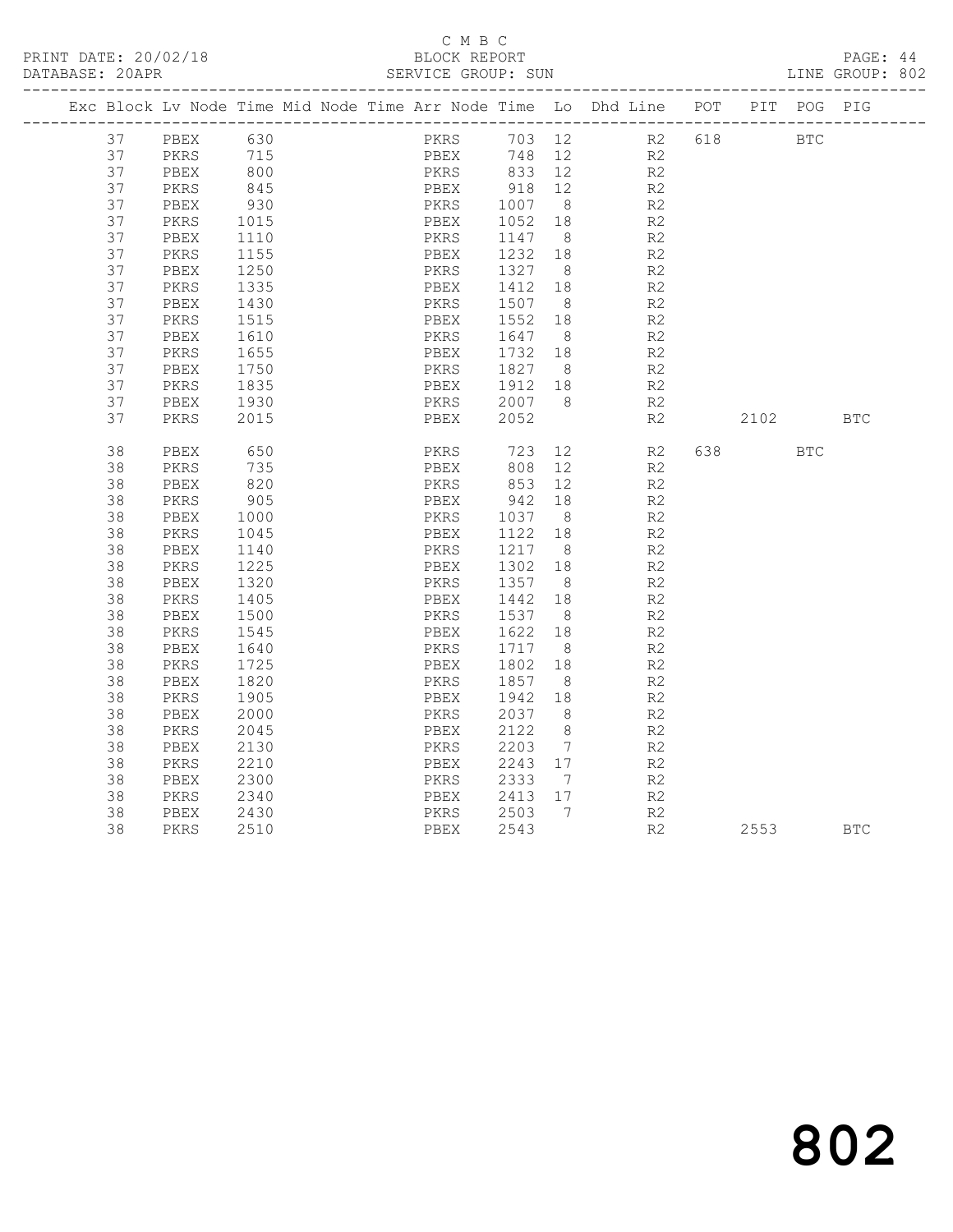## C M B C<br>BLOCK REPORT

PAGE: 45<br>LINE GROUP: 802

|  |    |      |            |  |              |         |                | Exc Block Lv Node Time Mid Node Time Arr Node Time Lo Dhd Line POT |      |       | PIT POG PIG |            |
|--|----|------|------------|--|--------------|---------|----------------|--------------------------------------------------------------------|------|-------|-------------|------------|
|  | 39 | PBEX | 710        |  |              |         |                | PKRS 743 12 R2 658                                                 |      |       | <b>BTC</b>  |            |
|  | 39 | PKRS | 755<br>840 |  |              |         |                | PBEX 828 12 R2                                                     |      |       |             |            |
|  | 39 | PBEX |            |  |              |         |                | R <sub>2</sub>                                                     |      |       |             |            |
|  | 39 | PKRS | 925        |  |              |         |                | R2                                                                 |      |       |             |            |
|  | 39 | PBEX | 1020       |  | PKRS 1057 8  |         |                | R <sub>2</sub>                                                     |      |       |             |            |
|  | 39 | PKRS | 1105       |  | PBEX         | 1142    | 18             | R2                                                                 |      |       |             |            |
|  | 39 | PBEX | 1200       |  | PKRS         | 1237 8  |                | R2                                                                 |      |       |             |            |
|  | 39 | PKRS | 1245       |  | PBEX         | 1322    | 18             | R <sub>2</sub>                                                     |      |       |             |            |
|  | 39 | PBEX | 1340       |  | PKRS         | 1417 8  |                | R2                                                                 |      |       |             |            |
|  | 39 | PKRS | 1425       |  | PBEX         | 1502    | 18             | R <sub>2</sub>                                                     |      |       |             |            |
|  | 39 | PBEX | 1520       |  | PKRS         | 1557 8  |                | R2                                                                 |      |       |             |            |
|  | 39 | PKRS | 1605       |  | PBEX         | 1642    | 18             | R <sub>2</sub>                                                     |      |       |             |            |
|  | 39 | PBEX | 1700       |  | PKRS         | 1737 8  |                | R2                                                                 |      |       |             |            |
|  | 39 | PKRS | 1745       |  | PBEX         | 1822    | 18             | R <sub>2</sub>                                                     |      |       |             |            |
|  | 39 | PBEX | 1840       |  | PKRS         | 1917    | 8 <sup>8</sup> | R <sub>2</sub>                                                     |      |       |             |            |
|  | 39 | PKRS | 1925       |  | PBEX         | 2002    | 18             | R2                                                                 |      |       |             |            |
|  | 39 | PBEX | 2020       |  | PKRS         | 2057    | 8 <sup>8</sup> | R <sub>2</sub>                                                     |      |       |             |            |
|  | 39 | PKRS | 2105       |  | PBEX         | 2138    | $\overline{7}$ | R <sub>2</sub>                                                     |      |       |             |            |
|  | 39 | PBEX | 2145       |  | PKRS         | 2218    | $7\phantom{0}$ | R <sub>2</sub>                                                     |      |       |             |            |
|  | 39 | PKRS | 2225       |  | PBEX         | 2258 17 |                | R2                                                                 |      |       |             |            |
|  | 39 | PBEX | 2315       |  | PKRS         | 2348    | $\overline{7}$ | R <sub>2</sub>                                                     |      |       |             |            |
|  | 39 | PKRS | 2355       |  | PBEX 2428 17 |         |                | R <sub>2</sub>                                                     |      |       |             |            |
|  | 39 | PBEX | 2445       |  | PKRS         | 2518 7  |                | R2                                                                 |      |       |             |            |
|  | 39 | PKRS | 2525       |  | PBEX         | 2558    |                | R2                                                                 | 2608 |       |             | <b>BTC</b> |
|  | 40 | PBEX | 950        |  | PKRS         |         |                | 1027 8<br>R2                                                       |      | 938 8 | <b>BTC</b>  |            |
|  | 40 | PKRS | 1035       |  | PBEX         | 1112 18 |                | R2                                                                 |      |       |             |            |
|  | 40 | PBEX | 1130       |  | PKRS         | 1207 8  |                | R2                                                                 |      |       |             |            |
|  | 40 | PKRS | 1215       |  | PBEX         | 1252 18 |                | R <sub>2</sub>                                                     |      |       |             |            |
|  | 40 | PBEX | 1310       |  | PKRS         | 1347 8  |                | R <sub>2</sub>                                                     |      |       |             |            |
|  | 40 | PKRS | 1355       |  | PBEX         | 1432    | 18             | R <sub>2</sub>                                                     |      |       |             |            |
|  | 40 | PBEX | 1450       |  | PKRS         | 1527    | 8 <sup>8</sup> | R <sub>2</sub>                                                     |      |       |             |            |
|  | 40 | PKRS | 1535       |  | PBEX         | 1612 18 |                | R <sub>2</sub>                                                     |      |       |             |            |
|  | 40 | PBEX | 1630       |  | PKRS         | 1707 8  |                | R2                                                                 |      |       |             |            |
|  | 40 | PKRS | 1715       |  | PBEX         | 1752    | 18             | R <sub>2</sub>                                                     |      |       |             |            |
|  | 40 | PBEX | 1810       |  | PKRS         | 1847    | 8 <sup>8</sup> | R <sub>2</sub>                                                     |      |       |             |            |
|  | 40 | PKRS | 1855       |  | PBEX         | 1932    | 18             | R <sub>2</sub>                                                     |      |       |             |            |
|  | 40 | PBEX | 1950       |  | PKRS         | 2027 8  |                | R2                                                                 |      |       |             |            |
|  | 40 | PKRS | 2035       |  | PBEX         | 2112    |                | R2                                                                 |      | 2122  |             | <b>BTC</b> |
|  |    |      |            |  |              |         |                |                                                                    |      |       |             |            |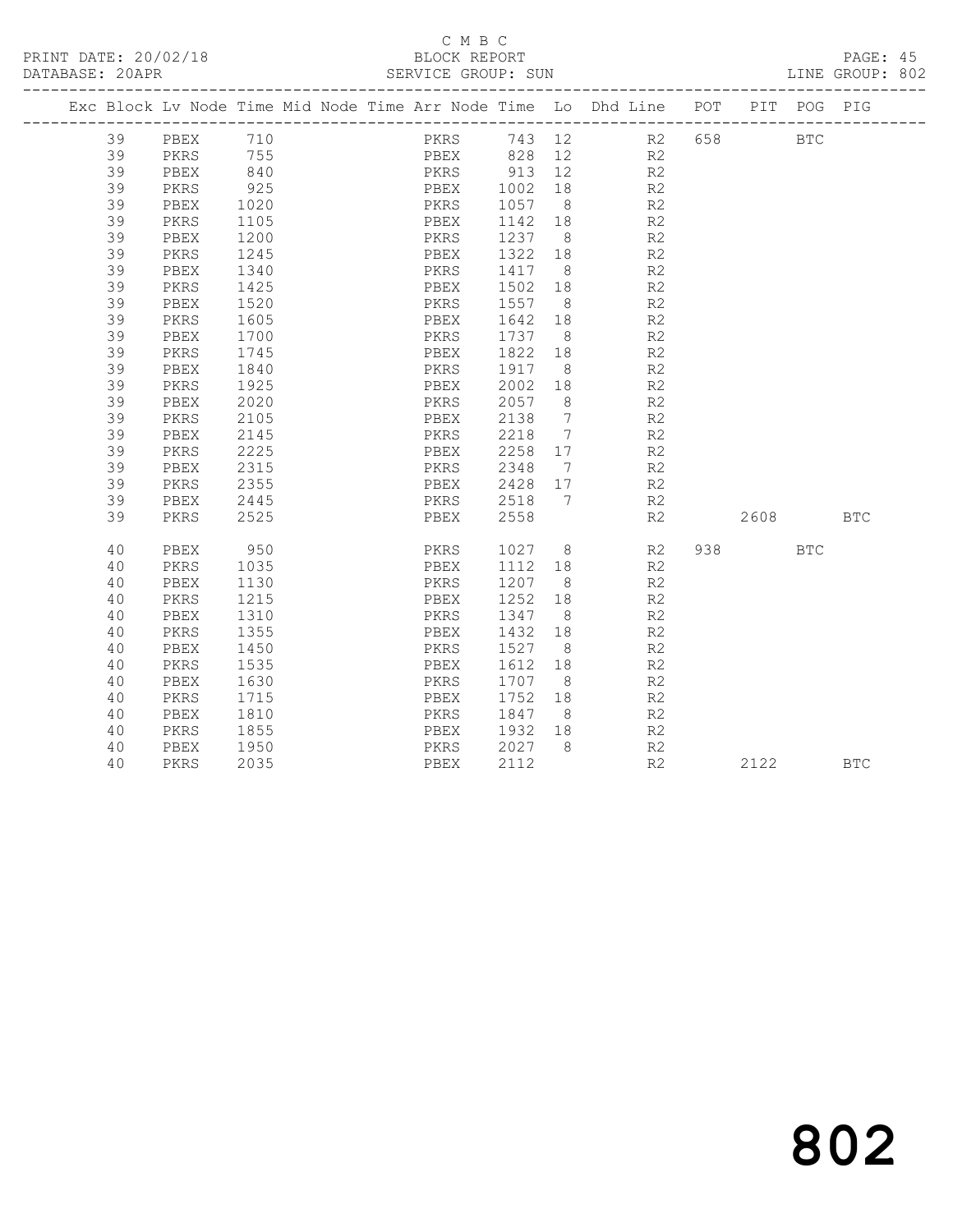PRINT DATE: 20/02/18<br>DATABASE: 20APR

## C M B C<br>BLOCK REPORT<br>SERVICE GROUP: SUN

|    |              |      |                      |                 |        |              |                                                                                |  | PAGE: 46<br>LINE GROUP: 802 |  |
|----|--------------|------|----------------------|-----------------|--------|--------------|--------------------------------------------------------------------------------|--|-----------------------------|--|
|    |              |      |                      |                 |        |              | Exc Block Lv Node Time Mid Node Time Arr Node Time Lo Dhd Line POT PIT POG PIG |  |                             |  |
|    | 71 PBEX 740  |      |                      |                 |        |              | CAPT 750 2 245 728 BTC                                                         |  |                             |  |
| 71 |              |      | CAPT 752<br>PBEX 810 |                 |        |              | PBEX 802 8 245                                                                 |  |                             |  |
| 71 |              |      |                      |                 |        |              | CAPT 820 2 245                                                                 |  |                             |  |
| 71 | CAPT         | 822  |                      |                 |        |              |                                                                                |  |                             |  |
| 71 | PBEX         | 840  |                      |                 |        |              | PBEX 832 8 245<br>CAPT 850 2 245                                               |  |                             |  |
| 71 | CAPT         | 852  |                      | PBEX            |        |              | $902 \t 8$ 245                                                                 |  |                             |  |
| 71 | PBEX         | 910  |                      | CAPT            | 920    |              | 2 245                                                                          |  |                             |  |
| 71 | CAPT         | 922  |                      | PBEX            |        |              | 932 8 245                                                                      |  |                             |  |
| 71 | PBEX         | 940  |                      | CAPT 950 2      |        |              |                                                                                |  |                             |  |
| 71 | CAPT         | 952  |                      |                 |        |              | CAPT 950 2 245<br>PBEX 1002 8 245                                              |  |                             |  |
| 71 | PBEX         | 1010 |                      |                 |        |              | CAPT 1020 2 245                                                                |  |                             |  |
| 71 | CAPT         | 1022 |                      | PBEX            |        |              | 1032 8 245                                                                     |  |                             |  |
| 71 | PBEX         | 1040 |                      | CAPT            |        |              |                                                                                |  |                             |  |
| 71 | CAPT         | 1052 |                      | PBEX            |        |              | 1050  2  245<br>1102  8  245                                                   |  |                             |  |
| 71 | PBEX         | 1110 |                      | CAPT            |        |              | 1120 2 245                                                                     |  |                             |  |
| 71 | CAPT         | 1122 |                      | PBEX            |        |              | 1132 8 245                                                                     |  |                             |  |
| 71 | PBEX         | 1140 |                      | CAPT            |        |              |                                                                                |  |                             |  |
| 71 | CAPT         | 1152 |                      | PBEX            |        |              | 1150  2  245<br>1202  8  245                                                   |  |                             |  |
| 71 | PBEX         | 1210 |                      |                 |        |              | CAPT 1220 2 245                                                                |  |                             |  |
| 71 |              | 1222 |                      | PBEX            |        |              |                                                                                |  |                             |  |
|    | CAPT         |      |                      |                 |        |              | 1232 8 245                                                                     |  |                             |  |
| 71 | PBEX         | 1240 |                      |                 |        |              | CAPT 1250 2 245<br>PBEX 1302 8 245                                             |  |                             |  |
| 71 | CAPT         | 1252 |                      | CAPT 1320       |        |              | 2 245                                                                          |  |                             |  |
| 71 | PBEX         | 1310 |                      |                 |        |              |                                                                                |  |                             |  |
| 71 | CAPT         | 1322 |                      | PBEX            | 1332   |              | 8 245                                                                          |  |                             |  |
| 71 | PBEX         | 1340 |                      | CAPT            |        |              | CAPT 1350 2 245<br>PBEX 1402 8 245                                             |  |                             |  |
| 71 | CAPT         | 1352 |                      |                 |        |              |                                                                                |  |                             |  |
| 71 | PBEX         | 1410 |                      |                 |        |              | CAPT 1420 2 245                                                                |  |                             |  |
| 71 | CAPT         | 1422 |                      | PBEX            | 1432   |              | 8 245                                                                          |  |                             |  |
| 71 | PBEX         | 1440 |                      | CAPT            | 1450   |              | $\begin{array}{ccc}\n2 & 245 \\ 8 & 245\n\end{array}$                          |  |                             |  |
| 71 | CAPT         | 1452 |                      | PBEX            | 1502 8 |              |                                                                                |  |                             |  |
| 71 | PBEX         | 1510 |                      | CAPT 1520       |        |              | $\frac{2}{2}$ 245                                                              |  |                             |  |
| 71 | CAPT         | 1522 |                      | PBEX            | 1532   |              | 8 245                                                                          |  |                             |  |
| 71 | PBEX         | 1540 |                      | CAPT            |        |              | 1550 2 245                                                                     |  |                             |  |
| 71 | CAPT         | 1552 |                      |                 |        |              | PBEX 1602 8 245<br>CAPT 1620 2 245                                             |  |                             |  |
| 71 | PBEX         | 1610 |                      |                 |        |              |                                                                                |  |                             |  |
| 71 | CAPT         | 1622 |                      |                 |        |              | PBEX 1632 8 245                                                                |  |                             |  |
| 71 | PBEX         | 1640 |                      | CAPT            | 1650 2 |              | 245                                                                            |  |                             |  |
|    | 71 CAPT 1652 |      |                      | PBEX 1702 8     |        |              | 245                                                                            |  |                             |  |
| 71 | PBEX         | 1710 |                      | CAPT            | 1720   | $\mathbf{2}$ | 245                                                                            |  |                             |  |
| 71 | CAPT         | 1722 |                      | PBEX            | 1732   | 8            | 245                                                                            |  |                             |  |
| 71 | PBEX         | 1740 |                      | CAPT            | 1750   | 2            | 245                                                                            |  |                             |  |
| 71 | CAPT         | 1752 |                      | PBEX            | 1802   | 8            | 245                                                                            |  |                             |  |
| 71 | PBEX         | 1810 |                      | $\texttt{CAPT}$ | 1820   | 2            | 245                                                                            |  |                             |  |
| 71 | CAPT         | 1822 |                      | PBEX            | 1832   | 8            | 245                                                                            |  |                             |  |
| 71 | PBEX         | 1840 |                      | CAPT            | 1850   | 2            | 245                                                                            |  |                             |  |
| 71 | CAPT         | 1852 |                      | PBEX            | 1902   | 8            | 245                                                                            |  |                             |  |
| 71 | PBEX         | 1910 |                      | $\texttt{CAPT}$ | 1920   | 2            | 245                                                                            |  |                             |  |
| 71 | CAPT         | 1922 |                      | PBEX            | 1932   | 8            | 245                                                                            |  |                             |  |
| 71 | PBEX         | 1940 |                      | CAPT            | 1950   | 2            | 245                                                                            |  |                             |  |
| 71 | CAPT         | 1952 |                      | PBEX            | 2002   | 8            | 245                                                                            |  |                             |  |
| 71 | PBEX         | 2010 |                      | CAPT            | 2019   | 2            | 245                                                                            |  |                             |  |
| 71 | CAPT         | 2021 |                      | PBEX            | 2030   | 10           | 245                                                                            |  |                             |  |
| 71 | PBEX         | 2040 |                      | CAPT            | 2049   | 2            | 245                                                                            |  |                             |  |
| 71 | CAPT         | 2051 |                      | PBEX            | 2100   | 10           | 245                                                                            |  |                             |  |
| 71 | PBEX         | 2110 |                      | CAPT            | 2119   | 2            | 245                                                                            |  |                             |  |
| 71 | CAPT         | 2121 |                      | PBEX            | 2130   | 10           | 245                                                                            |  |                             |  |
| 71 | PBEX         | 2140 |                      | CAPT            | 2149   | 2            | 245                                                                            |  |                             |  |
|    |              |      |                      |                 |        |              |                                                                                |  |                             |  |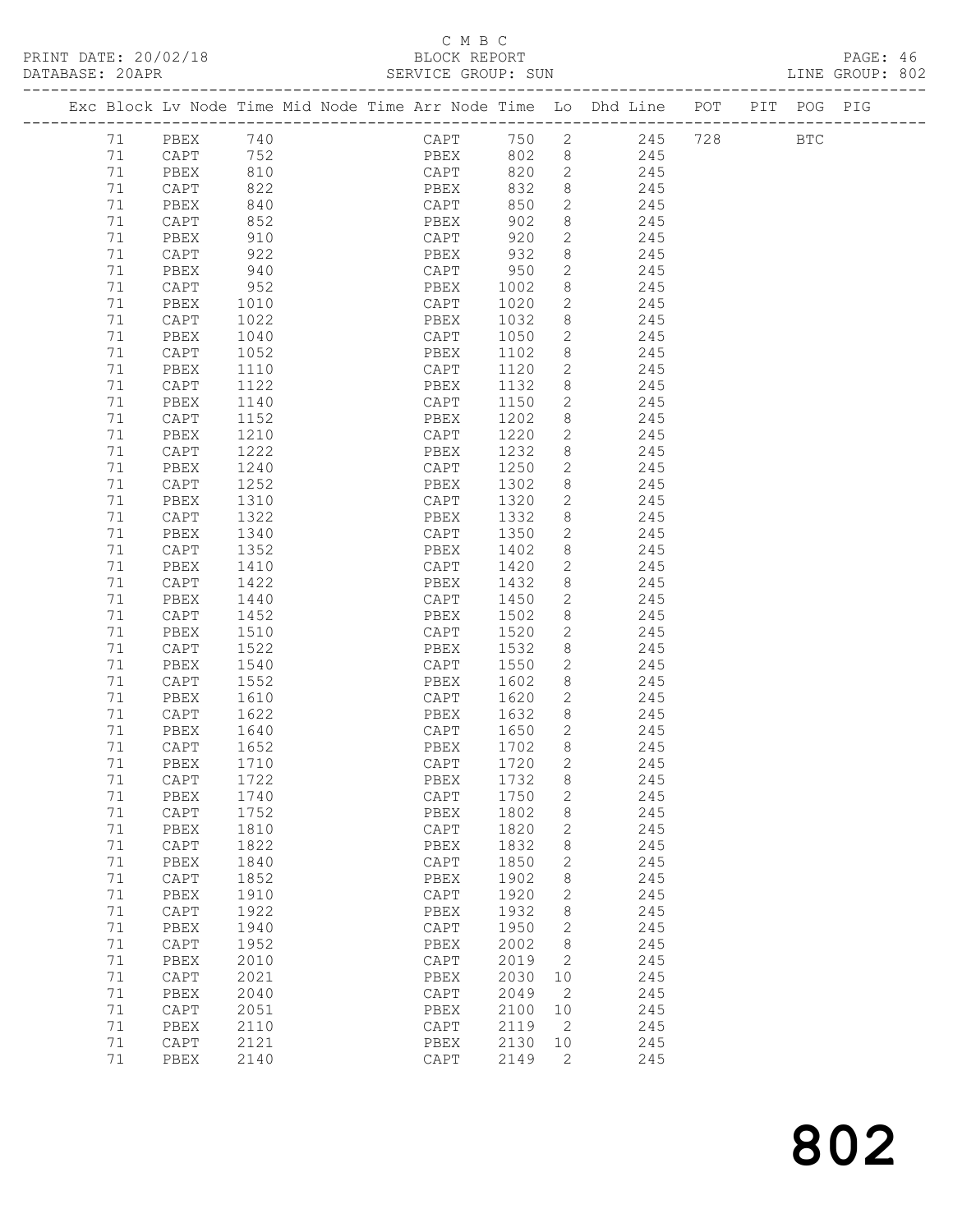## C M B C

| DATABASE: 20APR |    |                                                                |      |  |      | SERVICE GROUP: SUN |                |     |     |      |             | LINE GROUP: 802 |  |
|-----------------|----|----------------------------------------------------------------|------|--|------|--------------------|----------------|-----|-----|------|-------------|-----------------|--|
|                 |    | Exc Block Lv Node Time Mid Node Time Arr Node Time Lo Dhd Line |      |  |      |                    |                |     | POT |      | PIT POG PIG |                 |  |
|                 | 71 | CAPT                                                           | 2151 |  | PBEX | 2200               | 10             | 245 |     |      |             |                 |  |
|                 | 71 | PBEX                                                           | 2210 |  | CAPT | 2219               | $\overline{2}$ | 245 |     |      |             |                 |  |
|                 | 71 | CAPT                                                           | 2221 |  | PBEX | 2230               | 10             | 245 |     |      |             |                 |  |
|                 | 71 | PBEX                                                           | 2240 |  | CAPT | 2249               | 2              | 245 |     |      |             |                 |  |
|                 | 71 | CAPT                                                           | 2251 |  | PBEX | 2300               | 10             | 245 |     |      |             |                 |  |
|                 | 71 | PBEX                                                           | 2310 |  | CAPT | 2319               | 2              | 245 |     |      |             |                 |  |
|                 | 71 | CAPT                                                           | 2321 |  | PBEX | 2330               | 10             | 245 |     |      |             |                 |  |
|                 | 71 | PBEX                                                           | 2340 |  | CAPT | 2349               | 2              | 245 |     |      |             |                 |  |
|                 | 71 | CAPT                                                           | 2351 |  | PBEX | 2400               | 10             | 245 |     |      |             |                 |  |
|                 | 71 | PBEX                                                           | 2410 |  | CAPT | 2419               | 2              | 245 |     |      |             |                 |  |
|                 | 71 | CAPT                                                           | 2421 |  | PBEX | 2430               | 10             | 245 |     |      |             |                 |  |
|                 | 71 | PBEX                                                           | 2440 |  | CAPT | 2449               | 2              | 245 |     |      |             |                 |  |
|                 | 71 | CAPT                                                           | 2451 |  | PBEX | 2500               | 10             | 245 |     |      |             |                 |  |
|                 | 71 | PBEX                                                           | 2510 |  | CAPT | 2519               | 2              | 245 |     |      |             |                 |  |
|                 | 71 | CAPT                                                           | 2521 |  | PBEX | 2530               |                | 245 |     | 2540 |             | <b>BTC</b>      |  |

# 802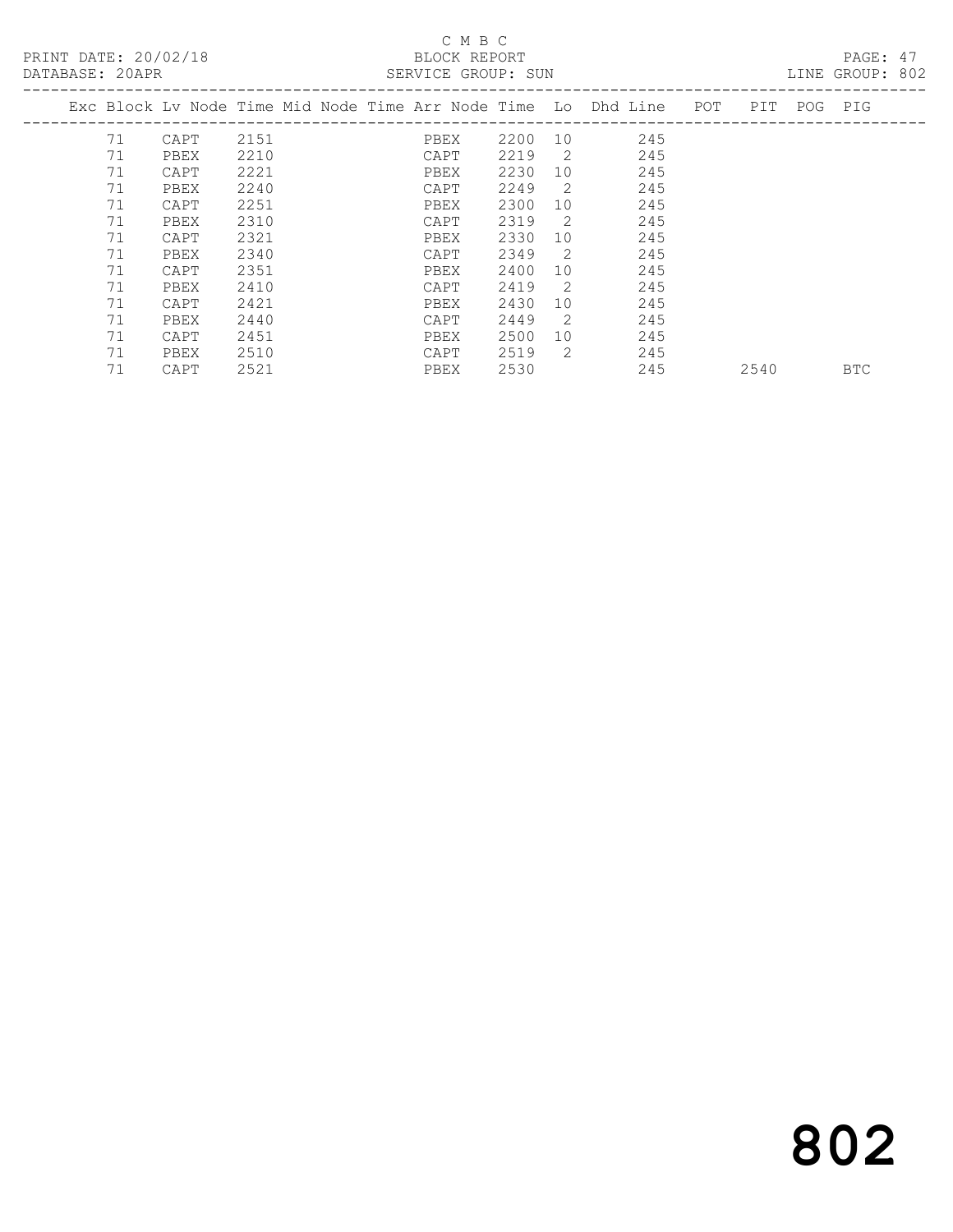#### C M B C DATABASE: 20APR SERVICE GROUP: SUN SERVICE GROUP: SUN LINE GROUP: 802

|    |      |      | Exc Block Lv Node Time Mid Node Time Arr Node Time Lo Dhd Line POT PIT POG PIG |       |                |               |  |            |  |
|----|------|------|--------------------------------------------------------------------------------|-------|----------------|---------------|--|------------|--|
| 72 | PBEX | 725  | CAPT                                                                           |       |                | 735 2 245 713 |  | <b>BTC</b> |  |
| 72 | CAPT | 737  | PBEX                                                                           | 747 8 |                | 245           |  |            |  |
| 72 | PBEX | 755  | CAPT                                                                           | 805   | 2              | 245           |  |            |  |
| 72 | CAPT | 807  | PBEX                                                                           | 817   | 8              | 245           |  |            |  |
| 72 | PBEX | 825  | $\texttt{CAPT}$                                                                | 835   | $\overline{2}$ | 245           |  |            |  |
| 72 | CAPT | 837  | PBEX                                                                           | 847   | 8              | 245           |  |            |  |
| 72 | PBEX | 855  | $\texttt{CAPT}$                                                                | 905   | $\mathbf{2}$   | 245           |  |            |  |
| 72 | CAPT | 907  | PBEX                                                                           | 917   | 8              | 245           |  |            |  |
| 72 | PBEX | 925  | CAPT                                                                           | 935   | $\mathbf{2}$   | 245           |  |            |  |
| 72 | CAPT | 937  | PBEX                                                                           | 947   | 8              | 245           |  |            |  |
| 72 | PBEX | 955  | CAPT                                                                           | 1005  | 2              | 245           |  |            |  |
| 72 | CAPT | 1007 | PBEX                                                                           | 1017  | 8              | 245           |  |            |  |
| 72 | PBEX | 1025 | CAPT                                                                           | 1035  | 2              | 245           |  |            |  |
| 72 | CAPT | 1037 | PBEX                                                                           | 1047  | 8              | 245           |  |            |  |
| 72 | PBEX | 1055 | CAPT                                                                           | 1105  | $\mathbf{2}$   | 245           |  |            |  |
| 72 | CAPT | 1107 | PBEX                                                                           | 1117  | 8              | 245           |  |            |  |
| 72 | PBEX | 1125 | CAPT                                                                           | 1135  | 2              | 245           |  |            |  |
| 72 | CAPT | 1137 | PBEX                                                                           | 1147  | 8              | 245           |  |            |  |
| 72 | PBEX | 1155 | CAPT                                                                           | 1205  | $\mathbf{2}$   | 245           |  |            |  |
| 72 | CAPT | 1207 | PBEX                                                                           | 1217  | 8              | 245           |  |            |  |
| 72 | PBEX | 1225 | CAPT                                                                           | 1235  | $\mathbf{2}$   | 245           |  |            |  |
| 72 | CAPT | 1237 | PBEX                                                                           | 1247  | 8              | 245           |  |            |  |
| 72 | PBEX | 1255 | CAPT                                                                           | 1305  | $\mathbf{2}$   | 245           |  |            |  |
| 72 | CAPT | 1307 | PBEX                                                                           | 1317  | 8              | 245           |  |            |  |
| 72 | PBEX | 1325 | CAPT                                                                           | 1335  | $\mathbf{2}$   | 245           |  |            |  |
| 72 | CAPT | 1337 | PBEX                                                                           | 1347  | 8              | 245           |  |            |  |
| 72 | PBEX | 1355 | CAPT                                                                           | 1405  | 2              | 245           |  |            |  |
| 72 | CAPT | 1407 | PBEX                                                                           | 1417  | 8              | 245           |  |            |  |
| 72 | PBEX | 1425 | CAPT                                                                           | 1435  | $\mathbf{2}$   | 245           |  |            |  |
| 72 | CAPT | 1437 | PBEX                                                                           | 1447  | 8              | 245           |  |            |  |
| 72 | PBEX | 1455 | CAPT                                                                           | 1505  | 2              | 245           |  |            |  |
| 72 | CAPT | 1507 | PBEX                                                                           | 1517  | 8              | 245           |  |            |  |
| 72 | PBEX | 1525 | CAPT                                                                           | 1535  | 2              | 245           |  |            |  |
| 72 | CAPT | 1537 | PBEX                                                                           | 1547  | 8              | 245           |  |            |  |
| 72 | PBEX | 1555 | CAPT                                                                           | 1605  | $\overline{2}$ | 245           |  |            |  |
| 72 | CAPT | 1607 | PBEX                                                                           | 1617  | 8              | 245           |  |            |  |
| 72 | PBEX | 1625 | CAPT                                                                           | 1635  | 2              | 245           |  |            |  |

 72 CAPT 1637 PBEX 1647 8 245 72 PBEX 1655 CAPT 1705 2 245 72 CAPT 1707 PBEX 1717 8 245 72 PBEX 1725 CAPT 1735 2 245 72 CAPT 1737 PBEX 1747 8 245 72 PBEX 1755 CAPT 1805 2 245 72 CAPT 1807 PBEX 1817 8 245 72 PBEX 1825 CAPT 1835 2 245 72 CAPT 1837 PBEX 1847 8 245 72 PBEX 1855 CAPT 1905 2 245 72 CAPT 1907 PBEX 1917 8 245 72 PBEX 1925 CAPT 1935 2 245 72 CAPT 1937 PBEX 1947 8 245 72 PBEX 1955 CAPT 2005 2 245 72 CAPT 2007 PBEX 2016 9 245 72 PBEX 2025 CAPT 2034 2 245

| 2036<br>CAPT | PBEX | 2045 | 245 | 2055 | <b>BTC</b> |
|--------------|------|------|-----|------|------------|
|--------------|------|------|-----|------|------------|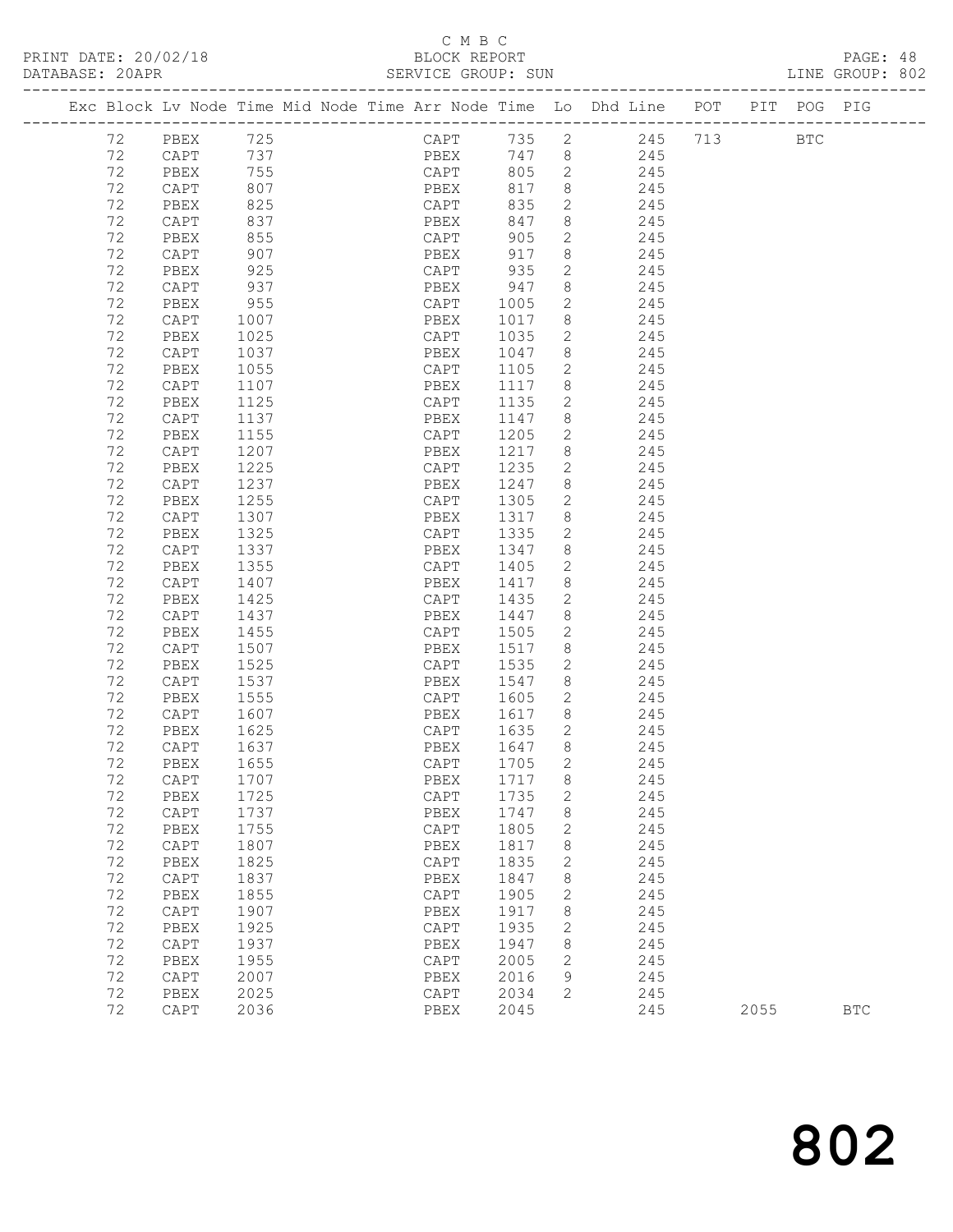|                                                                                                                                                                                                                                                                      |          | PRINT DATE: 20/02/18 |      |                       | C M B C<br>BLOCK REPORT<br>LINE GROUP: 805 |      |     |                                       |  |                                  |                                                                                    |  | PAGE: 49   |  |
|----------------------------------------------------------------------------------------------------------------------------------------------------------------------------------------------------------------------------------------------------------------------|----------|----------------------|------|-----------------------|--------------------------------------------|------|-----|---------------------------------------|--|----------------------------------|------------------------------------------------------------------------------------|--|------------|--|
| BDKI BOUNDARY & KITCHENER-NORTH BTC Burnaby Depot<br>BUB6 BURRARD STN BURRARD STN HADU HASTINGS & DUTHIE-WEST<br>HK-E HASTINGS & KOOTENAY EB HK-W HASTINGS & KOOTENAY WB<br>HODM HOWE & CUINNER PRODUCTION STN<br>SFU SFU EXCHANGE<br>------------------------------ |          |                      |      |                       |                                            |      |     |                                       |  |                                  |                                                                                    |  |            |  |
|                                                                                                                                                                                                                                                                      |          |                      |      |                       |                                            |      |     |                                       |  |                                  | Exc Block Lv Node Time Mid Node Time Arr Node Time Lo Dhd Line POT PIT POG PIG     |  |            |  |
|                                                                                                                                                                                                                                                                      |          | 41 BDKI 449          |      |                       |                                            |      |     |                                       |  |                                  | BDKI 449<br>SFU 513 HK-W 531 BUB6 548 7 R5 448 BTC<br>RUB6 555 HK-F 412 OFII 600 5 |  |            |  |
|                                                                                                                                                                                                                                                                      | 41       |                      |      |                       |                                            |      |     |                                       |  |                                  |                                                                                    |  |            |  |
|                                                                                                                                                                                                                                                                      | 41       |                      |      | BUB6 555 HK-E 612 SFU |                                            |      |     |                                       |  | 628 5 R5                         |                                                                                    |  |            |  |
|                                                                                                                                                                                                                                                                      | 41       | SFU                  | 633  |                       |                                            |      |     |                                       |  | HK-W 652 BUB6 712 10 R5          |                                                                                    |  |            |  |
|                                                                                                                                                                                                                                                                      | 41       | BUB6 722             |      | $HK-E$                | 739                                        |      | SFU | 757                                   |  | 7 R5                             |                                                                                    |  |            |  |
|                                                                                                                                                                                                                                                                      | 41       | SFU                  | 804  | $HK-W$                | 825                                        |      |     |                                       |  | BUB6 845 10 R5                   |                                                                                    |  |            |  |
|                                                                                                                                                                                                                                                                      | 41       | BUB6 855             |      | HK-E                  | 913                                        |      |     | SFU 932                               |  | 14 R5                            |                                                                                    |  |            |  |
|                                                                                                                                                                                                                                                                      | 41       | SFU                  | 946  | HK-W                  | 1009                                       |      |     | BUB6 1032                             |  | 14 R5                            |                                                                                    |  |            |  |
|                                                                                                                                                                                                                                                                      | 41       | BUB6 1046            |      | HK-E                  | 1107                                       |      |     | SFU 1128                              |  | 10 R5                            |                                                                                    |  |            |  |
|                                                                                                                                                                                                                                                                      | 41       | SFU 1138             |      | HK-W                  | 1202                                       |      |     | BUB6 1229                             |  | 16 R5                            |                                                                                    |  |            |  |
|                                                                                                                                                                                                                                                                      | 41       | BUB6                 | 1245 | HK-E                  | 1309                                       |      |     | SFU 1330                              |  | 10 R5                            |                                                                                    |  |            |  |
|                                                                                                                                                                                                                                                                      | 41       | SFU 1340             |      | HK-W                  | 1404                                       |      |     |                                       |  | BUB6 1433 12 R5                  |                                                                                    |  |            |  |
|                                                                                                                                                                                                                                                                      | 41<br>41 | BUB6 1445            |      | HK-E                  | 1510                                       |      |     |                                       |  | SFU 1533 9 R5<br>BUB6 1631 14 R5 |                                                                                    |  |            |  |
|                                                                                                                                                                                                                                                                      | 41       | SFU 1542             |      | HK-W                  | 1604                                       |      |     |                                       |  | 10 R5                            |                                                                                    |  |            |  |
|                                                                                                                                                                                                                                                                      | 41       | BUB6<br>SFU 1744     | 1645 | HK-E<br>$HK-W$        | 1711<br>1806                               |      |     | SFU 1734<br>BUB6 1832                 |  | 13 R5                            |                                                                                    |  |            |  |
|                                                                                                                                                                                                                                                                      | 41       | BUB6                 | 1845 | HK-E                  | 1909                                       |      |     | SFU 1930                              |  | 10 R5                            |                                                                                    |  |            |  |
|                                                                                                                                                                                                                                                                      | 41       | SFU                  | 1940 | HK-W                  | 2001                                       |      |     | BUB6 2022                             |  | 14 R5                            |                                                                                    |  |            |  |
|                                                                                                                                                                                                                                                                      | 41       | BUB6                 | 2036 | HK-E                  | 2057                                       |      | SFU | 2116                                  |  | 11 R5                            |                                                                                    |  |            |  |
|                                                                                                                                                                                                                                                                      | 41       | SFU                  | 2127 | HK-W                  | 2147                                       | BUB6 |     |                                       |  | 2208 14 R5                       |                                                                                    |  |            |  |
|                                                                                                                                                                                                                                                                      | 41       | BUB6                 | 2222 | $HK-E$                | 2242                                       |      |     |                                       |  | SFU 2300 7 R5                    |                                                                                    |  |            |  |
|                                                                                                                                                                                                                                                                      | 41       | SFU                  | 2307 | $HK-W$                | 2326                                       |      |     | BUB6 2345                             |  | 20 R5                            |                                                                                    |  |            |  |
|                                                                                                                                                                                                                                                                      | 41       | BUB6                 | 2405 | HK-E                  |                                            |      |     |                                       |  | 19<br>R5                         |                                                                                    |  |            |  |
|                                                                                                                                                                                                                                                                      | 41       | SFU 2458             |      | HK-W                  |                                            |      |     |                                       |  | R5                               |                                                                                    |  |            |  |
|                                                                                                                                                                                                                                                                      | 41       | BUB6                 |      | 2550 HK-E             |                                            |      | SFU | 2421 SFU 2439 12<br>2517 BUB6 2536 14 |  | R5                               | 2643                                                                               |  | <b>BTC</b> |  |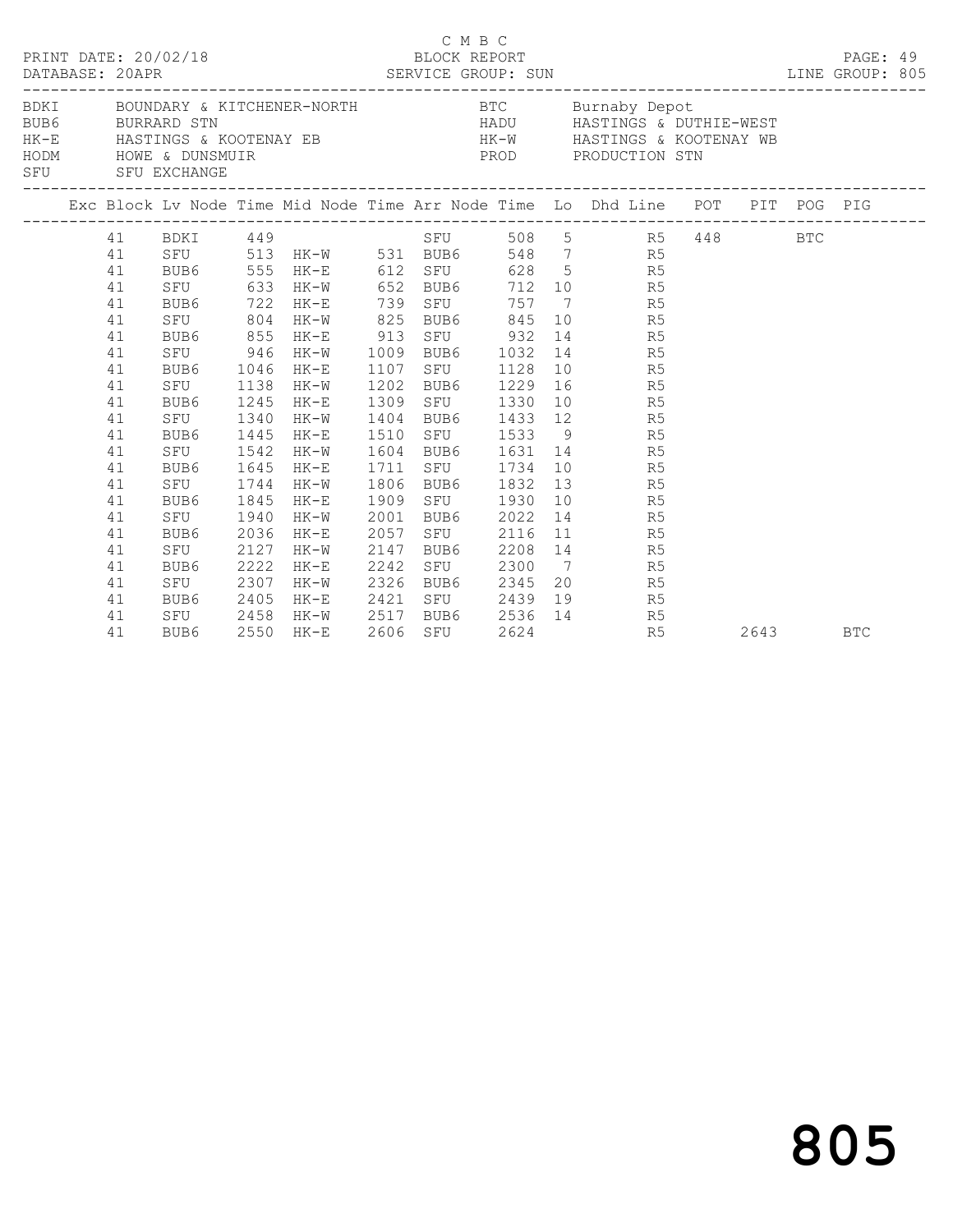## C M B C<br>BLOCK REPORT

PRINT DATE: 20/02/18 BLOCK REPORT BATABASE: 20APR BLOCK REPORT

PAGE: 50<br>LINE GROUP: 805

|  |          |             |              |                                 |                   |                  |                 |                 | Exc Block Lv Node Time Mid Node Time Arr Node Time Lo Dhd Line POT PIT POG PIG |         |            |            |
|--|----------|-------------|--------------|---------------------------------|-------------------|------------------|-----------------|-----------------|--------------------------------------------------------------------------------|---------|------------|------------|
|  |          |             |              |                                 |                   |                  |                 |                 |                                                                                |         |            |            |
|  | 42       |             |              |                                 |                   |                  |                 |                 | BDKI 506 HK-W 509 BUB6 526 5 R5                                                | 505 BTC |            |            |
|  | 42       | BUB6        |              | 531 HK-E 548 SFU                |                   |                  |                 |                 | 604 5 R5                                                                       |         |            |            |
|  | 42       | SFU         |              | 609 HK-W                        |                   | 628 BUB6         | 648 5           |                 | R <sub>5</sub>                                                                 |         |            |            |
|  | 42       | BUB6        | 653          | $HK-E$                          | 710<br>753<br>840 | 710 SFU          | 726             | $6\overline{6}$ | R5                                                                             |         |            |            |
|  | 42       | SFU         | 732          | HK-W                            |                   | 753 BUB6         | 813             | 9               | R5                                                                             |         |            |            |
|  | 42       | BUB6        | 822          | $HK-E$                          |                   | SFU              | 859             | $\overline{7}$  | R5                                                                             |         |            |            |
|  | 42       | SFU         | 906          | HK-W                            |                   | 929 BUB6         | 952             | 6               | R <sub>5</sub>                                                                 |         |            |            |
|  | 42       | BUB6        | 958          | $HK-E$                          |                   | 1019 SFU         | 1039 15         |                 | R5                                                                             |         |            |            |
|  | 42       | SFU         | 1054         | HK-W                            |                   | 1117 BUB6        | 1143 14         |                 | R5                                                                             |         |            |            |
|  | 42<br>42 | BUB6<br>SFU | 1157<br>1252 | $HK-E$                          | 1220              | SFU<br>1316 BUB6 | 1241<br>1345 12 | 11              | R5                                                                             |         |            |            |
|  | 42       | BUB6        | 1357         | HK-W<br>HK-E                    | 1421              | SFU              | 1442            | 10              | R5<br>R5                                                                       |         |            |            |
|  | 42       | SFU         | 1452         | HK-W                            |                   | 1514 BUB6        | 1541 13         |                 | R5                                                                             |         |            |            |
|  | 42       | BUB6        | 1554         | $HK-E$                          |                   | 1619 SFU         | 1642            | 9               | R5                                                                             |         |            |            |
|  | 42       | SFU         | 1651         | HK-W                            | 1713              | BUB6             | 1740 15         |                 | R5                                                                             |         |            |            |
|  | 42       | BUB6        | 1755         | HK-E                            |                   | 1819 SFU         | 1840 12         |                 | R5                                                                             |         |            |            |
|  | 42       | SFU         | 1852         | $HK-W$                          |                   | 1914 BUB6        | 1938 14         |                 | R5                                                                             |         |            |            |
|  | 42       | BUB6        | 1952         | $HK-E$                          |                   | 2014 SFU         | 2034 5          |                 | R5                                                                             |         |            |            |
|  | 42       | SFU         | 2039         | HK-W                            | 2059              | BUB6             | 2120 13         |                 | R5                                                                             |         |            |            |
|  | 42       | BUB6        | 2133         | HK-E                            | 2154              | SFU              | 2213 14         |                 | R5                                                                             |         |            |            |
|  | 42       | SFU         | 2227         | HK-W                            | 2247              | BUB6             | 2308 12         |                 | R5                                                                             |         |            |            |
|  | 42       | BUB6        | 2320         | $HK-E$                          | 2340              | SFU              | 2358 14         |                 | R5                                                                             |         |            |            |
|  | 42       | SFU         | 2412         | HK-W                            | 2431              | BUB6             | 2450 15         |                 | R5                                                                             |         |            |            |
|  | 42       | BUB6        | 2505         | $HK-E$                          |                   | 2521 SFU         | 2539            | 10              | R5                                                                             |         |            |            |
|  | 42       | SFU         | 2549         | HK-W                            | 2612<br>2701      | HODM             | 2634 5          |                 | N35                                                                            |         |            |            |
|  | 42       | HODM        | 2639         | HK-E                            |                   | SFU              | 2724 26         |                 | N35                                                                            |         |            |            |
|  | 42       | SFU         | 2750         | HK-W                            | 2813              | HODM             | 2835 5          |                 | N35                                                                            |         |            |            |
|  | 42       | HODM        | 2840         | $HK-E$                          | 2902              | SFU              | 2925            |                 | N35                                                                            | 2944    |            | <b>BTC</b> |
|  | 43       | HADU        | 558          | HK-W                            |                   | 609 BUB6         |                 |                 | 628 5 R5                                                                       | 545     | <b>BTC</b> |            |
|  | 43       | BUB6        | 633          | $HK-E$                          |                   | 650 SFU          | 706             | 8 <sup>8</sup>  | R5                                                                             |         |            |            |
|  | 43       | SFU         | 714          | HK-W                            |                   | 734 BUB6         | 754 13          |                 | R5                                                                             |         |            |            |
|  | 43       | BUB6        | 807          | $HK-E$                          |                   | 824 SFU          | 842             | 12              | R5                                                                             |         |            |            |
|  | 43       | SFU         | 854          | $HK-W$                          |                   | 917 BUB6         | 940 6           |                 | R5                                                                             |         |            |            |
|  | 43       | BUB6        | 946          | $HK-E$                          | 1007              | SFU              | 1027 7          |                 | R5                                                                             |         |            |            |
|  | 43       | SFU         | 1034         | HK-W                            | 1057              | BUB6             | 1123 11         |                 | R5                                                                             |         |            |            |
|  | 43       | BUB6        | 1134         | $HK-E$                          |                   | 1157 SFU         | 1218            | 10              | R5                                                                             |         |            |            |
|  | 43       | SFU         | 1228         | HK-W                            |                   | 1252 BUB6        | 1321 12         |                 | R5                                                                             |         |            |            |
|  | 43       | BUB6        |              | 1333 HK-E                       |                   | 1357 SFU         | 1418 10         |                 | R5                                                                             |         |            |            |
|  | 43       |             |              | SFU 1428 HK-W 1452 BUB6 1521 11 |                   |                  |                 |                 | R5                                                                             |         |            |            |
|  | 43       | BUB6        | 1532         | HK-E                            | 1557              | SFU              | 1620            | 11              | R5                                                                             |         |            |            |
|  | 43       | SFU         | 1631         | HK-W                            | 1653              | BUB6             | 1720 15         |                 | R5                                                                             |         |            |            |
|  | 43<br>43 | BUB6<br>SFU | 1735<br>1831 | $HK-E$<br>HK-W                  | 1800<br>1853      | SFU<br>BUB6      | 1821<br>1917    | 10<br>11        | R <sub>5</sub><br>R5                                                           |         |            |            |
|  | 43       | BUB6        | 1928         | $HK-E$                          | 1950              | SFU              | 2010            | 6               | R <sub>5</sub>                                                                 |         |            |            |
|  | 43       | SFU         | 2016         | HK-W                            | 2037              | BUB6             | 2058            | 11              | R5                                                                             |         |            |            |
|  | 43       | BUB6        | 2109         | $HK-E$                          | 2130              | SFU              | 2149 14         |                 | R5                                                                             |         |            |            |
|  | 43       | SFU         | 2203         | $HK-W$                          | 2223              | BUB6             | 2244            | 8 <sup>8</sup>  | R5                                                                             |         |            |            |
|  | 43       | BUB6        | 2252         | $HK-E$                          | 2312              | SFU              | 2330            | $\overline{7}$  | R5                                                                             |         |            |            |
|  | 43       | SFU         | 2337         | $HK-W$                          | 2356              | BUB6             | 2415            | 20              | R <sub>5</sub>                                                                 |         |            |            |
|  | 43       | BUB6        | 2435         | $HK-E$                          | 2451              | SFU              | 2509            | 10              | R <sub>5</sub>                                                                 |         |            |            |
|  | 43       | SFU         | 2519         | $HK-W$                          | 2542              | HODM             | 2604            | $5\phantom{.0}$ | N35                                                                            |         |            |            |
|  | 43       | HODM        | 2609         | $HK-E$                          | 2631              | SFU              | 2654            | $5\phantom{0}$  | N35                                                                            |         |            |            |
|  | 43       | SFU         | 2659         | $HK-W$                          | 2722              | HODM             | 2744            | 5               | N35                                                                            |         |            |            |
|  | 43       | HODM        | 2749         | $HK-E$                          | 2811              | SFU              | 2834            |                 | N35                                                                            | 2853    |            | <b>BTC</b> |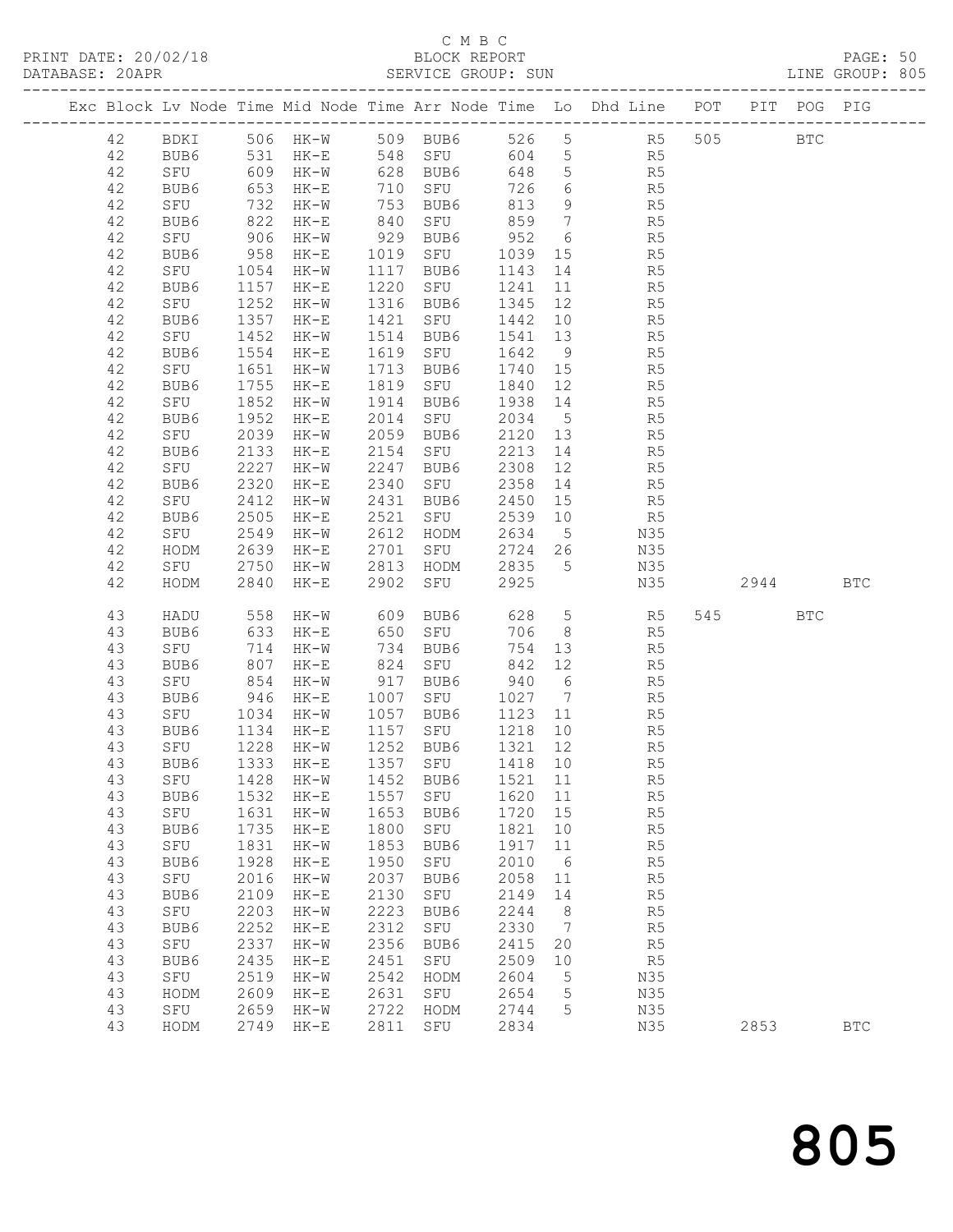# C M B C<br>BLOCK REPORT<br>SERVICE GROUP: SUN

| PRINT DATE: 20/02/18 |                      |                                                |                              |                                                   |                      | C M B C<br>BLOCK REPORT            |                      |                  |                                                                                                                                                                  |     |          |            | PAGE: 51     |
|----------------------|----------------------|------------------------------------------------|------------------------------|---------------------------------------------------|----------------------|------------------------------------|----------------------|------------------|------------------------------------------------------------------------------------------------------------------------------------------------------------------|-----|----------|------------|--------------|
|                      |                      |                                                |                              |                                                   |                      |                                    |                      |                  | Exc Block Lv Node Time Mid Node Time Arr Node Time Lo Dhd Line POT PIT POG PIG                                                                                   |     |          |            |              |
|                      | 44                   |                                                |                              |                                                   |                      |                                    |                      |                  | 44 BDKI 631 SFU 650 7 R5 630 BTC<br>44 SFU 657 HK-W 716 BUB6 736 16 R5                                                                                           |     |          |            |              |
|                      | 44<br>44<br>44<br>44 | BUB6                                           | 1110                         | $HK-E$                                            |                      |                                    |                      |                  | BUB6 752 HK-E 809 SFU 827 5 R5<br>SFU 832 HK-W 855 BUB6 918 6 R5<br>BUB6 924 HK-E 942 SFU 1001 9 R5<br>SFU 1010 HK-W 1033 BUB6 1059 11 R5<br>1133 SFU 1154 10 R5 |     |          |            |              |
|                      | 44<br>44<br>44       | SFU 1204 HK-W<br>BUB6 1309 HK-E<br>SFU         | 1404                         | $HK-W$                                            | 1428                 | BUB6                               |                      |                  | 1228 BUB6 1257 12 R5<br>1333 SFU 1354 10 R5<br>$1457$ $12$ R5                                                                                                    |     |          |            |              |
|                      | 44<br>44<br>44<br>44 | BUB6<br>SFU<br>BUB6                            | 1509<br>1603<br>1705         | HK-E<br>HK-W<br>$HK-E$                            |                      |                                    |                      |                  | 1534 SFU 1557 6 R5<br>1625 BUB6 1652 13 R5<br>1731 SFU 1754 10 R5<br>SFU 1804 HK-W 1826 BUB6 1851 14 R5                                                          |     |          |            |              |
|                      | 44                   | BUB6                                           |                              | 1905 HK-E                                         |                      | 1927 SFU 1947                      |                      |                  | R <sub>5</sub>                                                                                                                                                   |     | 2009 BTC |            |              |
|                      | 45<br>45<br>45       | BDKI<br>BUB6<br>SFU                            |                              | 707 HK-E<br>748 HK-W                              |                      |                                    |                      |                  | 642 HK-W 645 BUB6 702 5 R5 641 BTC<br>724 SFU 742 6 R5<br>809 BUB6 829 8 R5                                                                                      |     |          |            |              |
|                      | 45<br>45<br>45       | BUB6 837<br>SFU 930<br>BUB6 1022               |                              | HK-E<br>$HK-W$<br>$HK-E$                          |                      |                                    |                      |                  | 855 SFU 914 16 R5<br>953 BUB6 1016 6 R5<br>1043 SFU 1103 14 R5                                                                                                   |     |          |            |              |
|                      | 45<br>45<br>45       | SFU 1117 HK-W<br>BUB6                          | 1221                         | HK-E                                              |                      |                                    |                      |                  | 1141 BUB6 1208 13 R5<br>1245 SFU 1306 10 R5                                                                                                                      |     |          |            |              |
|                      | 45<br>45<br>45       | SFU 1316 HK-W<br>BUB6 1421 HK-E<br>SFU<br>BUB6 | 1516<br>1616                 | HK-W<br>HK-E                                      | 1641                 | 1538 BUB6<br>SFU                   | 1704                 |                  | 1340 BUB6 1409 12 R5<br>1445 SFU 1506 10 R5<br>1605 11 R5<br>10 R5                                                                                               |     |          |            |              |
|                      | 45<br>45<br>45<br>45 | SFU<br>BUB6<br>SFU<br>BUB6                     | 1714<br>1815<br>1916<br>2014 | HK-W<br>$HK-E$<br>HK-W<br>HK-E                    |                      | 1736 BUB6<br>1938 BUB6<br>2036 SFU |                      |                  | 1736 BUB6 1803 12 R5<br>1839 SFU 1900 16 R5<br>2002 12 R5<br>2057 6 R5                                                                                           |     |          |            |              |
|                      | 45<br>45<br>45       | SFU 2103 HK-W<br>BUB6 2157 HK-E                |                              |                                                   |                      |                                    |                      |                  | 2123 BUB6 2144 13 R5<br>2218 SFU 2237 15 R5<br>SFU 2252 HK-W 2312 BUB6 2333 17 R5                                                                                |     |          |            |              |
|                      | 45                   | BUB6 2350 HK-E                                 |                              |                                                   |                      | 2410 SFU 2428                      |                      |                  | R <sub>5</sub>                                                                                                                                                   |     | 2447 BTC |            |              |
|                      | 46<br>46<br>46       | BDKI<br>BUB6<br>SFU                            | 706<br>737<br>818            | $HK-W$<br>$HK-E$<br>$HK-W$                        | 709<br>754<br>841    | BUB6<br>SFU<br>BUB6                | 726<br>812<br>904    | 11<br>6<br>6     | R5<br>R5<br>R <sub>5</sub>                                                                                                                                       | 705 |          | <b>BTC</b> |              |
|                      | 46<br>46<br>46       | BUB6<br>${\tt SFU}$<br>BUB6                    | 910<br>958<br>1058           | $HK-E$<br>$HK-W$<br>$HK-E$                        | 928<br>1021<br>1119  | SFU<br>BUB6<br>SFU                 | 947<br>1044<br>1140  | 11<br>14<br>12   | R5<br>R5<br>R5                                                                                                                                                   |     |          |            |              |
|                      | 46<br>46<br>46       | SFU<br>BUB6<br>SFU                             | 1152<br>1257<br>1352         | $HK-W$<br>$\rm{HK\!-\!E}$<br>$HK-W$               | 1216<br>1321<br>1416 | BUB6<br>${\tt SFU}$<br>BUB6        | 1243<br>1342<br>1445 | 14<br>10<br>12   | R <sub>5</sub><br>R <sub>5</sub><br>R5                                                                                                                           |     |          |            |              |
|                      | 46<br>46<br>46       | BUB6<br>SFU<br>BUB6                            | 1457<br>1553<br>1655         | $HK-E$<br>$HK-W$<br>$HK-E$                        | 1522<br>1615<br>1721 | SFU<br>BUB6<br>SFU                 | 1545<br>1642<br>1744 | 8<br>13<br>10    | R5<br>R5<br>R5                                                                                                                                                   |     |          |            |              |
|                      | 46<br>46<br>46       | SFU<br>BUB6<br>SFU                             | 1754<br>1855<br>1952         | $HK-W$<br>$\rm{HK\!-\!E}$<br>$HK-W$               | 1816<br>1919<br>2013 | BUB6<br>SFU<br>BUB6                | 1842<br>1940<br>2034 | 13<br>$12$<br>13 | R5<br>R5<br>R <sub>5</sub>                                                                                                                                       |     |          |            |              |
|                      | 46<br>46<br>46       | BUB6<br>SFU<br>BUB6                            | 2047<br>2139<br>2235         | $HK-E$<br>$\rm{HK}\!-\!\rm{W}$<br>$\rm{HK\!-\!E}$ | 2108<br>2159<br>2255 | SFU<br>BUB6<br>SFU                 | 2127<br>2220<br>2313 | 12<br>15<br>9    | R <sub>5</sub><br>R5<br>R <sub>5</sub>                                                                                                                           |     |          |            |              |
|                      | 46<br>46             | SFU<br>BUB6                                    | 2322<br>2420                 | $HK-W$<br>$\rm{HK\!-\!E}$                         | 2341<br>2436         | BUB6<br>SFU                        | 2400<br>2454         | 20               | R <sub>5</sub><br>R <sub>5</sub>                                                                                                                                 |     | 2513     |            | $_{\rm BTC}$ |

805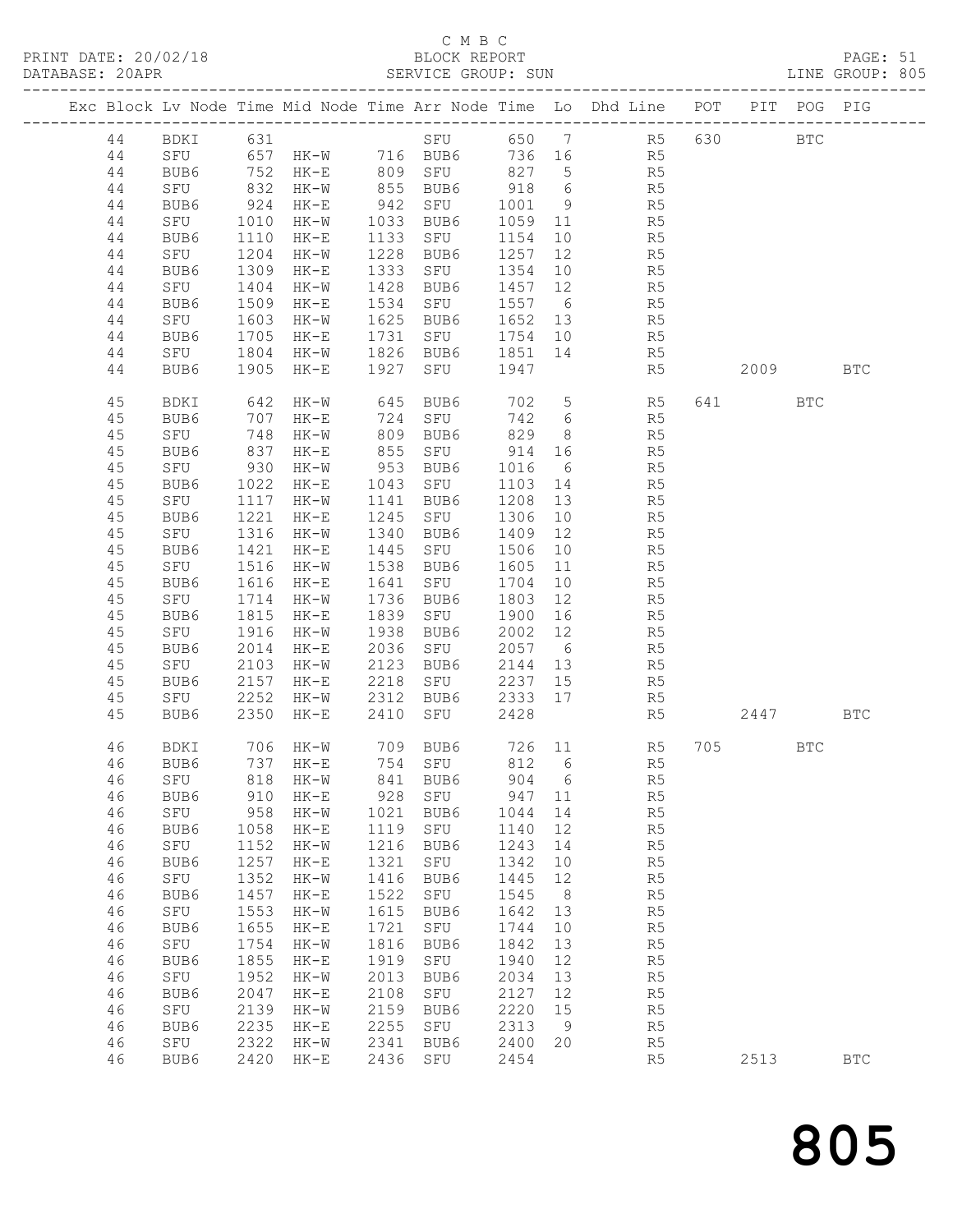## C M B C<br>BLOCK REPORT

| PRINT DATE: 20/02/18 BLOCK REPORT PAGE: 52<br>DATABASE: 20APR SERVICE GROUP: SUN SERVICE SUN LINE GROUP: 805 |             |              |                                                                 |      |                                  |              |                       |                                                                                                             |     |                                                                                                                                                                                                                                 |            | PAGE: 52<br>LINE GROUP: 805 |  |
|--------------------------------------------------------------------------------------------------------------|-------------|--------------|-----------------------------------------------------------------|------|----------------------------------|--------------|-----------------------|-------------------------------------------------------------------------------------------------------------|-----|---------------------------------------------------------------------------------------------------------------------------------------------------------------------------------------------------------------------------------|------------|-----------------------------|--|
|                                                                                                              |             |              |                                                                 |      |                                  |              |                       | Exc Block Lv Node Time Mid Node Time Arr Node Time Lo Dhd Line POT PIT POG PIG                              |     |                                                                                                                                                                                                                                 |            |                             |  |
|                                                                                                              |             |              |                                                                 |      |                                  |              |                       | 47 BDKI 815 SFU 835 7 R5 814 BTC                                                                            |     |                                                                                                                                                                                                                                 |            |                             |  |
| 47                                                                                                           |             |              |                                                                 |      |                                  |              |                       | SFU 842 HK-W 905 BUB6 928 6 R5                                                                              |     |                                                                                                                                                                                                                                 |            |                             |  |
| 47                                                                                                           | BUB6        |              |                                                                 |      |                                  |              |                       |                                                                                                             |     |                                                                                                                                                                                                                                 |            |                             |  |
| 47                                                                                                           |             |              |                                                                 |      |                                  |              |                       |                                                                                                             |     |                                                                                                                                                                                                                                 |            |                             |  |
| 47                                                                                                           |             |              |                                                                 |      |                                  |              |                       | BUB6 934 HK-E 955 SFU 1015 7 R5<br>SFU 1022 HK-W 1045 BUB6 1111 11 R5<br>BUB6 1122 HK-E 1145 SFU 1206 10 R5 |     |                                                                                                                                                                                                                                 |            |                             |  |
| 47                                                                                                           | SFU         |              | 1216 HK-W                                                       |      | 1240 BUB6                        | 1309         | 12                    | R5                                                                                                          |     |                                                                                                                                                                                                                                 |            |                             |  |
| 47                                                                                                           | BUB6        |              | 1321 HK-E                                                       |      | 1345 SFU 1406                    |              | 10                    | R5                                                                                                          |     |                                                                                                                                                                                                                                 |            |                             |  |
| 47                                                                                                           | SFU         |              | 1416 НК-W<br>1521 НК-Е                                          |      |                                  |              |                       |                                                                                                             |     |                                                                                                                                                                                                                                 |            |                             |  |
| 47                                                                                                           | BUB6        |              |                                                                 |      |                                  |              |                       |                                                                                                             |     |                                                                                                                                                                                                                                 |            |                             |  |
| 47                                                                                                           | SFU         |              | 1621 HK-W                                                       |      |                                  |              |                       | 1643 BUB6 1710 15 R5                                                                                        |     |                                                                                                                                                                                                                                 |            |                             |  |
| 47                                                                                                           | BUB6        | 1725         | HK-E                                                            |      |                                  |              |                       | 1750 SFU 1811 10 R5                                                                                         |     |                                                                                                                                                                                                                                 |            |                             |  |
| 47                                                                                                           | SFU         | 1821         |                                                                 |      | HK-W 1843 BUB6 1908<br>HK-E 1935 |              |                       | $5$ R5                                                                                                      |     |                                                                                                                                                                                                                                 |            |                             |  |
| 47                                                                                                           | BUB6        | 1913         |                                                                 |      |                                  |              |                       | R5                                                                                                          |     | 1939 — 1939 — 1940 — 1941 — 1941 — 1941 — 1941 — 1941 — 1941 — 1941 — 1941 — 1941 — 1941 — 1941 — 1941 — 1941 — 1941 — 1941 — 1941 — 1941 — 1941 — 1941 — 1941 — 1941 — 1941 — 1941 — 1941 — 1941 — 1941 — 1941 — 1941 — 1941 — |            | <b>BTC</b>                  |  |
| 48                                                                                                           | BDKI        | 847          |                                                                 |      |                                  |              |                       | SFU 907 11 R5                                                                                               |     | 846   100                                                                                                                                                                                                                       | <b>BTC</b> |                             |  |
| 48                                                                                                           |             |              | SFU 918 HK-W 941 BUB6 1004 6<br>BUB6 1010 HK-E 1031 SFU 1051 14 |      |                                  |              |                       | R5                                                                                                          |     |                                                                                                                                                                                                                                 |            |                             |  |
| 48                                                                                                           |             |              |                                                                 |      |                                  |              |                       | R5                                                                                                          |     |                                                                                                                                                                                                                                 |            |                             |  |
| 48                                                                                                           | SFU         |              | 1105 HK-W 1129 BUB6                                             |      |                                  | 1156 13      |                       | R <sub>5</sub>                                                                                              |     |                                                                                                                                                                                                                                 |            |                             |  |
| 48                                                                                                           | BUB6        | 1209         | $HK-E$                                                          |      | 1233 SFU 1254                    |              | 10                    | R5                                                                                                          |     |                                                                                                                                                                                                                                 |            |                             |  |
| 48                                                                                                           | SFU         | 1304         | HK-W                                                            | 1328 | BUB6                             | 1357         | 12                    | R5                                                                                                          |     |                                                                                                                                                                                                                                 |            |                             |  |
| 48                                                                                                           | BUB6        | 1409         | HK-E                                                            |      | 1433 SFU 1454                    |              | 10                    | R5                                                                                                          |     |                                                                                                                                                                                                                                 |            |                             |  |
| 48                                                                                                           | SFU         |              | 1504 HK-W                                                       |      | 1526 BUB6                        | 1553         | 13                    | R5                                                                                                          |     |                                                                                                                                                                                                                                 |            |                             |  |
| 48                                                                                                           | BUB6        |              | 1606 HK-E                                                       | 1631 | SFU 1654                         |              | 10                    | R5                                                                                                          |     |                                                                                                                                                                                                                                 |            |                             |  |
| 48                                                                                                           | SFU         | 1704         | $HK - W$                                                        | 1726 | BUB6                             | 1753         | 12                    | R5                                                                                                          |     |                                                                                                                                                                                                                                 |            |                             |  |
| 48                                                                                                           | BUB6<br>SFU | 1805         | HK-E                                                            | 1829 | SFU 1850                         |              |                       | 1850  14  R5<br>1950  13  R5                                                                                |     |                                                                                                                                                                                                                                 |            |                             |  |
| 48                                                                                                           |             |              | 1904 HK-W                                                       |      | 1926 BUB6<br>2025 SFU 2046       |              |                       | R <sub>5</sub>                                                                                              |     |                                                                                                                                                                                                                                 |            |                             |  |
| 48<br>48                                                                                                     | BUB6<br>SFU | 2003<br>2051 | $HK-E$                                                          | 2111 |                                  |              | $5\overline{)}$<br>13 | R5                                                                                                          |     |                                                                                                                                                                                                                                 |            |                             |  |
| 48                                                                                                           | BUB6        | 2145         | HK-W<br>$HK-E$                                                  | 2206 | BUB6<br>SFU                      | 2132<br>2225 | 14                    | R5                                                                                                          |     |                                                                                                                                                                                                                                 |            |                             |  |
| 48                                                                                                           | SFU         |              | 2239 HK-W                                                       |      | 2259 BUB6                        | 2320         | 15                    | R5                                                                                                          |     |                                                                                                                                                                                                                                 |            |                             |  |
| 48                                                                                                           | BUB6        |              | 2335 HK-E                                                       | 2355 | SFU 2413                         |              | 19                    | R5                                                                                                          |     |                                                                                                                                                                                                                                 |            |                             |  |
| 48                                                                                                           | SFU         | 2432         | HK-W                                                            | 2451 | BUB6                             | 2510         | 11                    | R <sub>5</sub>                                                                                              |     |                                                                                                                                                                                                                                 |            |                             |  |
| 48                                                                                                           | BUB6        | 2521         | $HK-E$                                                          | 2537 |                                  |              | 24                    |                                                                                                             |     |                                                                                                                                                                                                                                 |            |                             |  |
| 48                                                                                                           | BUB6<br>SFU |              | 2619 HK-W                                                       | 2642 | SFU 2555<br>HODM 2704<br>HODM    |              | 5 <sup>5</sup>        | R5<br>N35                                                                                                   |     |                                                                                                                                                                                                                                 |            |                             |  |
| 48                                                                                                           | HODM        |              | 2709 HK-E                                                       | 2731 | SFU 2754 26                      |              |                       | N35                                                                                                         |     |                                                                                                                                                                                                                                 |            |                             |  |
| 48                                                                                                           | SFU         | 2820         | HK-W                                                            |      | 2843 HODM 2905                   |              | $5\overline{)}$       | N35                                                                                                         |     |                                                                                                                                                                                                                                 |            |                             |  |
| 48                                                                                                           | HODM        | 2910         | $HK-E$                                                          |      | 2932 SFU 2955                    |              |                       | N35 3014 BTC                                                                                                |     |                                                                                                                                                                                                                                 |            |                             |  |
| 49                                                                                                           | <b>BDKI</b> | 959          | $HK-W$                                                          | 1002 | BUB6                             | 1025         | 9                     | R5                                                                                                          | 958 |                                                                                                                                                                                                                                 | <b>BTC</b> |                             |  |
| 49                                                                                                           | BUB6        | 1034         | $HK-E$                                                          | 1055 | SFU                              | 1116         | 13                    | R <sub>5</sub>                                                                                              |     |                                                                                                                                                                                                                                 |            |                             |  |
| 49                                                                                                           | SFU         | 1129         | $HK-W$                                                          | 1153 | BUB6                             | 1220         | 13                    | R <sub>5</sub>                                                                                              |     |                                                                                                                                                                                                                                 |            |                             |  |
| 49                                                                                                           | BUB6        | 1233         | $\rm{HK\!-\!E}$                                                 | 1257 | ${\tt SFU}$                      | 1318         | 10                    | R5                                                                                                          |     |                                                                                                                                                                                                                                 |            |                             |  |
| 49                                                                                                           | SFU         | 1328         | $HK-W$                                                          | 1352 | BUB6                             | 1421         | 12                    | R5                                                                                                          |     |                                                                                                                                                                                                                                 |            |                             |  |
| 49                                                                                                           | BUB6        | 1433         | $HK-E$                                                          | 1458 | SFU                              | 1521         | 9                     | R <sub>5</sub>                                                                                              |     |                                                                                                                                                                                                                                 |            |                             |  |
| 49                                                                                                           | ${\tt SFU}$ | 1530         | $HK-W$                                                          | 1552 | BUB6                             | 1619         | 16                    | R5                                                                                                          |     |                                                                                                                                                                                                                                 |            |                             |  |
| 49                                                                                                           | BUB6        | 1635         | $HK-E$                                                          | 1700 | SFU                              | 1723         | 11                    | R5                                                                                                          |     |                                                                                                                                                                                                                                 |            |                             |  |
| 49                                                                                                           | SFU         | 1734         | $HK-W$                                                          | 1756 | BUB6                             | 1822         | 13                    | R5                                                                                                          |     |                                                                                                                                                                                                                                 |            |                             |  |
| 49                                                                                                           | BUB6        | 1835         | $HK-E$                                                          | 1859 | SFU                              | 1920         | 8                     | R <sub>5</sub>                                                                                              |     |                                                                                                                                                                                                                                 |            |                             |  |
| 49                                                                                                           | SFU         | 1928         | $HK-W$                                                          | 1950 | BUB6                             | 2014         | 11                    | R <sub>5</sub>                                                                                              |     |                                                                                                                                                                                                                                 |            |                             |  |
| 49                                                                                                           | BUB6        | 2025         | $HK-E$                                                          | 2047 | SFU                              | 2108         | 7                     | R5                                                                                                          |     |                                                                                                                                                                                                                                 |            |                             |  |
| 49                                                                                                           | SFU         | 2115         | $HK-W$                                                          | 2135 | BUB6                             | 2156         | 13                    | R5                                                                                                          |     |                                                                                                                                                                                                                                 |            |                             |  |

49 BUB6 2209 HK-E 2229 SFU 2247 R5 2306 BTC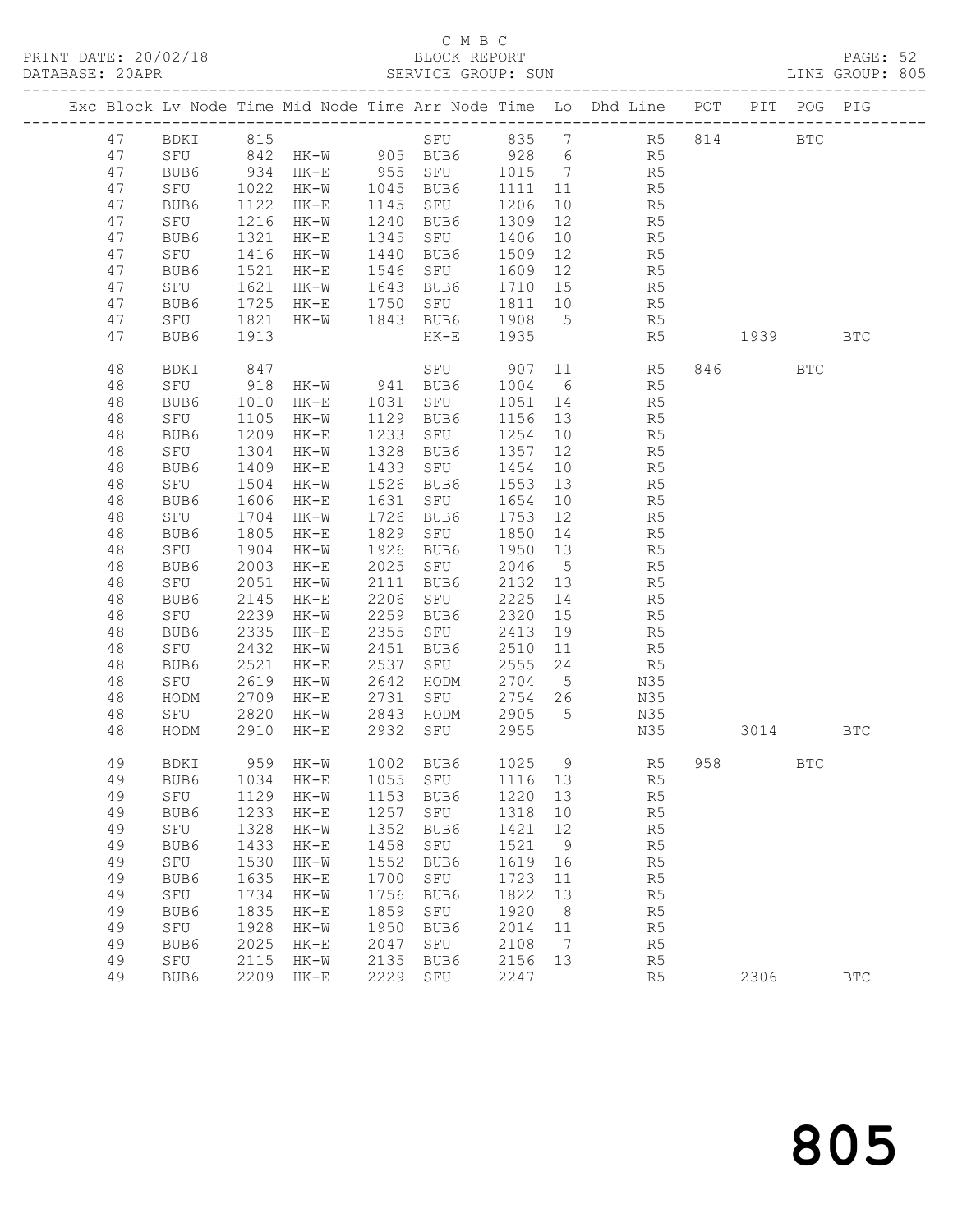## C M B C<br>BLOCK REPORT

PAGE: 53<br>LINE GROUP: 805

|  |    |                         |                      |                                                        |                                                        |         |    | Exc Block Lv Node Time Mid Node Time Arr Node Time Lo Dhd Line POT PIT POG PIG |          |            |            |
|--|----|-------------------------|----------------------|--------------------------------------------------------|--------------------------------------------------------|---------|----|--------------------------------------------------------------------------------|----------|------------|------------|
|  | 50 |                         |                      |                                                        |                                                        |         |    |                                                                                |          |            |            |
|  | 50 |                         |                      |                                                        |                                                        |         |    |                                                                                |          |            |            |
|  | 50 |                         |                      | BUB6 1146 HK-E 1209 SFU 1230 10                        |                                                        |         |    | R5                                                                             |          |            |            |
|  | 50 | SFU                     | 1240<br>1345<br>1440 | HK-W 1304 BUB6                                         |                                                        | 1333 12 |    | R5                                                                             |          |            |            |
|  | 50 | BUB6                    |                      | 1345 HK-E                                              | 1409 SFU                                               | 1430 10 |    | R5<br>R5                                                                       |          |            |            |
|  | 50 | SFU                     |                      | HK-W                                                   | 1502 BUB6                                              | 1529 14 |    |                                                                                |          |            |            |
|  | 50 | BUB6                    |                      | 1543 HK-E                                              | 1608 SFU 1631 10                                       |         |    | R <sub>5</sub>                                                                 |          |            |            |
|  | 50 | SFU                     | 1641<br>1745         | $HK-W$                                                 | 1703 BUB6<br>1809 SFU                                  | 1730 15 |    | R <sub>5</sub>                                                                 |          |            |            |
|  | 50 | BUB6                    |                      | 1745 HK-E                                              |                                                        | 1830 11 |    | R5                                                                             |          |            |            |
|  | 50 | SFU                     | 1841                 | $HK-W$                                                 | 1903 BUB6                                              | 1927 14 |    | R5                                                                             |          |            |            |
|  | 50 | BUB6                    | 1941                 | $HK-E$                                                 | 2003 SFU                                               | 2023 5  |    | R <sub>5</sub>                                                                 |          |            |            |
|  | 50 | SFU                     | 2028                 | HK-W                                                   | 2049 BUB6<br>2049 BUB6   2110 11<br>2142 SFU   2201 14 | 2110 11 |    | R5<br>R5                                                                       |          |            |            |
|  | 50 | BUB6                    | 2121                 | $HK-E$                                                 |                                                        |         |    | R <sub>5</sub>                                                                 |          |            |            |
|  | 50 | SFU                     |                      | 2215 HK-W 2235 BUB6                                    |                                                        | 2256 9  |    |                                                                                |          |            |            |
|  | 50 | BUB6                    | 2305                 | $HK-E$                                                 | 2325 SFU                                               | 2343 9  |    | R <sub>5</sub>                                                                 |          |            |            |
|  | 50 | SFU<br>BUB6             |                      | 2352 HK-W 2411 BUB6 2430 20<br>2450 HK-E 2506 SFU 2524 |                                                        |         |    | R5                                                                             |          |            |            |
|  | 50 |                         |                      |                                                        |                                                        |         |    | R <sub>5</sub>                                                                 | 2543 BTC |            |            |
|  | 51 | BDKI                    | 1544                 | $HK-W$                                                 | 1547 BUB6                                              |         |    |                                                                                |          | <b>BTC</b> |            |
|  | 51 | BUB6                    |                      | 1626 HK-E                                              | 1947 BUB6<br>1651 SFU                                  | 1714 10 |    | 1611 15 R5 1543<br>R5                                                          |          |            |            |
|  | 51 | SFU                     |                      | 1724 HK-W 1746 BUB6                                    |                                                        | 1813 12 |    | R5                                                                             |          |            |            |
|  | 51 | BUB6                    | 1825                 | HK-E 1849 SFU                                          |                                                        | 1910 20 |    | R <sub>5</sub>                                                                 |          |            |            |
|  | 51 | SFU                     | 1930                 |                                                        | PROD                                                   | 1945 5  |    | 145                                                                            |          |            |            |
|  | 51 | PROD                    | 1950                 |                                                        | SFU                                                    | 2003 12 |    | 145                                                                            |          |            |            |
|  | 51 | SFU                     | 2015                 |                                                        | PROD                                                   | 2030 5  |    | 145                                                                            |          |            |            |
|  | 51 | PROD                    | 2035                 |                                                        | SFU                                                    | 2048 12 |    | 145                                                                            |          |            |            |
|  | 51 | SFU                     | 2100                 |                                                        | PROD                                                   | 2115 5  |    | 145                                                                            |          |            |            |
|  | 51 | PROD                    | 2120                 |                                                        | PROD 2115 5<br>SFU 2133 12                             |         |    | $\begin{array}{c} 111 \\ 145 \end{array}$                                      |          |            |            |
|  | 51 | SFU                     | 2145                 |                                                        | PROD 2200 5                                            |         |    | 145                                                                            |          |            |            |
|  | 51 | PROD                    | 2205                 |                                                        | SFU                                                    | 2218    |    | 145                                                                            | 2237     |            | <b>BTC</b> |
|  |    |                         |                      |                                                        |                                                        |         |    |                                                                                |          |            |            |
|  | 52 | BDKI                    | 1535                 |                                                        |                                                        |         |    | SFU 1603 8 R5 1534 BTC                                                         |          |            |            |
|  | 52 | SFU                     | 1611                 | HK-W 1633 BUB6                                         |                                                        |         |    | 1700 15 R5                                                                     |          |            |            |
|  | 52 | BUB6                    | 1715                 | HK-E 1740 SFU<br>HK-W 1833 BUB6                        |                                                        | 1801    | 10 | R5<br>R5                                                                       |          |            |            |
|  | 52 | SFU                     | 1811                 |                                                        |                                                        | 1858 19 |    |                                                                                |          |            |            |
|  | 52 | BUB6                    | 1917                 | $HK-E$                                                 | 1939 SFU 1959 5                                        |         |    | R5                                                                             |          |            |            |
|  | 52 | SFU                     | 2004                 | $HK-W$                                                 | 2025 BUB6                                              | 2046 12 |    | R <sub>5</sub>                                                                 |          |            |            |
|  | 52 |                         | 2058                 |                                                        | HK-E 2119 SFU 2138 13<br>HK-W 2211 BUB6 2232 8         |         |    | R5<br>R5                                                                       |          |            |            |
|  | 52 | 0مر<br>SFU کا<br>BUR کا | 2151                 |                                                        |                                                        |         |    |                                                                                |          |            |            |
|  | 52 |                         | 2240                 |                                                        | HK-E                                                   | 2300    |    | R <sub>5</sub>                                                                 | 2304 BTC |            |            |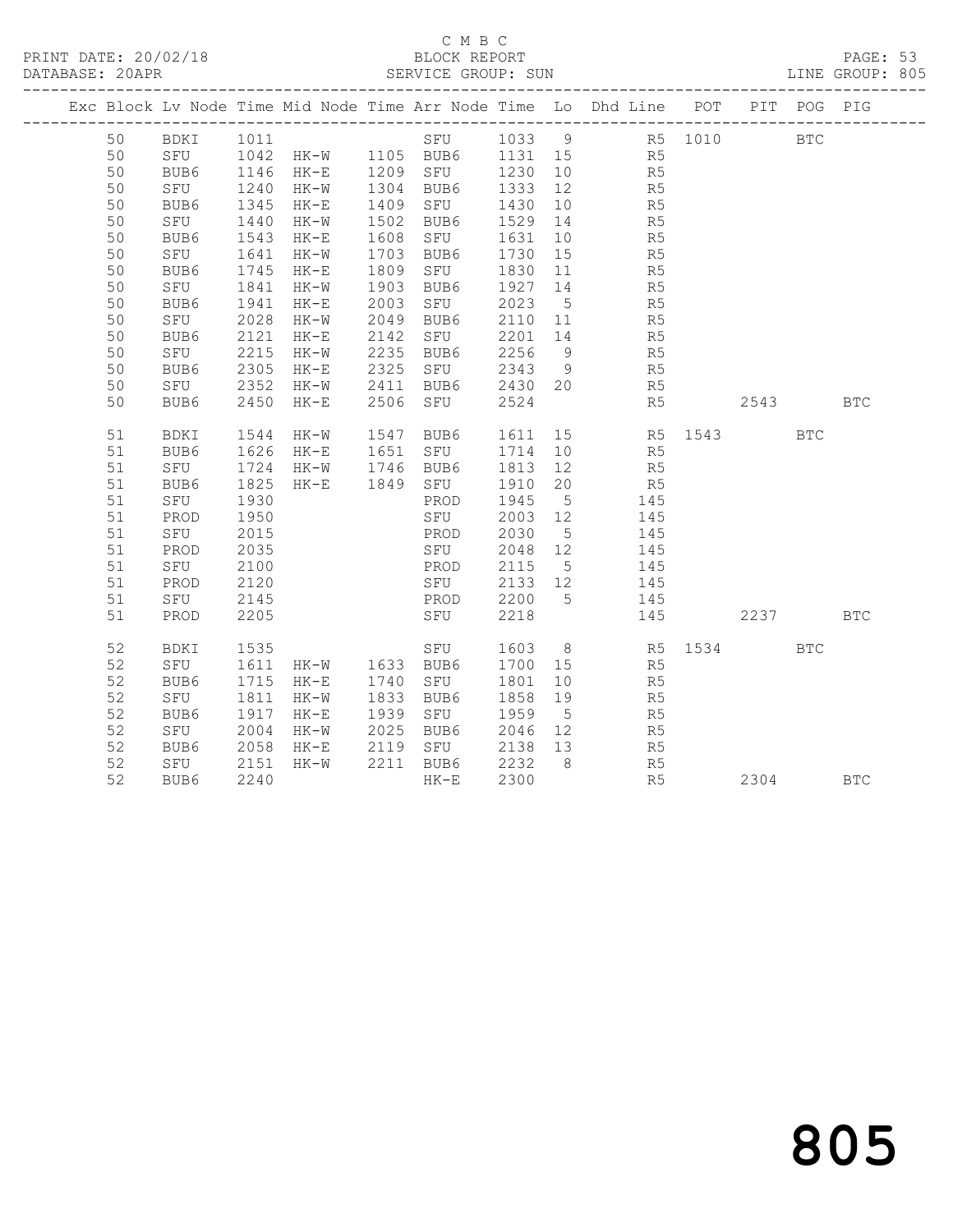## C M B C<br>BLOCK REPORT

PRINT DATE: 20/02/18 BLOCK REPORT BATABASE: 20APR BLOCK REPORT PAGE: 54<br>LINE GROUP: 805

|          |             |              |  |             |              |                   | Exc Block Lv Node Time Mid Node Time Arr Node Time Lo Dhd Line POT |      | PIT POG PIG |            |
|----------|-------------|--------------|--|-------------|--------------|-------------------|--------------------------------------------------------------------|------|-------------|------------|
| 81       | BDKI        | 731          |  |             |              |                   | SFU 750 10 R5 730                                                  |      | <b>BTC</b>  |            |
| 81       | SFU 800     |              |  | PROD        |              |                   | 814 5 145                                                          |      |             |            |
| 81       | PROD        | 819          |  | SFU         | 832 13       |                   | 145                                                                |      |             |            |
| 81       | SFU         | 845          |  | PROD        | 859          | $5\overline{)}$   | 145                                                                |      |             |            |
| 81       | PROD        | 904          |  | SFU         | 917 11       |                   | 145                                                                |      |             |            |
| 81       | SFU         | 928          |  | PROD        | 943          | $5\overline{)}$   | 145                                                                |      |             |            |
| 81       | PROD        | 948          |  | SFU         | 1001 12      |                   | 145                                                                |      |             |            |
| 81       | SFU         | 1013         |  | PROD        | 1028         | $5^{\circ}$       | 145                                                                |      |             |            |
| 81       | PROD        | 1033         |  | SFU         | 1046 12      |                   | 145                                                                |      |             |            |
| 81       | SFU         | 1058         |  | PROD        | 1113         | $5\overline{)}$   | 145                                                                |      |             |            |
| 81       | PROD        | 1118         |  | SFU         | 1131 12      |                   | 145                                                                |      |             |            |
| 81       | SFU         | 1143         |  | PROD        | 1158         | $5\overline{)}$   | 145                                                                |      |             |            |
| 81       | PROD        | 1203         |  | SFU         | 1216 12      |                   | 145                                                                |      |             |            |
| 81       | SFU         | 1228         |  | PROD        | 1243         | $5\overline{)}$   | 145                                                                |      |             |            |
| 81       | PROD        | 1248         |  | SFU         | 1301 12      |                   | 145                                                                |      |             |            |
| 81       | SFU         | 1313         |  | PROD        | 1328         | $5^{\circ}$       | 145                                                                |      |             |            |
| 81       | PROD        | 1333         |  | SFU         | 1346 12      |                   | 145                                                                |      |             |            |
| 81       | SFU         | 1358         |  | PROD        | 1413         | $5\overline{)}$   | 145                                                                |      |             |            |
| 81       | PROD        | 1418         |  | SFU         | 1431 12      |                   | 145                                                                |      |             |            |
| 81       | SFU         | 1443         |  | PROD        | 1458         | $5^{\circ}$       | 145                                                                |      |             |            |
| 81       | PROD        | 1503         |  | SFU         | 1516 12      |                   | 145                                                                |      |             |            |
| 81       | SFU         | 1528         |  | PROD        | 1543         | $5\overline{)}$   | 145                                                                |      |             |            |
| 81       | PROD        | 1548         |  | SFU         | 1601 12      |                   | 145                                                                |      |             |            |
| 81       | SFU         | 1613         |  | PROD        | 1628         | $5^{\circ}$       | 145                                                                |      |             |            |
| 81       | PROD        | 1633         |  | SFU         | 1646 12      |                   | 145                                                                |      |             |            |
| 81       | SFU         | 1658         |  | PROD        | 1713 5       |                   | 145                                                                |      |             |            |
| 81       | PROD        | 1718         |  | SFU         | 1731 12      |                   | 145                                                                |      |             |            |
| 81       | SFU         | 1743         |  | PROD        | 1758         | $5^{\circ}$       | 145                                                                |      |             |            |
| 81       | PROD        | 1803         |  | SFU         | 1816         | 13                | 145                                                                |      |             |            |
| 81       | SFU         | 1829         |  | PROD        | 1844         | $5^{\circ}$       | 145                                                                |      |             |            |
| 81       | PROD        | 1849         |  | SFU         | 1903 12      |                   | 145                                                                |      |             |            |
| 81       | SFU         | 1915<br>1935 |  | PROD<br>SFU | 1930<br>1949 | $5^{\circ}$<br>11 | 145                                                                |      |             |            |
| 81       | PROD<br>SFU | 2000         |  | PROD        | 2015         | $5\overline{)}$   | 145<br>145                                                         |      |             |            |
| 81<br>81 | PROD        | 2020         |  | SFU         | 2033 12      |                   | 145                                                                |      |             |            |
| 81       | SFU         | 2045         |  | PROD        | 2100         | $5^{\circ}$       | 145                                                                |      |             |            |
| 81       | PROD        | 2105         |  | SFU         | 2118 12      |                   | 145                                                                |      |             |            |
| 81       | SFU         | 2130         |  | PROD        | 2145         | $5^{\circ}$       | 145                                                                |      |             |            |
| 81       | PROD        | 2150         |  | SFU         | 2203 10      |                   | 145                                                                |      |             |            |
| 81       | SFU         | 2213         |  | PROD 2227 8 |              |                   | 145                                                                |      |             |            |
| 81       | PROD        | 2235         |  | SFU         | 2248         | 5                 | 145                                                                |      |             |            |
| 81       | SFU         | 2253         |  | PROD        | 2307         | 8                 | 145                                                                |      |             |            |
| 81       | PROD        | 2315         |  | SFU         | 2328         | $\mathsf S$       | 145                                                                |      |             |            |
| 81       | SFU         | 2333         |  | PROD        | 2347         | 9                 | 145                                                                |      |             |            |
| 81       | PROD        | 2356         |  | SFU         | 2408         | 5                 | 145                                                                |      |             |            |
| 81       | SFU         | 2413         |  | PROD        | 2427         | 9                 | 145                                                                |      |             |            |
| 81       | PROD        | 2436         |  | SFU         | 2448         | 5                 | 145                                                                |      |             |            |
| 81       | SFU         | 2453         |  | PROD        | 2508         |                   | 145                                                                | 2525 |             | <b>BTC</b> |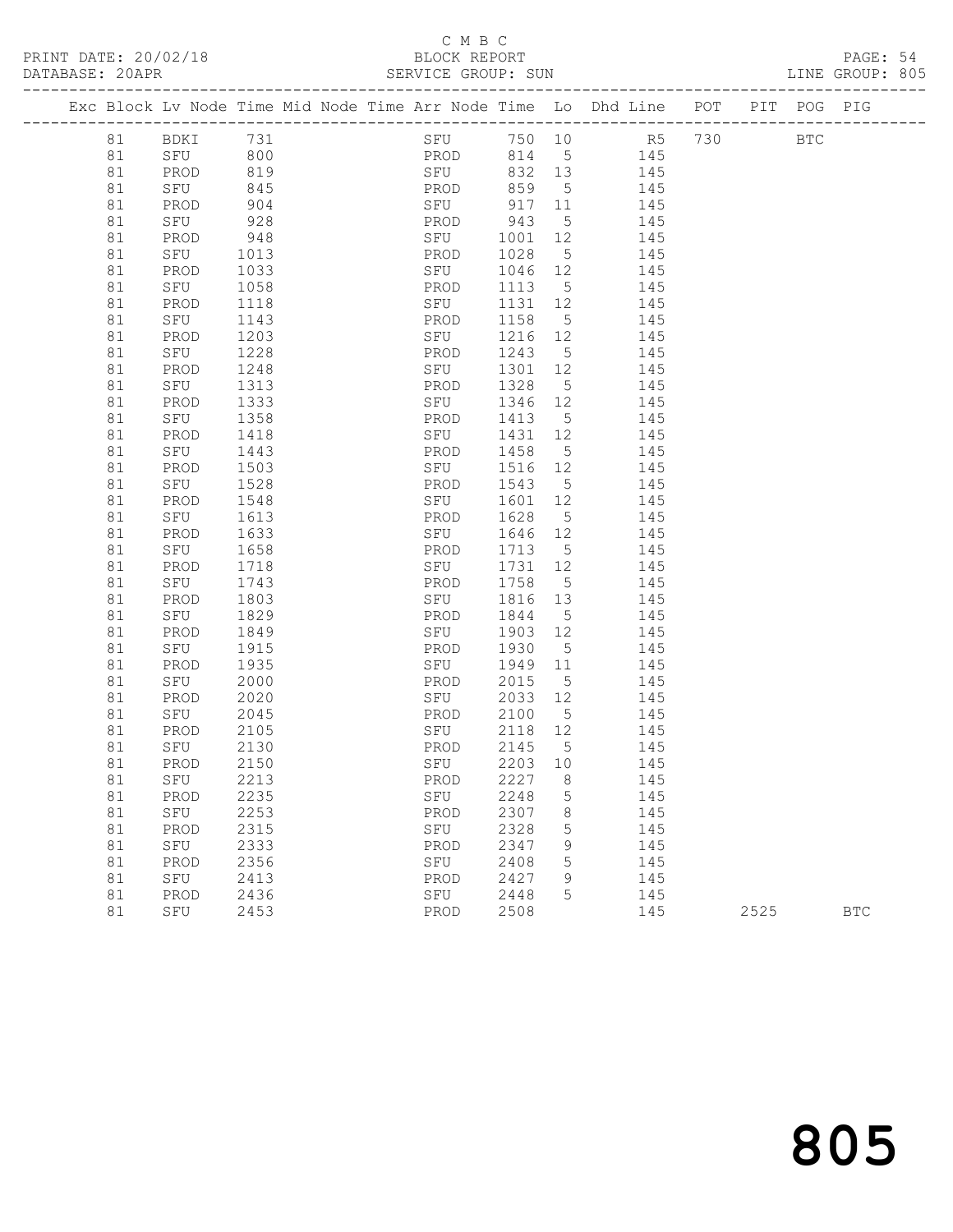## C M B C<br>BLOCK REPORT

| PRINT DATE: 20/02/18 |    |          | BLOCK REPORT<br>DATABASE: 20APR SERVICE GROUP: SUN |  | PAGE: 55<br>LINE GROUP: 805 |         |                |                                                                                |  |            |  |  |
|----------------------|----|----------|----------------------------------------------------|--|-----------------------------|---------|----------------|--------------------------------------------------------------------------------|--|------------|--|--|
|                      |    |          |                                                    |  |                             |         |                | Exc Block Lv Node Time Mid Node Time Arr Node Time Lo Dhd Line POT PIT POG PIG |  |            |  |  |
|                      | 82 | BDKI 746 |                                                    |  |                             |         |                | SFU 805 10 R5 745                                                              |  | <b>BTC</b> |  |  |
|                      | 82 | SFU 815  |                                                    |  | <b>EXAMPLE PROD</b>         |         |                | 829 5 145                                                                      |  |            |  |  |
|                      | 82 | PROD     | 834                                                |  | SFU                         |         |                | 847 11 145                                                                     |  |            |  |  |
|                      | 82 | SFU 858  |                                                    |  | PROD                        |         |                | 912 5 145                                                                      |  |            |  |  |
|                      | 82 | PROD     | 917                                                |  | SFU                         |         |                | 930 13<br>145                                                                  |  |            |  |  |
|                      | 82 | SFU      | 943                                                |  | PROD 958                    |         |                | $5 - 5$<br>145                                                                 |  |            |  |  |
|                      | 82 | PROD     | 1003                                               |  | SFU                         | 1016 12 |                | 145                                                                            |  |            |  |  |
|                      | 82 | SFU      | 1028                                               |  | PROD                        | 1043 5  |                | 145                                                                            |  |            |  |  |
|                      | 82 | PROD     | 1048                                               |  | SFU                         | 1101 12 |                | 145                                                                            |  |            |  |  |
|                      | 82 | SFU      | 1113                                               |  | PROD                        | 1128 5  |                | 145                                                                            |  |            |  |  |
|                      | 82 | PROD     | 1133                                               |  | SFU                         | 1146 12 |                | 145                                                                            |  |            |  |  |
|                      | 82 | SFU      | 1158                                               |  | PROD                        | 1213 5  |                | 145                                                                            |  |            |  |  |
|                      | 82 | PROD     | 1218                                               |  | SFU                         | 1231 12 |                | 145                                                                            |  |            |  |  |
|                      | 82 | SFU      | 1243                                               |  | PROD                        | 1258 5  |                | 145                                                                            |  |            |  |  |
|                      | 82 | PROD     | 1303                                               |  | SFU                         | 1316    |                | 145                                                                            |  |            |  |  |
|                      | 82 | SFU      | 1328                                               |  | PROD                        | 1343 5  |                | 145                                                                            |  |            |  |  |
|                      | 82 | PROD     | 1348                                               |  | SFU                         | 1401 12 |                | 145                                                                            |  |            |  |  |
|                      | 82 | SFU      | 1413                                               |  | PROD                        | 1428    |                | $5^{\circ}$<br>145                                                             |  |            |  |  |
|                      | 82 | PROD     | 1433                                               |  | SFU                         | 1446    |                | 145                                                                            |  |            |  |  |
|                      | 82 | SFU      | 1458                                               |  | PROD                        | 1513 5  |                | 145                                                                            |  |            |  |  |
|                      | 82 | PROD     | 1518                                               |  | SFU                         | 1531 12 |                | 145                                                                            |  |            |  |  |
|                      | 82 | SFU      | 1543                                               |  | PROD                        | 1558    |                | $5 \quad$<br>145                                                               |  |            |  |  |
|                      | 82 | PROD     | 1603                                               |  | SFU                         | 1616 12 |                | 145                                                                            |  |            |  |  |
|                      | 82 | SFU      | 1628                                               |  | PROD                        | 1643    | 5 <sup>7</sup> | 145                                                                            |  |            |  |  |

 82 PROD 1648 SFU 1701 12 145 82 SFU 1713 PROD 1728 5 145 82 PROD 1733 SFU 1746 12 145 82 SFU 1758 PROD 1813 5 145

82 PROD 1818 SFU 1831 14 145<br>82 SFU 1845 PROD 1900 5 145 82 SFU 1845<br>82 SFU 1845 PROD 1900 5 145<br>82 PROD 1905 SFU 1919 145

# 805

1941 BTC